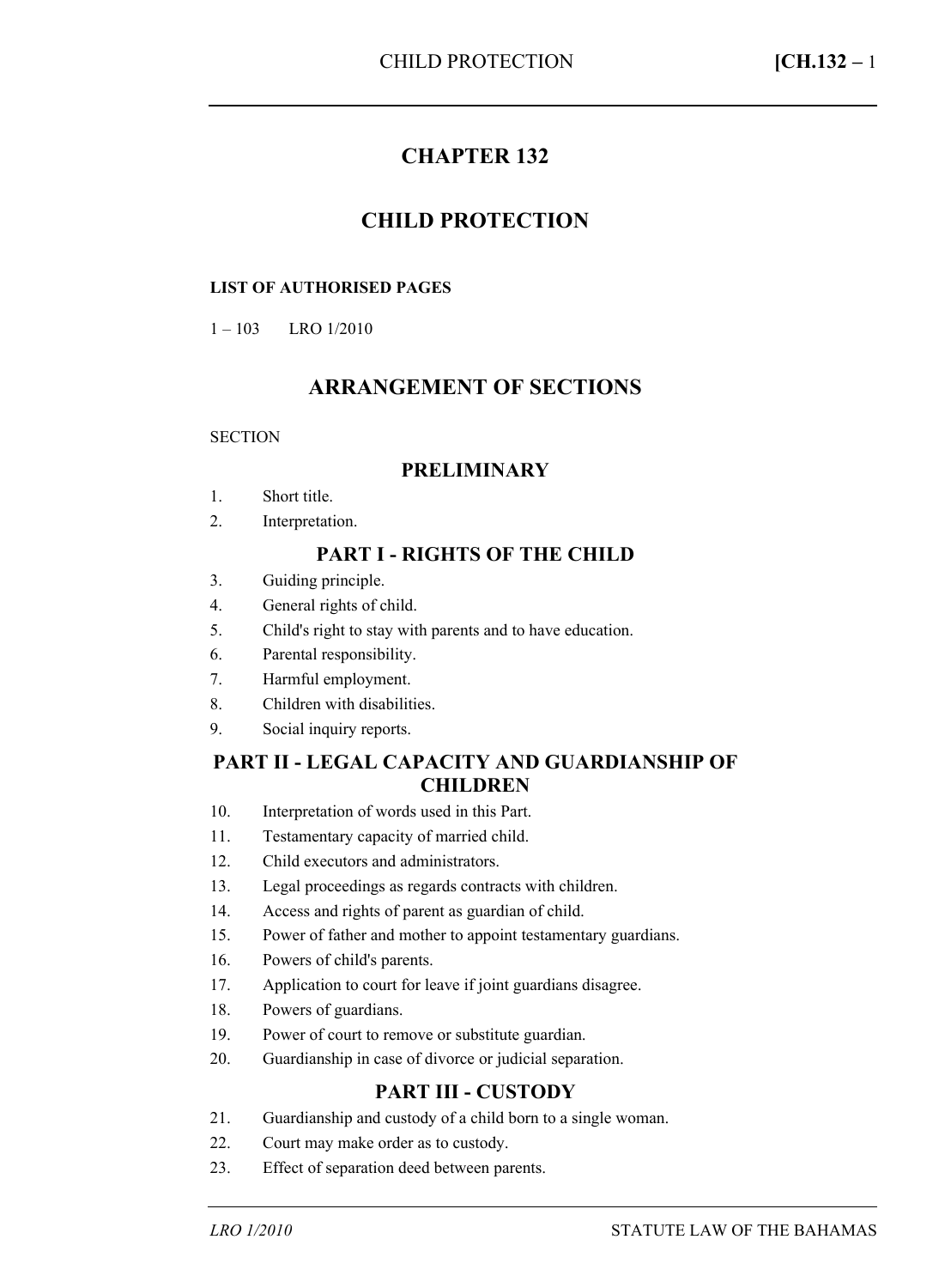- 24. Garnishing.
- 25. Power of court as to production of child.
- 26. Power of court to order repayment of cost of bringing up child.
- 27. Court in making order to have regard to conduct of parent.
- 28. Power of court as to child's upbringing.
- 29. Principle on which questions relating to custody, upbringing, etc., of children are to be decided.
- 30. Duty of Department to safeguard children.
- 31. Duty to investigate infringements of child's rights.
- 32. Saving.

## **PART IV - FAMILY MAINTENANCE, MAINTENANCE RIGHTS AND DUTIES OF MEMBERS OF THE FAMILY AS BETWEEN THEMSELVES**

- 33. Duty of man to maintain children.
- 34. Duty of woman to maintain children.
- 35. Application by person who may be abroad.
- 36. Burden of proof as to ability of child to maintain himself.

#### **PART V - PROCEEDINGS TO ENFORCE RIGHT TO MAINTENANCE**

- 37. Mode of compelling performance of duties imposed by this Act.
- 38. Refusal of order in case more suitable for Supreme Court.
- 39. Proceedings on hearing of complaint.
- 40. Limitation of time for operation of order of maintenance.
- 41. Cancellation and variation of order.
- 42. Application for declaration of parentage.
- 43. Satisfying obligation under order.
- 44. Liability of spouse to pay for other spouse's maintenance in mental hospital, etc.

#### *MAINTENANCE OF PERSONS IN PUBLIC INSTITUTIONS*

- 45. Orders in respect of persons in mental hospitals, etc.
- 46. Proceedings for orders under section 45.
- 47. Enforcement of order
- 48. Appeals as regard maintenance orders.

## *COLLECTION OF MONEY PAYABLE UNDER MAINTENANCE ORDERS*

- 49. Collection officer.
- 50. Power to order payments to be made through collection officer.
- 51. Processing by collecting officer of payment.
- 52. Limitation period not to apply and notice of change of address.
- 53. Matters for magistrate's consideration.
- 54. Enforcement of order.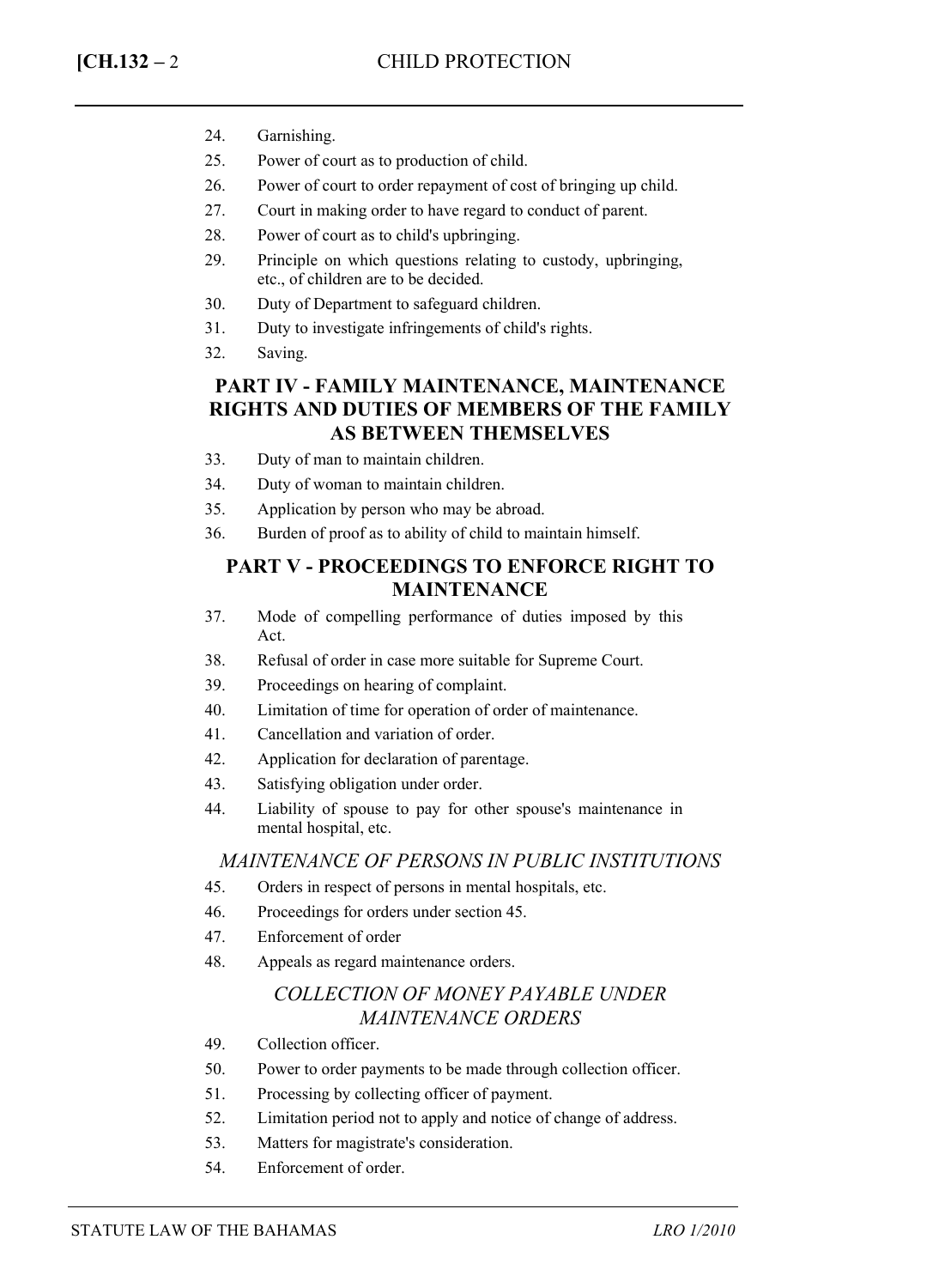- 55. Committal for non-payment.
- 56. Duration of order for benefit of child.
- 57. Continuance of payment in certain cases.
- 58. Variation or revocation of maintenance orders.
- 59. Power to remit arrears.
- 60. Appointment of custodian.
- 61. Misapplying maintenance money.

### **PART VI - CARE AND PROTECTION OF CHILDREN SUPERVISION ORDERS**

- 62. Cruelty to children.
- 63. Mandatory reporting of child abuse.
- 64. Supervision and care orders.
- 65. Social inquiry reports.
- 66. Grounds for making a supervision or care order.
- 67. Application for a supervision order.
- 68. Duties of a supervisor under a supervision order.
- 69. Duration and enforcement of a supervision order.
- 70. Requirements as to change of address and visits.
- 71. Care order and its enforcement.
- 72. Purpose of a care order.
- 73. Duration of a care order.
- 74. Parental responsibility vested in residential home or in foster parent.
- 75. Special duties of the social services officer in relation care orders.
- 76. Interim supervision order and interim care order.
- 77. Exclusion order.
- 78. Enforcement of exclusion order.
- 79. Search and production order.
- 80. Duty of social services officer to investigate and act.
- 81. Responsibility of police officer.
- 82. Determination of whether child being ill-treated, etc.
- 83. Offence to remove a child from a place of safety without authority.
- 84. Persons who may apply for discharge or variation of supervision or care order.
- 85. Requirements to disclose information.
- 86. Medical examination of child.

#### *FOSTER-CARE PLACEMENTS*

87. Conditions for foster-care placements.

## **PART VII - APPROVED CHILDREN HOMES**

88. Purposes of approved children homes.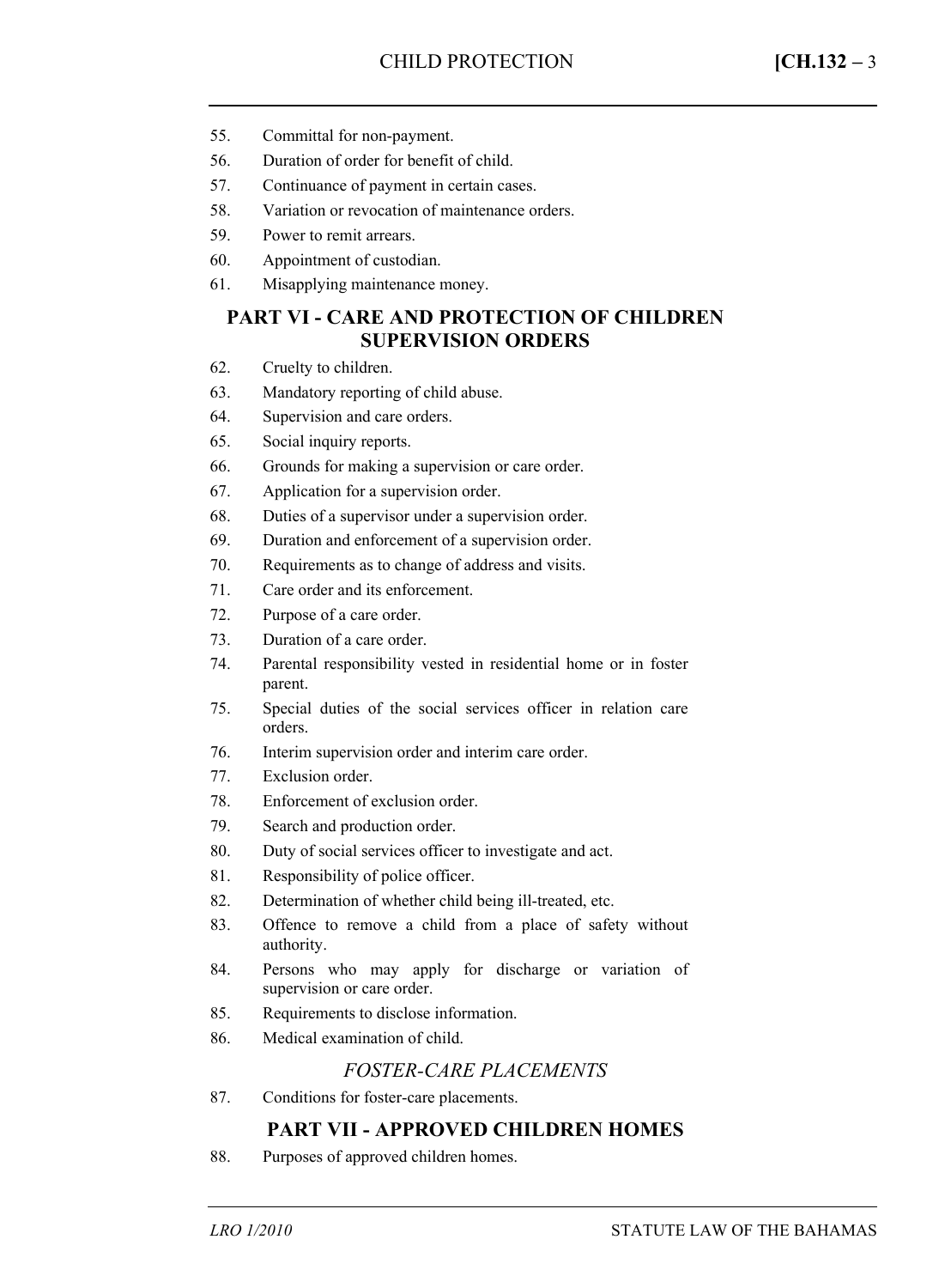- 89. Responsibility of staff of home.
- 90. Removal of child from approved children home.
- 91. Recovery order.
- 92. Application for a recovery order.
- 93. Escape from approved children home.
- 94. Court's power to order or guardian to contribute.
- 95. Regulations for giving effect to this Part.

### **PART VIII - ESTABLISHMENT, FUNCTIONS AND TERMS OF REFERENCE OF THE NATIONAL COMMITTEE FOR FAMILIES AND CHILDREN**

- 96. Establishment of the national Committee for families and children.
- 97. Functions and terms of reference of the Committee.
- 98. Oversight powers of the Ministry.

#### **PART IX - PROCEEDINGS INVOLVING CHILDREN**

- 99. Attendance of child at hearing.
- 100. Evidence given by, or with respect to children.
- 101. Evidence by video recorded deposition where child unfit to attend court.
- 102. Evidence of child of tender years.
- 103. Disease testing of convicted offender.
- 104. Disposal of case by order of court.

## **PART X - REPRESENTATION AND MONITORING OF CHILDREN CHILDREN'S REGISTRY**

- 105. Representation by Minors Advocate.
- 106. Establishment of Children's Register.
- 107. Duty to report to Children's Registry.
- 108. Assessment and investigation of reports to registry.

## **PART XI - CHILDREN DETAINED OR BROUGHT BEFORE A COURT**

- 109. Age of criminal responsibility.
- 110. Determination of age.
- 111. Separation of children from adults.
- 112. Bail or detention of child.
- 113. Remand or committal to juvenile remand centre.
- 114. Attendance at court of parent of child charged with an offence, etc.
- 115. Notice to appropriate officers of charges against child.

## **PART XII - JUVENILE COURTS**

- 116. Juvenile courts.
- 117. Jurisdiction and powers of juvenile courts.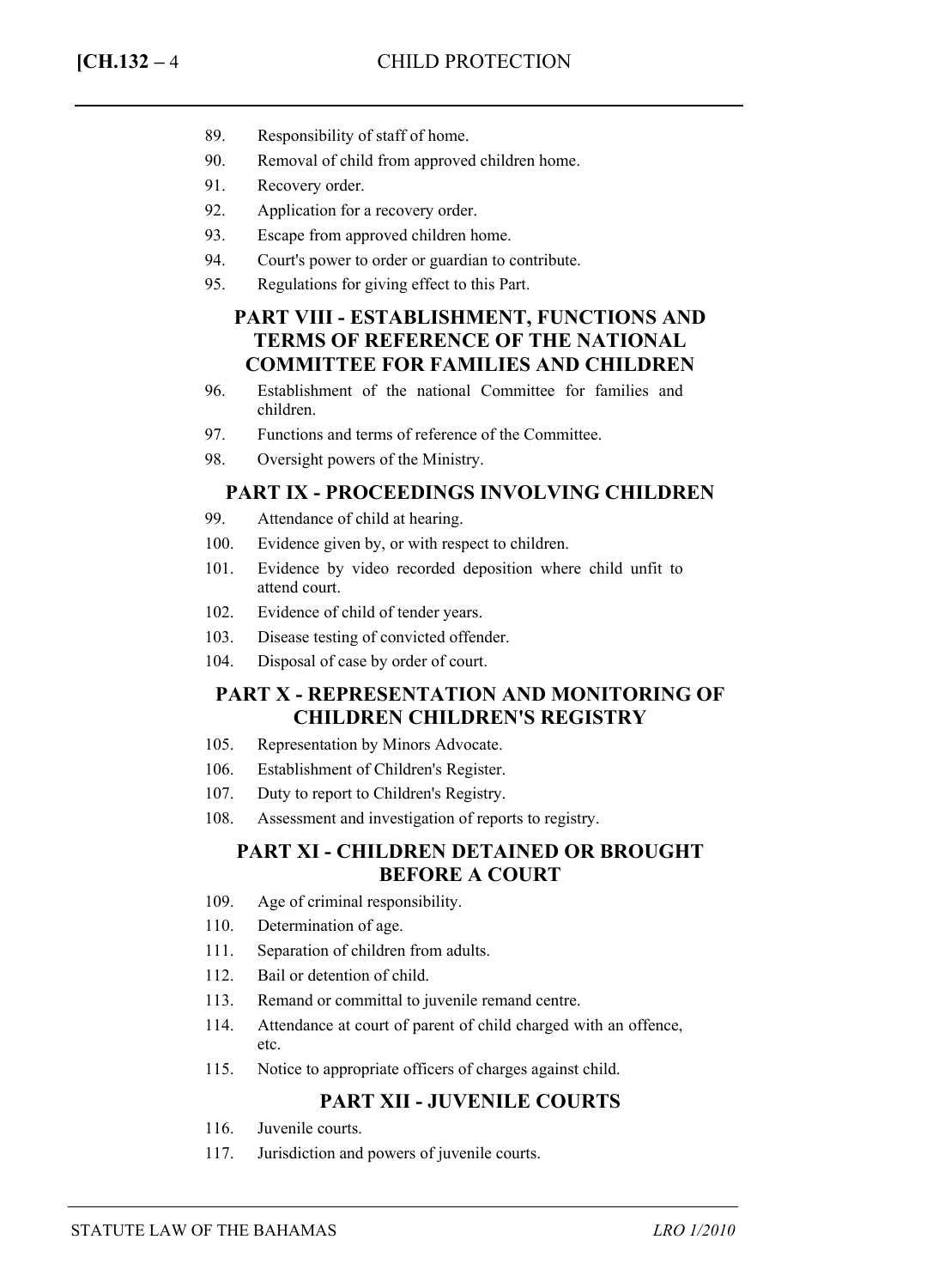- 118. Decision of majority of juvenile court to prevail.
- 119. Immunities of members of juvenile courts.
- 120. Procedure in juvenile courts prior to hearing.
- 121. Plea.
- 122. Procedure at hearing.
- 123. Sittings of juvenile courts.
- 124. Court other than juvenile court to have powers of juvenile court.
- 125. Methods of dealing with child offenders.
- 126. Restriction on punishment.
- 127. Detention of children and young persons for certain crimes.
- 128. Child victim.
- 129. Enforcement of recognizance.
- 130. Special provisions relating to probation.
- 131. Provisions relating to committal to child correctional centre.
- 132. Representation by counsel.9
- 133. Signification of judgments, orders and process.

#### **PART XIII - PLACES OF DETENTION**

- 134. Application.
- 135. Minister may declare places or premises to be places of detention.
- 136. Age limits.
- 137. Form of detention order.
- 138. Visitors.
- 139. Absconding and failure to comply with licence or recall.
- 140. Inquest on death of detained child.
- 141. Detention outside juvenile correction. centre.
- 142. Provisions regarding places of detention.
- 143. Expenses.
- 144. Power to discharge or vary order.
- 145. Permission for resident to engage in extramural employment.
- 146. Permission for resident to visit home or be absent from centre or place of detention in certain circumstances.
- 147. Offence in publication of particulars of child.
- 148. Persons liable for publication contrary to section 147.

#### **PART XIV - MISCELLANEOUS**

- 149. Appeals.
- 150. Rules of court.
- 151. Determination of parentage issue.
- 152. Regulations.
- 153. Avoidance of doubt.
- 154. Transitional.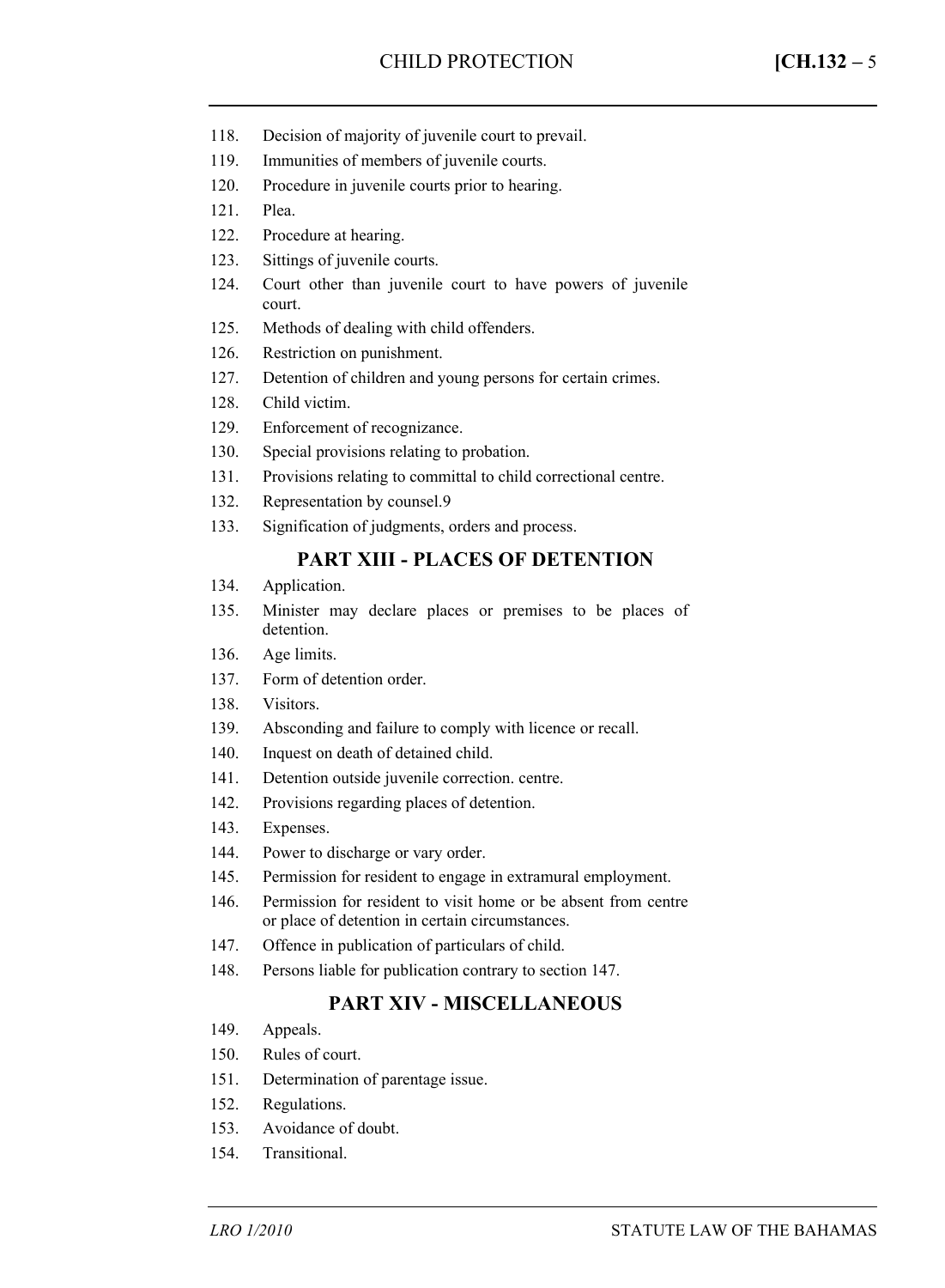155. Co-operation of law enforcement authority

FIRST SCHEDULE SUPERVISION ORDERS (Section 70) SECOND SCHEDULE THIRD SCHEDULE FOSTER-CARE PLACEMENT RULES FOURTH SCHEDULE (Section 105) CONSTITUTION AND FUNCTIONS OF OFFICE OF MINORS ADVOCATE FIFTH SCHEDULE (Section 110) SIXTH SCHEDULE (Section 137) DETENTION ORDER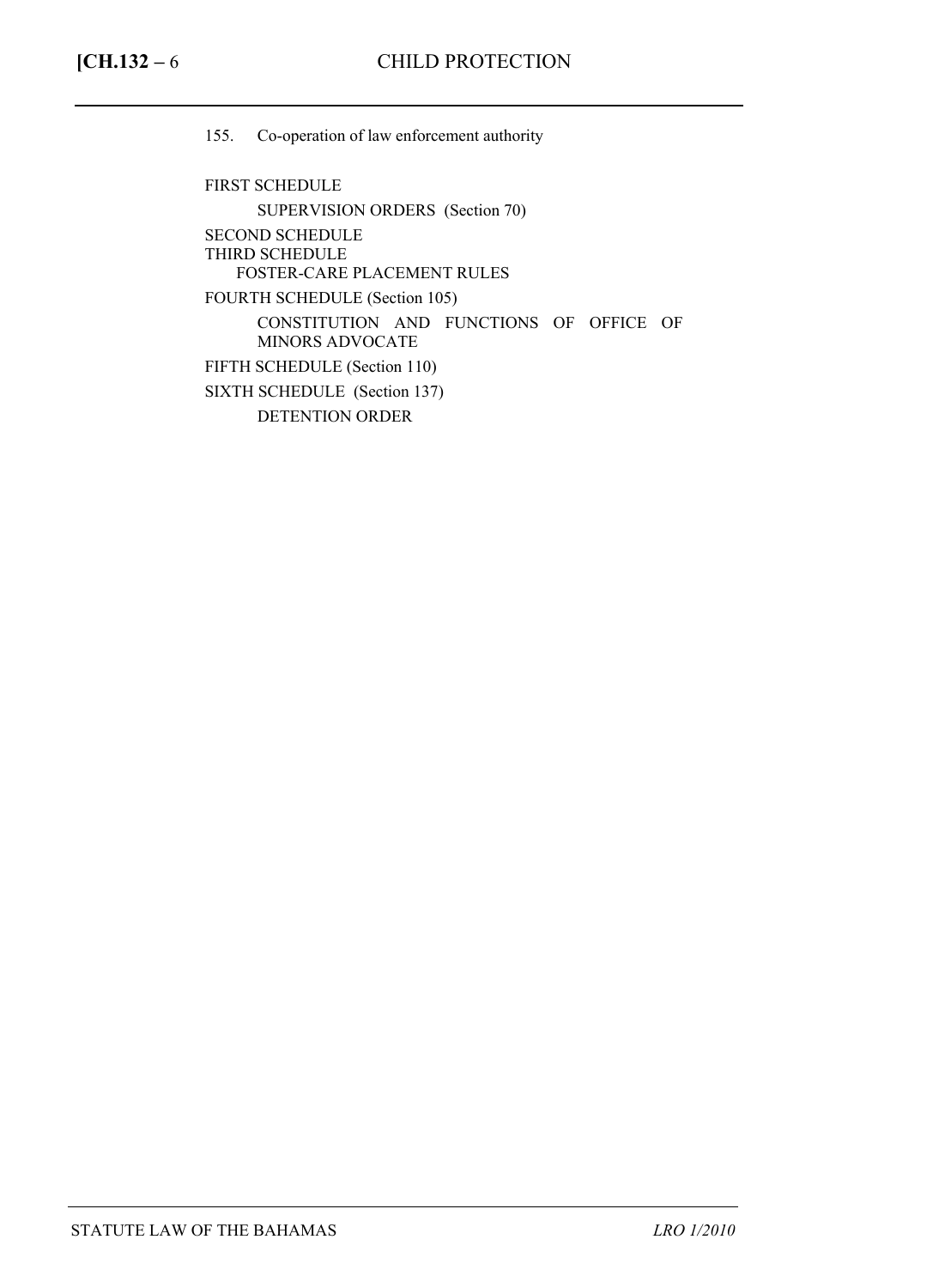# **CHAPTER 132**

## CHILD PROTECTION

### **AN ACT TO PROVIDE FOR THE CARE AND**  *1 of 2007*  **PROTECTION OF CHILDREN AND FOR RELATED AND CONSEQUENTIAL MATTERS**

*[Assent – 16th January 2007] [Commencement – 1st October 2009] S.I. 93/2009.* 

## **PRELIMINARY**

| This Act may be cited as the Child Protection Act.<br>ı. | Short title. |
|----------------------------------------------------------|--------------|
|----------------------------------------------------------|--------------|

2. In this Act, unless the context otherwise requires — Interpretation.

- "adult correctional centre" means a place referred Ch. 208. to in section 3 of the Prisons Act;
- "approved children home" means a Government or non-government home approved by the<br>Minister under the Residential Care Minister under the Residential Care Ch. 235A. Establishment Act;
- "authorised person" means an official or other person authorised in writing by the Minister to perform duties or to discharge responsibilities under this Act;
- "care order" means a care order made under section 62 or 69 or 130 and includes an interim care order;
- "child" means, unless provided otherwise in this Act a person below the age of eighteen years;
- "competent authority" means an official or body or other person authorised expressly or impliedly by this Act or any other enactment to perform the function in question;
- "correctional order" means an order made by a court sending a child to a juvenile correction centre;
- "court" means the Supreme Court, a magistrate's court or a juvenile court;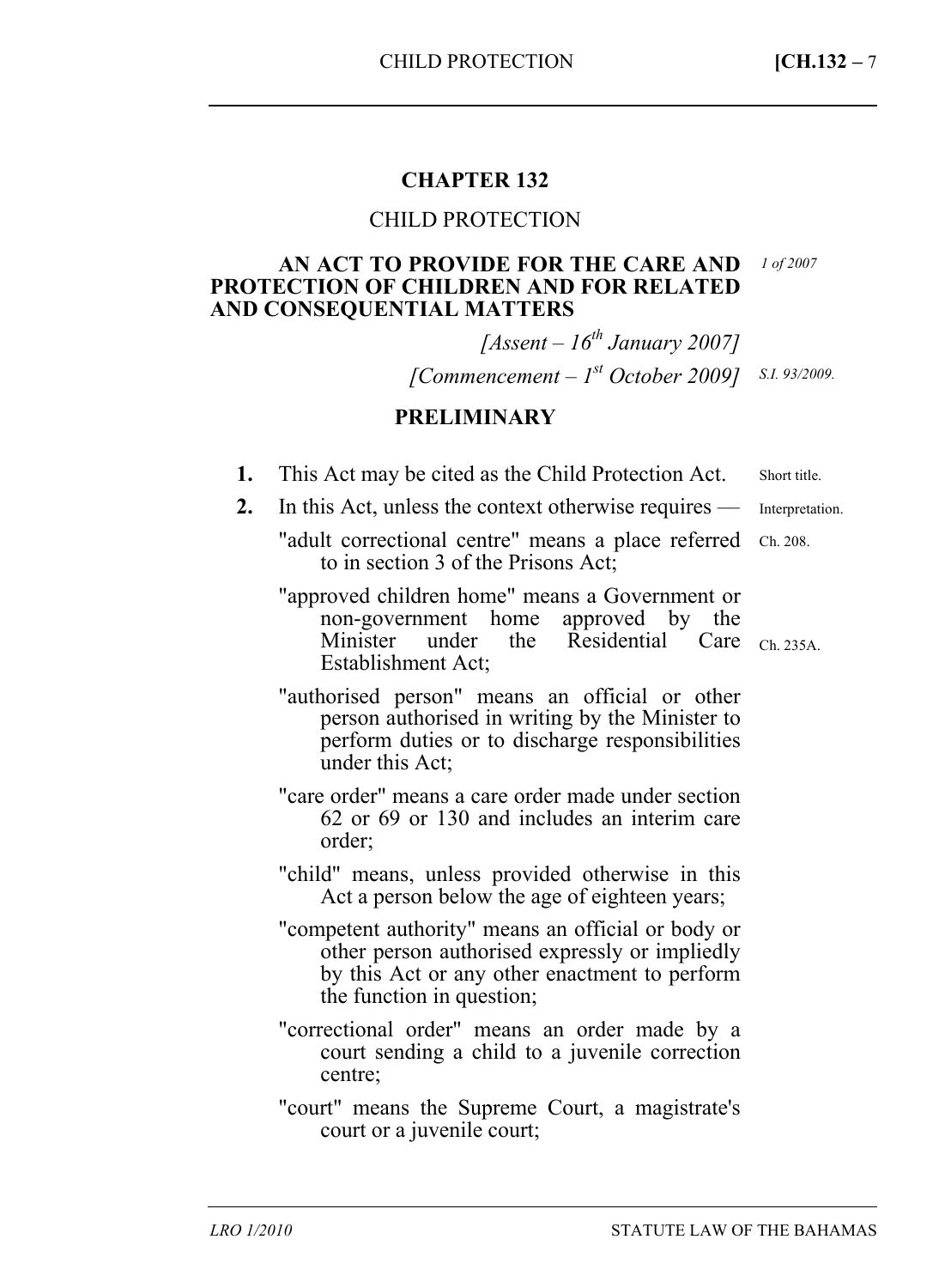- "Department" means the Department of Social Services/Rehabilitative and Welfare Services;
- "exclusion order" means an exclusion order made under section 75 or 128;
- "foster-care placement" means the placement of a child by order of the court with a person who is not his parent and who is willing to undertake the care and maintenance of the child;
- "foster-parent" means a person not being the biological mother or father of the child who assumes responsibility for the child by way of a care order;
- "guardian" means a person having parental responsibility for a child;
- "juvenile correction centre" means any place declared to be an industrial school or appointed as a place of detention for children under any law in force before the coming into operation of the Act or hereafter so declared by order of the Minister;
- "maintenance order" includes any order made by a court for the maintenance of a child whether born within or outside of wedlock and any order for the maintenance of a spouse pursuant to section 44;
- "Minister" means the Minister for the time being responsible for social services;
- "parent" means the biological mother or father or adoptive mother or father of a child and includes any person liable by law to maintain a child or entitled to his custody;
- "parental responsibility" means all duties, responsibilities and authority which by law a parent of a child has in relation to the child and his property;
- "single woman" includes a married woman who has become a single woman by reason of widowhood or otherwise;
- "social services officer" means an officer of the Department;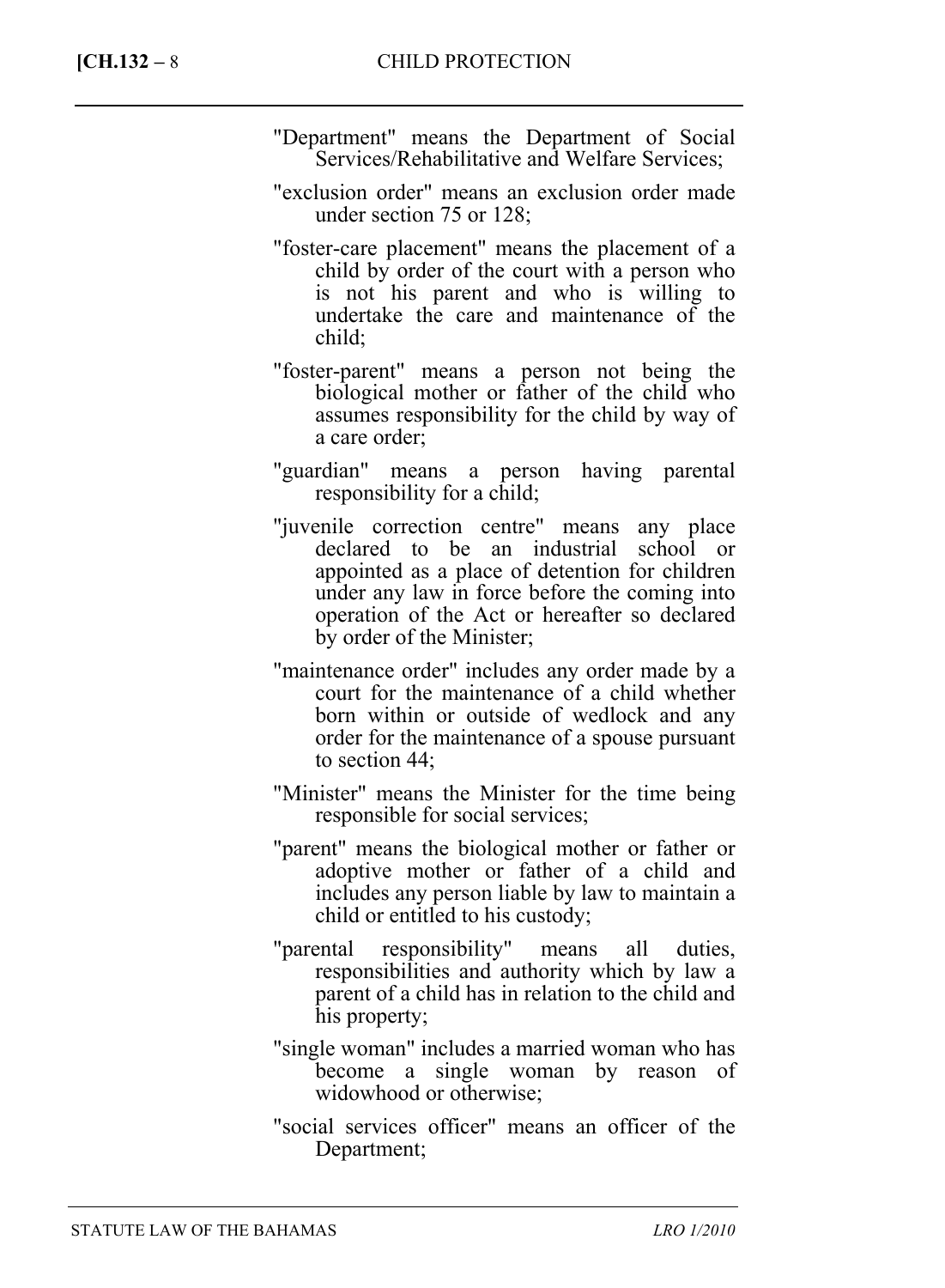- "supervision order" means a supervision order made under section 62 or 128 and includes an interim supervision order;
- "treatment centre" means any institution or unit thereof under the management of the Public Hospitals Authority in which the psychiatric assessment, evaluation and treatment of persons is conducted.

# **PART I - RIGHTS OF THE CHILD**

**3.** (1) Whenever a determination has to be made with Guiding respect to —

principle.

- (a) the upbringing of a child; or
- (b) the administration of a child's property or the application of any income arising from it,

the child's welfare shall be the paramount consideration.

(2) In all matters relating to a child, whether before a court of law or before any other person, regard shall be had to the guiding principle mentioned in subsection (1) and that any delay in determining the question is likely to be prejudicial to the welfare of the child.

(3) In determining any question relating to circumstances set out in paragraphs (a) and (b) of subsection (1), the court or any other person shall have regard in particular to —

- (a) the ascertainable wishes and feelings of the child concerned considered in the light of his or her age and understanding;
- (b) the child's physical, emotional and educational needs;
- (c) the likely effects of any changes in the child's circumstances;
- (d) the child's age, sex, background and any other circumstances relevant in the matter;
- (e) any harm that the child has suffered or is at the risk of suffering;
- (f) where relevant, the capacity of the child's parents, guardians or other persons involved in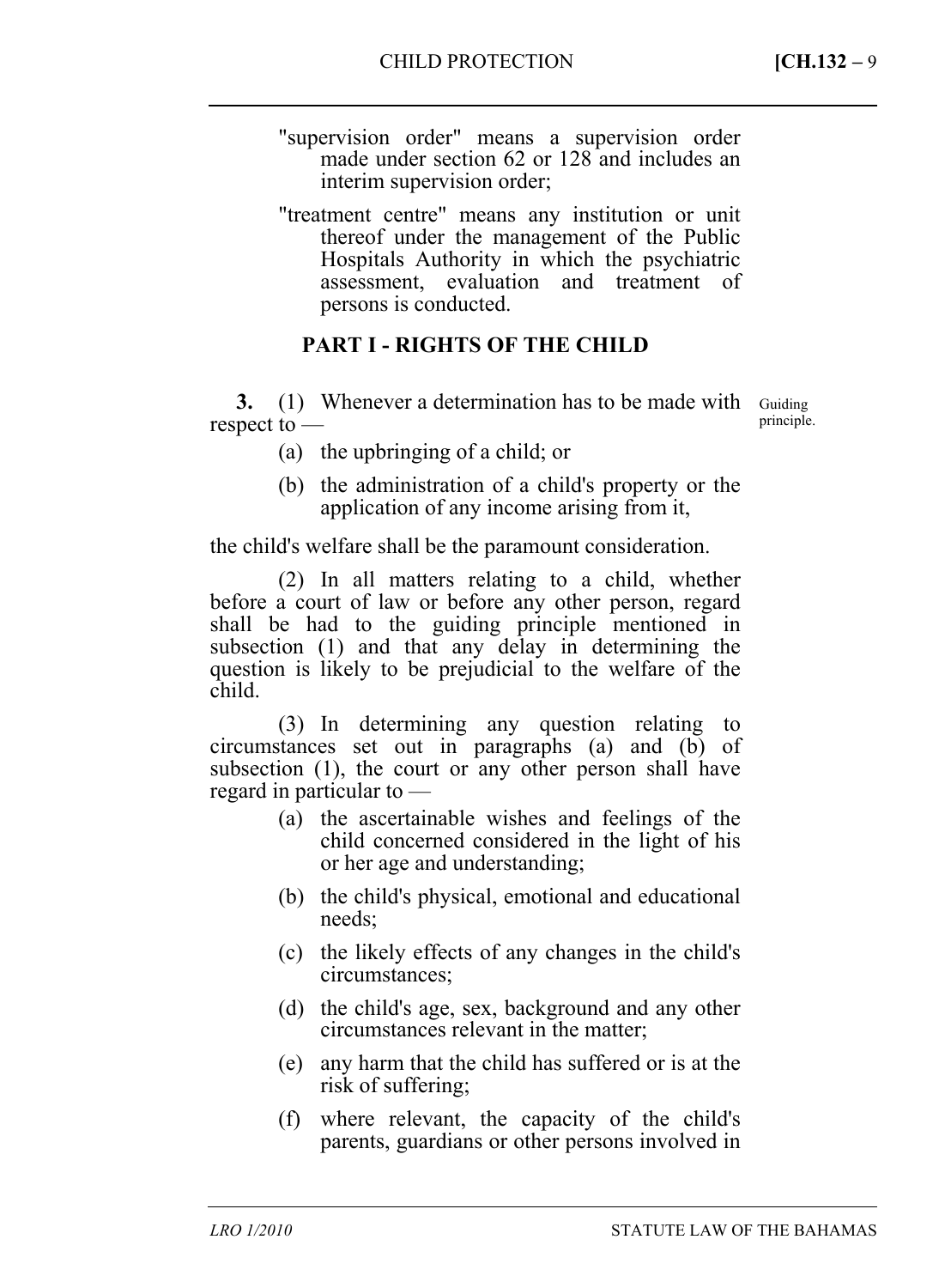General rights of

child.

the care of the child in meeting his or her needs.

- **4.** A child shall have the right
	- (a) of leisure which is not normally harmful, and the right to participate in sports and positive cultural and artistic activities;
	- (b) to a just call on any social amenities or other resources available in any situation of armed conflict or natural or man-made disasters;
	- (c) to exercise, in addition to all the rights stated in this Act, all the rights set out in the United Nations Convention on the Rights of the Child (the Convention) subject to any reservations that apply to The Bahamas and with appropriate modifications to suit the circumstances that exist in The Bahamas with due regard to its laws.

**5.** (1) A child is entitled to live with his parents or guardian save as provided by this or any other Act.

(2) It shall be the duty of any person having the charge, care or custody of a child to use his best efforts —

- (a) to protect the child from discrimination, violence, abuse and neglect;
- (b) to ensure that the child is enrolled at, and attends school.

**6.** (1) Every parent shall have parental responsibility for his or her child but a court may, if it deems just, disregard any right arising therefrom unless that parent has addressed the criteria referred to in section 14(2).

(2) Where the parents of a child are deceased, parental responsibility may, pursuant to an application to the Supreme Court, and having regard to any recommendation of a social services officer, be passed on to relatives of either parent or to any person designated by the court.

(3) Parental responsibility includes the rights, powers and duties which a guardian of the child's estate (appointed to act generally) would have had in relation to the child and his property.

(4) The rights referred to in subsection (3) include, in particular, the right of the guardian to receive or recover

Child's right to stay with parents and to have education.

Parental responsibility.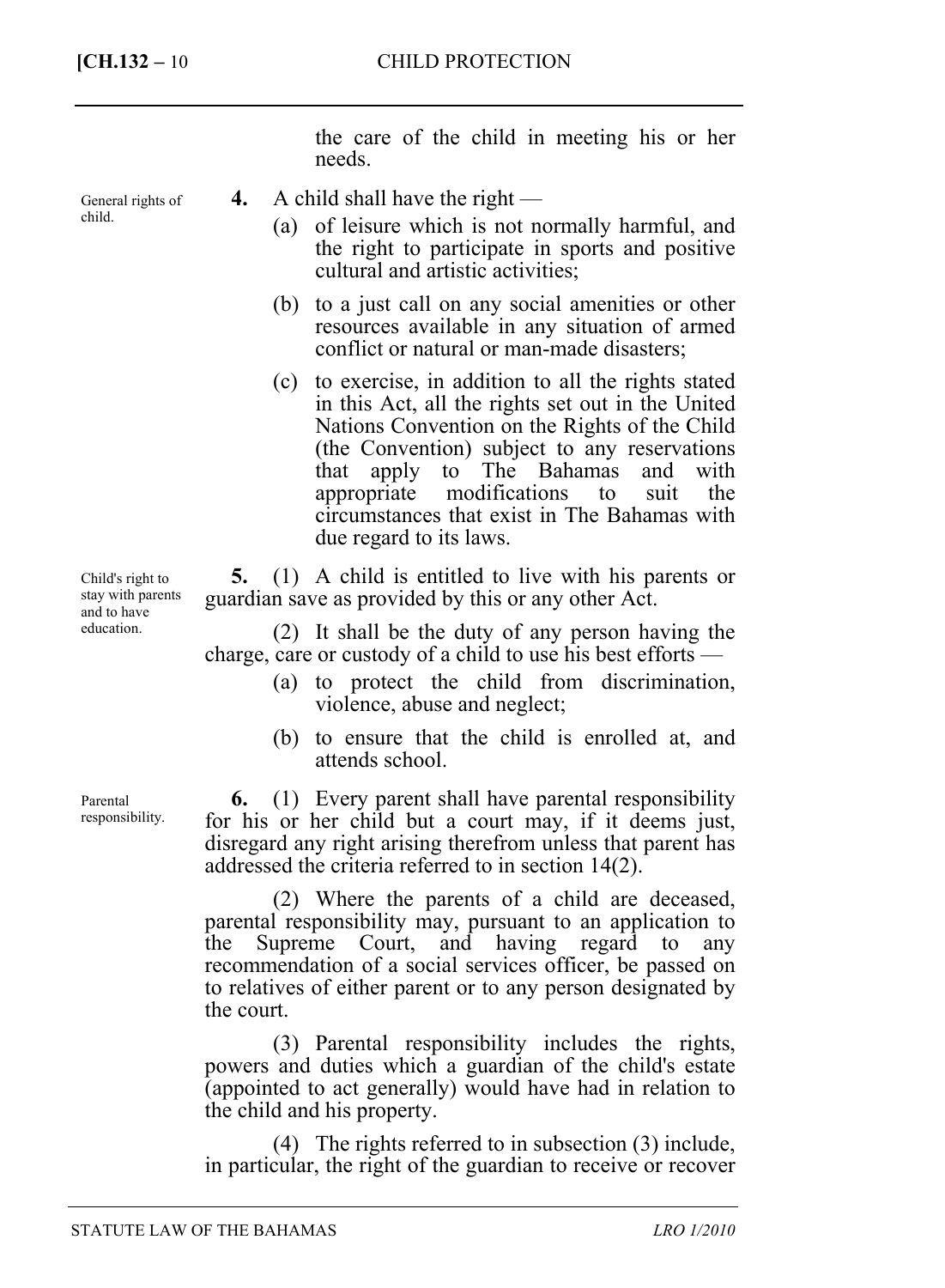as trustee, for the benefit of the child, property of whatever description and wherever situate which the child is entitled to receive or recover.

(5) The fact that a person has, or does not have, parental responsibility for a child shall not affect —

- (a) any obligation which he may have in relation to the child (such as a statutory duty to maintain the child); or
- (b) any rights which, in the event of the child's death, he (or any other person) may have in relation to the child's property.

(6) Where more than one person has parental responsibility for a child, each of them may act alone and without the other (or others) in meeting that responsibility; but nothing shall be taken as affecting the operation of any enactment requiring the consent of more than one person in a matter affecting the child or the need to have meaningful consultation between them where the result of the decision of one would impact upon the financial obligation of the other.

- (7) A person who —
- (a) does not have parental responsibility for a particular child; but
- (b) has care of the child;

may, subject to the provisions of this Act, do what is reasonable in all the circumstances of the case for the purpose of safeguarding or promoting the child's welfare.

**7.** (1) No child shall be employed or engaged in any activity that may be detrimental to his health, education, or mental, physical or moral development.

(2) No child under the age of sixteen shall be employed, save as is provided by subsection (3).

(3) Subject to subsection (1) a child under the age of sixteen may be employed —

- (a) by the child's parents or guardian in light domestic, agricultural or horticultural work;
- (b) in any occupation in which his employment is sanctioned by any other law or prescribed under this Act:

Harmful employment.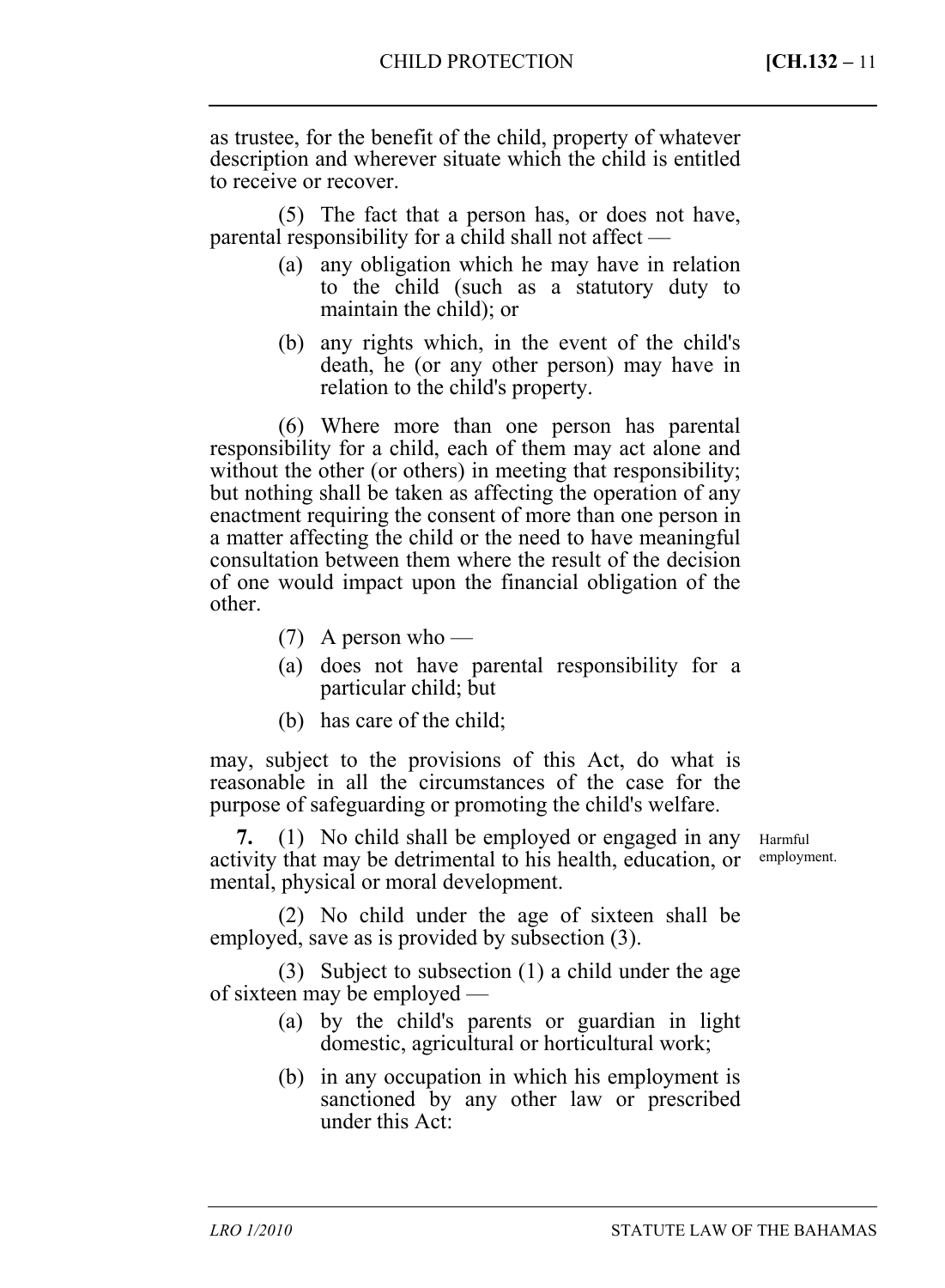Provided that no child under the age of sixteen shall be employed in night work or in an industrial undertaking.

- (4) Reference to night work is a reference to  $-$
- (a) the period commencing from 8:00 p.m. on any school day;
- (b) the period commencing from 9:00 p.m. on any non-school day.

**8.** (1) The parents of children with disabilities shall take appropriate steps to see that those children are —

- (a) assessed as early as possible as to the extent and nature of their disabilities; and
- (b) offered appropriate treatment.

(2) The Minister responsible for education shall take appropriate steps to ensure that children with disabilities are afforded equal opportunities to education.

**9.** (1) A court considering any question with respect to a child under this Act may ask the Department to arrange for a social services officer or such other person as the court considers appropriate, to report to the court on such matters relating to the welfare of that child as are required to be dealt with in the report.

(2) The report may be made in writing, or orally, as the court requires.

(3) If the report referred to in this section is in writing, a copy of such report shall be made available to the child having regard to his age and maturity and to his legal representative.

(4) It shall be the duty of the Department or, as the case may be, any other person with whom arrangements have been made to furnish a report under subsection (1), to comply with any requests for a report under this section.

(5) Nothing in this section shall authorise the disclosure to a child information which the court has determined on the recommendation of the preparer of the report or a social services officer to be of such a private and confidential nature pertaining to a parent or has the potential of causing mental trauma to the child.

Children with disabilities.

Social inquiry reports.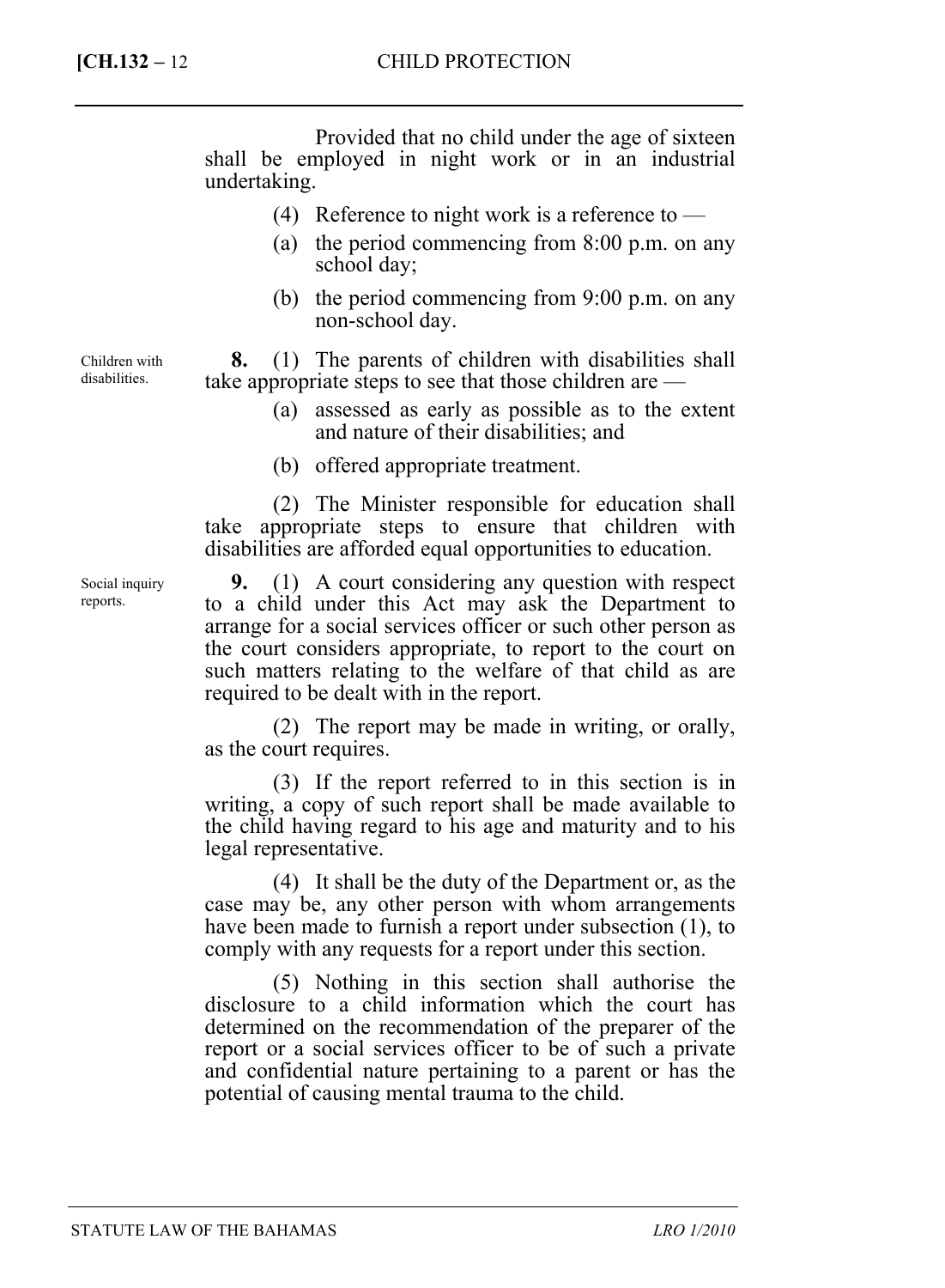# **PART II - LEGAL CAPACITY AND GUARDIANSHIP OF CHILDREN**

**10.** In this Part, unless the context requires otherwise Interpretation of words used in this Part.

"court" means the Supreme Court;

"maintenance" includes education;

"person" includes any local authority, school or institution.

**11.** Notwithstanding anything to the contrary contained in any law relating to the wills of children, a married child may make a will relating to his property, real and personal, and of every kind whatever.

**12.** (1) A child may be appointed as an executor or a trustee but shall be incapable of exercising the office until he has attained the age of eighteen years. Child executors

(2) Letters of administration under any law relating to the administration of the estates of deceased persons shall not be granted to anyone before he has attained the age of eighteen years.

**13.** (1) Notwithstanding any law to the contrary a child has the right to and may pursue in the same manner as if he were of full age legal proceedings to recover any sum of money which may be due to him for salary, wages or piece work.

(2) All contracts, whether by speciality or by simple contract, henceforth entered into by children for the repayment of money lent, or to be lent, or for goods supplied or to be supplied (other than contracts for necessaries), and all accounts stated with children shall be absolutely void:

Provided that this subsection shall not invalidate any contract into which a child may by an existing or future law or by the rules of common law or equity enter, except such as now by law are voidable.

(3) No action shall be brought whereby to charge any person upon any promise made after full age to pay any debt contracted during childhood, or upon any ratification made after full age of any promise or contract made during childhood, whether there shall or shall not be any new consideration for such promise or ratification after full age.

Testamentary capacity of married child.

and administrators.

Legal proceedings as regards contracts with children.

*LRO 1/2010* STATUTE LAW OF THE BAHAMAS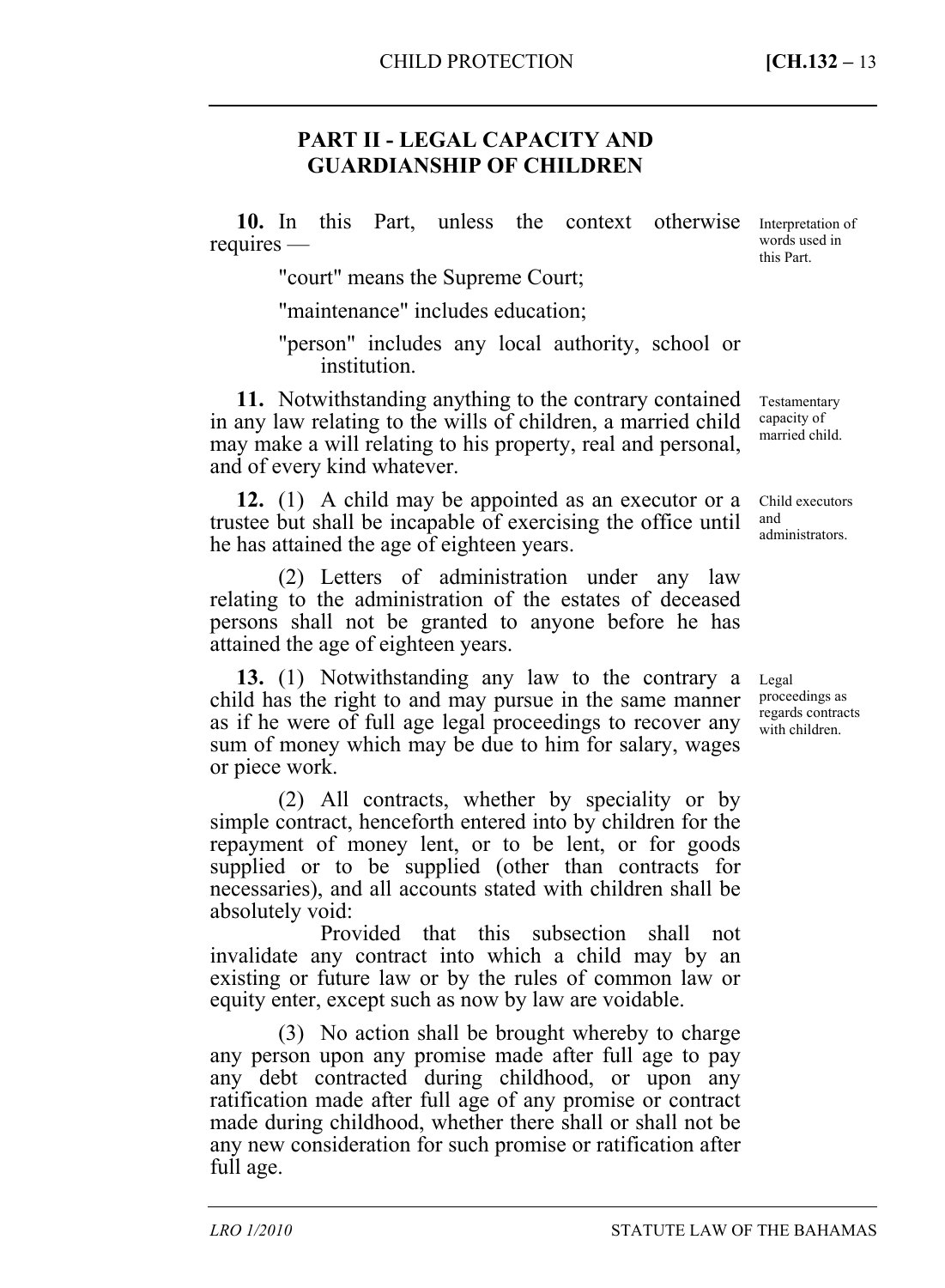| Access and rights<br>of parent as<br>guardian of child. | 14. (1) The mother and father of a child, subject to<br>sections 16, 19 and 21 and any order of the court, each<br>shall be guardian of and subject to subsection (2) each shall<br>have a right of access to the child. |
|---------------------------------------------------------|--------------------------------------------------------------------------------------------------------------------------------------------------------------------------------------------------------------------------|
|                                                         | (2) A Court shall when considering the issue of<br>custody or access have regard to the past contribution of<br>the parent to the care, maintenance and upbringing of the<br>child.                                      |
|                                                         | (3) On the death of one parent, the surviving<br>reagant if only aboll quiring to this A at he quantion of the                                                                                                           |

the surviving parent, if any, shall, subject to this Act, be guardian of the child: Provided that if the parents were separated,

and the deceased parent had custody of the child, the surviving parent may be guardian of the child either alone or jointly with any guardian appointed by the deceased parent, and

- (a) where no guardian has been appointed by the deceased parent; or
- (b) in the event of the death or refusal to act of the guardian or guardians appointed by the deceased parent,

the court may, if it thinks fit, appoint a guardian to act jointly with the surviving parent.

**15.** (1) The father or mother of a child may by deed or will appoint any person to be guardian of the child after his or her death, provided that the father of a child born out of wedlock may only appoint a guardian if he has been granted custody of such child pursuant to section 21.

(2) Any guardian appointed in accordance with subsection (1) shall act jointly with the surviving parent, if any, unless the surviving parent objects to his so acting.

(3) If the surviving parent so objects, or if the guardian so appointed considers that the surviving parent is unfit to have the custody of the child, the guardian may apply to the court, and the court may either —

- (a) refuse to make any order (in which case the surviving parent shall remain sole guardian); or
- (b) make an order that the guardian so appointed shall —
	- (i) act jointly with the surviving parent; or

Power of father and mother to appoint testamentary guardians.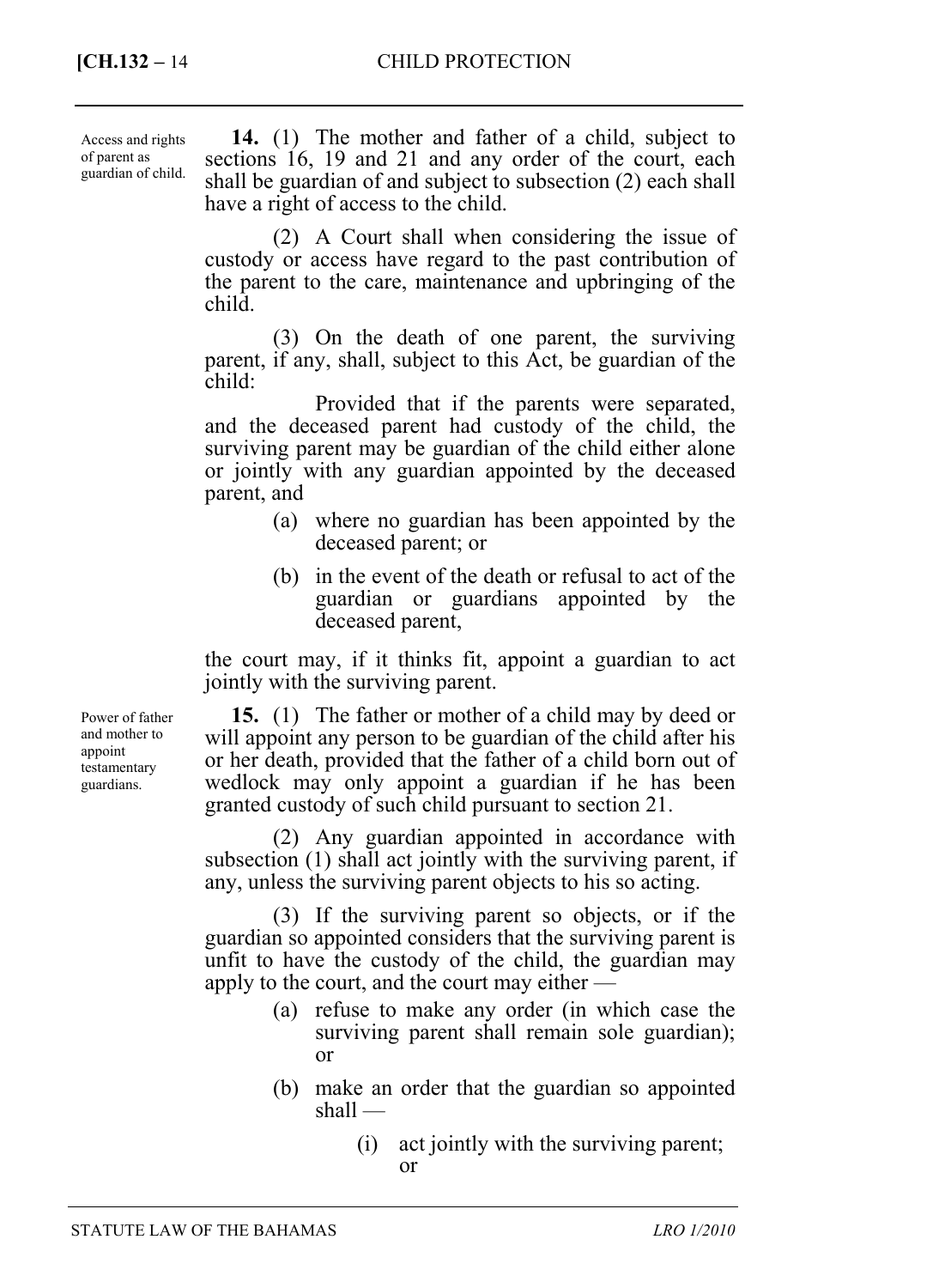(ii) be the sole guardian of the child.

(4) Where the court makes an order under subsection  $(3)$  (b) (ii) that a person shall be the sole guardian of a child, the court may —

- (a) make such order regarding
	- (i) the custody of the child; and
	- (ii) the right of access to the child of the surviving parent, as the court thinks fit, having regard to the welfare of the child; and
- (b) make a further order requiring the surviving parent to pay the guardian a weekly or other periodical sum towards the maintenance of the child as the court thinks reasonable having regard to the means of the surviving parent.

(5) The powers conferred by subsections (3) and (4) may be exercised at any time and include powers to vary or discharge any order previously made.

(6) Where guardians are appointed by both parents, the guardians so appointed shall after the death of the surviving parent act jointly.

(7) If under section 14 a guardian has been appointed by the court to act jointly with a surviving parent, he shall continue to act as guardian after the death of the surviving parent, but if the surviving parent has appointed a separate guardian, the guardian appointed by the court shall act jointly with the guardian appointed by the surviving parent.

(8) A person appointed guardian by a parent may disclaim his appointment, but no such disclaimer has effect unless —

- (a) it is in writing signed and made within a reasonable time after his first knowing that the appointment has taken effect, and
- (b) the written disclaimer had been served upon the Director of Child and Welfare Services twenty-one days previously.

16. Subject to this Act, a child's parent may appoint a Powers of child's guardian or guardians to his own child or children as if he parents. were of full age.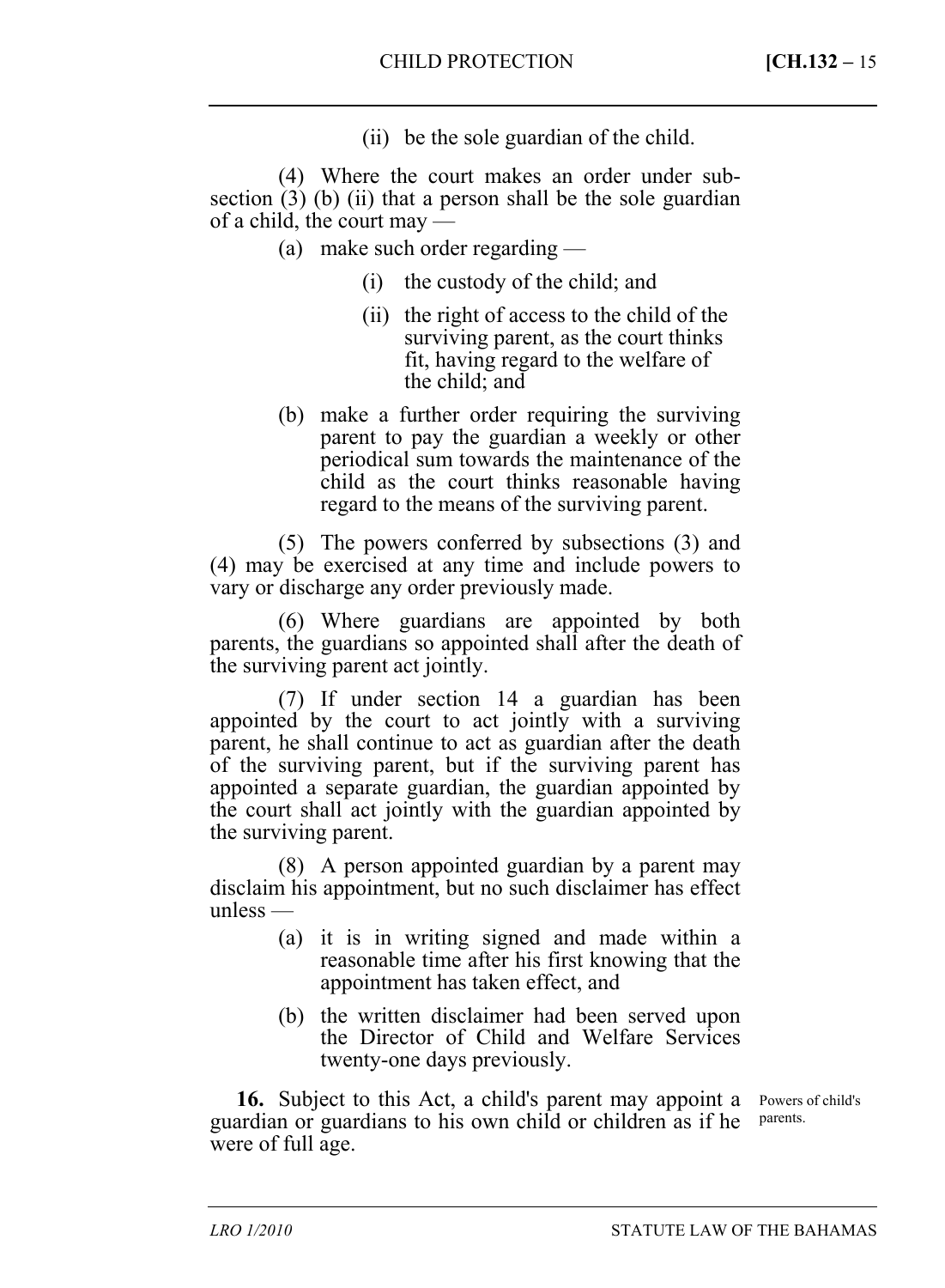Application to court for leave if joint guardians disagree.

**17.** (1) Where two or more persons act as joint guardians of a child and they are unable to agree on any question affecting the welfare of the child, any of them may apply to the court for its directions, and the court may make such order regarding the matters of difference as it may think proper.

(2) The power of the court under subsection (1) shall, where one of the joint guardians is the surviving parent of the child, include power —

- (a) to make such order regarding
	- (i) the custody of the child; and
	- (ii) the right of the access to the child of the surviving parent, as the court thinks fit, having regard to the welfare of the child;
- (b) to make an order requiring the surviving parent to pay a weekly or other periodical sum towards the maintenance of the child as the court thinks reasonable having regard to the means of the surviving parent;
- (c) to vary or discharge any order previously made under this section.

**18.** Without prejudice to any other powers specifically vested in guardians by virtue of this Act, every guardian under this Act has all such powers over the estate and the person of a child as any guardian would have had prior to the coming into operation of this Act.

**19.** The Supreme Court may, in its discretion, on being satisfied that it is in the best interests of the child, remove from office any testamentary guardian, or any guardian appointed or acting by virtue of this Act, and may also if it considers it to be for the welfare of the child, appoint another guardian in place of the guardian so removed.

**20.** In any case where a decree for judicial separation, or a decree nisi or absolute for divorce has been pronounced and the court in those proceedings has determined in the best interest of the child to declare the parent by reason of whose misconduct the decree is made to be a person unfit to have the custody of the child, if any, of the marriage then, in such case, the parent so declared to be unfit shall not, upon the death of the other parent, be automatically entitled as of right to the custody or

Powers of guardians.

Power of court to remove or substitute guardian.

Guardianship in case of divorce or judicial separation.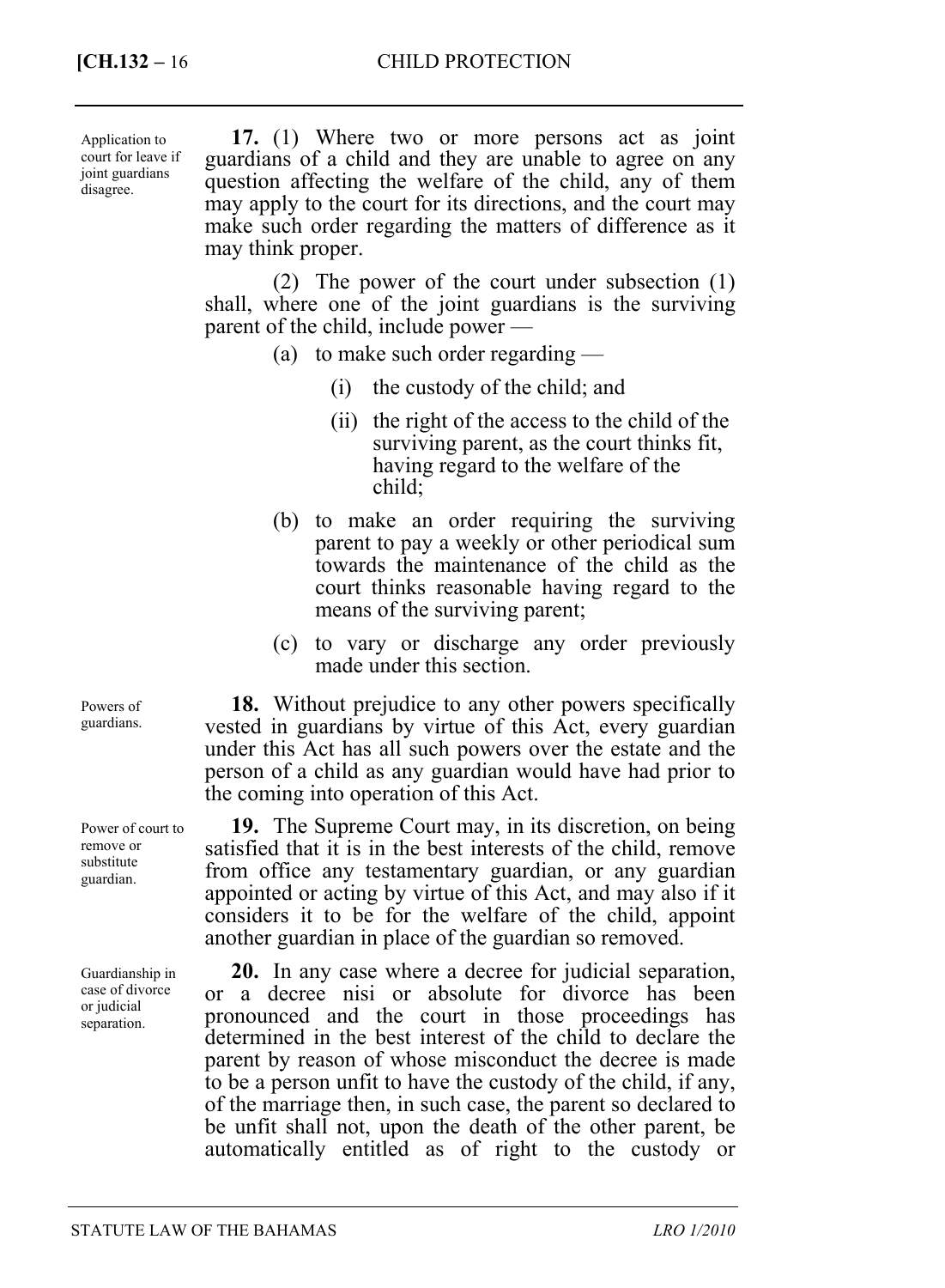guardianship of such child; provided that the court may, if satisfied, determine whether there has been a change of circumstances necessitating the grant of custody or guardianship to such parent.

## **PART III - CUSTODY**

**21.** (1) The mother of any child born out of wedlock shall be the guardian of that child and a court shall be capable of exercising with respect to the child born to a single woman all the powers conferred upon it by this Act with respect to a child born within wedlock.

Guardianship and custody of a child born to a single woman.

(2) Subject to subsection (3), the mother of any child born out of wedlock shall have and be entitled to the custody of the said child, until it attains the age of eighteen years.

(3) The mother of any child born out of wedlock may be deprived of her custody under this Act by order of a court where —

- (a) such mother has deserted or abandoned the child in such a manner likely to endanger the health or well-being of the child;
- (b) such mother is by reason of intemperate or immoral habits, (such as prostitution or drunkenness,) or for any reason, unfit to have custody of the child;
- (c) such mother does not exercise proper care and control of the child;
- (d) the order depriving her of custody, if made, will be in the best interest of the child, and a social service officer has so confirmed by a written report or in evidence before the court;
- (e) the court is satisfied that there exists some other circumstances not provided under paragraphs (a) to (d) which render the mother unfit to exercise the rights and assume the duties of custody.

(4) Without prejudice to subsection (3) the father of a child born out of wedlock may in the course of any proceedings for a maintenance order or in other proceedings make application to any court for custody of the child and the court may make such order if it is shown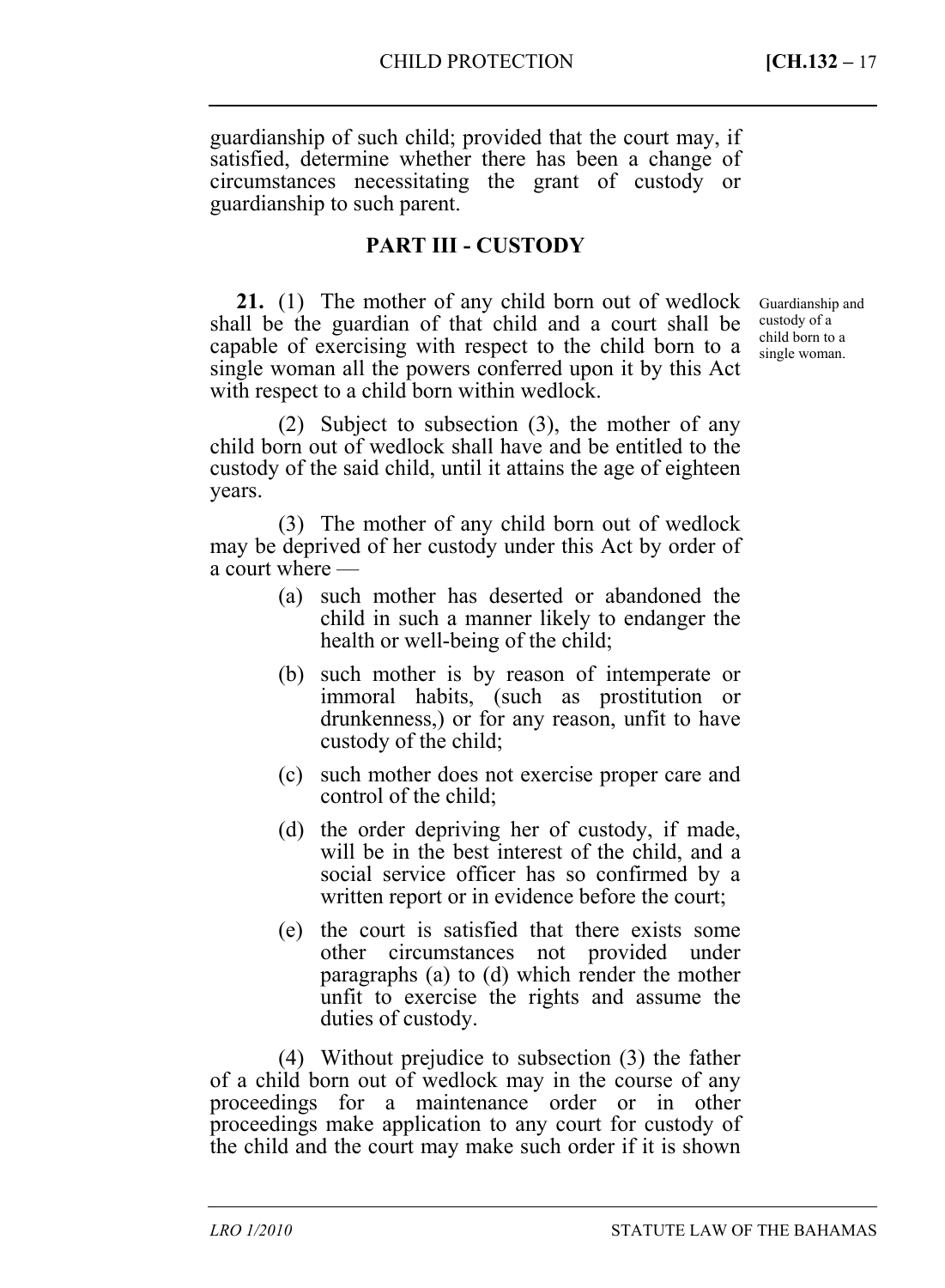Court may make order as to custody.

to the satisfaction of the court that it is in the child's best interest for him to have custody.

**22.** (1) A court may, upon the application of any of the parents of a child or in the course of the hearing of any such application by one parent make such order as it may think fit regarding —

- (a) the custody of the child; and
- (b) the right of access to the child mentioned in section 14 by either parent; and
- (c) any other matter affecting the child, having regard to the age and the best interests of the child and taking into consideration the conduct and wishes of the parents and the child.

(2) Where a court makes an order under subsection (1) or under section 21(4) giving the custody of the child to one parent, it may further order that the other parent pays to the parent having custody of the child a weekly or other periodical sum towards the maintenance of the child as the court thinks reasonable having regard to the means of the parents.

(3) Where any order as to custody of the child or payment to a parent of a periodical sum for the maintenance of the child had been previously made by another court, a court may, if it is of like or superior jurisdiction to the latter court and it thinks fit, in the exercise of its power to make an order for the custody or maintenance of the child under this section, discharge the previous order and substitute any order as it may think fit.

(4) An order may be made under subsection (1) or (2) as regards the custody or maintenance of a child notwithstanding that the parents of the child are then residing together.

(5) An order under subsection (1) or (2) may be varied or discharged by a subsequent order made on the application of either parent or, in the case of an order under subsection (1), after the death of either parent on the application of any guardian under this Act, without prejudice to the powers conferred by the other provisions of the Act upon an officer of the Department.

(6) A parent granted custody of, or access rights to, the child under subsection (1), may apply to the court to voluntarily give up such custody or access to the child.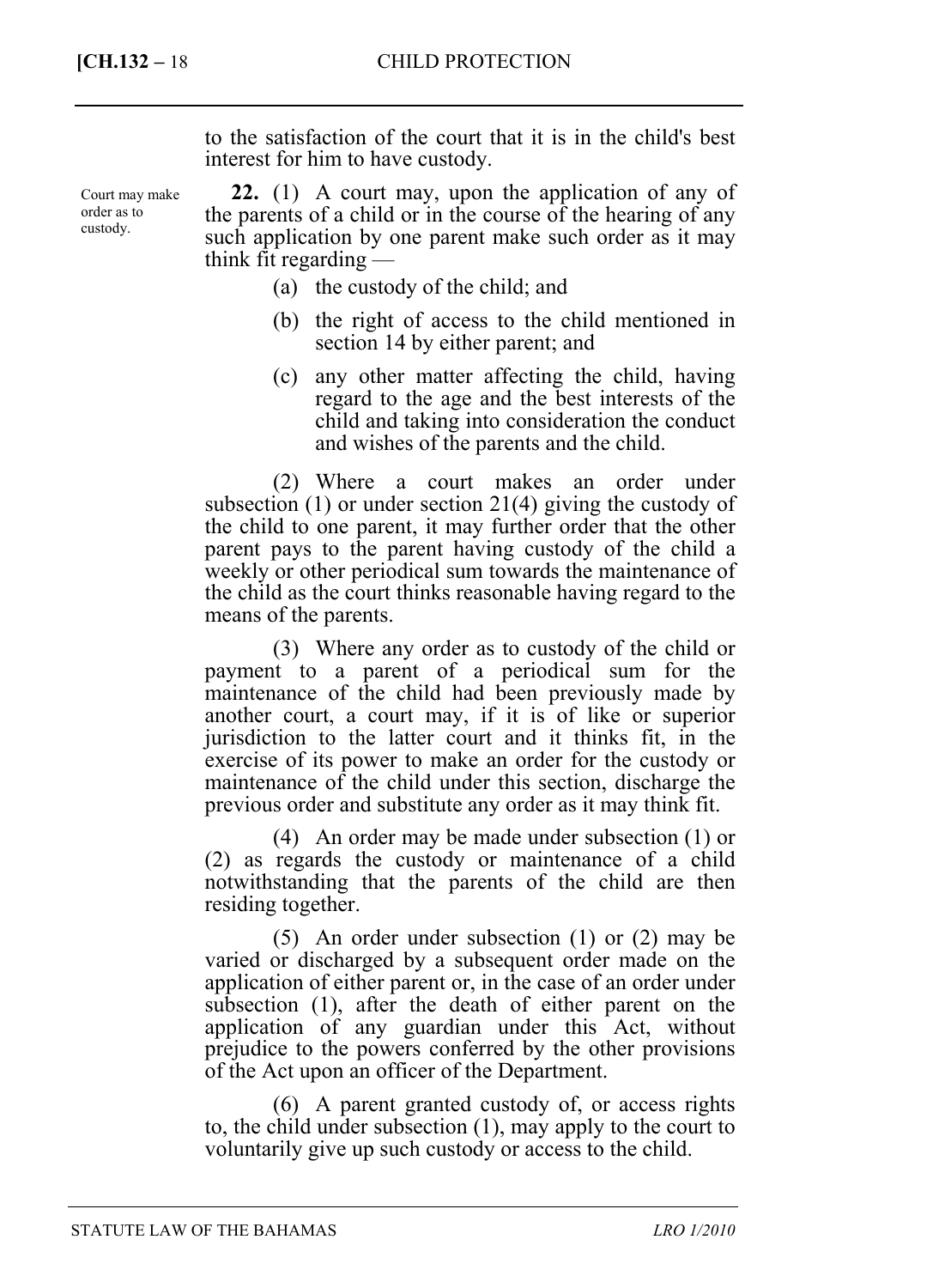**23.** No agreement contained in any separation deed made between the parents of a child shall be held invalid by reason only of its providing that a parent of such child shall give up the custody or control thereof to the other, however, the court shall not enforce any such agreement, if it is of the opinion that it will not be for the benefit of the child.

**24.** (1) Subject to any other law to the contrary, where a maintenance order has been made the court shall, in addition to any other powers for enforcing compliance with the order, have power, in any case where there is any pension, income or sum payable to the person against whom the order is made and capable of being attached, after giving that person and the person by whom the pension, income or sum is payable an opportunity of being heard, to order that such part as the court may think fit of any such pension, income or sum be attached and paid to the person named by the court.

(2) An order under subsection (1) shall be an authority to the person by whom the pension, income or sum is payable to make the payment so ordered, and the receipt of the person to whom the payment is ordered to be made shall be a good discharge to the person by whom the pension or income is payable.

**25.** Where the parent of a child applies to the Supreme Court for a writ or order for the production of a child, and the court is of the opinion that the parent has abandoned or deserted the child, or that he has otherwise so conducted himself that the court should refuse to enforce his right to the custody of the child, the court may, in its discretion, decline to issue the writ or make the order.

**26.** If at the time of the application for a writ or order for the production of a child, the child is being brought up by another person, the court may, in its discretion, if it orders the child to be given up to the parent, further order that the parent pays to such person the whole of the costs properly incurred in bringing up the child, or such portion thereof as shall seem to the court to be just and reasonable, having regard to the circumstances of the case.

- **27.** Where a parent has
	- (a) abandoned or deserted his child; or
	- (b) allowed his child to be brought up by another person at that person's expense for such a length of time and under such circumstances

Effect of separation deed between parents.

Garnishing.

Power of court as to production of child.

Power of court to order repayment of cost of bringing up child.

Court in making order to have regard to conduct of parent.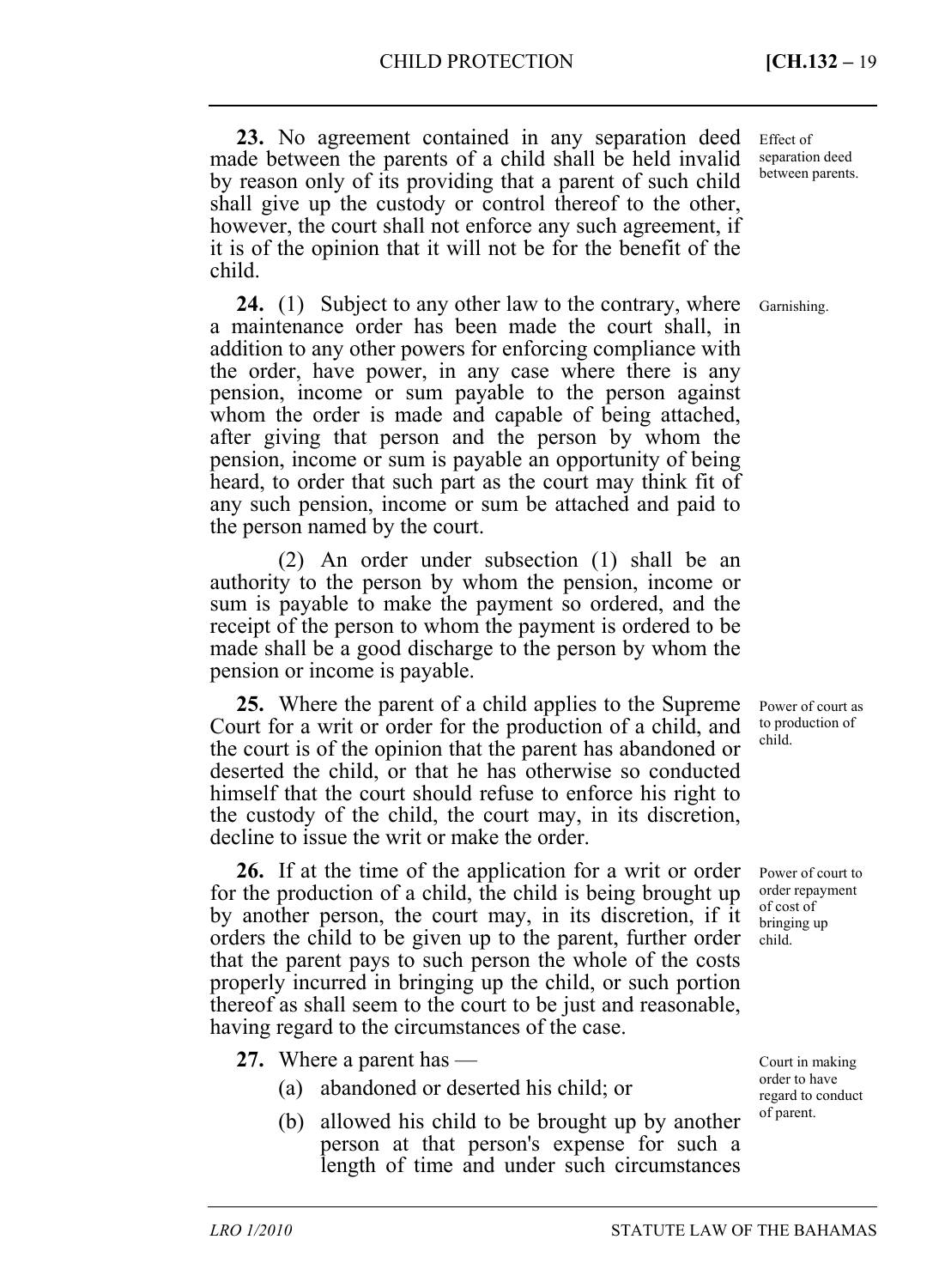**[CH.132 –** 20 CHILD PROTECTION

as to satisfy the court that the parent was unmindful of his parental duties,

the court shall not make an order for the delivery of the child to the parent, unless the parent has satisfied the court that, having regard to the welfare of the child, he is a fit and proper person to have the custody of the child.

Power of court as to child's upbringing.

**28.** (1) Upon any application by the parent for the production or custody of a child, if the Supreme court is of the opinion that the parent ought not to have the custody of the child having regard to the guiding principle mentioned in section 3(1), and that the child is being brought up in a different religion to that in which the parent has a legal right to require that the child should be brought up, the court may, having regard to the age and maturity of the child, and if it considers it in the best interests of the child, order that the child be brought up in the religion in which the parent has a legal right to require that the child should be brought up.

(2) Nothing contained in this section or in sections 26 and 27 shall interfere with or affect the power of the court to consult the wishes of the child in considering what order ought to be made under this section, or diminish the right which any child now possesses to the exercise of its own freedom of thought, conscience and religion having regard to its age and maturity.

- **29.** Where in any proceeding before any court
	- (a) the custody or upbringing of a child; or
	- (b) the administration of any property belonging to or held on trust for a child, or the application of the income thereof,

is in question, the court shall in deciding that question, have regard to the guiding principle mentioned in section 3 (1) and shall not take into consideration whether the claim of the father, in respect of such custody, upbringing, administration or application is superior to that of the mother, or vice-versa.

- **30.** (1) It is a general duty of the Department
	- (a) to safeguard and promote the welfare of children; and
	- (b) to mediate in any situation where the rights of a child are infringed upon and especially with regard to the protection of a child, the child's

Principle on which questions relating to custody, upbringing, etc., of children are to be decided.

Duty of Department to safeguard children.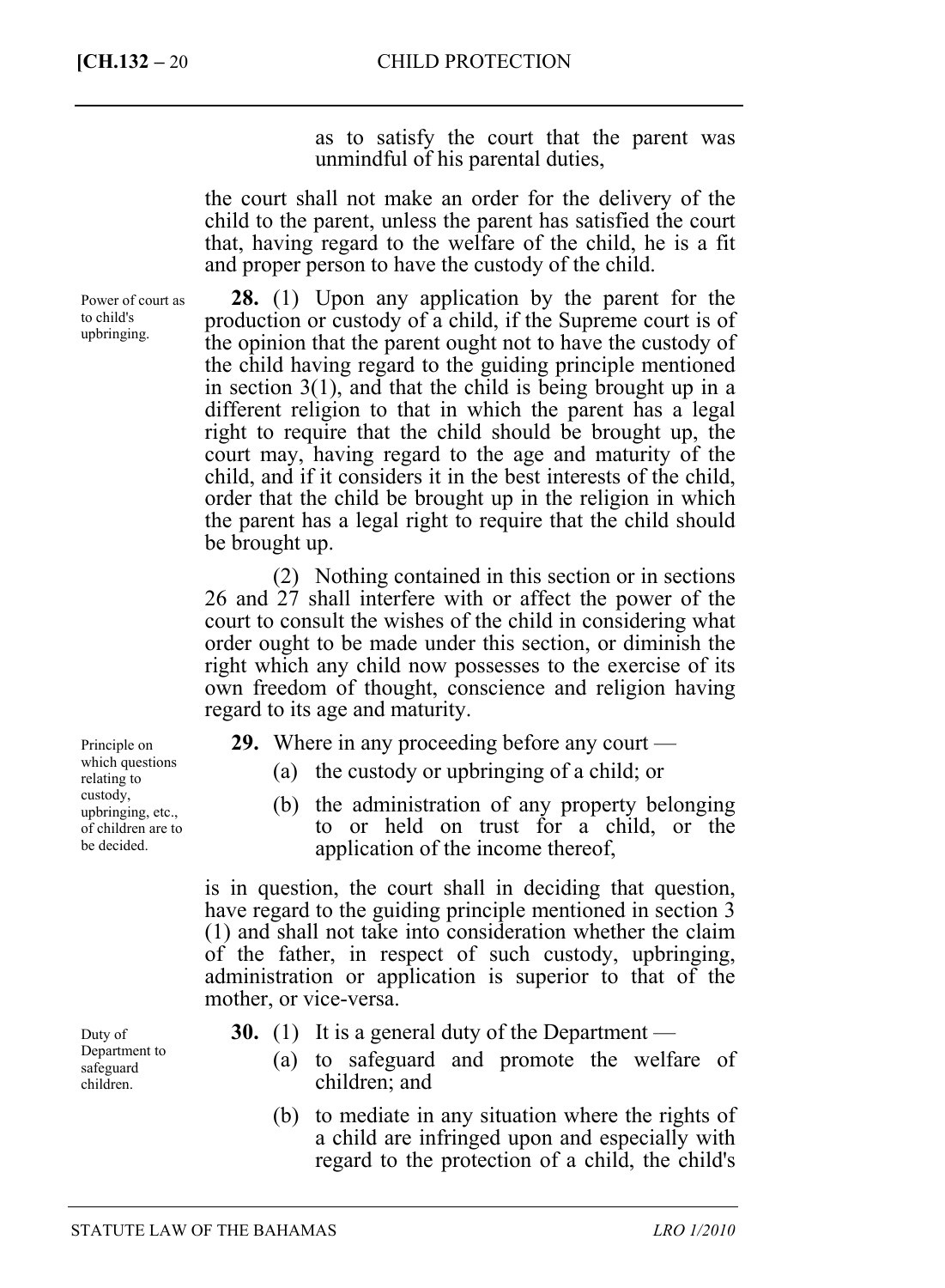health and education, and the child's succession rights to the property of his parents.

(2) The Department shall keep a register of disabled children and shall provide assistance and accommodation for any disabled child in need who appears to require such assistance and accommodation as a result of having been lost or abandoned or is seeking refuge, save where any such child is otherwise cared for in any other government institution providing care for that child.

- **31.** Where the Department
	- (a) is informed that a child is in police protection; or
	- (b) has reasonable cause to believe that a child's rights are being infringed or the child is suffering or likely to suffer harm; or
	- (c) has reasonable cause to believe that a parent, guardian or any person having custody of a child is able, but refuses or neglects, to provide the child with adequate food, shelter, clothing, medical care or education,

the Department shall make or cause to be made such enquiries as it considers necessary to enable it to decide whether it should take action to safeguard or promote the welfare of the child.

**32.** Nothing in this Act shall restrict or affect the Saving. inherent jurisdiction of the Supreme court to appoint or remove guardians or its paramountcy as a superior court of record.

# **PART IV - FAMILY MAINTENANCE, MAINTENANCE RIGHTS AND DUTIES OF MEMBERS OF THE FAMILY AS BETWEEN THEMSELVES**

**33.** Subject to the other provisions of this Act, every man is hereby required to maintain his own children and also every child, whether born in wedlock or not, which his wife may have living with her at the time of marriage to him so long as such children are unable to maintain themselves.

**34.** Every widow and unmarried woman is hereby required to maintain her own children, and every woman

Duty of man to maintain children.

Duty of woman to maintain children.

Duty to investigate infringements of child's rights.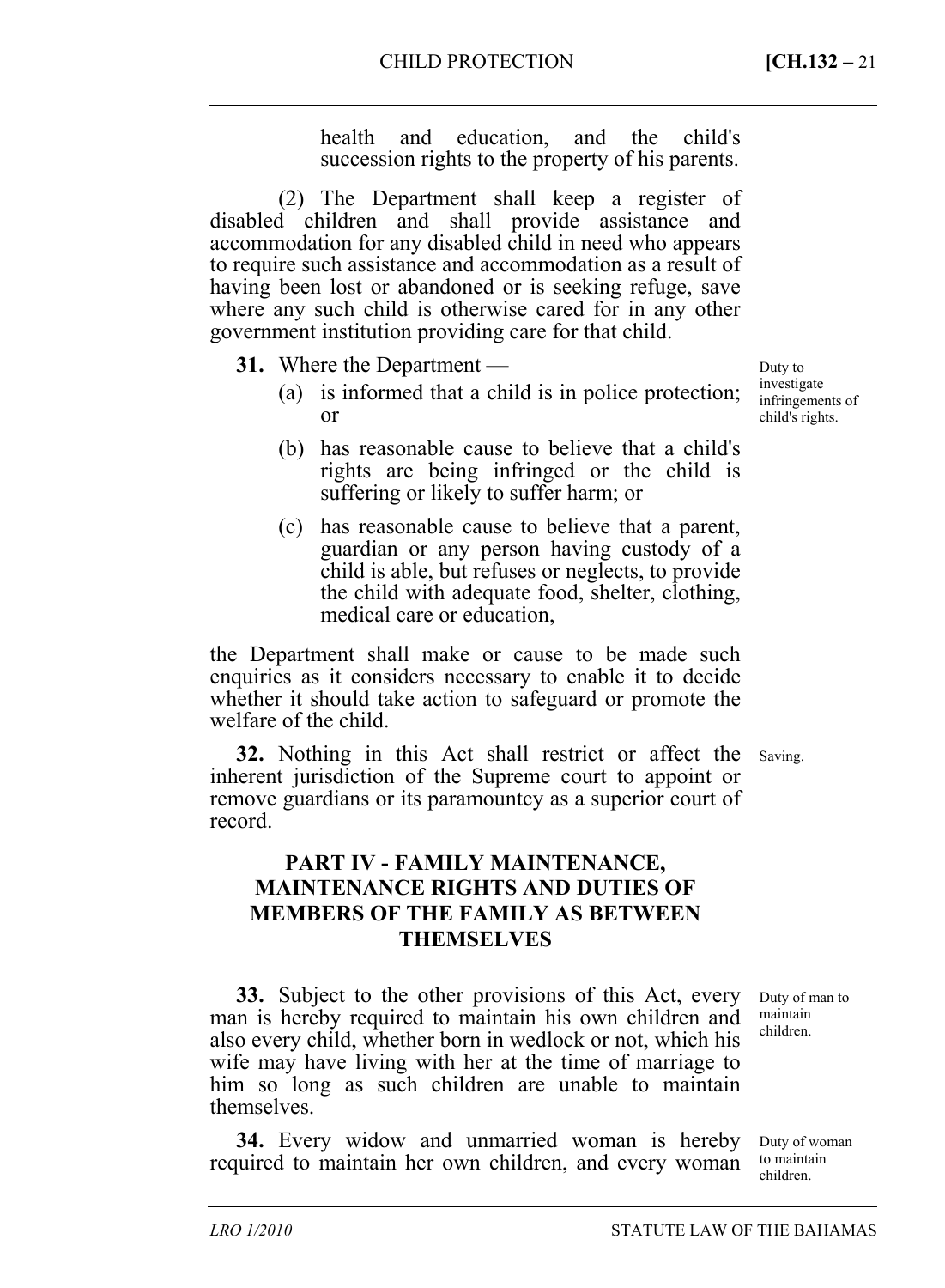having children to whom any man is primarily bound under section 33 to maintain, is hereby required to maintain those children in the event of his failing to perform his obligation.

**35.** A court shall have power to make, vary or revoke a maintenance order —

- (a) for the benefit of a child notwithstanding the mother was domiciled abroad at the date of the child's birth and that the child was born abroad;
- (b) for the benefit of a spouse notwithstanding the proceedings are brought by or against a person residing outside The Bahamas.

**36.** For the purposes of this Act, every child under sixteen years of age shall be presumed unable to maintain himself by reason of tender age, unless the contrary is shown.

# **PART V - PROCEEDINGS TO ENFORCE RIGHT TO MAINTENANCE**

**37.** (1) Without prejudice to the provisions of section 41 and subject to section 42 any person entitled to be maintained (hereinafter referred to as the "dependant") by another person as provided by this Act, or any person having the care and custody of the dependant may, if the person, or some one of the persons, if more than one who is liable to maintain the dependant fails to do so, make a complaint before a magistrate for an order of maintenance, including an additional order where applicable for the maintenance of a parent of that child as is provided for in section 3 of the Matrimonial Causes (Summary Jurisdiction) Act.

Ch. 126.

(2) The magistrate shall inquire into the matter and, if there is reasonable cause to believe that the complainant or the dependant is entitled to be maintained by the person or persons against whom the complaint is made, and that that person or those persons have neglected to comply with the requirements of this Act, he shall issue a summons to him or them to appear before the court at a time and place to be mentioned in the summons to answer the matter of the complaint.

Application by person who may be abroad.

Burden of proof as to ability of child to maintain himself.

Mode of compelling performance of duties imposed by this Act.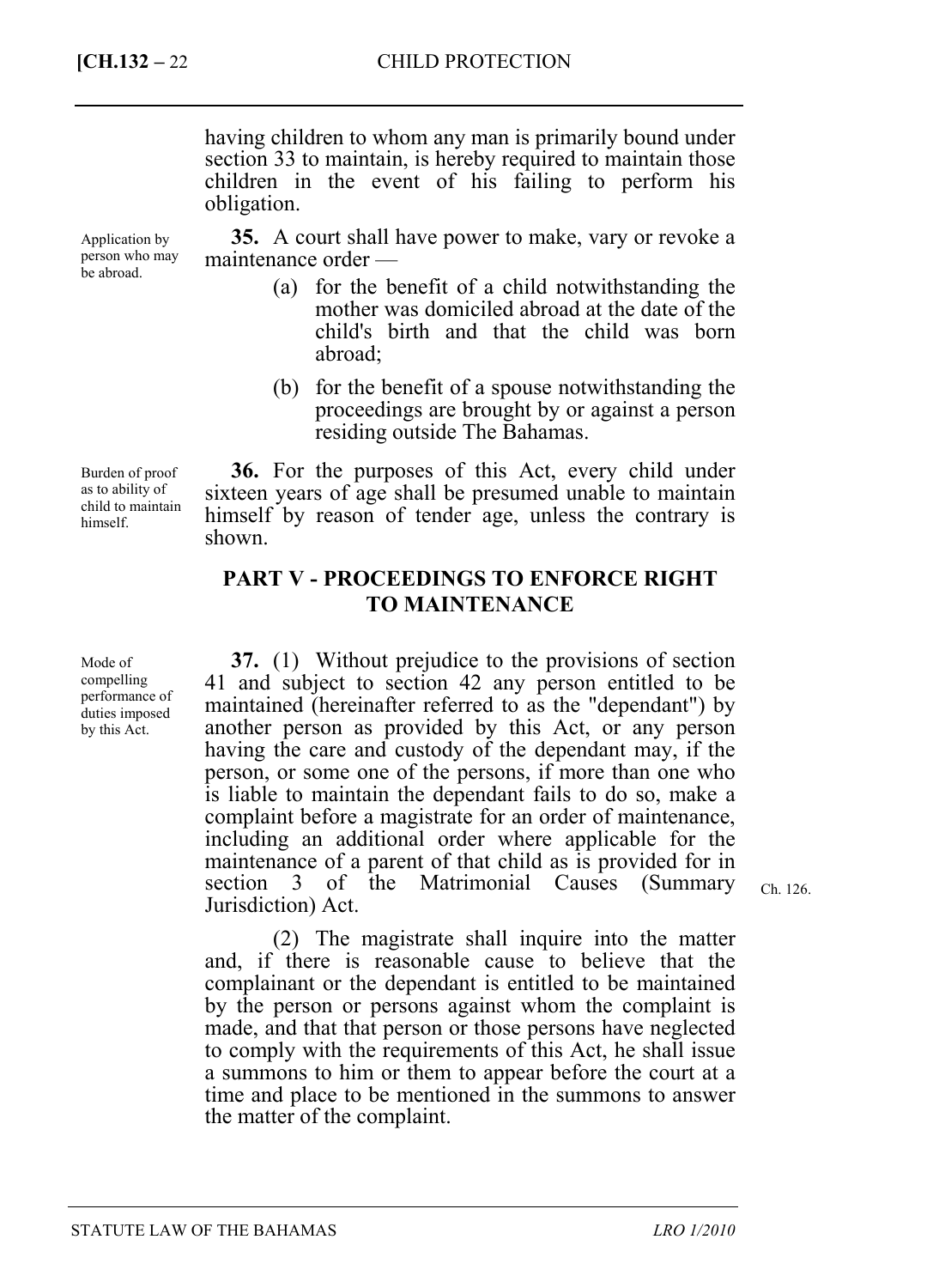(3) If any dependant becomes chargeable to any department or agency of the Ministry responsible for social welfare, any person authorised by the head of that department or agency may make complaint before a magistrate on behalf of the dependant who has become chargeable to the department or agency, and thereupon the magistrate shall proceed in the same way as if the dependant had himself made the complaint.

**38.** Where, on hearing any application under section 37, the court is of the opinion that any of the matters in question between the parties would be more conveniently dealt with by the Supreme Court, the court may refuse to make a maintenance order on the application and no appeal shall lie from that refusal, but, if in any proceedings in the Supreme Court relating to or comprising the same subject matter as that application the Supreme Court so orders, the application shall be re-heard and determined by the magistrate's court in the same district as the first mentioned court.

**39.** (1) At the time and place mentioned in the summons, the magistrate shall proceed to inquire into the matter and, if satisfied that the complainant or the dependant on whose behalf the complaint is made is entitled under this Act to be maintained by the party against whom the complaint is made, (hereinafter referred to as the "respondent") and that the respondent has neglected his duty in that respect the magistrate shall proceed to inquire into his means and if satisfied that the respondent is capable of maintaining or contributing to the maintenance of the complainant, or the dependant on whose behalf the complaint is made, the magistrate shall proceed to make a maintenance order against the respondent directing him to pay a periodical sum which, having regard to the matters set out in section 53 the magistrate thinks just:

Provided that if the complaint has been made under section 37 by a person authorised by the head of a department or agency, the magistrate, if he sees fit, may order the party or parties against whom the complaint is made to pay some person to be named in the order, a sum not exceeding one hundred dollars a week for every week during which the Government department or agency has given relief, such sum, however, not to exceed the amount of that relief.

Refusal of order in case more suitable for Supreme Court.

Proceedings on hearing of complaint.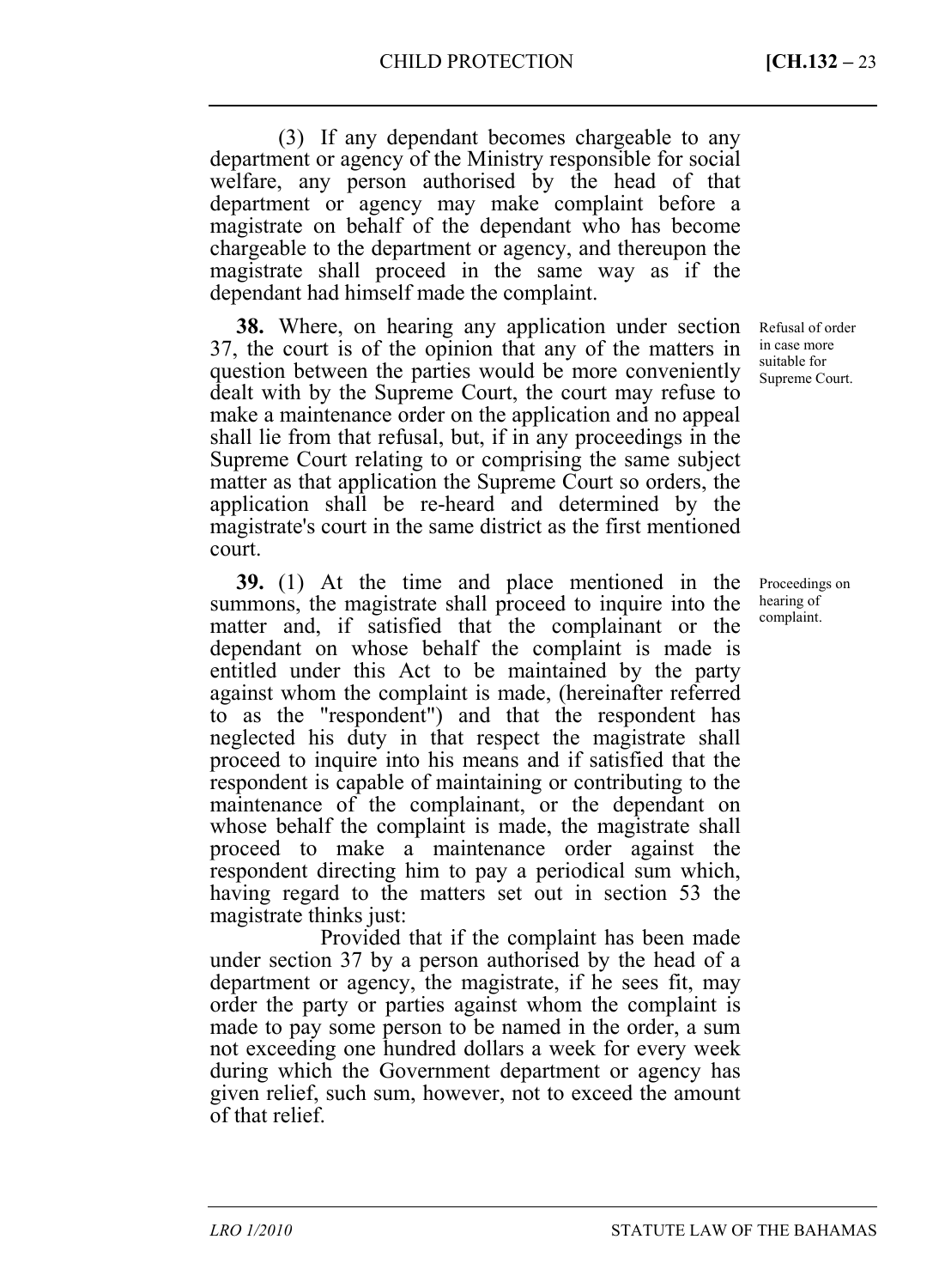(2) A magistrate in directing the payment of a periodical sum as maintenance for a child may also order the respondent to pay an additional lump sum to defray any expenditure previously incurred by the applicant in respect of the birth, death, welfare or education of the child.

**40.** Subject to section 41 any order of maintenance made under this Act shall, in the case of a child, be deemed to be in force until the child attains the age of eighteen years and, in the case of any other person, for the period named in the order:

Provided that —

- (a) the order for that other person may be renewed at any time by any magistrate having jurisdiction to make an order;
- (b) where that other person to be maintained is unable to maintain himself by reason of old age or by reason of an illness or infirmity likely to be permanent, as determined by a registered medical practitioner, the magistrate may make the order of maintenance for the rest of the natural life of that person.

**41**. Any person against whom any order has been made under this Act by a magistrate's court may at any time apply to the court to cancel or vary it, and, if he satisfies the magistrate on due inquiry that he has ceased to be capable of maintaining or contributing to the maintenance, because of illness or physical or mental disability, or any change in his circumstances, (financial or otherwise), or that the person whom he was ordered to maintain is not able to maintain himself, the magistrate may cancel or vary the order as the court sees fit.

**42**. (1) Any single woman who is with child, or who has been delivered of a child may —

- (a) either before the birth of that child; or
- (b) at any time before the child attains the age of eighteen years or sooner marries,

make application to the magistrate of the district in which she resides for a summons for a declaration of parentage to be served on the man alleged by her to be the father of the child.

(2) A single woman who has been delivered of a child may, upon proof that —

Limitation of time for operation of order of maintenance.

Cancellation and variation of order.

Application for declaration of parentage.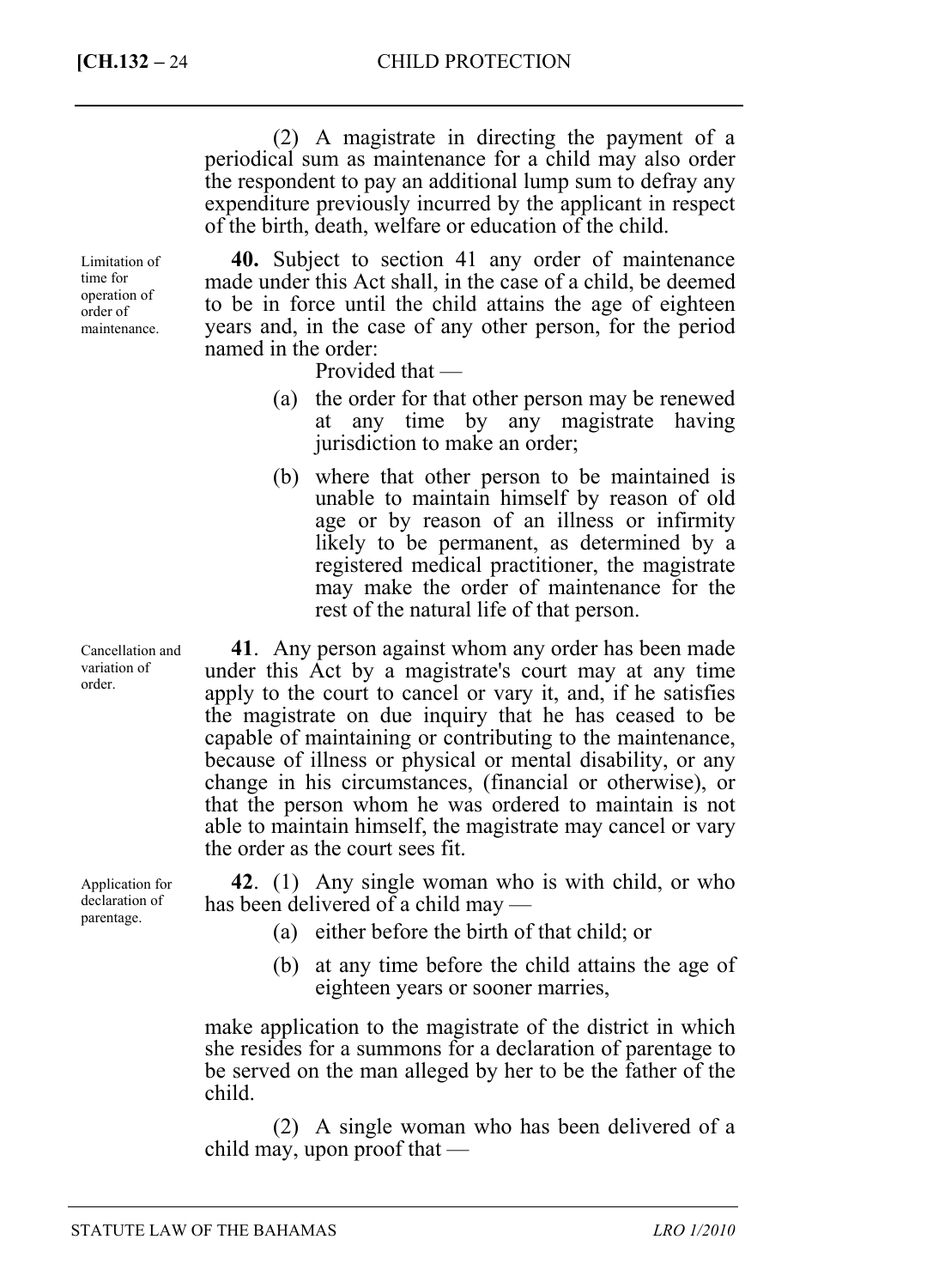- (a) before the birth she was party to a marriage which would have been valid but for the provisions of any law making it void on account of her, or the other party to the marriage , being under the age at which she, or the other party, might legally contract a marriage; and
- (b) the said other party had access to her within twelve months before the birth,

make at any time an application under this section against that other party before the child attains the age of eighteen years or sooner marries.

(3) An application under subsection (1) may be made by a woman who was a single woman at the date of the birth of the child whether or not she was a single woman at the time of the application, and the reference to a single woman in subsection (2) shall be construed accordingly.

(4) If the application is made before the birth of the child, the woman shall make a deposition on oath stating who is the father of such child, and the magistrate shall thereupon issue his summons to the person alleged to be the father of that child to appear before the magistrate's court at such time, not being less than four days from the issue of the summons, as the summons shall direct.

(5) Nothing shall enable an application to be made under the foregoing provisions of this section in respect of a child born prior to the date of the coming into operation of this Act if an application could not be made under section 4 of the Affiliation Proceedings Act, prior to its Ch. 133. repeal, by reason only of the lapse by that date of the period of time prescribed by that Act for the bringing of the application under that Act.

(6) Where an issue of paternity arises in any proceedings before a Magistrate in respect of a child referred to in the foregoing provisions of this section the determination of that issue shall not be made upon evidence —

- (a) given by the mother; or
- (b) given by a person alleging to be the father,

that is not corroborated in some material particular by other evidence to the court's satisfaction unless a presumption as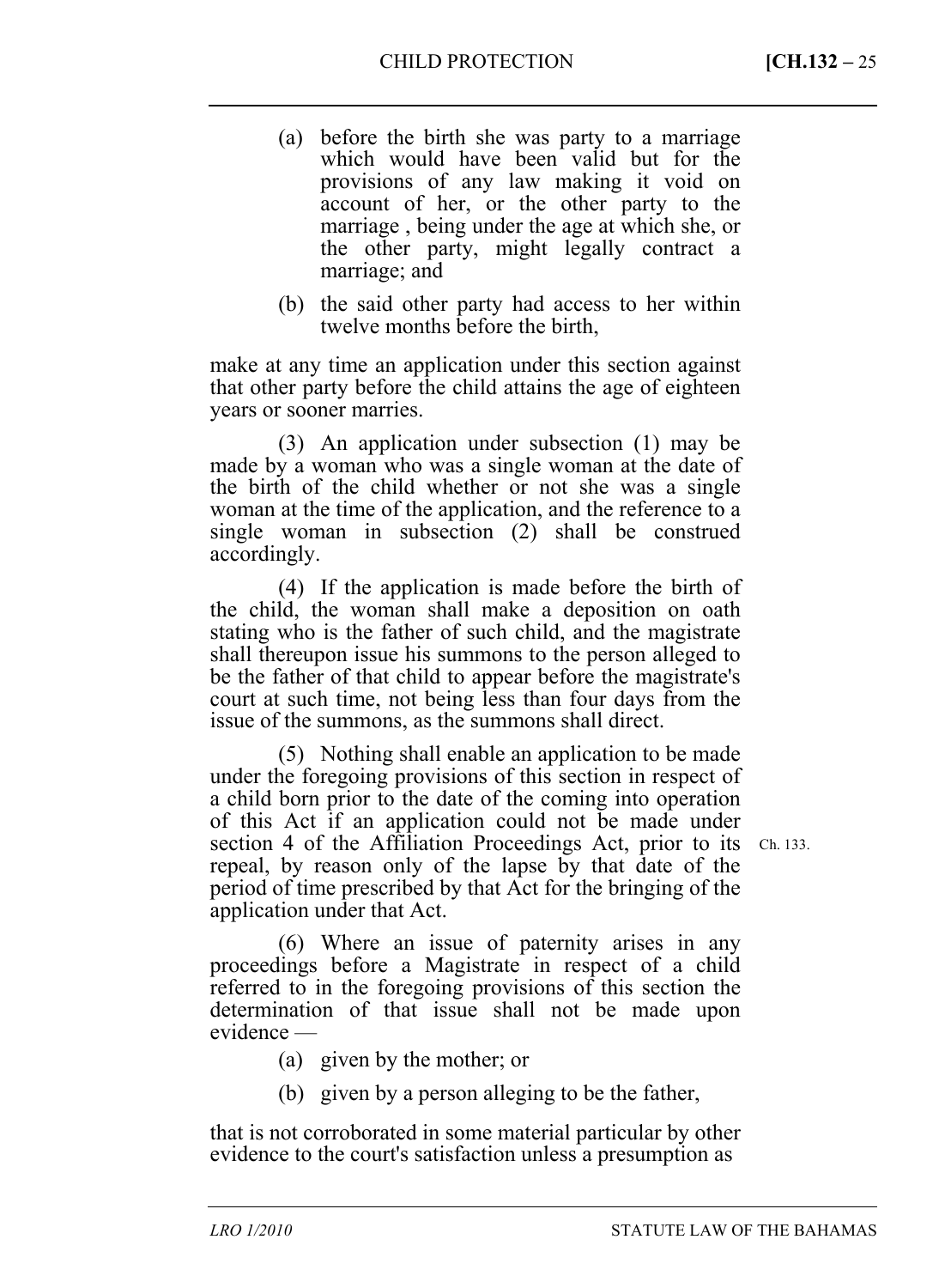| Ch. 130.                                 | is mentioned in section $7(1)$ of the Status of Children Act<br>arises in the proceedings and is not rebutted and which<br>section, for the removal of doubt, applies for the purposes.                                                                                                                                                                                                                                                                          |
|------------------------------------------|------------------------------------------------------------------------------------------------------------------------------------------------------------------------------------------------------------------------------------------------------------------------------------------------------------------------------------------------------------------------------------------------------------------------------------------------------------------|
| Satisfying<br>obligation under<br>order. | 43. (1) If a court makes a maintenance order and it<br>appears that the person who is to make the payment under<br>that order is about to leave The Bahamas and has not made<br>adequate provision for the payment of any sums ordered to<br>be paid during his absence the court may, if it thinks it<br>expedient so to do upon an application by or on behalf of<br>the dependant order that the person shall make the<br>necessary provision before leaving. |
|                                          | (2) It shall be lawful for such magistrate to issue a                                                                                                                                                                                                                                                                                                                                                                                                            |

summons directed to such person requiring him to appear before the magistrate at the time therein mentioned and to show cause why an order should not be made against him prohibiting him from leaving The Bahamas:

Provided that the magistrate may, if he thinks it expedient so to do, either in the first instance or subsequent to the issue of a summons issue a warrant addressed to the Commissioner of Police and all peace officers to apprehend such person and cause him to be brought before him or any other magistrate.

(3) A person who attempts to leave or leaves The Bahamas and has failed to make the requisite provision in breach of an order made under subsection (1) is guilty of an offence punishable on summary conviction to a fine of five hundred dollars and to imprisonment for three months.

**44.** Whenever any spouse is a patient in a mental hospital, or hospital, or is an inmate in a house for the aged, or is in a rehabilitation centre provided or maintained by the Government out of public monies, the other spouse is required to contribute towards the maintenance of such spouse therein, and sections 45 to 48 shall *mutatis mutandis* apply in that case and, for the purposes of those sections, every spouse shall be deemed a person entitled to be maintained by the other spouse within the meaning of this Act:

Provided that the sum which the contributing spouse shall be required to pay shall be based on his personal circumstances and ability to pay.

Liability of spouse to pay for other spouse's maintenance in mental hospital, etc.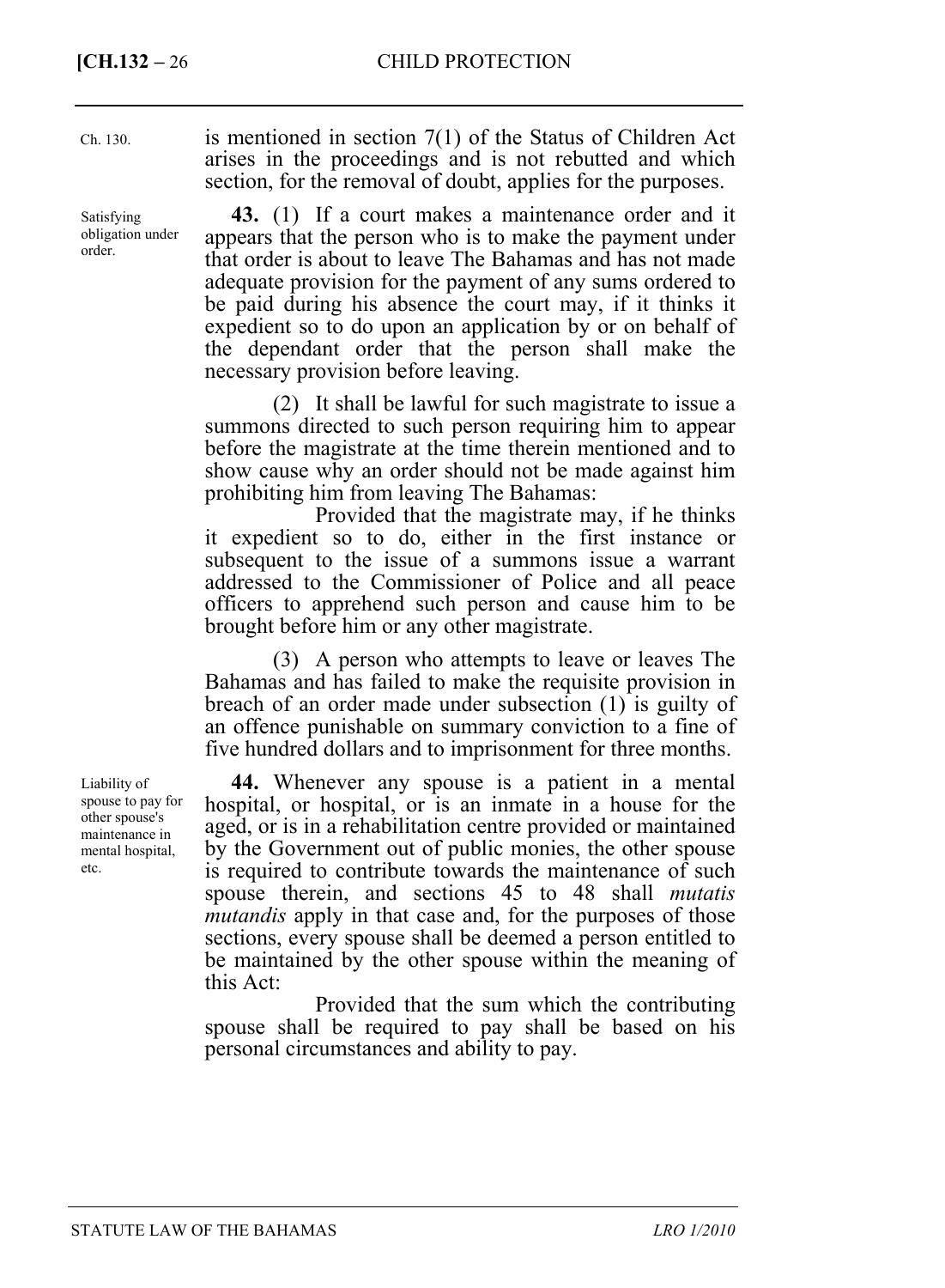## MAINTENANCE OF PERSONS IN PUBLIC INSTITUTIONS

**45.** If any dependant is a patient in a mental hospital, or hospital, or is a resident of a home for the aged or child care centre, or is in a rehabilitation centre, being provided or maintained or subsidised out of public monies, the Director may make a complaint before a magistrate, who shall thereupon inquire into the matter and, if it appears to the magistrate that the dependant is entitled to be maintained by any person or persons under this Act, he shall summon the person or persons liable under this Act for the maintenance of the other person to appear before him at a time and place to be mentioned in the summons, and to show cause why he or they should not contribute towards the maintenance of the dependant.

**46.** (1) At the time and place mentioned in the summons referred to in section 45 the magistrate shall proceed to inquire into the matter and, if satisfied that the dependant in respect of whom the complaint is made is entitled under this Act to be maintained by the party or parties (hereinafter referred to as "the party") against whom the complaint is made, shall proceed to inquire into his or their means.

(2) If the magistrate is satisfied that the party is of sufficient ability to maintain or contribute towards the maintenance of the dependant in respect of whom the complaint is made, the magistrate shall proceed to make an order against the party ordering him to pay to the person authorised to receive by the head of the Government department or agency such periodical sum which, having regard to the party's means, and all circumstances of the case, the magistrate thinks just.

(3) In addition to the periodical sum referred to in subsection (2), the magistrate may order any further sum, not exceeding the sum of one hundred dollars a week to be paid by the party for every week during which the dependant in respect of whom the complaint was made has been in the hospital, mental hospital, home for the aged, child care centre or rehabilitation centre as aforesaid.

(4) Any order made under the foregoing provisions of the section shall —

> (a) stand discharged upon the death of the dependant in respect of whom it was made, or

Orders in respect of persons in mental hospitals, etc.

Proceedings for orders under section 45.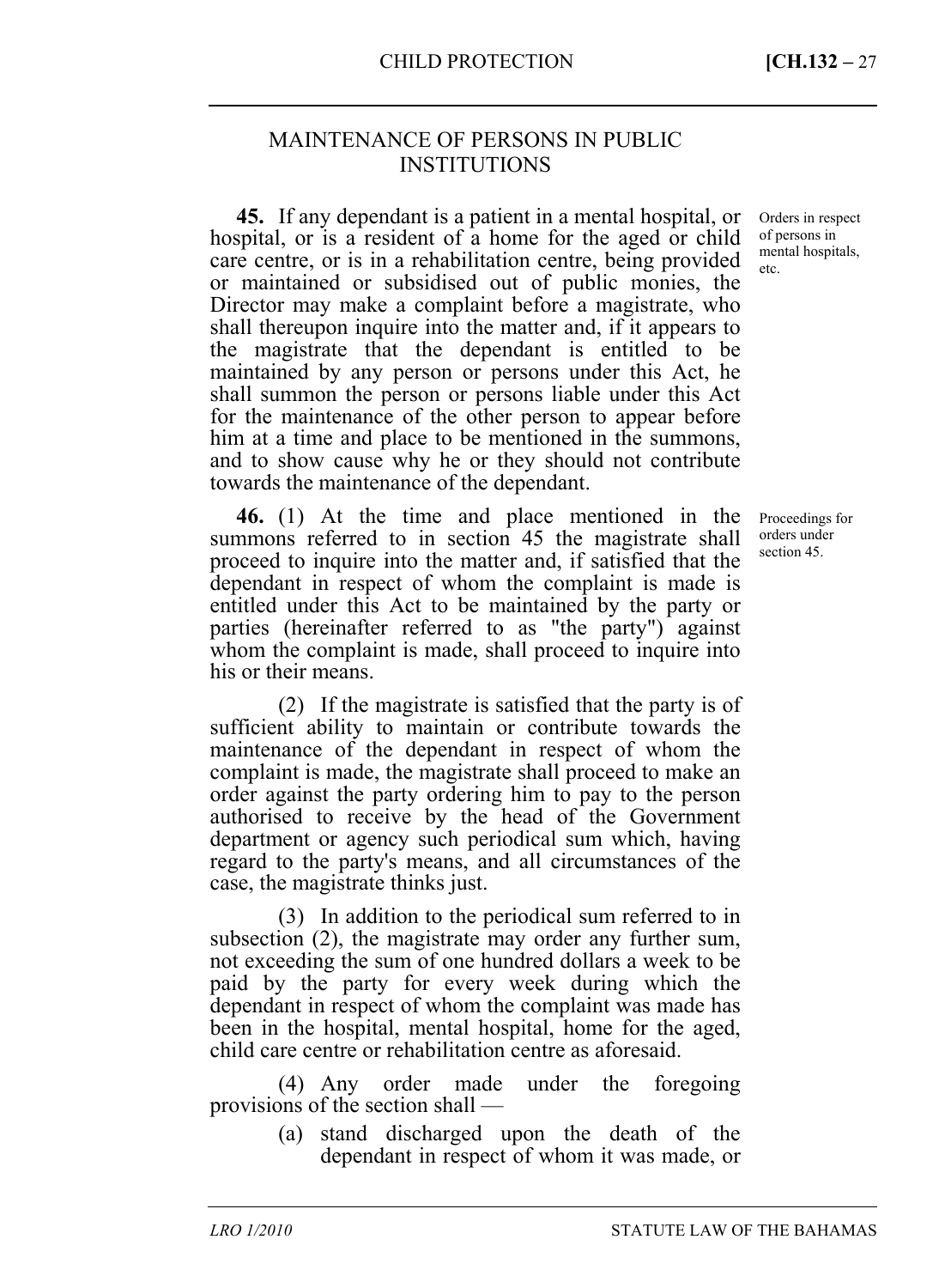upon his discharge from the hospital, mental hospital, house for the aged, child care centre, or rehabilitation centre, as the case may be;

(b) if the party against whom an order is made under this section has previously had a maintenance order made against him in respect of the same dependant, the last mentioned order shall not be enforced so long as the order made under this section is enforceable.

(5) No maintenance order shall subsequently be made under section 39 so long as any order under this section remains in force in respect of the same dependant.

(6) The powers exercisable by a magistrate under the provisions of the preceding subsections of this section and of section 45 in respect of a dependant who is eligible to be maintained by another person shall also be exercisable in respect of a dependant who is in receipt of or eligible to receive benefits under the National Insurance Act and accordingly those provisions shall *mutatis mutandis* apply to the National Insurance Board.

**47.** Any order made under this Act for the payment of any sum may be enforced by distress or other means and, in the manner, prescribed in the Magistrates Act, and except as otherwise provided by this Act, all proceedings under this Act before a magistrate shall be as nearly as possible according to the procedure under that Act.

**48.** Any person against whom a maintenance order has been made by a magistrate under the provisions of this Act or who is aggrieved by any decision made in respect of such order may appeal from that order or decision, as the case may be, to the Supreme Court in accordance with the provisions of the Magistrates Act relating to appeals from decisions of magistrate's courts.

# COLLECTION OF MONEY PAYABLE UNDER MAINTENANCE ORDERS

**49.** For the purposes of this Act, the person who is directed by the magistrate pursuant to section 50 of the Magistrates Act to collect monies shall be the collecting officer in respect of any monies payable under a maintenance order unless there has been another person designated in the order or by the Registrar of the Supreme Court by notice for the purpose.

Ch. 350.

Enforcement of order Ch. 54.

Appeals as regard maintenance orders.

Ch. 54.

Collection officer. Ch. 54.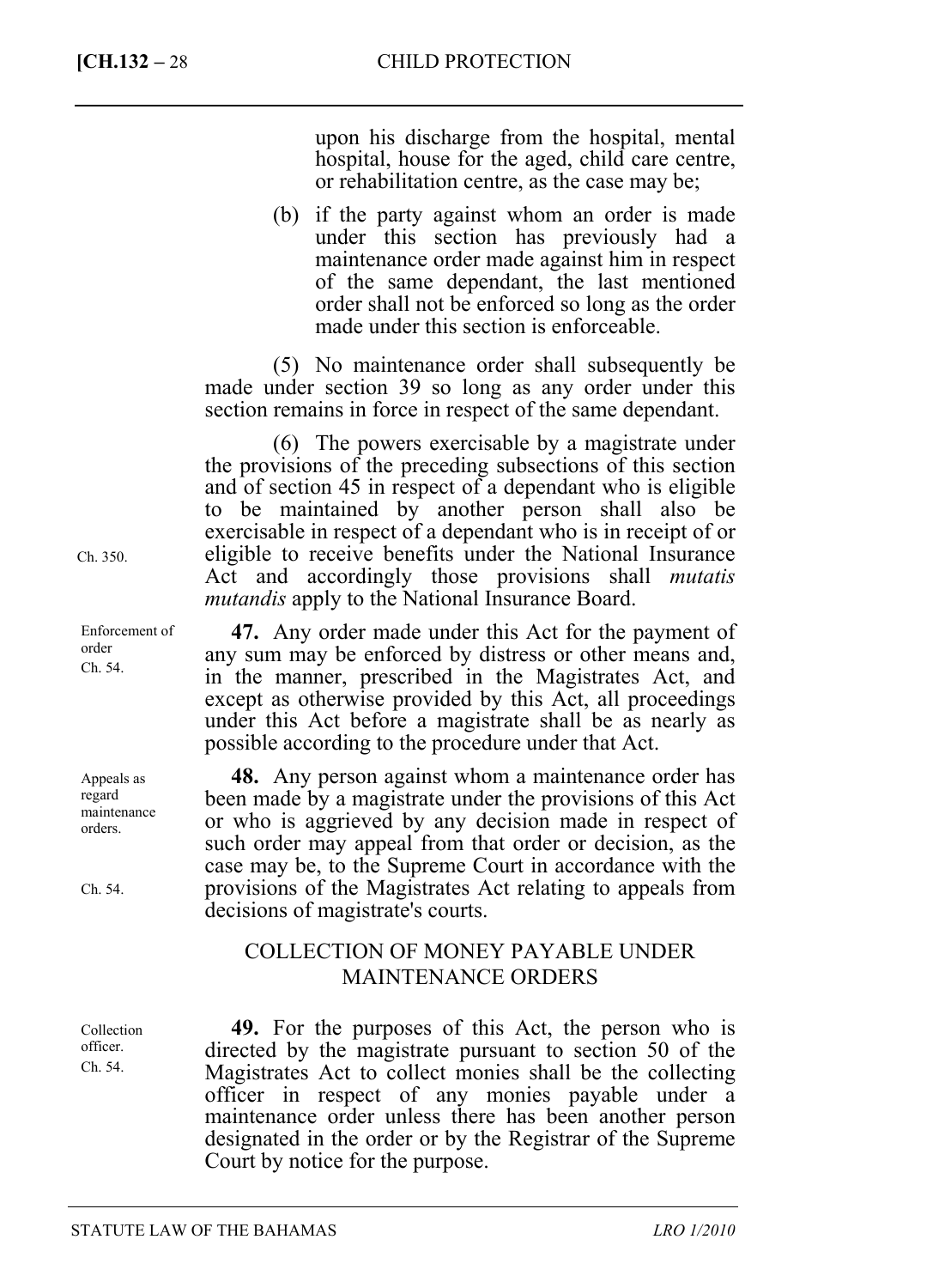**50.** (1) When a magistrate makes a maintenance order for a child born out of wedlock, he shall provide in that order that all payments under the maintenance order be made to the officer referred to in section 49 and thereupon all payments made thereunder shall be made to that collecting officer unless upon representation expressly made in that behalf by the applicant for the maintenance order he is satisfied that it is more appropriate for the payments to be made otherwise.

(2) Payment of any amount under a maintenance order may be made to the collecting officer in person or by letter sent by registered post addressed to the collecting officer and posted in time to be delivered to him on the day appointed for payment.

**51.** (1) A collecting officer shall receive all payments made to him under this Act and shall make payment to the person as is named in the maintenance order of the sum directed to be paid thereunder or such part thereof as he receives without any deduction therefrom.

(2) Where the maintenance order provides that payment be made to the collecting officer the applicant for the order shall thereupon state to the collecting officer his postal address, if any, or make arrangements with the collecting officer to receive payment under the order by attendance at the office of the collecting officer weekly.

**52.** (1) Notwithstanding anything to the contrary in any other Act limiting the time within which summary proceedings are to be taken, such limitation shall not apply to proceedings for making application for a maintenance order except as provided by sect ion 42 and section 13 of the Matrimonial Causes (Summary Jurisdiction) Act.

(2) Any person for the time being under an obligation to make payments in pursuance of a maintenance order under this Act, shall give notice of any change of address within fourteen days to —

- (a) such person, if any, as may be specified to receive the money in the order;
- (b) the clerk to the court that made the order,

and any person failing without reasonable excuse to give such a notice commits an offence and is liable on summary conviction to a fine not exceeding two thousand dollars.

Power to order payments to be made through collection officer.

Processing by collecting officer of payment.

Limitation period not to apply and notice of change of address.

Ch. 126.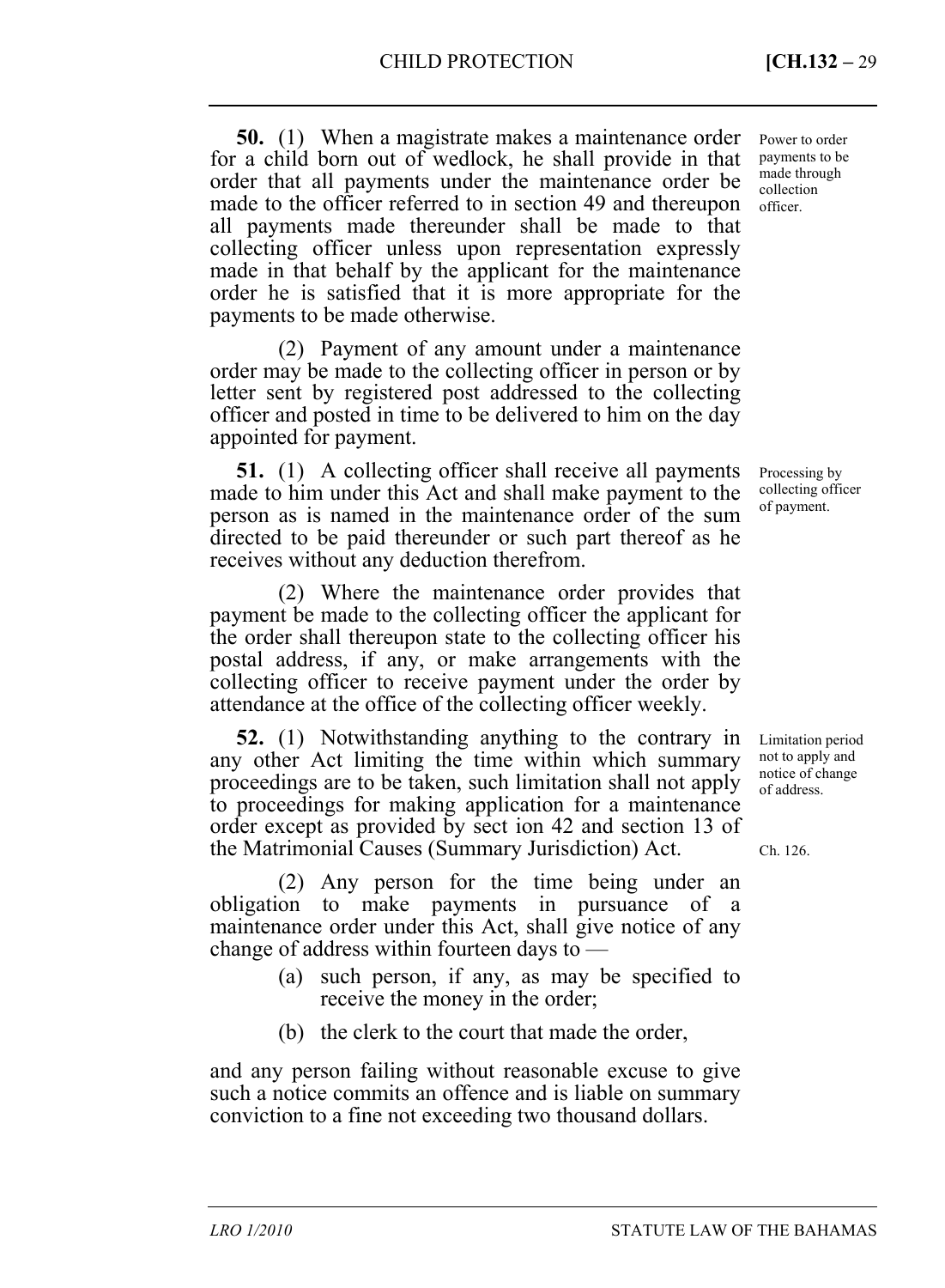Matters for magistrate's consideration.

**53.** A magistrate in making a maintenance order shall have regard to —

- (a) the income, earning capacity, property and other financial resources which each the dependant and the respondent has or is likely to have in the foreseeable future;
- (b) the financial needs, obligations and responsibilities which each the dependant and the respondent has or is likely to have in the foreseeable future;
- (c) the standard of living enjoyed by the dependant before the application;
- (d) the age of the respective dependant and the respondent; and the duration of any cohabitation;
- (e) any physical or mental disability of either the dependant or the respondent;
- (f) the contributions made by each of the parties to the welfare of the family or household;
- (g) any other matter which in the circumstances of the case the court may consider relevant including any such matters as are mentioned in subsections (5) and (7) of section 4 of the Matrimonial Causes (Summary Jurisdiction) Act.

**54.** (1) Where default is made in paying any sum ordered to be paid by a maintenance order, the court shall not enforce payment of the sum in accordance with section 46 of the Magistrates Act except by an order made on the application of the person entitled to the payments under the maintenance order.

(2) An application under subsection (1) shall be made not earlier than the fifteenth day after the making of the order for the enforcement of which it is made, but subject to this, an application may be made at any time notwithstanding anything contained in any Act.

(3) Where at the time and place appointed for the hearing or adjourned hearing of an application under this section the applicant appears but the person in default does not, the court may proceed in his absence:

Provided that the court shall not begin to hear the application in his absence unless either it is proved to

Ch. 126.

Enforcement of order.

Ch. 54.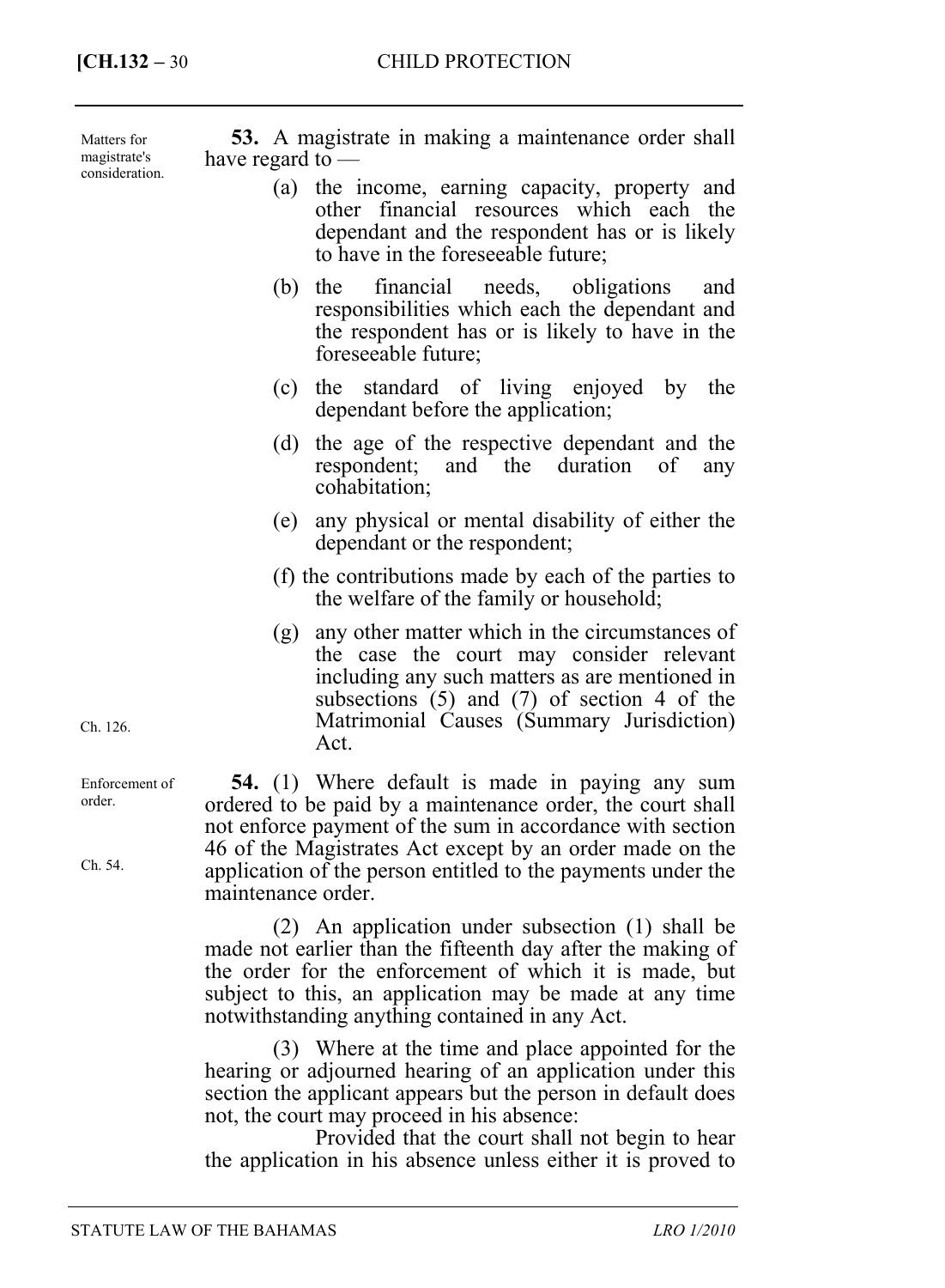the satisfaction of the court on oath, or in such other manner as may be prescribed, that the summons was served on him within what appears to the court to be a reasonable time before the hearing or adjourned hearing, or the person in default has appeared on a previous occasion to answer the application.

**55.** (1) If an application under section 54 is substantiated on oath, any magistrate acting for the district as a court having jurisdiction to hear the application may issue a warrant for the arrest of the person in default whether or not a summons has been previously issued.

(2) If upon the return of such warrant, or if by the admission of the person in default, it appears that no sufficient distress can be had, then the magistrate shall, by warrant under his hand, cause the person in default to be committed to prison, there to remain for any term not exceeding three months unless such sum and costs and all reasonable charges attending the said distress together with the costs and charges of the committal and conveyance to prison be sooner paid and satisfied.

(3) A court shall not impose imprisonment in respect of a default to which this section relates unless the court has inquired in the presence of the person in default whether the default was due to his wilful refusal or culpable neglect, and shall not impose imprisonment as aforesaid if it is of opinion that the default was not so due; and without prejudice to the foregoing provisions of this subsection, a court shall not impose imprisonment as aforesaid —

- (a) in a case in which the court has power to make an attachment of earnings order under section 24(1), unless the court is of opinion that it is inappropriate to make such an order;
- (b) in any case, in the absence of the defendant;
- (c) for a period exceeding twelve weeks.

(4) When a magistrate commits a person in default to prison under this Act, unless the magistrate otherwise directs —

- (a) the committal shall not operate to discharge the person from his liability to pay the sum for which the committal was made;
- (b) no arrears shall accrue under the order during the time of his imprisonment and arrears shall

Committal for non-payment.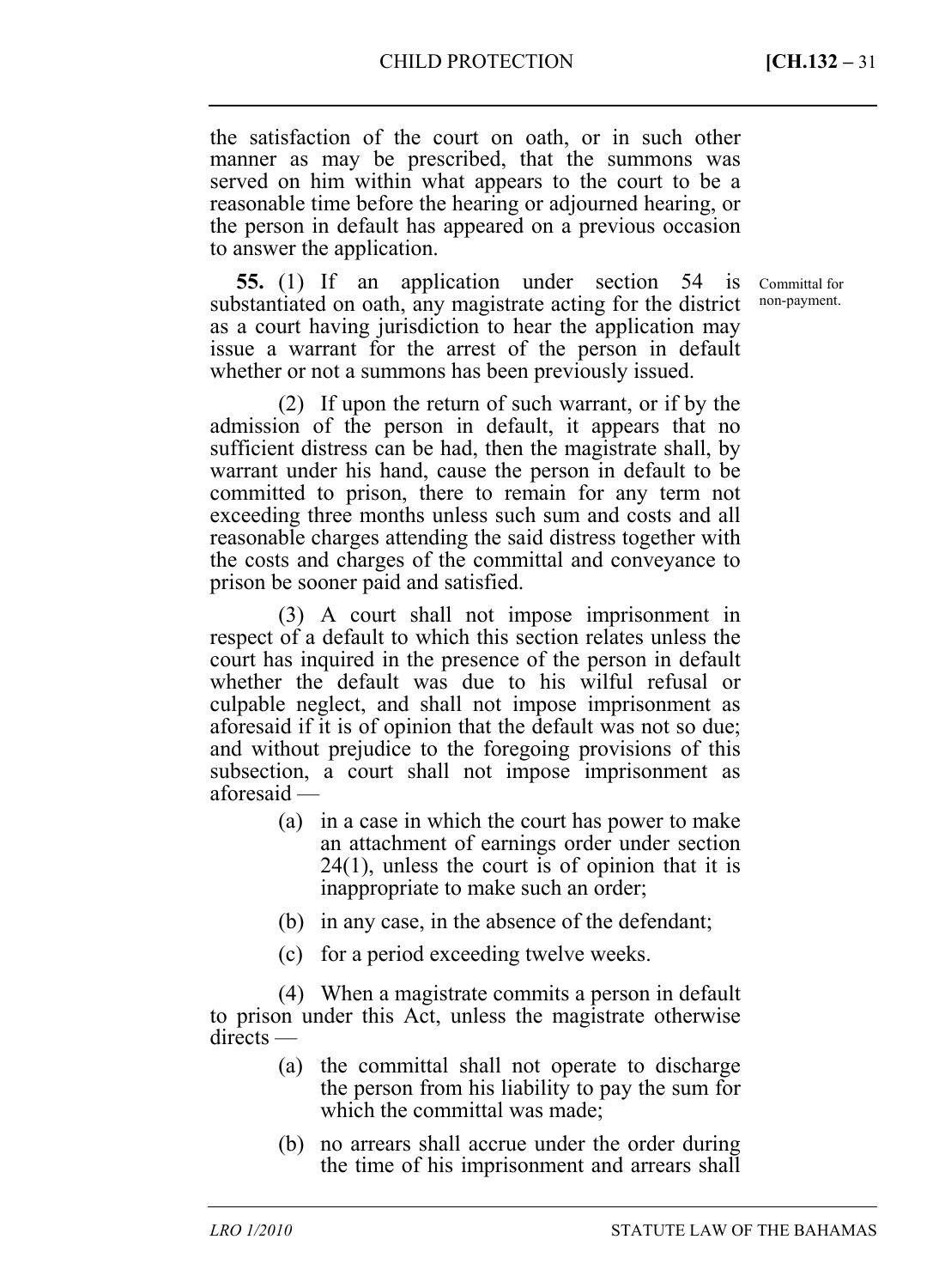continue to occur once that person has been released from prison.

**56.** Subject to the provisions of sections 46, 57 and 58 a maintenance order for the benefit of a child shall not, except for the purpose of recovering money previously due under the order, be of any validity after the child has attained the age of eighteen years or has died.

**57.** (1) If, on the application of the parent or guardian of a child, it appears to the court that the child is or will be engaged in a course of education or training after attaining the age of eighteen years, or that the child is suffering from a mental or physical disability, and that it is therefore expedient for payments to be made under the order after the child attains that age, then subject to subsection (2), the court may by order direct that payments be so made for such period not exceeding three years from the date of the order as may be specified in the order.

(2) The period specified in an order made under subsection (1) may from time to time be extended by a subsequent order so made, but shall not in any case extend beyond the date when the child attains the age of twentyone years except in the case of a disabled child or a child pursuing full time education.

**58.** (1) A maintenance order made by a court of summary jurisdiction may, at any time on application be revoked, revived or varied by a magistrate having regard to all the circumstances.

(2) An order for maintenance of a child against a father or mother shall cease to have effect on the custody of the child being granted to that father or mother by the court.

(3) An order for maintenance of a child may be made and enforced against the estate of a deceased person who has been declared the father or mother of the child under a declaration of parentage.

(4) Where a declaration of parentage has been made, an order for recovery of arrears of expenses incurred in the maintenance of a child may be made even after the death of the child.

**59.** On the hearing of proceedings for the enforcement, revocation, revival, variation or discharge of a maintenance order, the court may remit the whole or any part of the sum due under the order if the person responsible to pay such

Duration of order for benefit of child.

Continuance of payment in certain cases.

Variation or revocation of maintenance orders.

Power to remit arrears.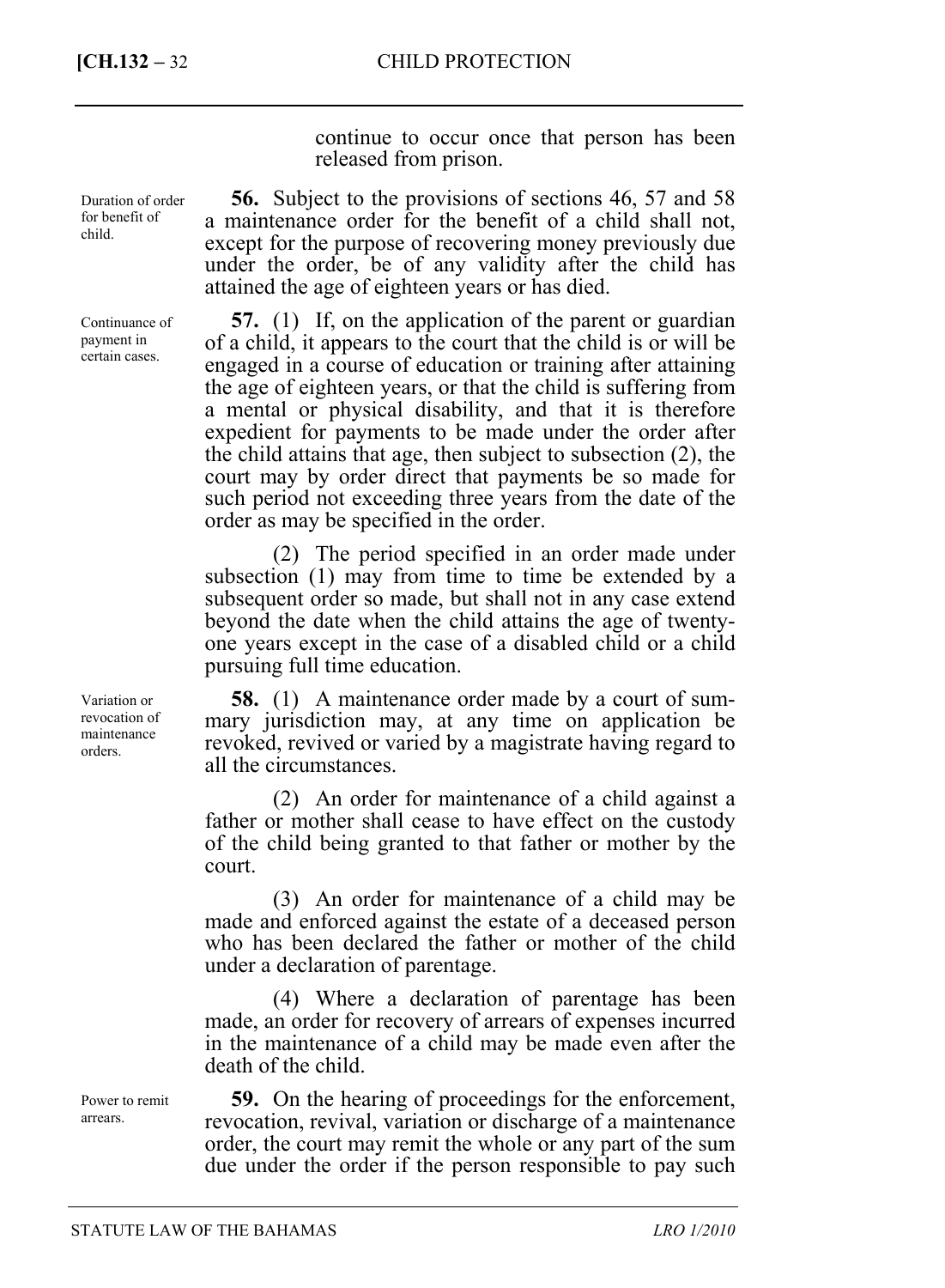maintenance was prevented from doing so due to illness, mental disability, his incarceration in a correctional institution or by reason of some other circumstance beyond his control.

**60.** (1) Whenever a maintenance order is made against the father or mother, a court may, at the time of making the order or from time to time thereafter, on being satisfied that the applicant —

Appointment of custodian.

- (a) is not a fit and proper person to have custody of the child; or
- (b) has since died, or has become of unsound mind, or is in prison,

appoint a person who is willing to have custody of the child to be the custodian of the child.

(2) The appointment of a custodian may be made on the application on behalf of the Director of the Department or of the person having custody of the child or of the person against whom the maintenance order is made.

(3) The appointment of a custodian may be revoked and another person appointed to have custody of the child.

(4) A custodian shall have power to apply for the recovery of all payments in arrears becoming due under a maintenance order as any other applicant would have been entitled to do.

(5) Where any order of appointment or of revocation of the appointment of a custodian is made, the court may also order the child to be delivered to the person appointed to have custody of the child.

(6) If a child in respect of whom a maintenance order has been made is wrongfully removed from the person in whose custody he is, the court may, on the application of the custodian, make an order that the custody of the child be recommitted to the applicant having regard to any report from the Department or other evidence relevant to the issue.

(7) Any person who contravenes an order made under subsection (6) or hinders the carrying out of the order commits an offence and shall be liable on summary conviction to a fine not exceeding five thousand dollars or two years imprisonment, or to both such fine and term of imprisonment.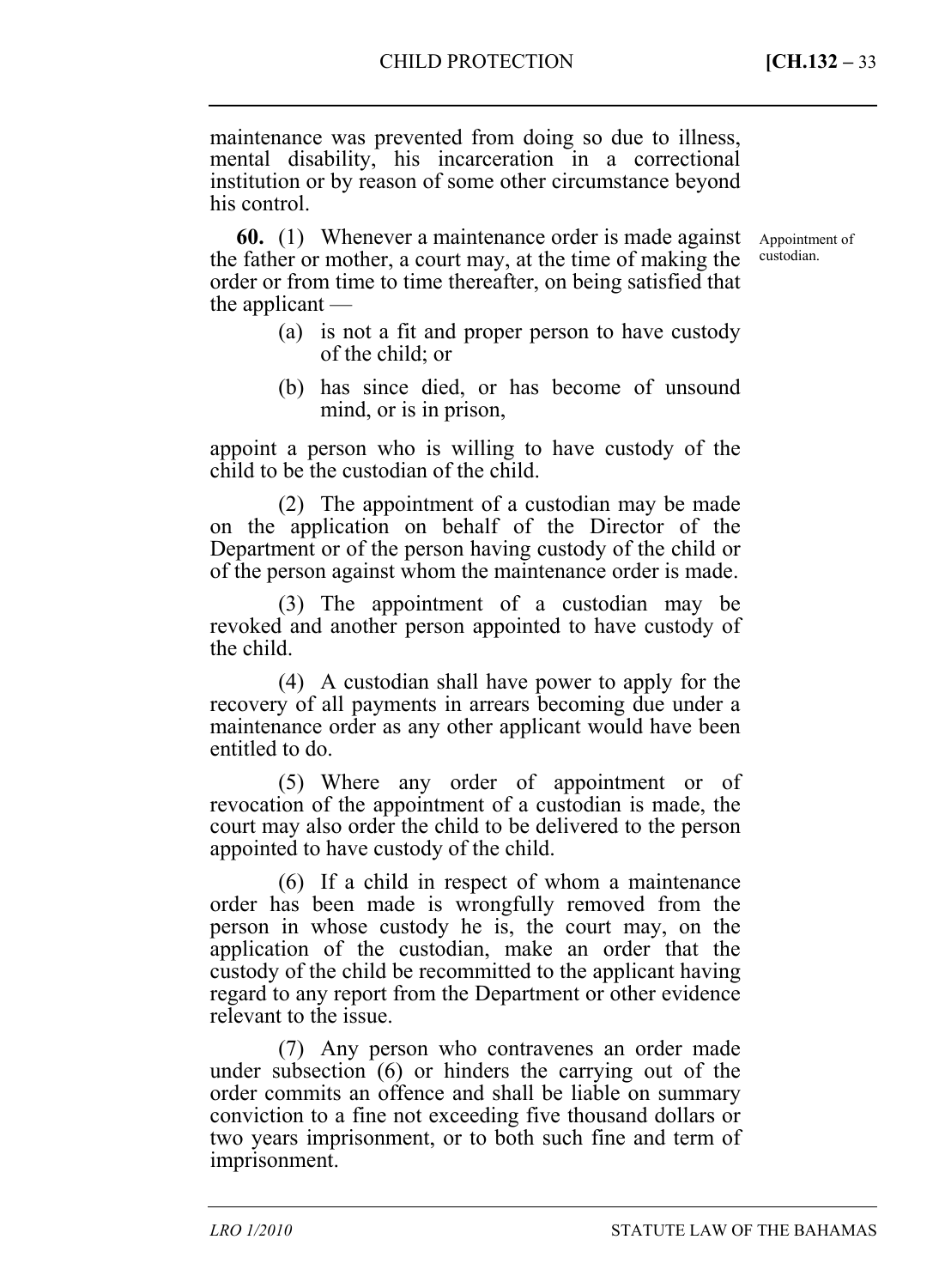**[CH.132 – 34 CHILD PROTECTION** 

Misapplying maintenance money.

**61.** (1) A person who misapplies any money paid for the maintenance of a child in his custody thereby resulting in the neglect of the child commits an offence punishable on summary conviction by a fine of five thousand dollars and to imprisonment of two years and in such circumstances the court shall consider if custody should be varied in the best interests of the child.

(2) Notwithstanding anything to the contrary in any other law, hearsay evidence may be admitted by the court in proof of an offence under subsection (1).

## **PART VI - CARE AND PROTECTION OF CHILDREN SUPERVISION ORDERS**

**62.** (1) If any person who has attained the age of eighteen years and has the custody, charge or care of any child assaults, ill-treats, neglects, abandons or exposes him, or causes or permits him to be assaulted, ill-treated, neglected, abandoned or exposed, in a manner likely to cause him unnecessary suffering or injury to health (including injury to or loss of sight, or hearing, or limb, or organ of the body, and any mental derangement), that person shall be guilty of an offence and shall be liable upon summary conviction to a fine not exceeding five thousand dollars or imprisonment for two years or both, or, upon conviction before the Supreme Court, to a fine not exceeding ten thousand dollars or imprisonment for five years or both.

(2) For the purposes of this Act the persons specified in paragraphs (a) to (c) shall, in the circumstances described in those paragraphs, be deemed to have neglected a child in a manner likely to cause injury to the child's health, that is to say —

- (a) a parent or other person legally liable to maintain the child who, being able to do so, fails to provide for the child;
- (b) an adult with whom a chi Id under three years of age was in a bed, where it is proved that —
	- (i) the child's death was caused by suffocation (not resulting from disease or the presence of any foreign body in the infant's throat or air passages); and

Cruelty to children.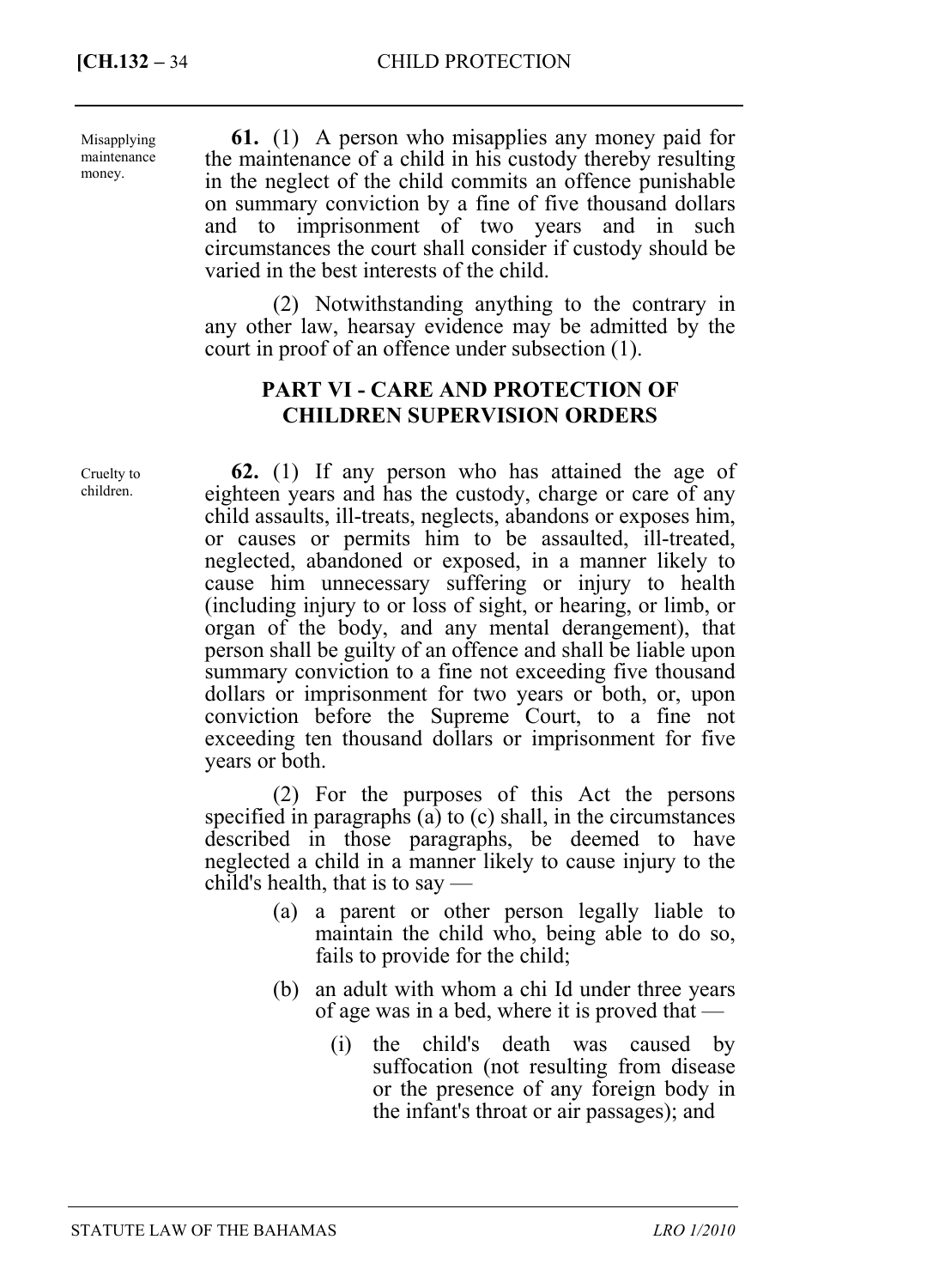- (ii) the adult was, at the time of going to bed under the influence of alcohol or any drug;
- (c) any adult having the custody, charge or care of any child under fourteen years of age who allows that child to —
	- (i) be in any room or yard containing
		- (A) any body of water, whether naturally or artificially formed or stored in a container; or
		- (B) a flame; or
	- (ii) to have access to any flammable substances,

not sufficiently protected to guard against the risk of that child being drowned, burnt or scalded, as the case may be, without taking reasonable precautions against the risk, and by reason thereof that child is killed or suffers serious injury:

Provided that neither this subsection nor any proceedings taken thereunder, shall affect the liability of any person to be indicted for manslaughter or for any offence against the Penal Code.

(3) Any adult who gives, or causes to be given, or sells or causes to be sold, to any child any intoxicating liquor, except upon the order of a duly qualified medical practitioner for the purpose of treating sickness, or in case of other urgent cause, shall be deemed to have ill-treated that child in a manner likely to cause injury to the child's health.

(4) An owner or operator of an establishment that sells or serves intoxicating liquor or tobacco products shall not be guilty of an offence under subsection (3) if he proves to the satisfaction of the court that at the time of such sale he took all reasonable steps to ascertain and reasonably believed that the person to who the intoxicating liquor or tobacco product was sold was not a child.

(5) A person may be convicted of an offence under this section —

> (a) notwithstanding that actual suffering or injury to health, or the likelihood of actual suffering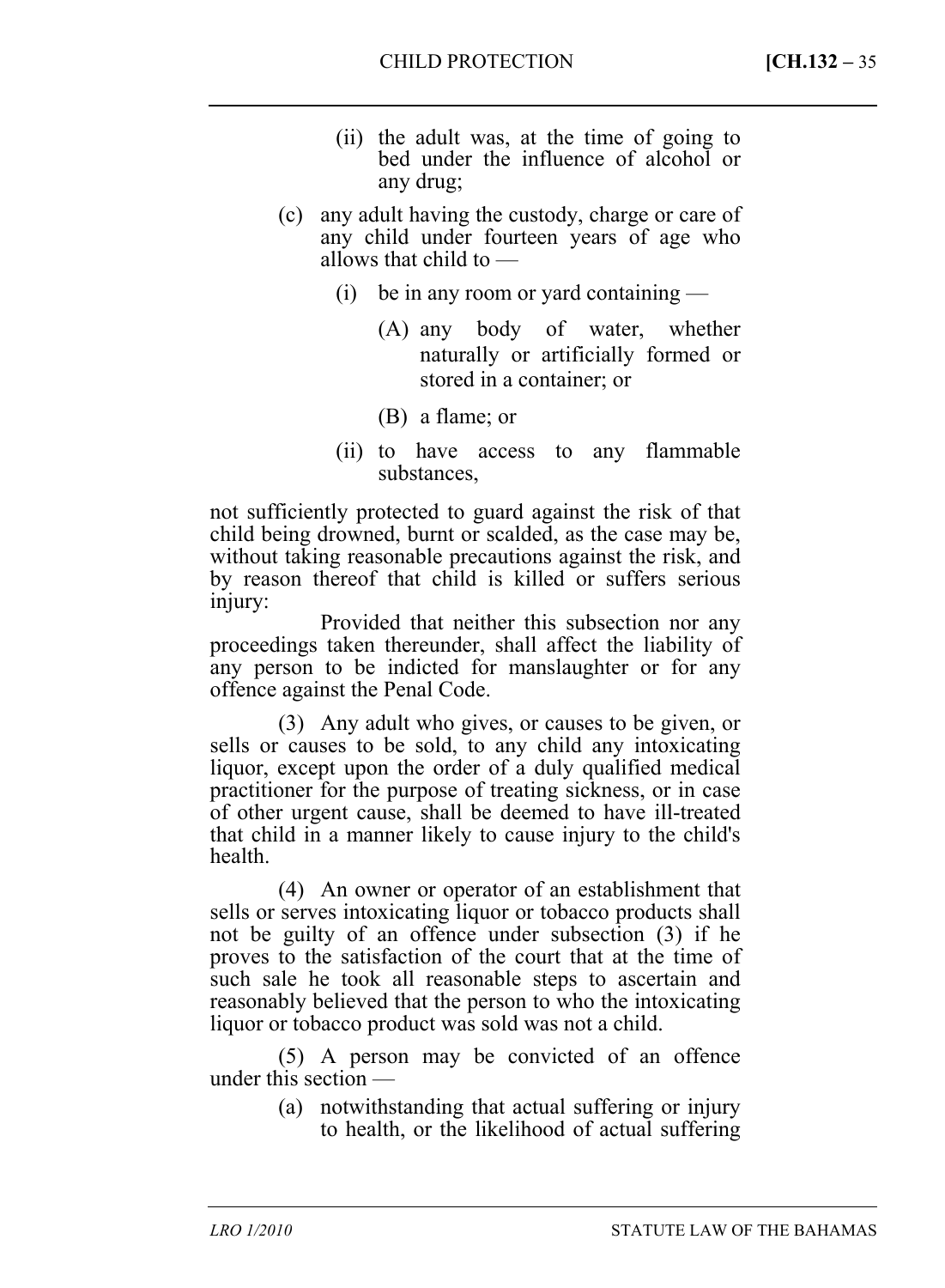or injury to health, was obviated by the action of another person;

(b) notwithstanding the death of the child in respect of whom the offence is committed.

(6) Upon the trial of any adult for infanticide or for the manslaughter of a child of whom the adult had the custody, charge or care, it shall be lawful for the jury, if he is acquitted of that charge and the evidence establishes the commission by law of an offence under this section to find the adult guilty of the latter offence.

**63**. (1) Every person who has information indicating that a child is suffering or has suffered significant harm, shall forthwith report that information to the Director.

(2) Notwithstanding subsection (1) or any statutory provision, a person who performs professional or official duties with respect to a child, including —

- (a) a physician, nurse, dentist, pharmacist, psychologist or other health care professional;
- (b) a school principal, teacher, counsellor, social worker, youth or recreational leader, member of the clergy or child care worker; or
- (c) a police officer, probation officer or youth care worker,

who, in the course of that person's professional or official duties, has reasonable grounds to suspect that a child is suffering or has suffered significant harm, shall forthwith report the suspicion to the Director together with the information upon which it is based.

(3) Subsections (1) and (2) apply whether or not the information is confidential or privileged except that nothing in this section shall be taken to affect or abrogate the privilege that attaches to a communication between an attorney and his client.

(4) No civil action lies against a person by reason of that person reporting information pursuant to subsection (1) or (2) unless the reporting of that information is done falsely and maliciously.

- (5) Every person who —
- (a) contravenes subsection (2) or (6); or

Mandatory reporting of child abuse.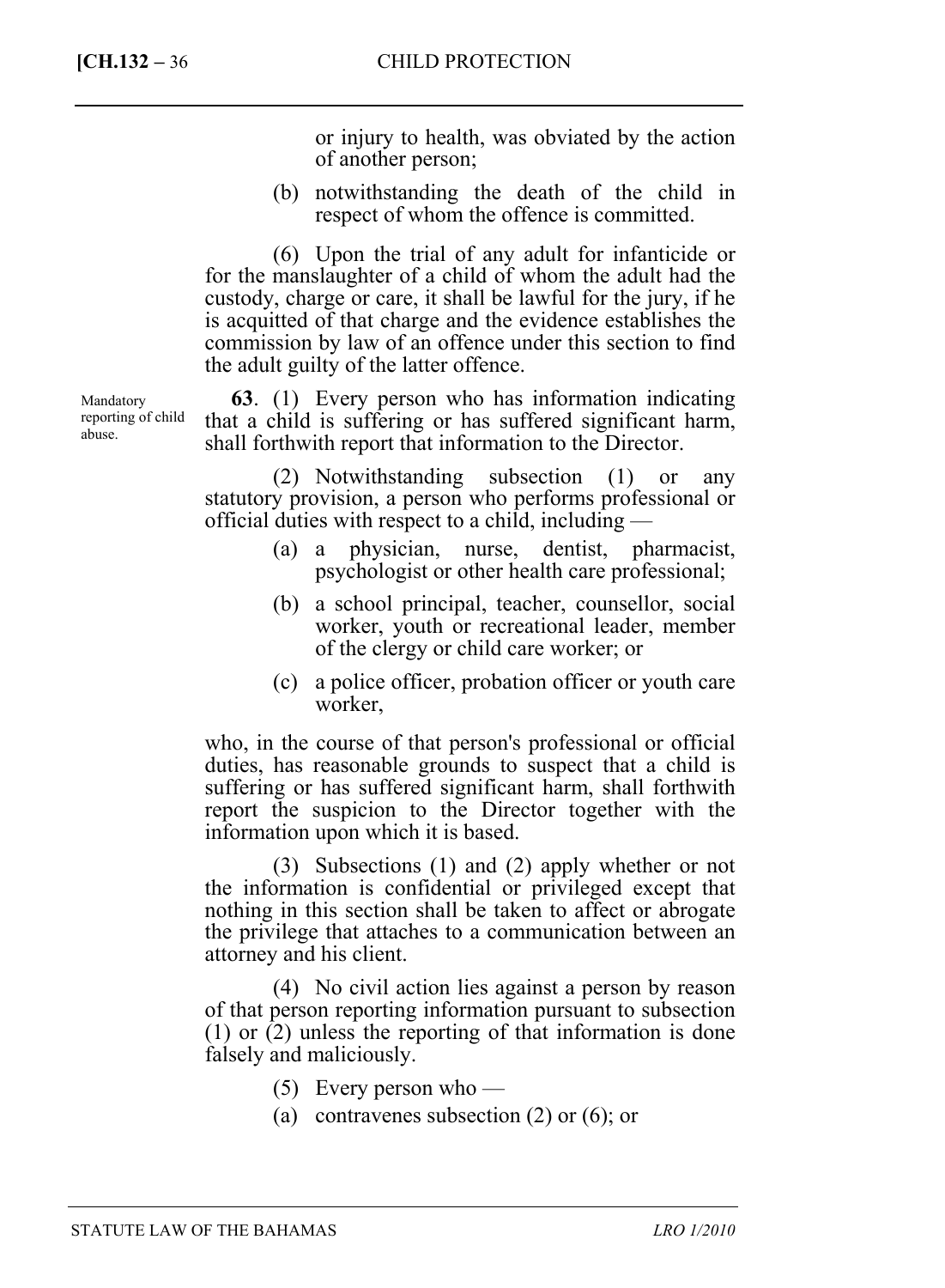(b) falsely and maliciously reports information to the Director indicating that a child is suffering significant harm or is suspected thereof,

is guilty of an offence and is liable on summary conviction to a fine not exceeding five thousand dollars or imprisonment for a term not exceeding one year.

(6) No person shall reveal or be compelled to reveal the identity of a person who has reported information to the Director pursuant to subsection (1) or  $(2)$ .

(7) On receiving a report pursuant to subsection  $(1)$  or  $(2)$  the Director shall —

- (a) cause an investigation to be made in the circumstances of the case;
- (b) arrange for the provision of such child care services as he considers necessary; and
- (c) make application for such order under this Act as he considers appropriate.

**64**. (1) Where a parent or a guardian of a child determines that he is unable to control the child, it is the duty of that parent or guardian to seek the assistance of an officer of the Department or any other authorised officer for the purpose of establishing parental control.

(2) Lack of parental control is evidenced by, but not limited to, the failure of the child to regularly attend school, the child being away from home at night beyond hours that would be considered desirable in view of the norm expected of a child of the respective age, or the child being abusive to parents or teachers.

(3) On the application of an officer of the Department or any other authorised person, a magistrate's court may if it is satisfied that it is expedient to deal with the child as provided in this subsection, make —

- (a) a supervision or interim supervision order placing a child under the supervision of the Department while leaving the child in the custody of his or her parents or guardians; or
- (b) a care order or an interim care order placing the child in the custody of the Department where the child's parents or relatives are unable to care and maintain the child, and

Supervision and care orders.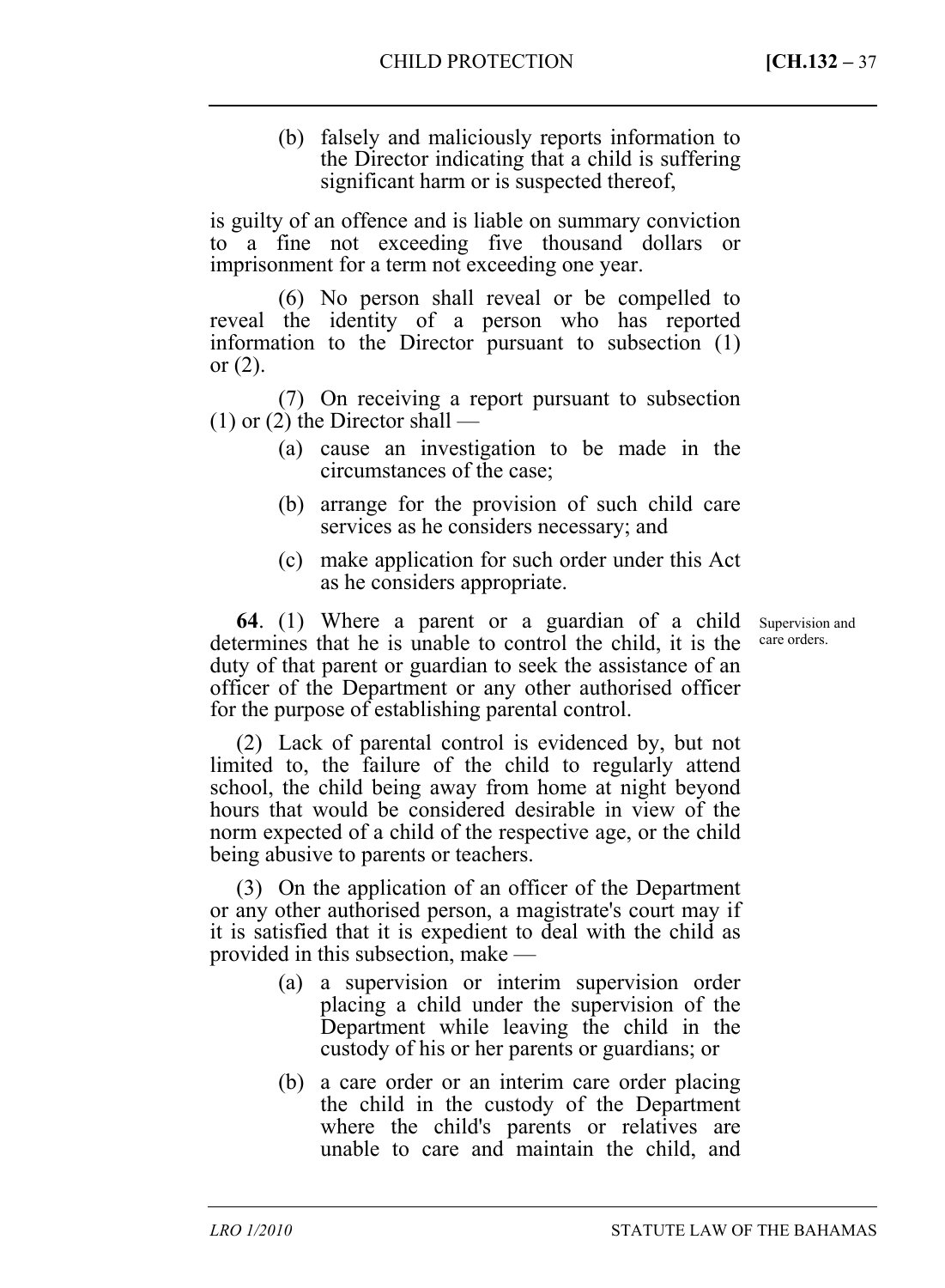where no other alternative measures are available to protect the child.

(4) While a supervision order is in force no person may —

- (a) cause the child be known by a new surname; or
- (b) change the school he was attending at the inception of the order; or
- (c) remove him from the island of The Bahamas in which he resided at the inception of the order,

without either the written consent of every person who has parental responsibility for the child or the leave of the court.

(5) The particulars of any approach to the Department made under subsection (1) by a parent or guardian shall be entered into the Children's Register.

**65**. (1) The magistrate's court shall require a written social inquiry report in respect of a child before making a supervision order or a care order.

(2) It shall be the duty of the Department to prepare a social inquiry report and it shall comply with the request of the magistrate's court whenever required to produce a social inquiry report.

(3) The Department shall cause to be made home visits by a social services officer to interview the parents or guardian of the child concerned and to carry out investigations concerning the child before submitting a social inquiry report.

(4) Where the child in respect of whom the social inquiry report is made is considered by the Department to be of sufficient age and understanding, he or she shall be interviewed by a social services officer.

(5) A social inquiry report shall contain matters relating to the welfare of the child and recommendations as to any action to be taken by the magistrate's court.

(6) The magistrate's court shall take the information contained in the social inquiry report into account in so far as it is relevant to the order being made.

Social inquiry reports.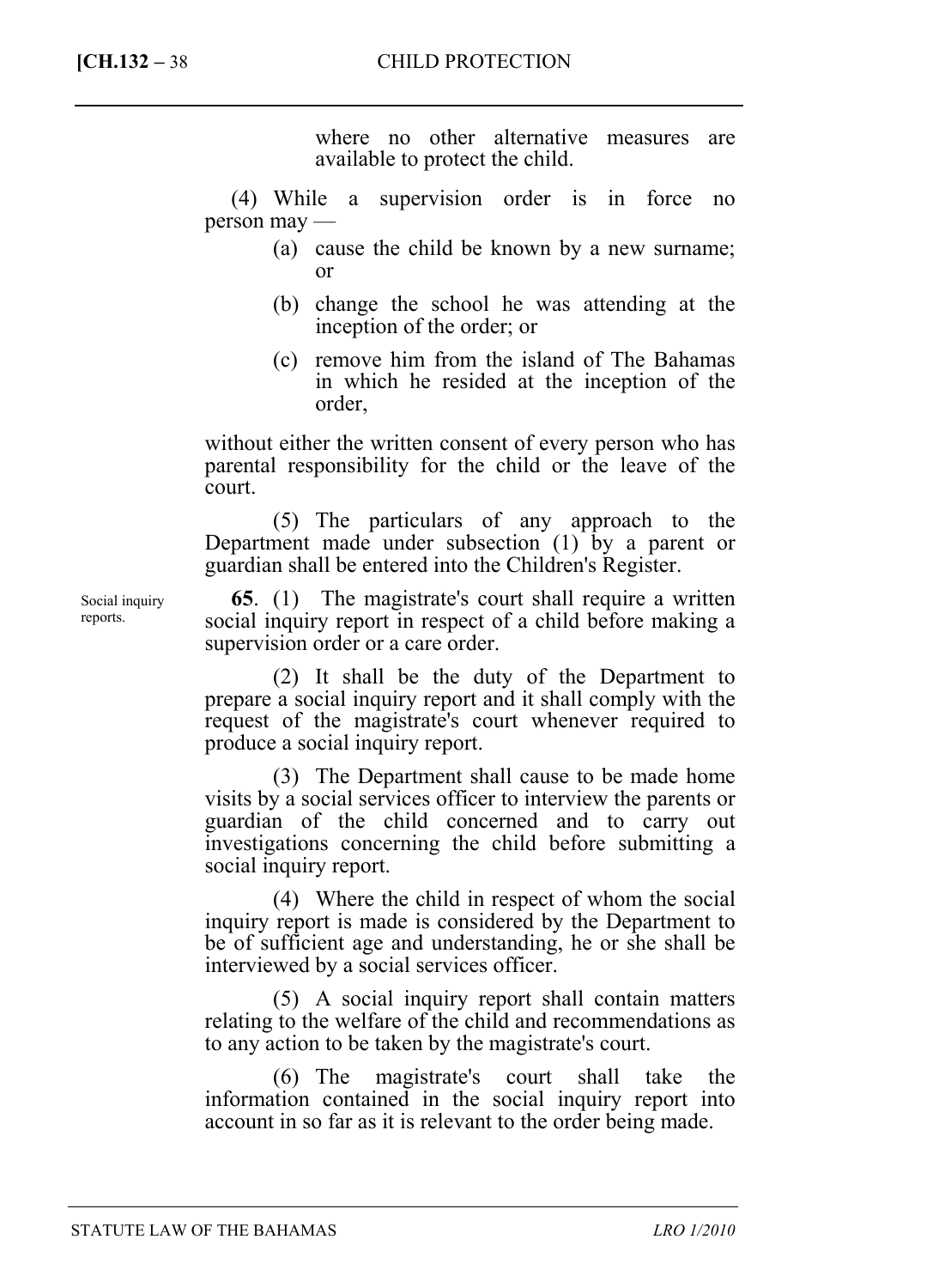making a supervision or care order.

(7) If the magistrate's court is not satisfied with any recommendation made by the social services officer in the social inquiry report, it shall state and record its reasons for not complying with the recommendation.

**66**. The magistrate's court, without prejudice to section 71, may only make a supervision or care order under this Part, if it is satisfied that — Grounds for

- (a) the child concerned is suffering or is likely to suffer harm; and
- (b) that the harm, or probability of harm, is attributable to —
	- (i) the care given to the child, or likely to be given to the child if the order were not made, not being what it would be reasonable to expect a parent to give to a child; or
	- (ii) the child being beyond parental control.

**67**. Before making an application for a supervision order, the social services officer or an authorised person shall be satisfied that there is need for continuous supervision enforced by a court order.

**68**. The duties of a supervisor while a supervision order is in force are —

- (a) to be friendly to, advise, and assist the supervised child;
- (b) to advise the parents;
- (c) to make plans for the child's future in consultation with the child and his or her parents or guardian;
- (d) to apply to the court to discharge or vary the order if necessary;
- (e) to take such other reasonable steps as may be necessary to reduce any harm to the child.

**69**. (1) A supervision order shall be made for one year but may be extended on the application of the Department.

(2) An extension of a supervision order shall require a written report by the Department.

(3) The duty to enforce a supervision order shall be vested in the Department.

Application for a supervision order.

Duties of a supervisor under a supervision order.

Duration and enforcement of a supervision order.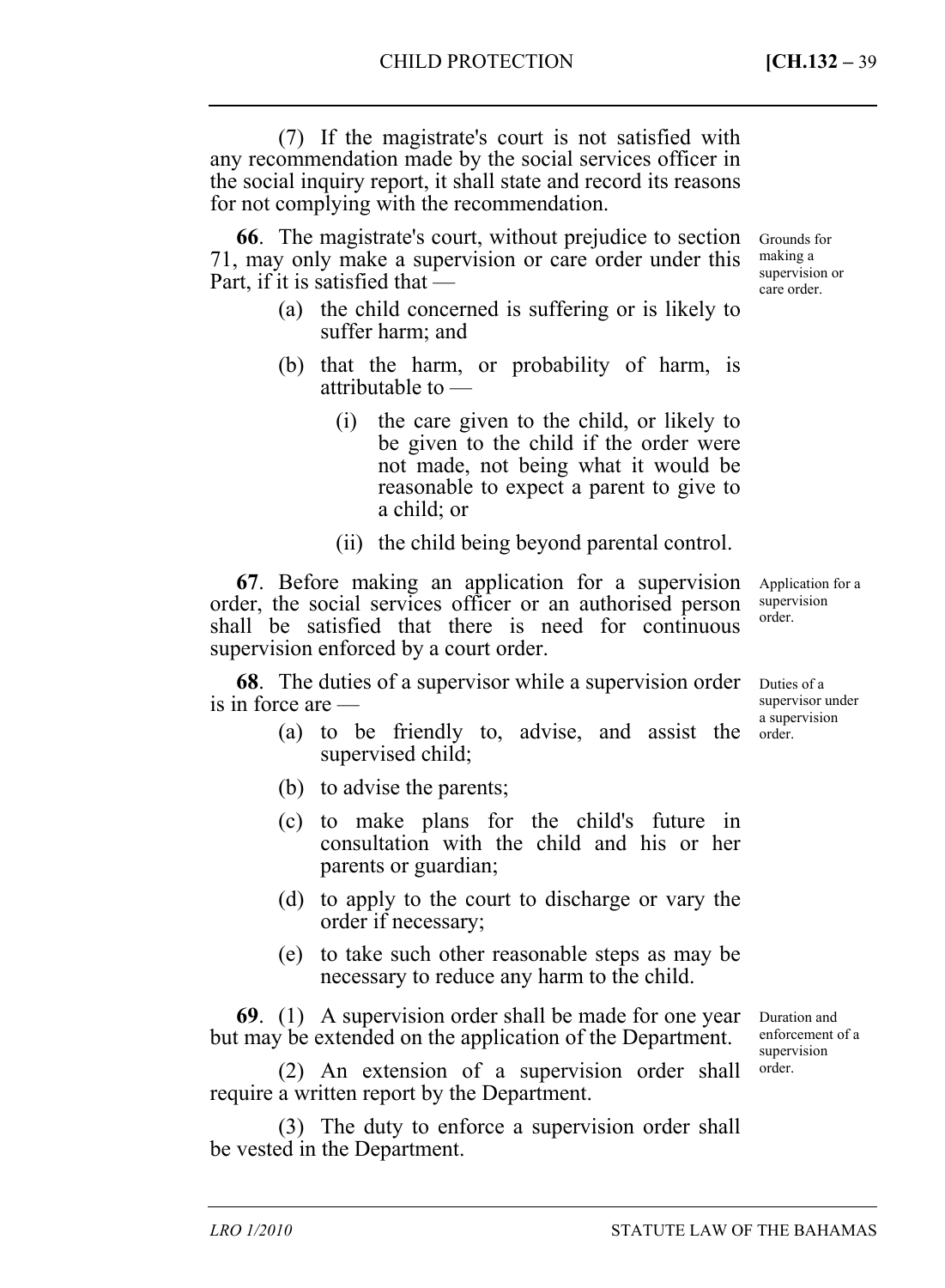**70**. (1) A supervision order shall require the supervised person — (a) to inform the supervisor of any change of his or her address; (b) to allow the supervisor to visit him at his or her home. (2) The First Schedule makes further provisions with respect to supervision orders. **71**. (1) A magistrate's court may in making a care order or an interim care order, direct that the child be placed in — (a) the care of foster parents; (b) an approved children's home; (c) a juvenile correction centre; (d) a treatment centre; (e) the care of a person whom the court considers fit, Requirements as to change of address and visits. First Schedule. Care order and its enforcement.

> having regard to any recommendation of a social services officer.

> (2) An application for a care order may only be made —

- (a) after all possible alternative methods of assisting the child have been tried without success, and the harm from which the child is suffering or is likely to suffer requires his removal from where he is living; or
- (b) the danger to which the child is exposed is so severe as to require his immediate removal from where he is living.

(3) The duty to enforce the care order shall be vested in the Department.

Purpose of a care order.

- **72**. The object of a care order is
	- (a) to remove a child from a situation where he is suffering or is likely to suffer harm; and
	- (b) to assist the child and those with whom he was living or wishes to live with to examine the circumstances that have led to the making of the order and to take steps to resolve or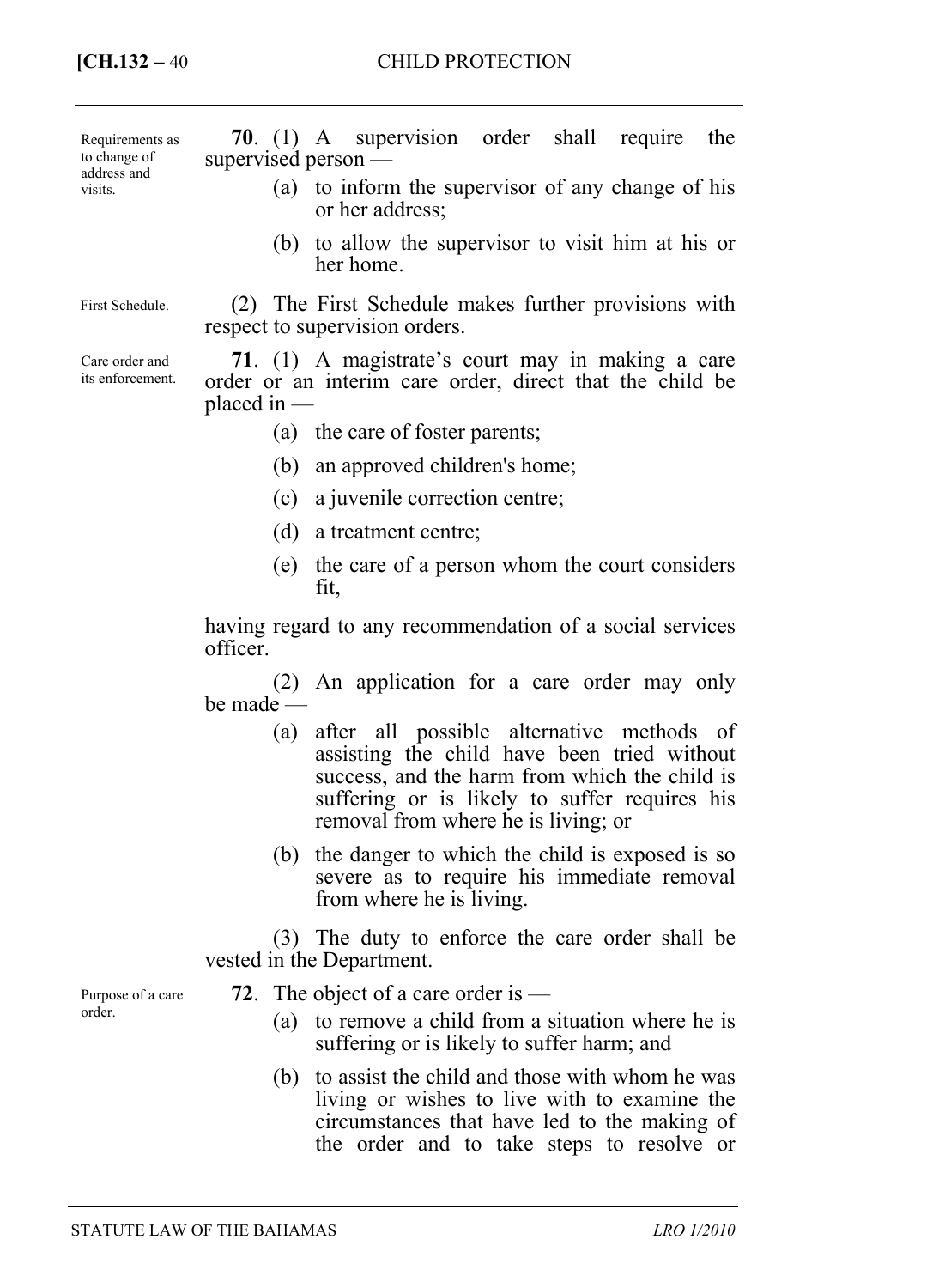ameliorate the problem so as to ensure the child's return to the community.

**73**. (1) A care order shall, depending on the age of the child, be for a maximum period of three years or until the child reaches the age of eighteen years, whichever is the earlier.

(2) Subject to subsection (1), a care order may be renewed upon application by the Department.

(3) A care order during its currency shall be reviewed at least once in ninety days by the Department who may make recommendations to the court as to the steps to be taken having regard to the outcome of the review,

(4) No care order or supervision order shall be made with respect to a child who has reached the age of seventeen years or, in the case of a child who is married, sixteen years.

**74**. (1) The person in charge of the approved children's home or the foster parent with whom the child is placed shall be responsible for the care of the child while the child is in his custody.

(2) The child's contact with parents, relatives and friends while he is in the approved children home or with a foster parent shall be encouraged unless it is not in the best interests of the child.

(3) The person in charge of an approved children home or the foster parent with whom the child is placed shall ensure that the child's development while in the approved home or with the foster family, particularly his health and education, is given paramount attention.

(4) Nothing in the foregoing provisions of this section shall relieve the Department of its responsibility to ensure the proper care of a child while in the custody of an approved children's home or foster parent with whom the child has been placed by the Department.

**75**. (1) It is the duty of the Department, before, during and after the termination of the care order, to work with the parents, guardians or relatives, to whom the child returns or is expected to return after the termination of the care order.

(2) The duties of the Department under this section include providing child and family counselling, and gaining the assistance of those in the community who can

Duration of a care order.

Parental responsibility vested in residential home or in foster parent.

Special duties of the social services officer in relation care orders.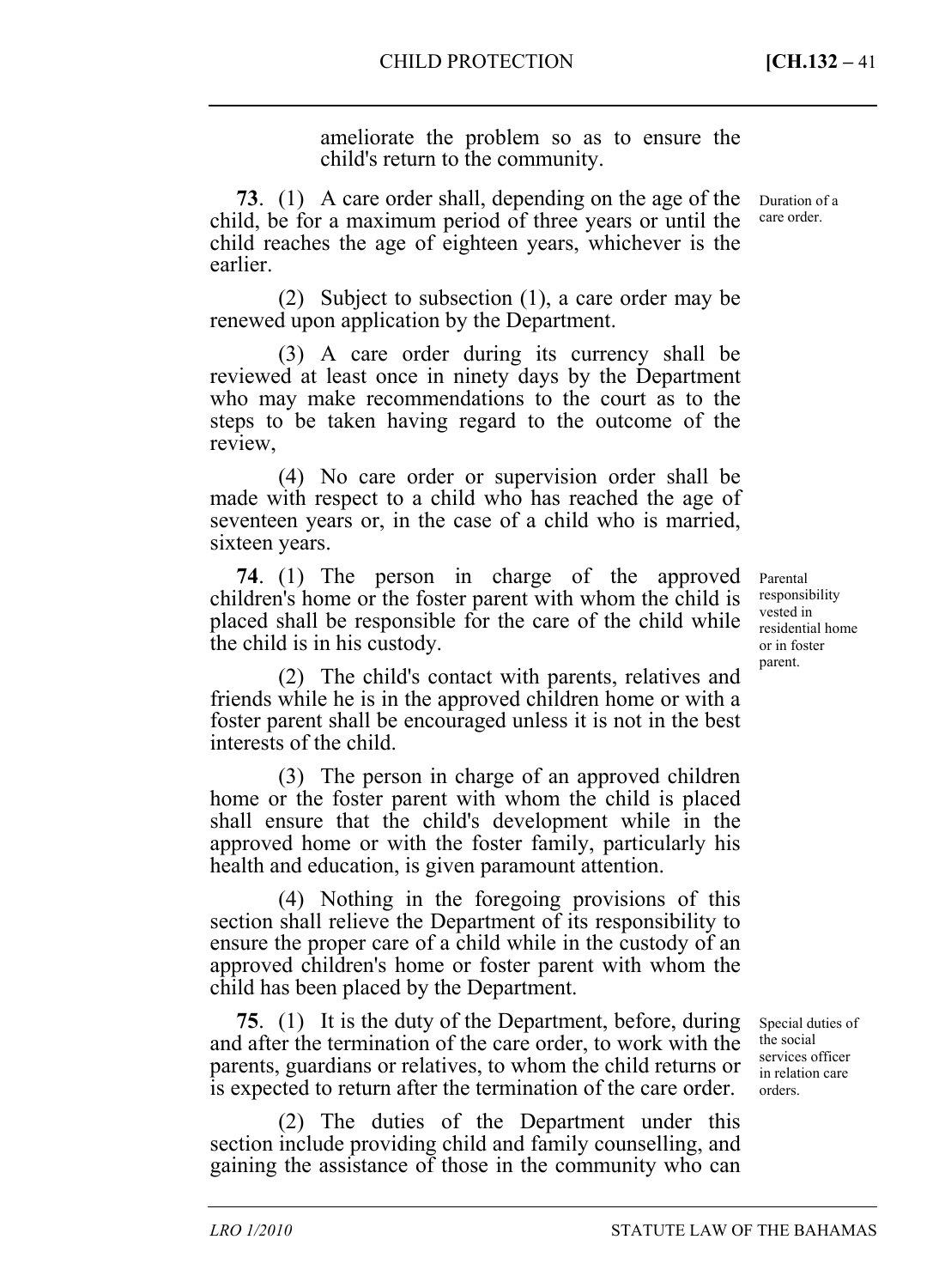help in the process of resolving the problems which caused the care order to be made.

(3) In carrying out its duties under this section, the Department shall have regard to the wishes of the child.

(4) Where a child is placed with a foster family, it shall be the responsibility of the Department to communicate with the guardians or parents of the child, to inform them of the progress of the child and to arrange a trial period for the child to be at home as soon as it is appropriate.

(5) The social services officer shall visit the child during the trial period at home and make plans for the future of the child in consultation with foster parents, the natural parents or the adoptive parents.

**76**. (1) A magistrate's court may, on hearing information on oath by a social services or authorised officer make an interim supervision or care order in respect of a child if it is satisfied that there are reasonable grounds to believe that the circumstances with respect to the child are as mentioned in section 66.

(2) The maximum period for an interim order is three months.

(3) If the social services or authorised officer wishes to recommend a full care or supervision order, he shall present such a recommendation to the court during the period of the interim order.

**77**. (1) The magistrate's court may, in addition to, or in proceedings for a supervision order, care order, interim supervision order or interim care order, make an exclusion order prohibiting a named person from having contact with both the child and persons looking after the child.

(2) Before making an exclusion order, the magistrate's court shall be satisfied that it is necessary for the protection of the child and to safeguard the child's welfare.

Second Schedule.

Exclusion order.

(3) The Second Schedule has effect with respect to the requirements and undertakings ensuing upon the making of an exclusion order.

(4) The magistrate's court may specify the duration of the exclusion order.

Interim supervision order and interim care order.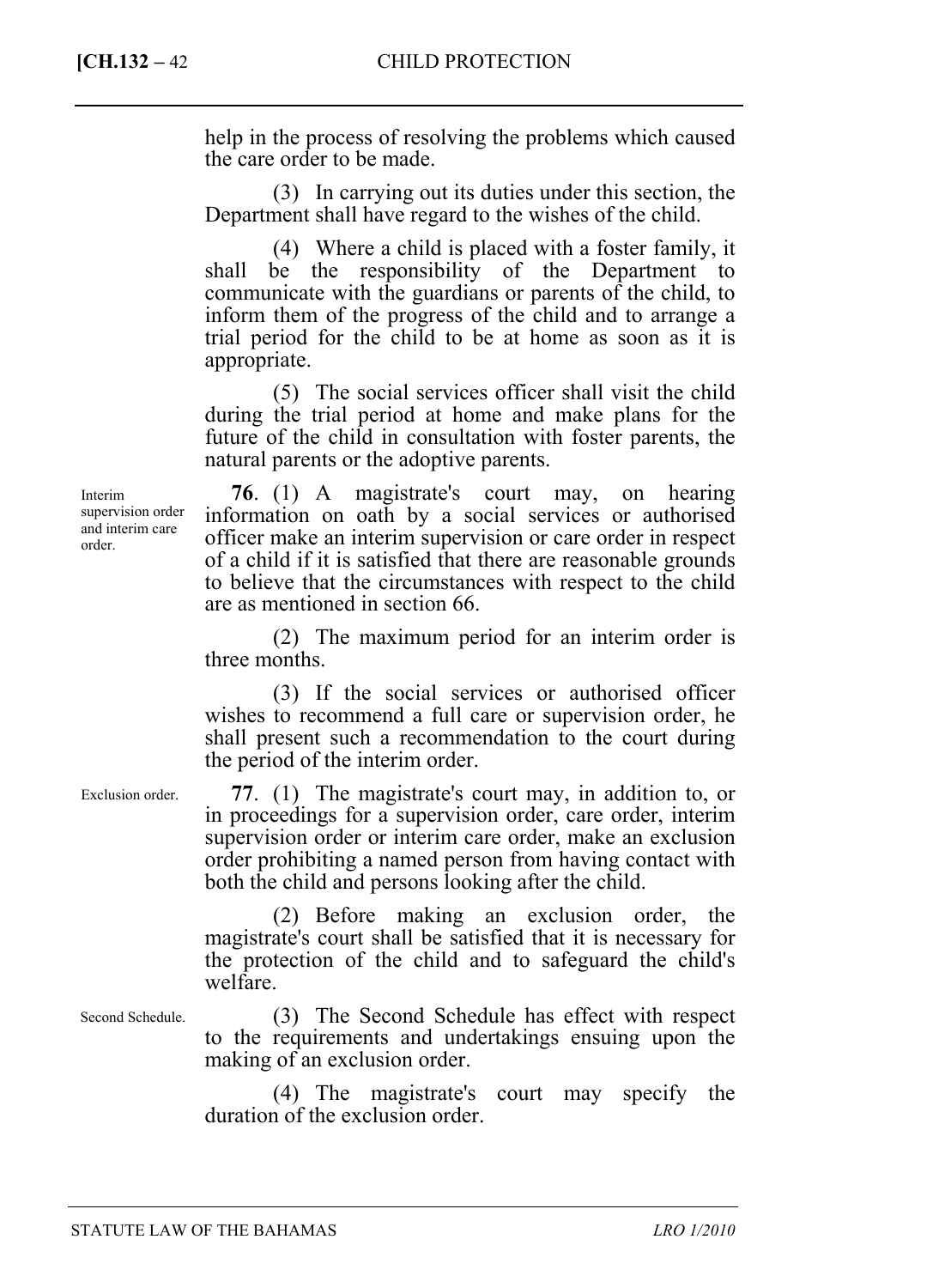**78**. (1) Any person who breaches an exclusion order commits a summary offence and shall be dealt with in accordance with the provisions of this Act and for this purpose a social services officer or authorised person may proceed by way of complaint against the offender without prejudice to the right of any other person to do so.

(2) The magistrate's court may vary or discharge an exclusion order on the application of the person named in the order or of the child concerned.

**79**. (1) The magistrate's court may, in proceedings for an application for a care order, on hearing information on oath, make a search and production order authorising a social services officer with or without a police officer, to enter any premises specified in the order and to search for and remove to a place of safety, any child whom the social services officer has reasonable cause to believe is suffering or is likely to suffer significant harm or is in need of care and protection.

(2) A child removed on a search and production order shall be produced before a magistrate within fortyeight hours after his or her removal save where there is no sitting of the court then at the commencement of the next sitting.

**80**. (1) A social services officer, an authorised person or a police officer, who has reasonable grounds for believing that a child is suffering or is likely to suffer significant harm or is in need of care and protection or is ill-treated or neglected shall make enquiries to decide whether to act to safeguard the child's welfare and may —

- (a) take the child and place him under emergency protection in a place of safety for a maximum period of forty-eight hours; or
- (b) take such steps as are reasonable to ensure that the child's removal from any hospital, or other place, in which he is then being accommodated is prevented.

(2) As soon as possible and in any case within the period of forty-eight hours referred to in subsection (1), the social services officer, the authorised person or police officer, as the case may be, shall make a report to the magistrate's court and to the Children's Registry.

(3) Nothing is subsection (1) shall be construed as authorising entry upon any premises without a search and Enforcement of exclusion order.

Search and production order.

Duty of social services officer to investigate and act.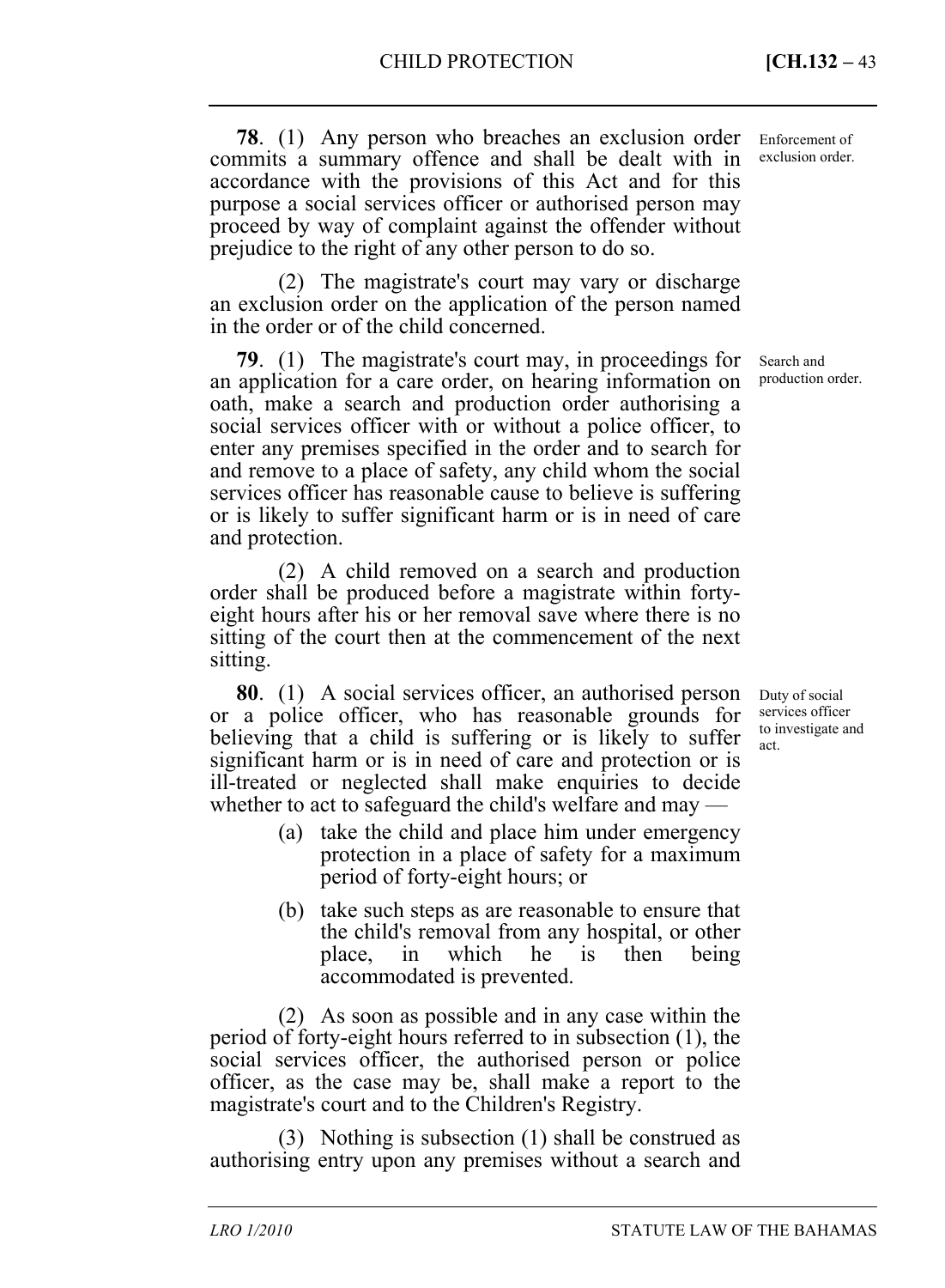production order or a warrant issued by a justice of the peace upon information on oath for the purpose.

(4) A person who places a child under emergency protection may, if he deems it necessary, ensure the provision of medical attention or treatment, including a medical examination of the child.

(5) Whenever a child is placed under emergency protection, his parents or the persons with whom the child was living shall be informed as soon as practicable and shall be allowed to have contact with the child unless it is not in the interests of the child.

**81**. (1) A police officer shall provide assistance to a social services officer or to an authorised person in order for that person to carry out the duties specified in section  $80(1)$ .

(2) A police officer who has placed a child under emergency protection shall ensure that within twenty-four hours arrangements are made for the accommodation of the child outside of police precincts.

(3) Without prejudice to section 80(5) where a child is dealt with under section 80(1), the person bringing the child before the magistrate shall cause notice of the grounds on which the child is being brought before the court, including all relevant particulars, and of the date on which such matter will be heard to be served in accordance with subsection (4).

(4) The notice referred to in subsection (3) shall be served at least one clear day before such date —

- (a) on the Director if the child is to be brought before the court in Nassau;
- (b) in any other case, on the social services officer, if any, of the respective Family Island or where there is none, the Director;
- (c) on any parent or person from whose custody the child was removed or has parental responsibility for the child;
- (d) on the Minors Advocate,

so, however that no such notice shall be necessary whenever a social services officer or the Minors Advocate, as the case may be, is the person bringing the child before the court.

Responsibility of police officer.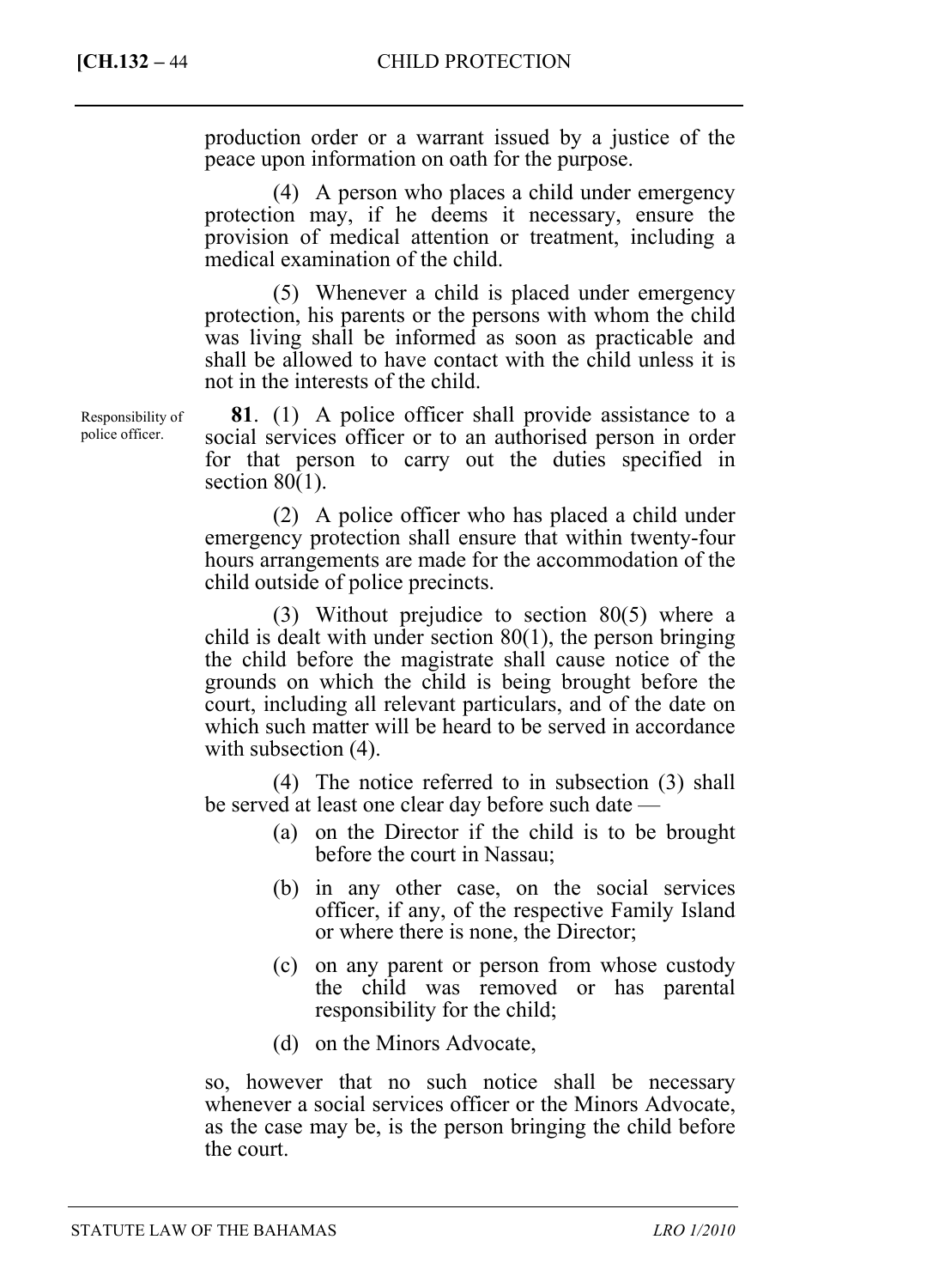(5) Upon receipt of the notice referred to in subsection (4), it shall be the duty of the Director or the social services officer on whom it is served to make such investigations and render a report to the court containing information as to the child's home surroundings, school record, age, health and character, as the social services officer is able to obtain and as, in his opinion, is likely to be of assistance to the court.

**82**. (1) For the purposes of this Act a child shall be deemed to be ill-treated or neglected who, having no parent or guardian, or a parent or guardian unfit to exercise care and guardianship or not exercising proper care and guardianship, is either falling into bad associations or is exposed to moral danger.

Determination of whether child being ill-treated, etc.

(2) Without prejudice to the generality of the provisions of subsection (1) it shall be evidence that a child is falling into bad associations or is exposed to moral danger if —

- (a) he is found destitute, or deserted by his parent or guardian;
- (b) he is under the care of a parent or guardian, who by reason of immoral, antisocial or criminal habits or substance abuse is unfit to have the care of him;
- (c) he is found sleeping at night in the open air, or is found wandering without any settled place of abode, or without visible means of subsistence, or is found wandering having no parent or guardian or a parent or guardian who does not exercise proper care and guardianship;
- (d) he is found begging or receiving alms or inducing the giving of alms (whether or not there is any pretence of singing, playing, performing, offering anything for sale or otherwise) or is found in any street, premises or place for the purpose of so begging or receiving alms or inducing the giving of alms;
- (e) the child is a member of a household whereof a member has committed the offence of incest in respect of another member of that household;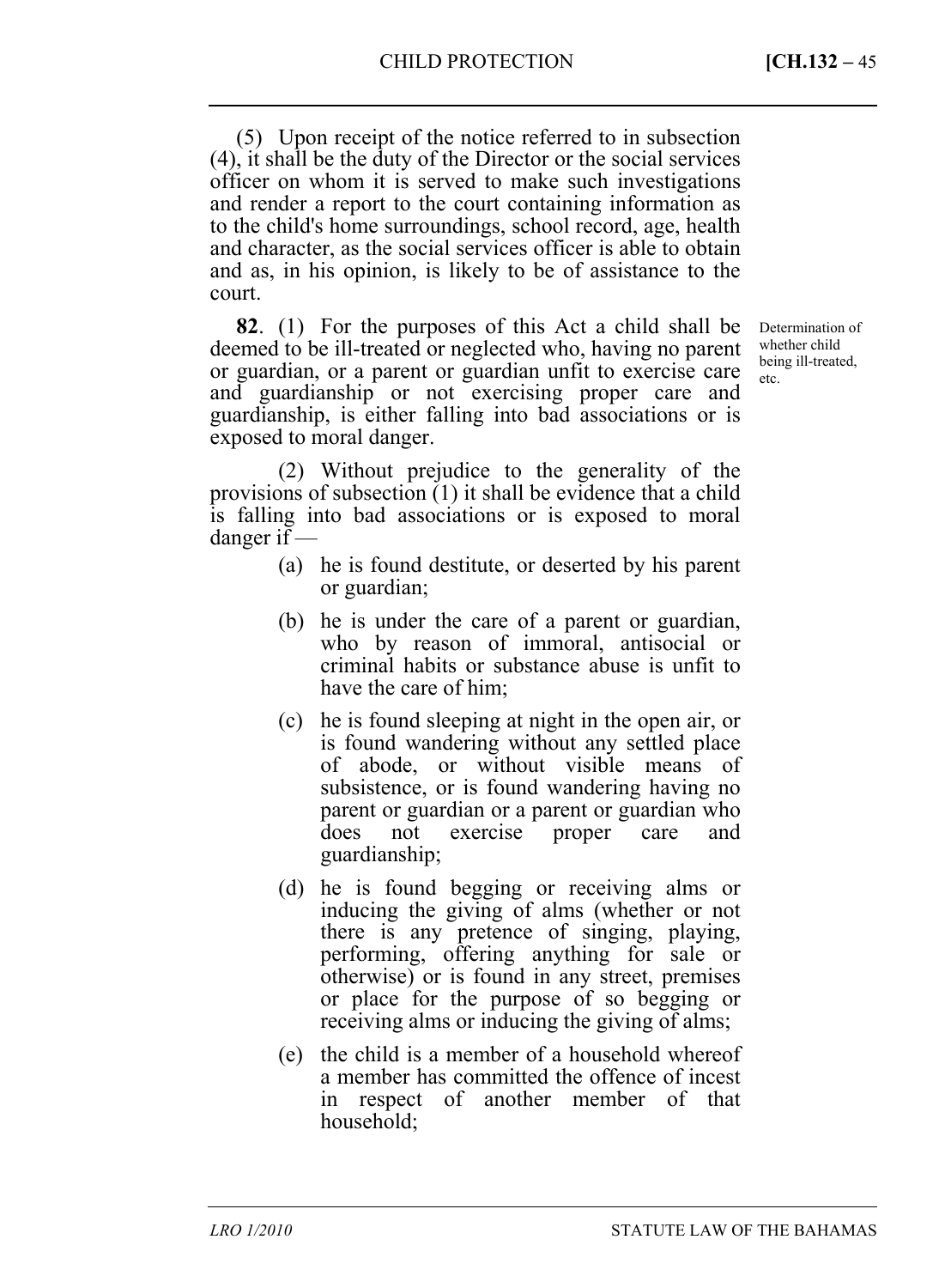- (f) he frequents the company of any reputed thief or vagrant;
- (g) he frequents the company of any common or reputed prostitute;
- (h) the child lodges or resides in or frequents a house or part of a house used by prostitutes for the purposes of prostitution, or is otherwise living in circumstances calculated to cause, encourage or favour her seduction or prostitution;
- (i) he frequents any public bar or any gambling house;
- (j) he is found unlawfully buying or receiving or in possession of any dangerous drug:

Provided that a child shall not be deemed to come within the scope of paragraph (g) of this subsection if the only common or reputed prostitute whose company he frequents is his mother and it is proved that she exercises proper guardianship and due care to protect the child from falling into bad associations and from exposure to moral danger.

(3) For the purposes of this Act a child shall be considered to be in need of care and protection if that child —

- (a) having no parent or guardian, or having a parent or guardian unfit to exercise care and guardianship, or not exercising proper care and guardianship is either falling into bad associations, or exposed to moral danger, or beyond control;
- (b) is being cared for in circumstances in which the child's physical or mental health or emotional state is being seriously impaired or there is a substantial risk that it will be seriously impaired;
- (c) is a child in respect of whom any offence mentioned in section 113(5) has been committed or attempted to be committed;
- (d) is a member of the same household as a child in respect of whom such an offence has been committed;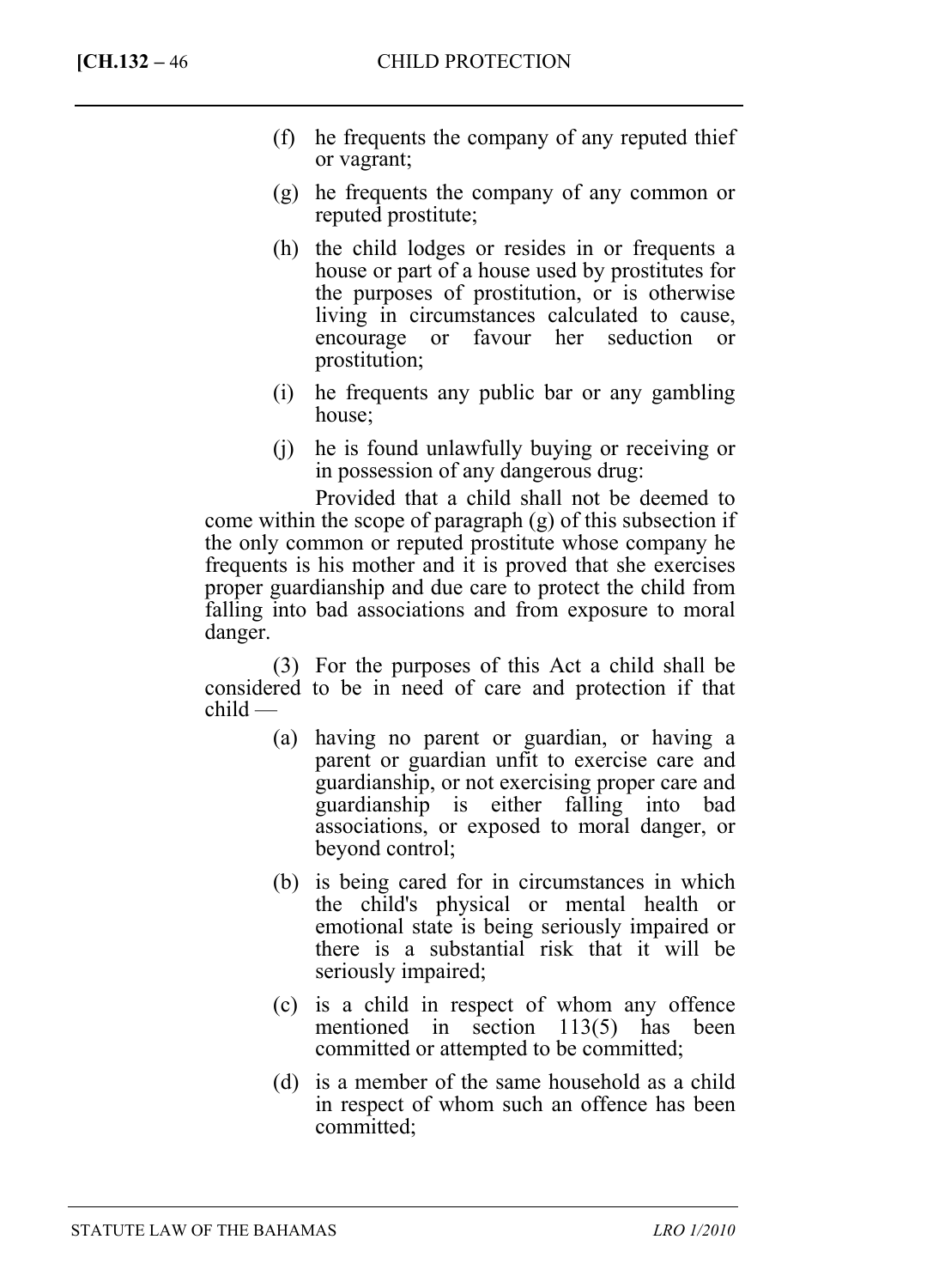(e) is a member of the same household as a person who has been convicted of such an offence in respect of a child.

(4) For the purposes of subsection (3), the fact that a child is found —

- (a) destitute;
- (b) wandering without any settled place of abode and without visible means of subsistence;
- (c) begging or receiving alms (whether or not there is any pretence of singing, playing, performing or offering anything for sale);
- (d) loitering for the purpose of so begging or receiving alms,

shall, without prejudice to the generality of the provisions of subsection (3) (a), be evidence that the child is exposed to moral danger.

**83**. Any person who without reasonable cause removes a child placed under emergency protection from a place of safety without the authority of the person in whose care and control the child is, commits an offence and is liable on summary conviction to a fine not exceeding five thousand dollars or to imprisonment for two years or to both fine and term of imprisonment.

**84**. Any of the following persons may apply for a supervision or care order to be discharged or varied —

- (a) the child concerned if he has attained age fourteen years;
- (b) the child's parent or guardian;
- (c) the person who has parental responsibility;
- (d) the person with whom the child was living before the order was made;
- (e) a social services or an authorised officer.

**85**. (1) When the magistrate's court is satisfied that information concerning or affecting the welfare of a child is being withheld by any person, it may summon that person to disclose the information and such person shall be obliged to disclose such information.

(2) A person who refuses to make a disclosure in breach of subsection (1) shall on summary conviction be

Offence to remove a child from a place of safety without authority.

Persons who may apply for discharge or variation of supervision or care order.

Requirements to disclose information.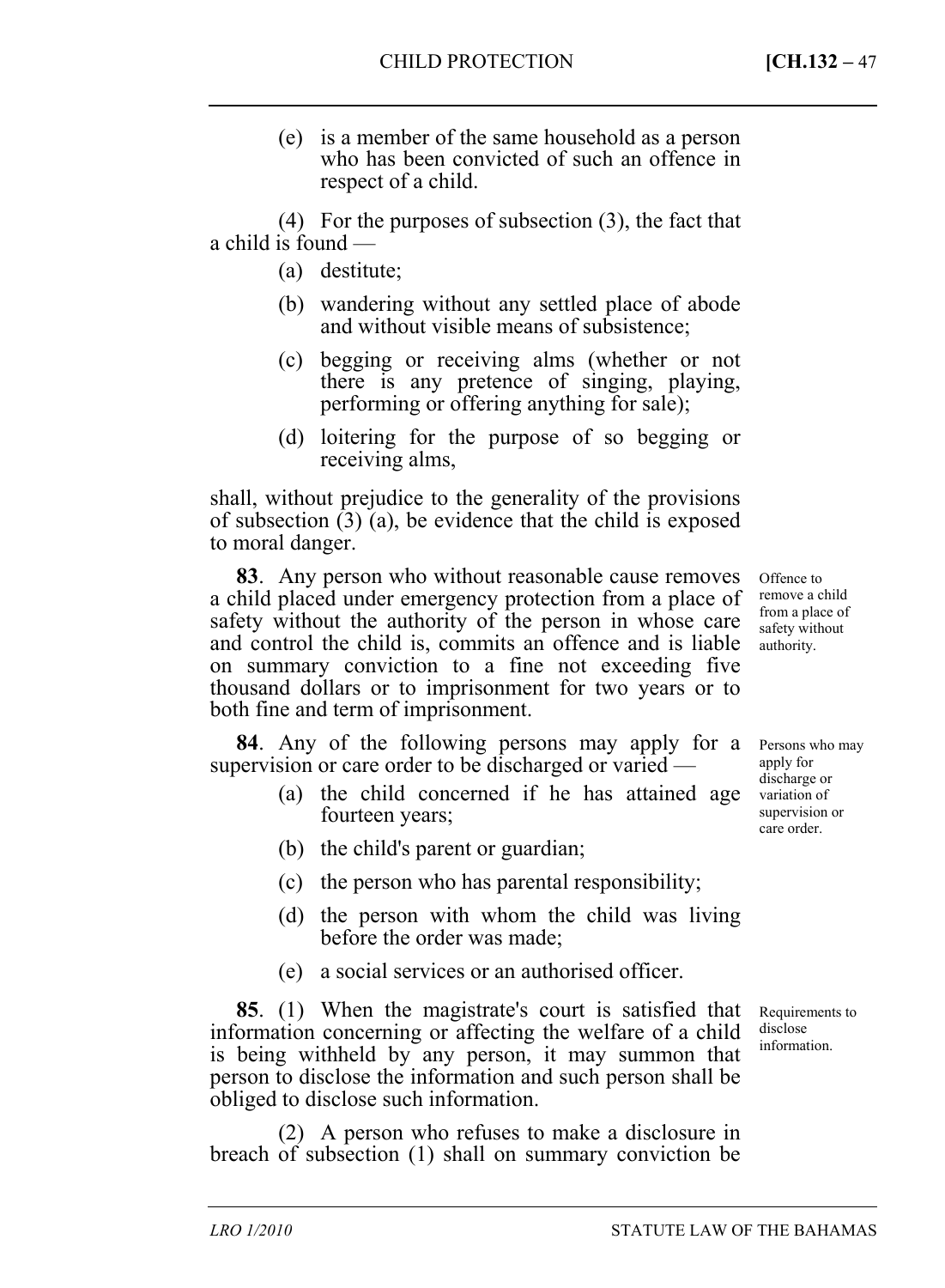Medical examination of child.

liable to a fine of five hundred dollars unless he shows he has reasonable cause for such refusal.

**86**. (1) A social services or authorised officer acting on behalf of the Director of the Department, or a police officer above the rank of sergeant, may, if there is reasonable cause to believe that a child is in need of a medical examination to enable a determination to be made as to whether the child has been the subject of an offence or for some reason requires a report concerning the child's physical or mental condition apply to a magistrate to order that the child be examined by a registered medical practitioner.

(2) When a magistrate is satisfied upon an application made under subsection (1) that there is reasonable cause to believe in the need for such examination, he shall order the examination to be made and that order shall have effect as if it were a warrant for the arrest of a suspect.

(3) The fact that an order has been made under subsection (2) shall be reported to the Children's Registry.

### FOSTER-CARE PLACEMENTS

Conditions for foster-care placements.

Third Schedule.

Purposes of approved children homes.

**87**. (1) Where a care order has been made the social services officer may place the child with a person who is willing to undertake the care and maintenance of the child (hereinafter referred to as a "foster parent") .

(2) An application to foster a child shall be made to the Department except that a relative of a child without a parent or guardian may foster the child without first applying to the Department and the provisions of this section shall not apply to him or her.

(3) The rules set out in the Third Schedule shall apply to foster care placements.

## **PART VII - APPROVED CHILDREN HOMES**

**88**. (1) An approved children home shall provide substitute family care for a child in its custody until such time as the parents of the child are able to provide adequate care to meet his basic needs or the child can be reunited with its family or arrangements made for its custody or other permanent placement.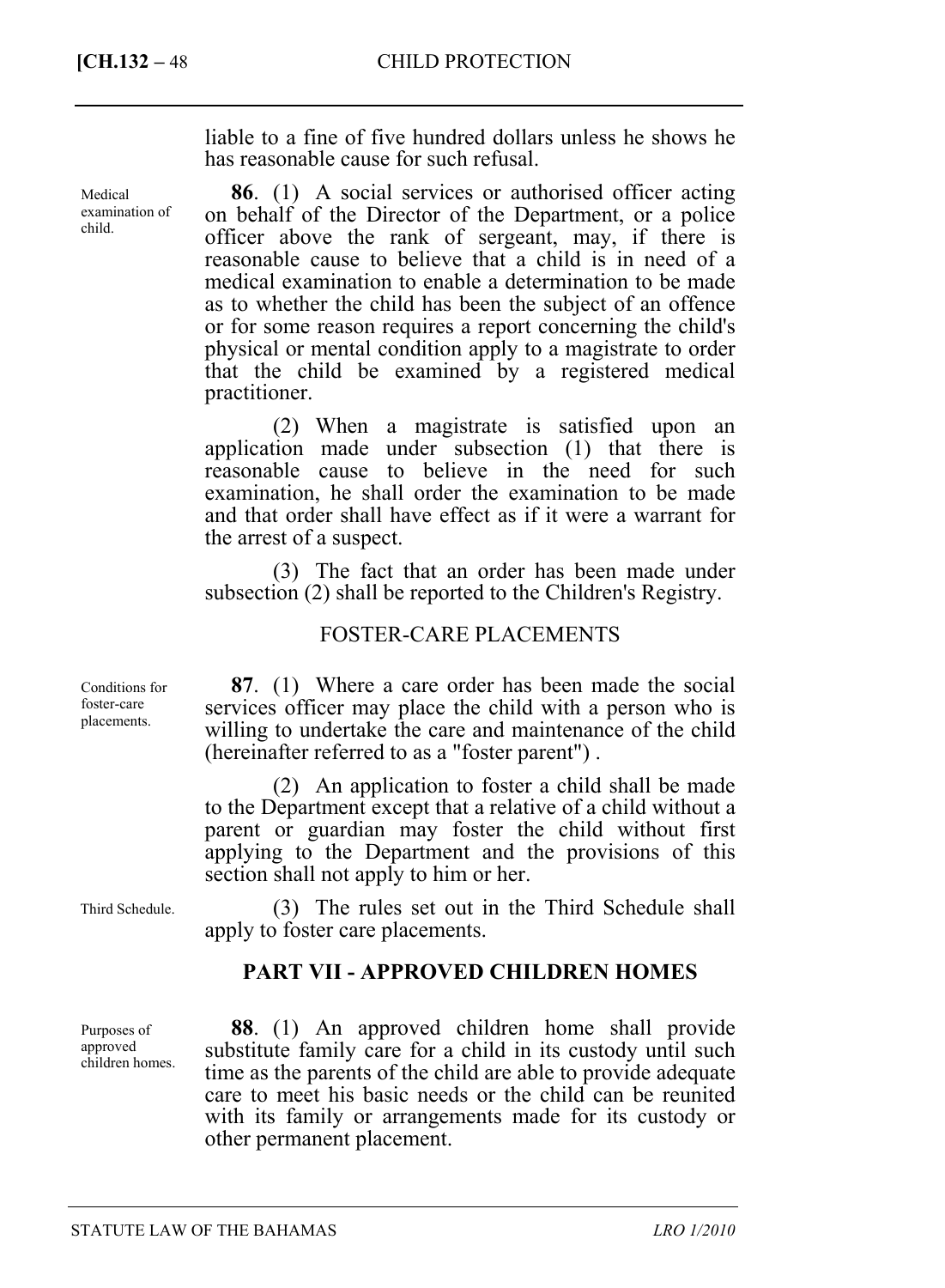(2) It shall be the responsibility of the staff of the approved children home, the social services or authorised officer and any other person to assist the child to become reunited with his parents or guardian.

(3) After a child has been returned home from an approved children home, the social services or authorised officer shall keep in regular contact with the child and his family until the completion of the order or its discharge.

(4) Where a child is unable to return to his or her parents or to go to foster parents or has no parent, nor a foster parent, he shall, where possible, be encouraged and assisted by the approved children home and the social services or authorised officer until placement can be arranged for the child.

**89**. While a child is in an approved children home on a care order, the Administrator and staff of the home have parental responsibility for the child.

**90**. A person who removes a child from an approved children home without reasonable cause commits an offence and shall be liable on summary conviction to a fine not exceeding ten thousand dollars or to imprisonment for three years, or to both such fine and term of imprisonment.

**91**. (1) When a court has been informed on information on oath that a child has been removed unlawfully from an approved children home, it may make a recovery order.

- (2) A recovery order may —
- (a) direct any person who is in possession of the child to produce him on demand to any social services or authorised officer;
- (b) require removal of the child by or on behalf of the person named in the order;
- (c) require any person who has information leading to the child's whereabouts to disclose it;
- (d) authorise a search by any police officer or social services or authorised officer of any premises where the child is believed to be staying; and
- (e) specify the name of the child in question and the person who has the current parental responsibility.

Responsibility of staff of home.

Removal of child from approved children home.

Recovery order.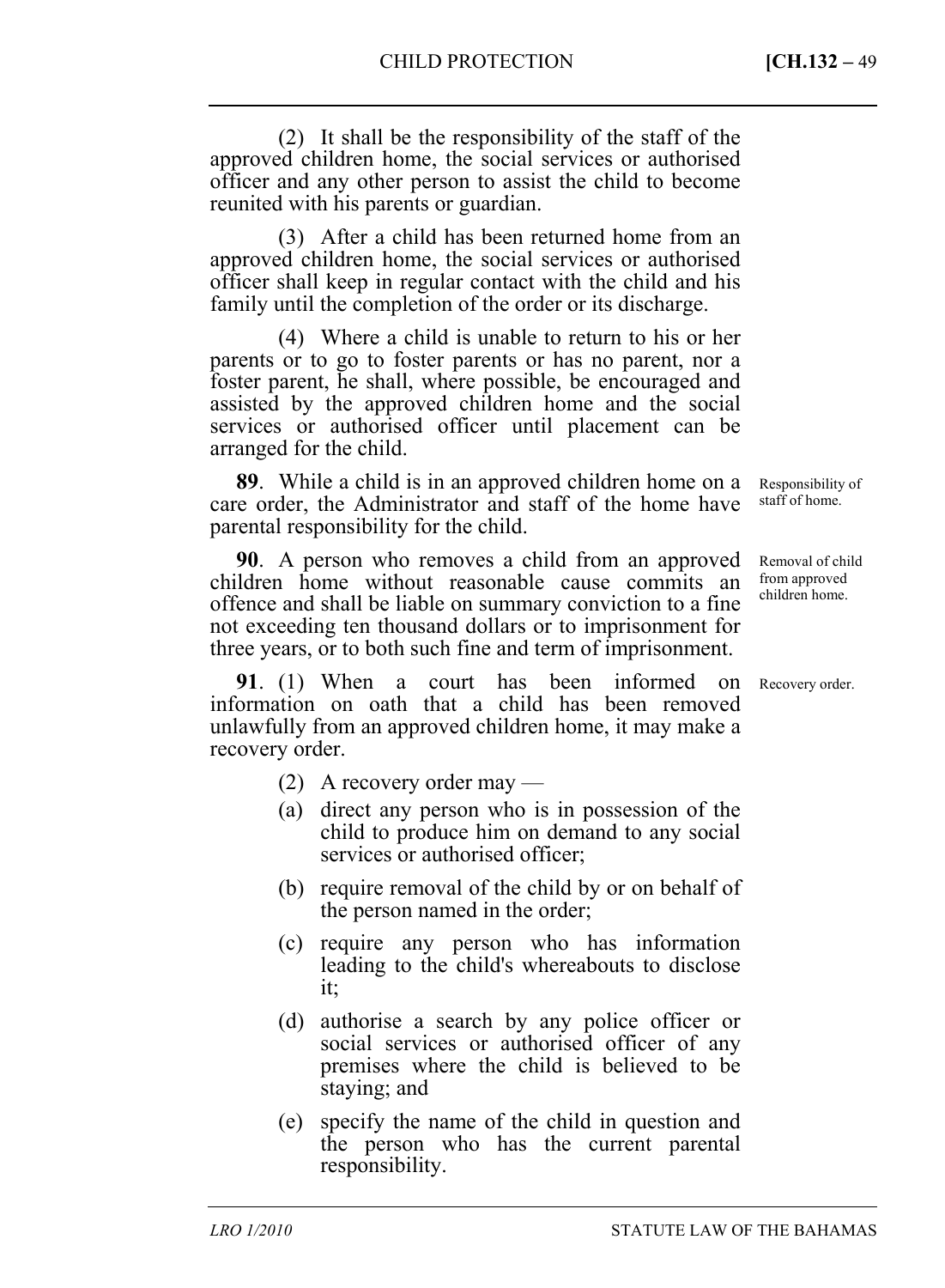Application for a recovery order.

Escape from approved children home.

**92**. Any of the following persons may apply for a recovery order —

- (a) a parson with parental responsibility for the child; or
- (b) a social services or authorised officer.

**93**. (1) A child who runs away from an approved children home to which he has been committed or from a person in whose care he has been placed on emergency or committed by the court on a care order may, pending investigation —

- (a) be brought back to the approved children home or to the person from which or from whom he has run away; or
- (b) be put in an alternative approved home or place of safety.

(2) As soon as possible, the child shall be interviewed by the social services or authorised officer who shall also interview the person in charge of the home or the person in whose care the child has been placed.

(3) The child may then be returned to where he had been placed or, if that is not in the child's best interests, he may be moved by the social services or authorised officer under a care order or otherwise returned to court for a variation or discharge of the order.

**94**. (1) Where an approved children home has custody of a child who has a parent or guardian, the court may order the parent or guardian to contribute towards the child's maintenance.

(2) The amount contributed shall be reasonable and within the means of the parent or guardian and may be varied by the court if there is a change in the person's circumstances.

(3) A contribution order made under this section shall remain in force as long as the child is in the home; but a person contributing may, at any time, apply to the court for the order to be varied or discharged on the ground that his circumstances have changed since the order was made.

**95**. The Minister may make regulations for carrying this Part into effect, and in particular for —

> (a) prescribing the medical arrangements to be made for protecting the health and well-being

Court's power to order or guardian to contribute.

Regulations for giving effect to this Part.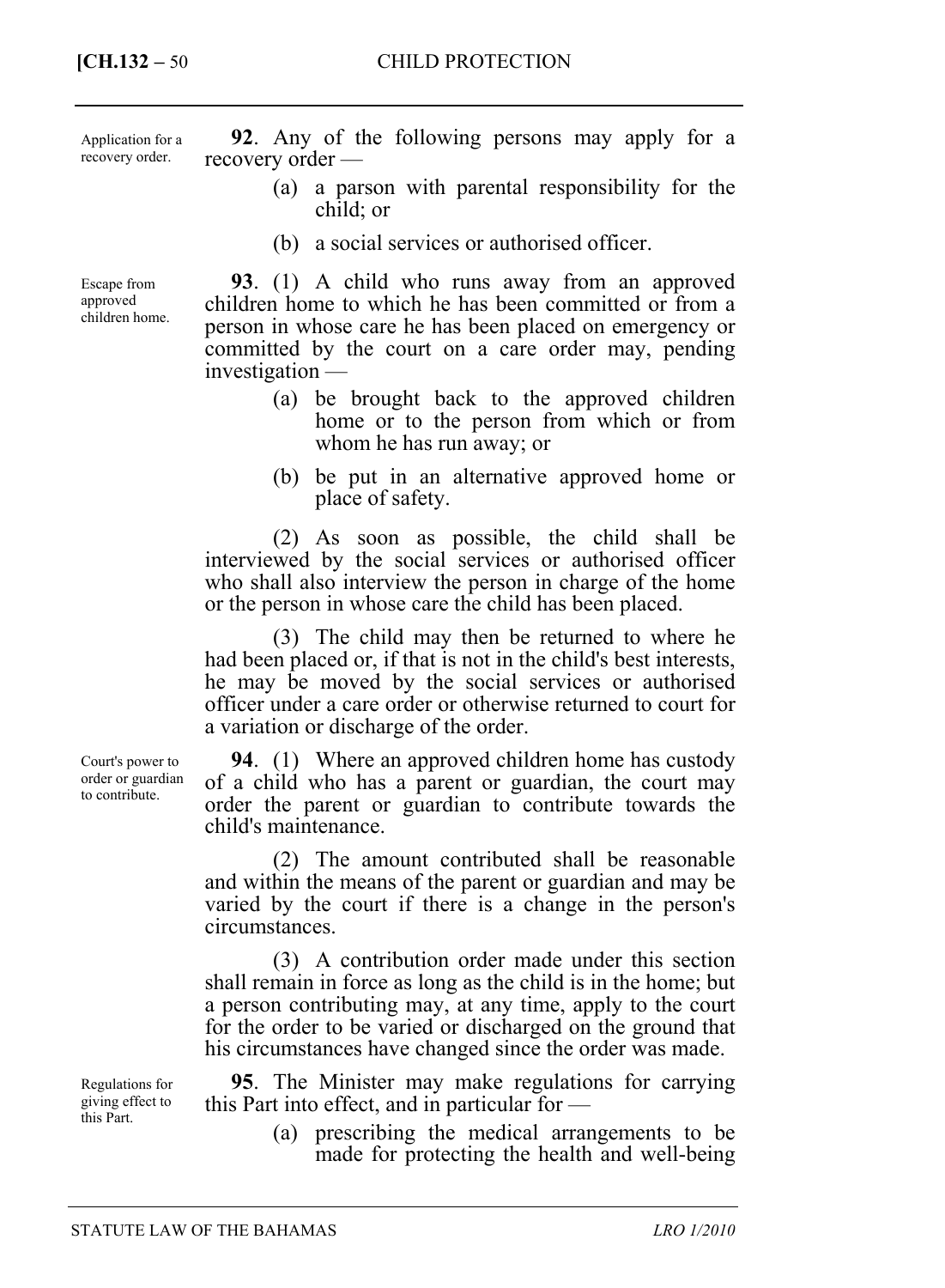of the children in approved children homes; and

(b) regulating the management and conduct of and discipline in approved children homes.

## **PART VIII - ESTABLISHMENT, FUNCTIONS AND TERMS OF REFERENCE OF THE NATIONAL COMMITTEE FOR FAMILIES AND CHILDREN**

**96**. (1) There shall be and is hereby established a body to be known as the National Committee for Families and Children (hereinafter referred to as "the Committee"), consisting of twelve members appointed by the Minister from among persons representing governmental and nongovernmental organisations concerned with the welfare of families and children.

(2) The Director of the Department shall be an ex officio member of the Committee without the right to vote.

(3) In making the appointments under subsection (1) the Minister shall ensure that there is representation from the several Family Islands or group of Family Islands.

(4) The term of office of the members of the Committee appointed under subsection (1) above shall be for a period of one year subject to subsection (5), but each member shall be eligible for reappointment.

(5) The term of office of the person appointed by the Minister to be chairman may be for a period not exceeding two years.

**97**. The functions and terms of reference of the Functions and Committee shall be as follows —

- (a) promoting, monitoring and evaluating the Committee. implementation of the Convention on the Rights of the Child, and ensuring that the Government meets its national and international obligations as a party to the Convention;
- (b) promoting, monitoring and evaluating the implementation of the goals reached at the world summits on the Convention on the Rights of the Child;
- (c) promoting public awareness on the national legislation affecting families and children, and

Establishment of the national Committee for families and children.

terms of reference of the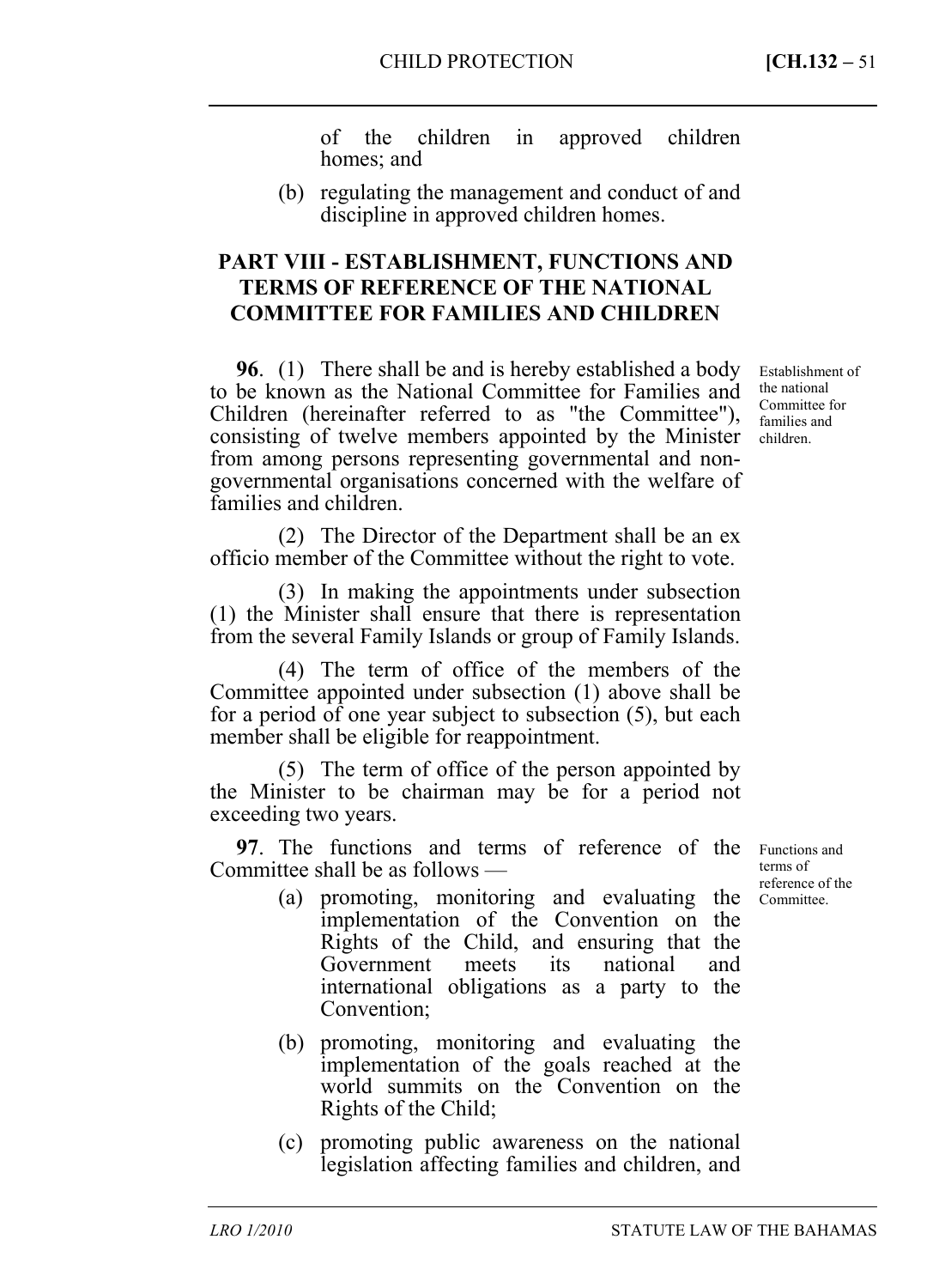facilitating effective and efficient planning and coordination of efforts among and between nongovernmental organisations, service clubs, churches and other organisations involved in the provision of services for families and children;

- (d) ensuring that the various institutions, communities and homes in The Bahamas understand and apply the standards of protection and care of children set out in this Act and regulations made hereunder and in the Convention on the Rights of the Child within their institutional, community or family setting;
- (e) recommending and advocating to, and at different levels and institutions of, the Bahamian society policies for —
	- (i) policies for the care, protection and maintenance of families and children in The Bahamas;
	- (ii) the contribution of resources from the international community and the local private sector.

**98**. The Ministry shall oversee the work of the Committee and take such action as is considered necessary to implement its recommendation. Oversight powers

# **PART IX - PROCEEDINGS INVOLVING CHILDREN**

Attendance of child at hearing.

of the Ministry.

**99**. (1) In any proceedings in which a court is hearing an application for an order under this Act, or is considering whether to make such an order, the court may summon the child concerned to attend such stage or stages of the proceedings as may be specified in the summons.

(2) The power conferred by subsection (1) shall be exercised in accordance with any rules of court.

- (3) Subsections (4) to (6) apply where —
- (a) an order under subsection (1) has not been complied with; or
- (b) the court has reasonable cause to believe that it will not be complied with.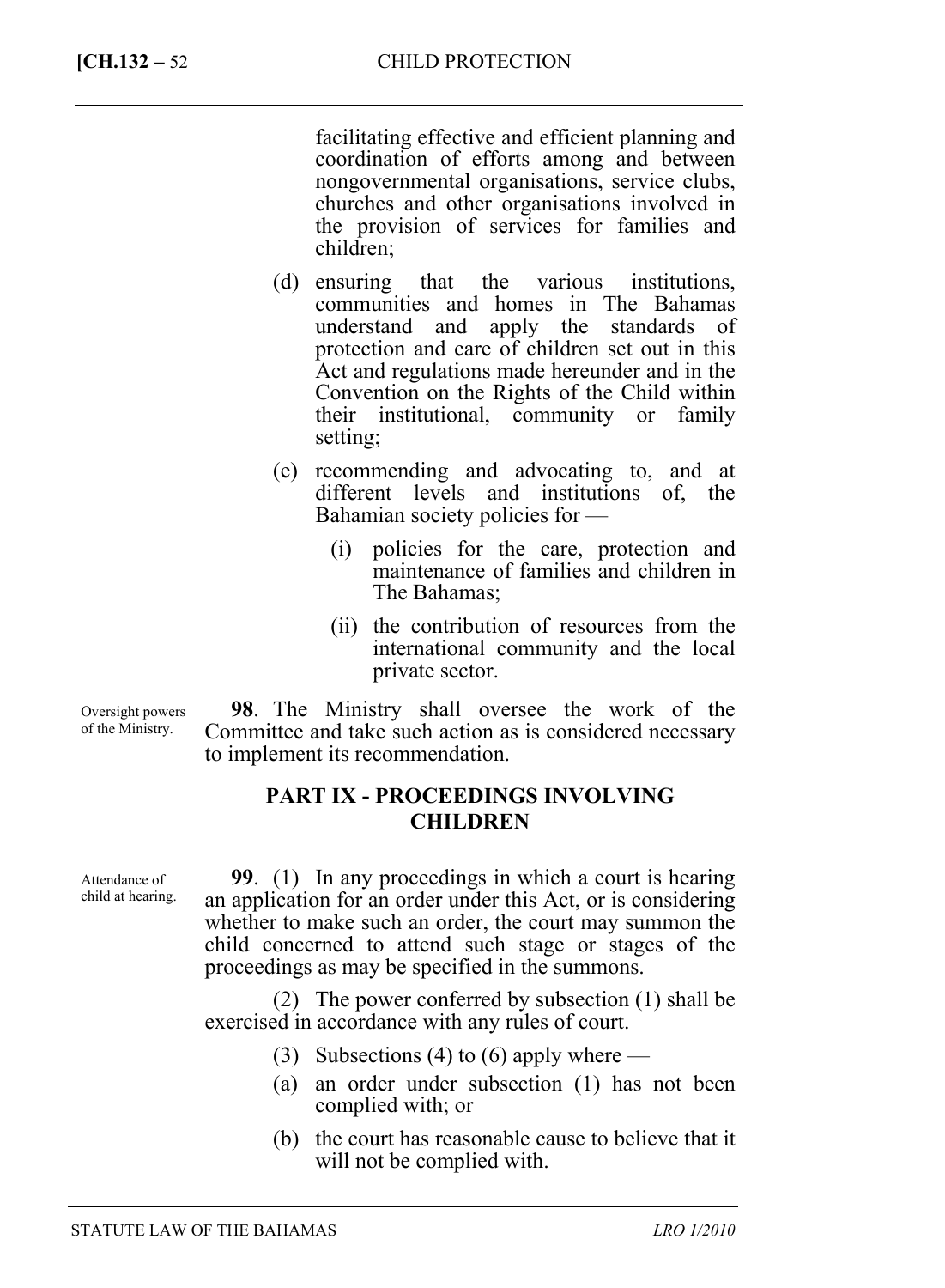(4) The court may make an order authorising a police officer —

- (a) to take charge of the child and to bring him to court; and
- (b) to enter and search any premises specified in the order if he has reasonable cause to believe that the child may be found on the premises.

(5) The court may order any person who is in a position to do so to produce the child to court.

(6) Where the court has reason to believe that a person has information about the whereabouts of the child, it may order him to disclose that information to the court.

(7) A person who without reasonable excuse fails to comply with an order made under subsection (5) or (6) commits an offence and upon summary conviction is liable to a fine not exceeding one thousand dollars or to imprisonment for three months or to both such fine and imprisonment.

**100**. (1) Subsection (2) applies where a child who is called as a witness in any family proceeding does not, in the opinion of the court, understand the nature of an oath.

Evidence given by, or with respect to children.

(2) Notwithstanding anything to the contrary in any law, the child's evidence may be heard by the court if, in its opinion —

- (a) he understands that it is his duty to speak the truth; and
- (b) he has sufficient understanding to justify his evidence being heard,

and there shall not be a need for corroboration.

(3) In any family proceedings before any court hearsay evidence on any issue concerning the care, custody, control, maintenance or welfare of a child shall be admissible notwithstanding any law or rule of law.

(4) For the purpose of this Act, "family proceedings" means —

- (a) any proceedings relating to adoption, wardship, maintenance, care, custody or control of a child;
- (b) any matrimonial proceedings or proceedings ancillary thereto.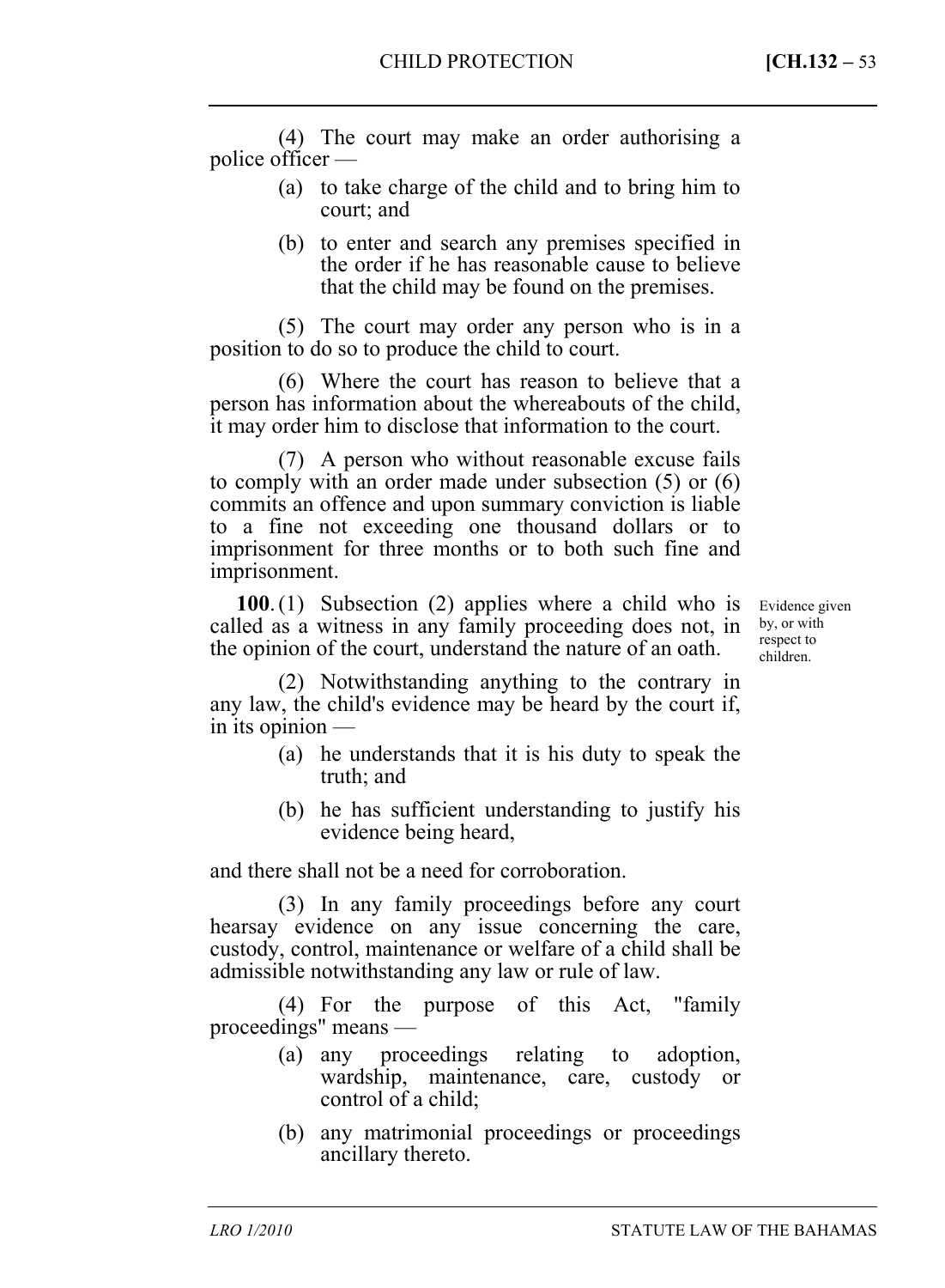Evidence by video recorded deposition where child unfit to attend court.

**101**. (1) Where a magistrate is satisfied that a child in respect of whom an offence is alleged to have been committed —

- (a) is unable, on the evidence of a duly qualified medical practitioner, by reason of the child's bodily or mental condition, to attend before the court in proceedings relating to the offence; or
- (b) is kept away from such proceedings by threats or fear of bodily harm,

the magistrate may order the taking of a deposition by an approved recording device in accordance with Rules of Court made under section 76 of the Supreme Court Act.

(2) The term "an approved recording device" means a device for recording sound or visual images or both approved by the Chief Justice by notice published in the Gazette.

(3) Rules of Court made for the purposes of this section may provide for the manner and the circumstances under which a deposition shall be taken, including dispensing with the child being in the physical presence of the alleged offender or any other person.

(4) Subject to subsection (6), the digital audio file or, as the case may be, the audio and video file of the whole or any part of the evidence, depositions or proceedings recorded by a person using an approved recording device is admissible in evidence as a true and official record of the evidence, depositions or proceedings.

(5) Where a transcript is requested for the purpose of any appeal or otherwise, the transcript shall —

- (a) be prepared from the official record referred to in subsection (4) by; and
- (b) be certified as an accurate transcript of the official record by the person who prepared it.

(6) Where any dispute arises with respect to the content of a transcript prepared from the official record, a party may apply to the presiding judge or magistrate to resolve the dispute and determine the content of the transcript to accord with the official record.

(7) The original record prepared pursuant to subsection (1) shall be filed in the office of the registrar or clerk of the court and shall not be removed except on the

Ch. 52.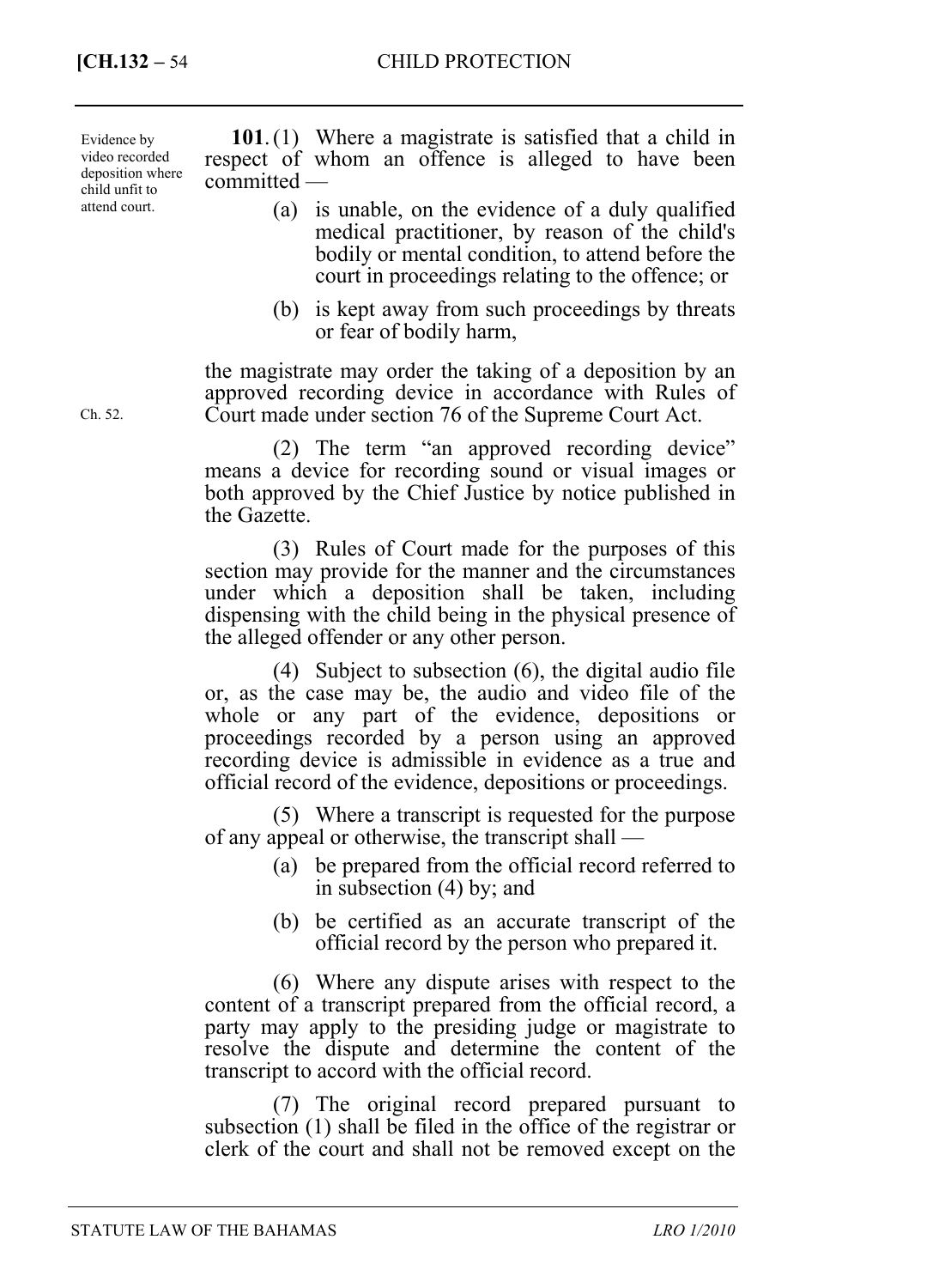order of a judge or magistrate, but nothing in this subsection precludes any party or his counsel from obtaining a copy of the record for his personal use.

(8) The Chief Justice may direct that the official record made by use of an approved recording device be erased, cancelled, destroyed or otherwise disposed of after such period from the making of the record as the Chief Justice may determine.

- (9) Any person who —
- (a) wilfully records or transcribes, in a false or incorrect manner, any evidence or other matter recorded under this section;
- (b) wilfully alters or falsifies any record under this section or any transcription of it; or
- (c) wilfully certifies as correct any transcription of such record which he knows to be false or incorrect,

is guilty of an offence and is liable on summary conviction to a fine of ten thousand dollars or imprisonment for two years.

(10) Rules of Court may prescribe fees for the preparation of a transcript or a copy of the official record.

**102**. (1) Notwithstanding anything to the contrary in any other law, where, in any proceedings against any person for any offence the evidence of any child of tender years called as a witness, even though not given upon oath, as it is the opinion of the court the child does not understand the nature of an oath —

- (a) may be received, if, in the opinion of the court, the child is possessed of sufficient intelligence to justify the reception of the evidence and understands the duty of speaking the truth;
- (b) if otherwise taken and reduced into writing in accordance with the provisions of the Criminal Procedure Code, or of this Part, shall be deemed to be a deposition within the meaning of that Code and the Evidence Act Ch. 65. respectively. Ch. 91.

(2) Subject to subsection (1) evidence admitted by virtue of this section shall be subject to the same rules of law and procedure as the sworn evidence of a child.

Evidence of child of tender years.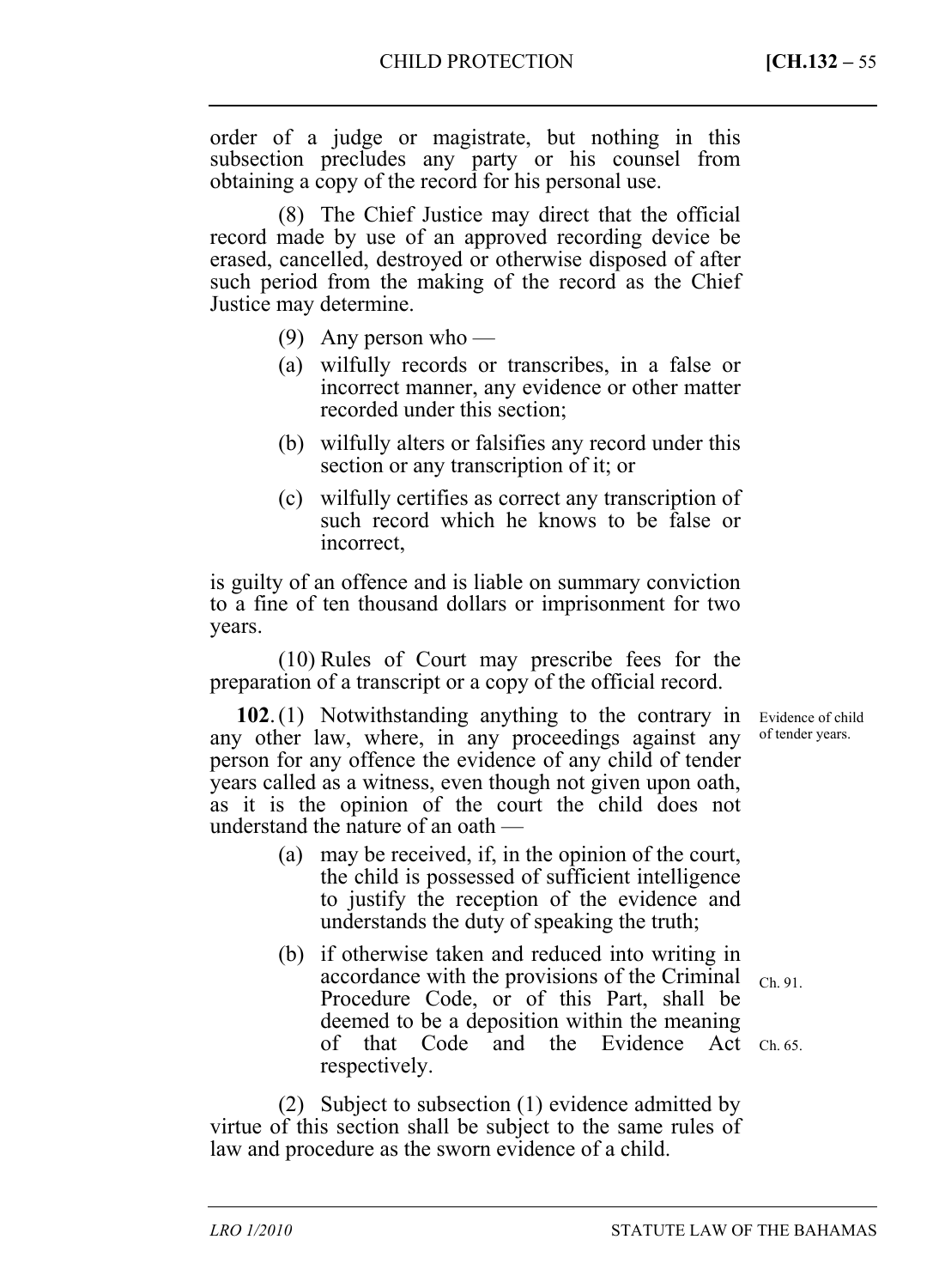(3) In any trial, no court shall be required to give the jury a warning about convicting the accused on the uncorroborated evidence of a child, in any case where the only reason for requiring the warning is that it is the evidence of a child notwithstanding anything to the contrary in any law.

(4) Any child whose evidence is received pursuant to subsection (1) of section 100 who wilfully gives false evidence in such circumstances that the child would, if the evidence had been given on oath, have been guilty of perjury shall be liable to be prosecuted and punished for perjury as if he or she had been sworn.

(5) In this section "child of tender years" means a child under the age of fourteen years.

**103**. (1) Where a person is convicted of an offence under the Penal Code or the Sexual Offences Act in respect of a child, the court may make an order requiring such person to submit to a medical examination and testing for the purpose of ascertaining whether such person is a carrier of a communicable disease, if satisfied that such examination and testing is in the best interests of the child.

(2) Notwithstanding anything to the contrary in any enactment an order made under subsection (1) shall be carried out as soon as practicable notwithstanding any notice of appeal unless the court that made the order or the appeal court otherwise sees fit to stay the order and any person who fails to submit to a medical examination when ordered to do so shall be guilty of an offence and punishable on summary conviction to imprisonment for one year.

(3) A person having knowledge or possession of information relating to any examination or test carried out under subsection (1) shall regard and deal with such information as secret and confidential; and any such person who communicates or attempts to communicate such information to any person —

- (a) other than to a person to whom he is authorised to communicate it; or
- (b) otherwise than for the purposes of this Act,

commits an offence and shall be liable on summary conviction to a fine not exceeding ten thousand dollars and to imprisonment for a term not exceeding two years.

Disease testing of convicted offender. Ch. 84. Ch. 99.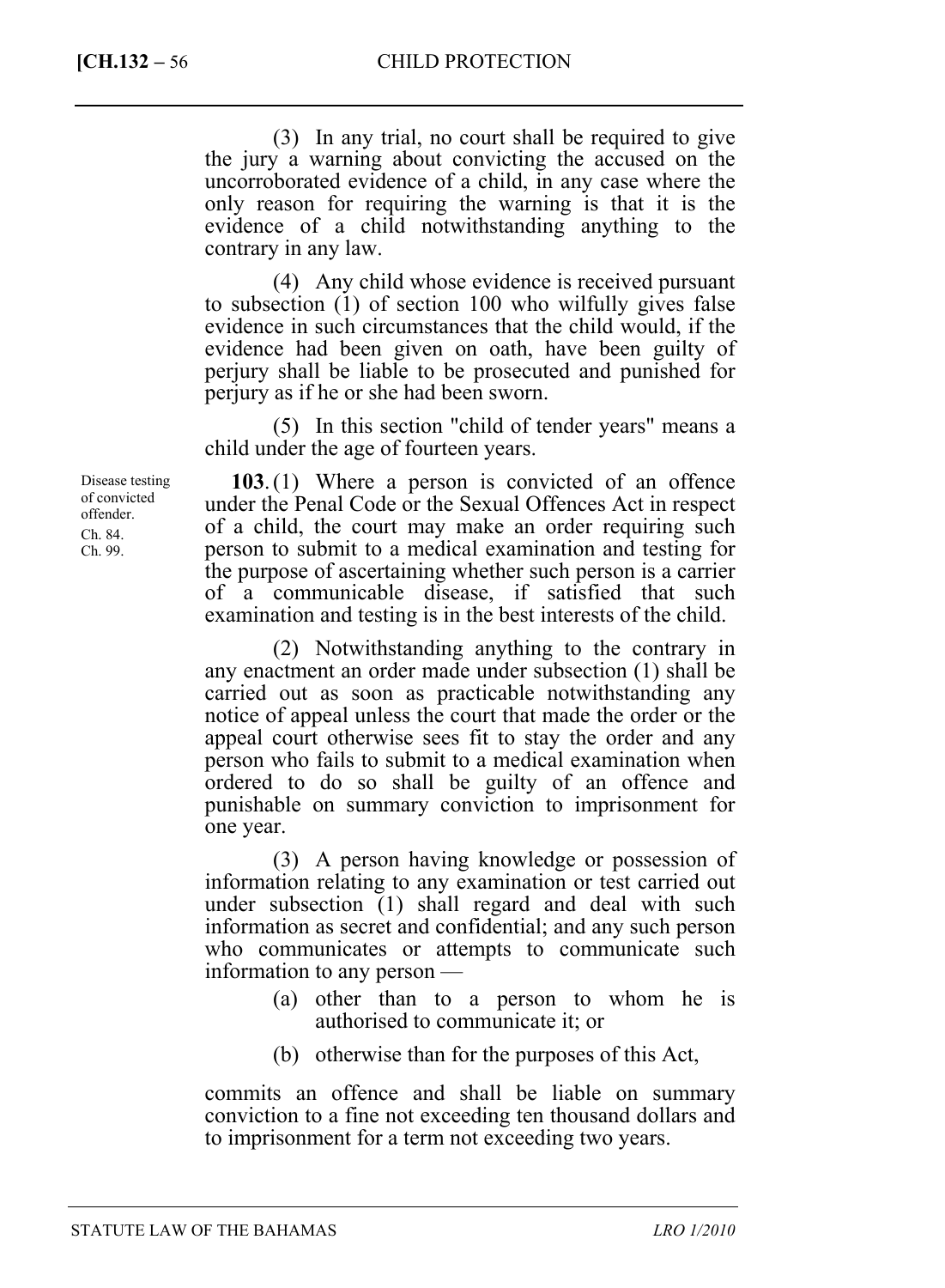(4) An order made under this section may give directions in respect of such ancillary matters as are necessary for the proper carrying out of the order and for such communications of the results of any examination or test as is necessary in the best interests of the child.

104. (1) Where a person having the custody, charge or Disposal of case care of a child has been —

- (a) convicted, in respect of that child, of any of the offences mentioned in section 110(5);
- (b) committed for trial for any such offence; or
- (c) bound over to keep the peace towards the child,

by any court, that court may order that child to be brought before a juvenile court with a view to the juvenile court making an order under Part VI and shall direct that the Director and the Minors Advocate be informed, as soon as practicable, of the order made.

(2) Where any court has, under this section, made an order directing that a child be brought before a juvenile court, it shall be the duty of the following persons to bring the child before the juvenile court —

- (a) the complainant, if he is a social services officer or police officer, in the proceedings against the person having the custody, charge or care of the child; or
- (b) if that complainant is not a social services officer or police officer, the senior police officer present in court at the time that the order was made.

## **PART X - REPRESENTATION AND MONITORING OF CHILDREN CHILDREN'S REGISTRY**

**105**. (1) The provisions of the Fourth Schedule shall have effect with respect of the constitution and functions of the Minors Advocate.

Representation by Minors Advocate. Fourth Schedule.

(2) Where in any proceedings a child is brought before the court and it appears to the court that the child is in need of legal representation in those proceedings, the court shall —

(a) refer the case to the Minors Advocate;

by order of court.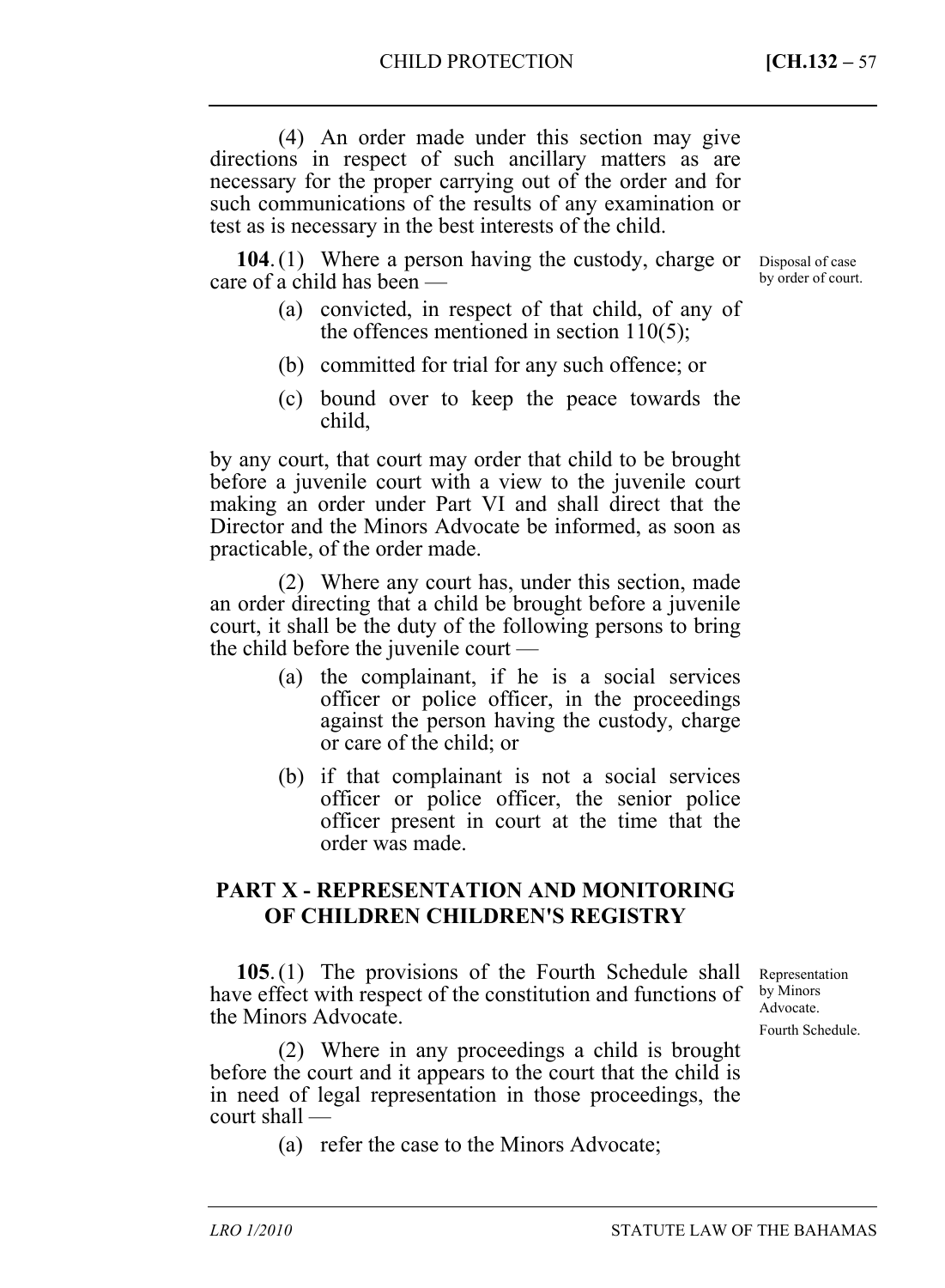- (b) if the court thinks fit, adjourn the proceedings until such time as the court considers sufficient to allow the Minors Advocate to consider the case; and
- (c) cause to be delivered to the Minors Advocate a notice of its determination under this section.

(3) Where a case is referred to the Minors Advocate under subsection (2) —

- (a) the Minors Advocate shall act as the child's legal representative in the proceedings if the child so consents, directly or through his parents or guardian;
- (b) if the Minors Advocate has cause to believe that any of the fundamental rights and freedoms of the individual protected under Chapter III of the Constitution have been or are being contravened in relation to any child he may institute or carryon, on behalf of the child, any proceedings for redress under Article 28 of the Constitution.

(4) On application at any time by the Minors Advocate, the court may order any person to produce any information, record or document, or a certified copy of such record or document, to the Minors Advocate if —

- (a) there are reasonable grounds to believe the information, record or document is material for determining whether a child is in need of care and protection;
- (b) there are reasonable grounds to believe the person has possession or control of the information, record or document; and (c) the person neglects or refuses to produce the information, record or document to the Minors Advocate.

(5) Subsection (4) shall not apply to information, records or documents privileged from disclosure or regarded as confidential under any law, unless the court is satisfied that there is a substantial risk that the child will be further endangered.

Establishment of Children's Register.

**106**. (1) For the purposes of this Act there shall be a Children's Register and a Children's Registry.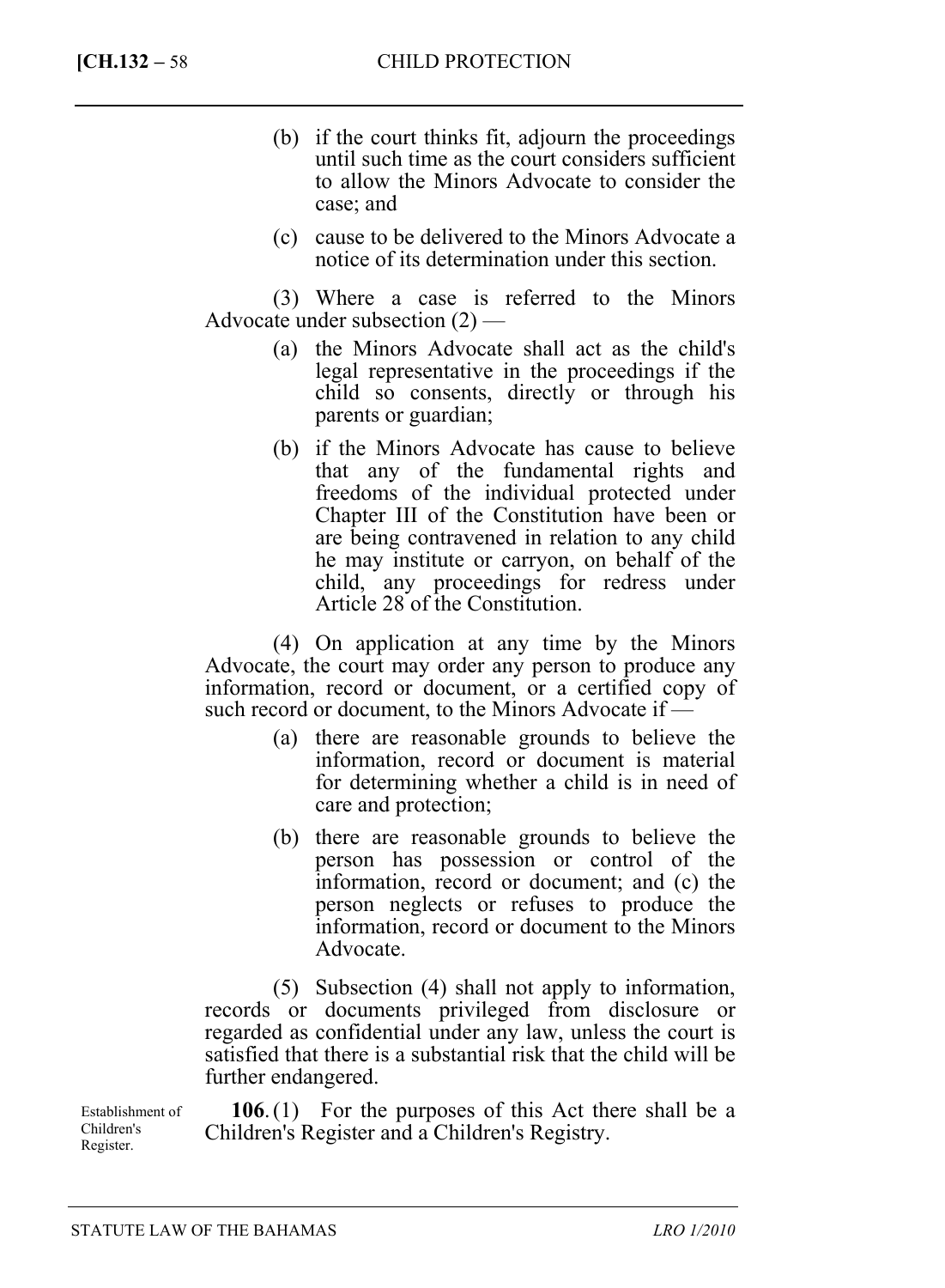(2) The Children's Register shall consist of such information as is supplied by persons who make or are required co make a report under section 64, 107 or 108 as the case may be.

(3) The Minister may make regulations prescribing the procedure for the entry of information into the Register, the form and contents of the Register, the duties of officers and staff of the Registry, the location of registration centres, and any other matter necessary to give effect to the provisions of this section.

**107**. (1) Where any action is taken under section 80 or information comes to the Director pursuant to section 108 or 112 in respect of a child, the event shall be reported to the Children's Registry in accordance with the provisions of this section.

Duty to report to Children's Registry.

- (2) A report to the Children's Registry shall —
- (a) be made as soon as is reasonably possible;
- (b) be in such form as may be prescribed; and
- (c) contain all the material facts giving rise to the belief that an offence has been committed or is being committed or that a child is otherwise in need of care and protection.

(3) Subsection (1) applies even if the information that occasioned the steps to be taken are based —

- (a) is privileged as a result of a relationship of attorney-at-law and client; or
- (b) is confidential and its disclosure is prohibited under another Act,

unless there is a substantial risk that the welfare of the child will be further endangered.

**108**. (1) It shall be the duty of the officer in charge of a police station at which a report is made or from which investigations are being carried out in respect of an offence allegedly committed upon a child to inform the Children' s Registry within twenty-four hours of the receipt of the allegation and of its particulars.

(2) On receiving any report under this Act about a child, the officer in the Registry shall inform the Director who shall —

Assessment and investigation of reports to registry.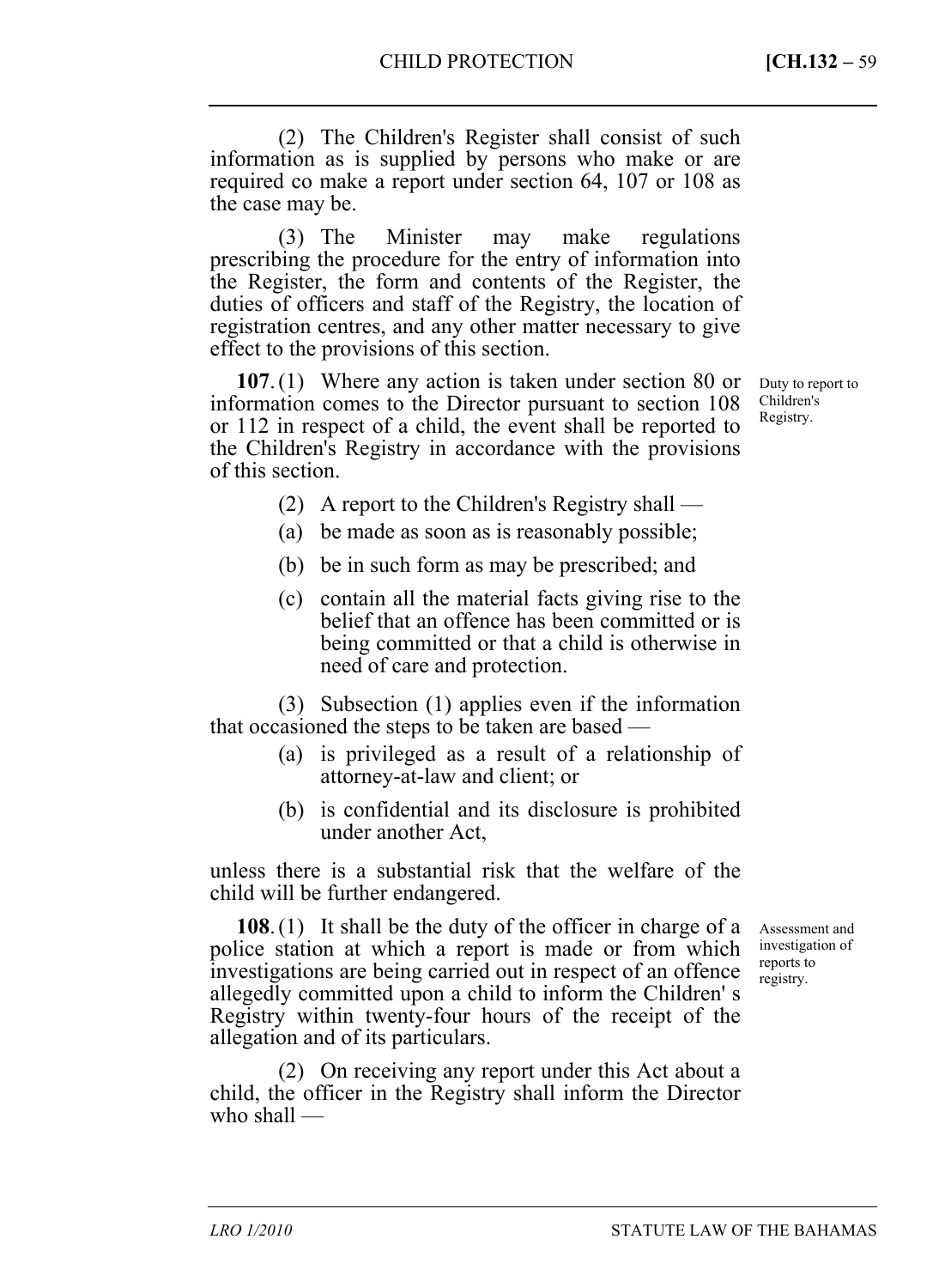- (a) cause the matter to be further investigated and any necessary further steps to be taken as the case may require;
- (b) inform the person having custody, care or control of the child, of the report, unless, in the opinion of the Director, such information would cause physical or emotional harm to any person, endanger the safety of the child or impede an investigation under paragraph (a).

## **PART XI - CHILDREN DETAINED OR BROUGHT BEFORE A COURT**

Age of criminal responsibility.

**109**. Notwithstanding anything to the contrary in any law —

- (a) it shall be conclusively presumed that no child under the age of ten years can be guilty of an offence;
- (b) it shall not be presumed that a child aged ten or over is incapable of committing an offence.

**110**. (1) Where a person, whether charged with an offence or not, is brought before any court otherwise than for the purpose of giving evidence, and it appears to the court that the person is a child, the court shall —

- (a) make due inquiry as to the age of that person; and
- (b) for that purpose, shall take such evidence as may be forthcoming at the hearing of the case.

(2) An order or judgment of the court shall not be invalidated by any subsequent proof that the person's age has not been correctly stated to the court, and the age presumed or declared by the court to be the age of the person so brought before it shall, for the purposes of this Act, be deemed to be the true age of that person.

(3) Where it appears to the court that the person so brought before it has attained the age of eighteen years, that person shall, for the purposes of this Act, be deemed not to be a child.

(4) Where, in any charge or information for any offence under this Act or any of the offences mentioned in the Fifth Schedule, except offences specified in subsection  $(5)$  —

Determination of

age.

Fifth Schedule.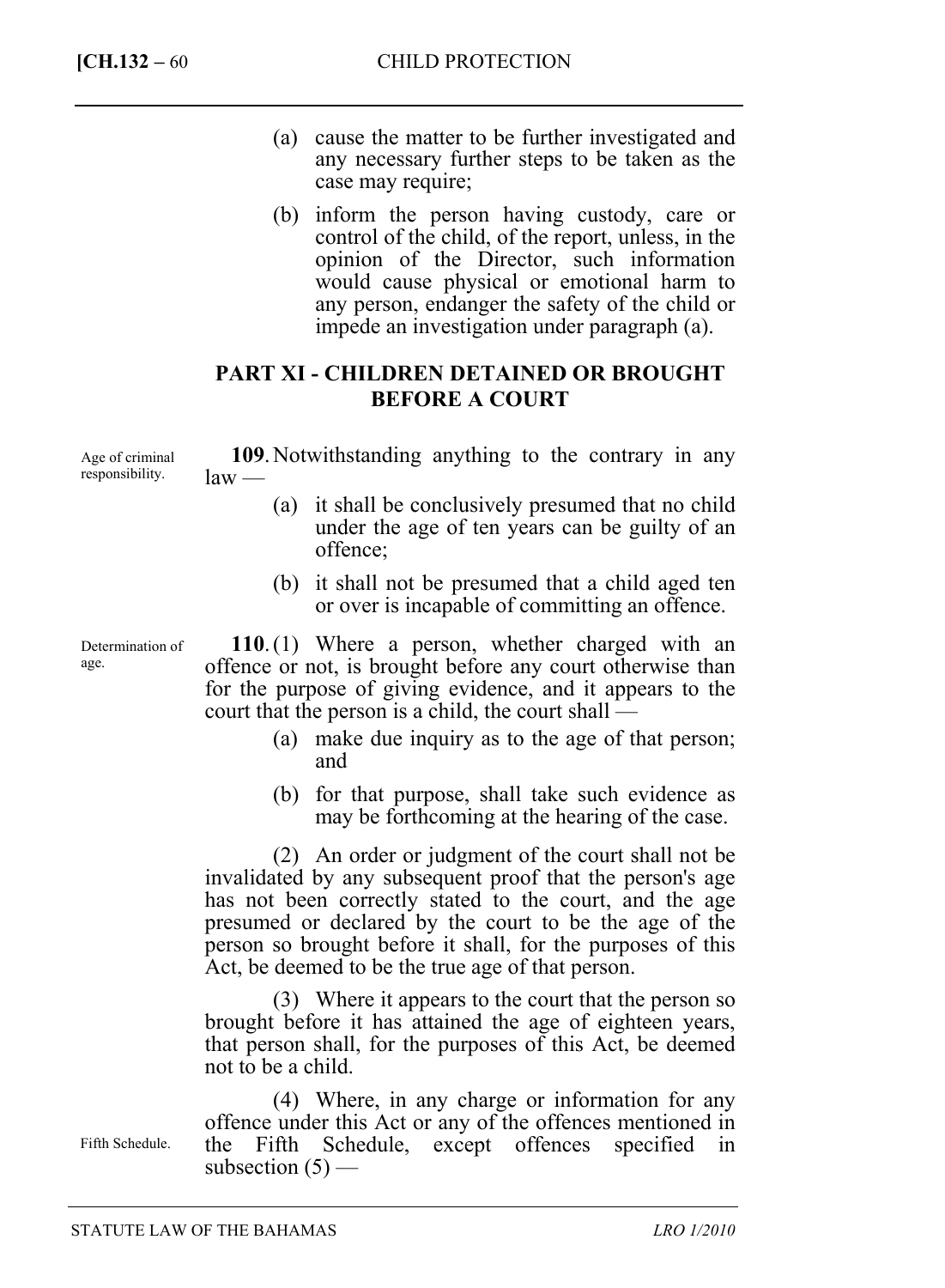- (a) it is alleged that the person by or in respect of whom the offence was committed was a child or was under or had attained any specified age; and
- (b) the person appears to the court to have been, at the date of the commission of the alleged offence, a child or to have been under or to have attained the specified age, as the case may be,

the person shall for the purposes of this Act be presumed at that date to have been a child or to have been under or to have attained that age, as the case may be, unless the contrary is proved.

(5) The offences referred to in subsection (4) are offences against the following sections of the Sexual Ch. 99. Offences Act, sections 6 (rape), 7 (procuring defilement of person under eighteen), 10 (carnally knowing person under fourteen), 11 (carnally knowing person fourteen and under sixteen, 12 (sexual intercourse with a person suffering mental disability), 20 (forcible taking with intent to have carnal knowledge) 21 (unlawful detention with intent to have carnal knowledge) or 22 (abduction of unmarried person under sixteen).

**111**. (1) Arrangements shall be made for preventing a child who is —

Separation of children from adults.

- (a) at a police station in connection with the commission of any offence, whether committed by the child or by any other person;
- (b) being conveyed to or from any criminal court, correction centre or place of safety; or
- (c) waiting before or after attendance in any court,

from associating with any adult, not being a relative, who is charged with any offence other than an offence with which the child is jointly charged.

(2) A child referred to in subsection (1) shall, if a female, be, in the instances mentioned in paragraphs (a) and (b) of that subsection, under the care or control of a female social services or police officer.

**112**. (1) Where a person apparently a child is apprehended, with or without warrant, and cannot be brought forthwith before a court, the officer or sub-officer

Bail or detention of child.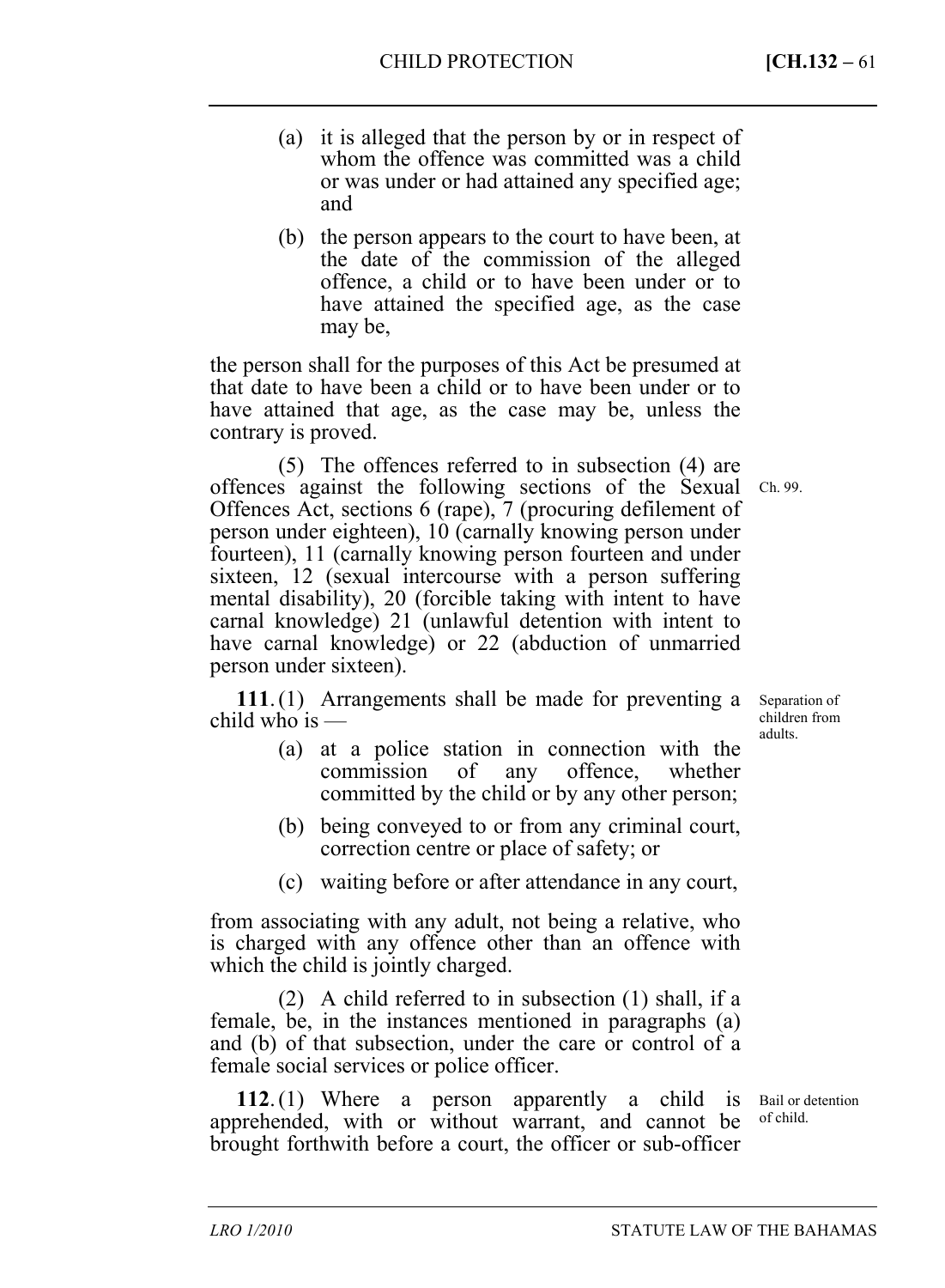Ch. 103.

of police in charge of the police station to which the person is brought shall as soon as practicable —

- (a) ascertain the identity of and contact the parent or guardian;
- (b) so inform the office of the Director and the office of the Minors Advocate;
- (c) enquire into the case and may, in accordance with the Bail Act, release the person on a recognizance being entered into by the person or his parent or guardian (with or without sureties) for such amount as will, in the opinion of the officer secure the person's attendance upon the hearing of the charge, and shall so release that person unless —
	- (i) the charge is one of homicide,
	- (ii) it is necessary in the person's interest to remove the person from association with any reputed criminal or prostitute, or
	- (iii) the officer has reason to believe that the person's release would defeat the ends of justice.

(2) Where a person apparently a child is apprehended and is not released under subsection (1) the police shall cause the person to be detained in a juvenile correction centre until the person can be brought before a court.

(3) Notwithstanding anything to the contrary in this Act or any other law where a child (under the age of fourteen years) comes into police custody for an alleged offence and the provisions of subsection (4) apply, the officer shall not proceed to file a complaint if the child in the presence of —

- (a) a parent or guardian;
- (b) a social services officer; and (c) the would be virtual complainant,

admits the offence and agrees to undertake such an assignment as could be the subject of an order under the Offenders (Community Service and Supervision Order) Act for such period not exceeding six months as is

Ch. 104.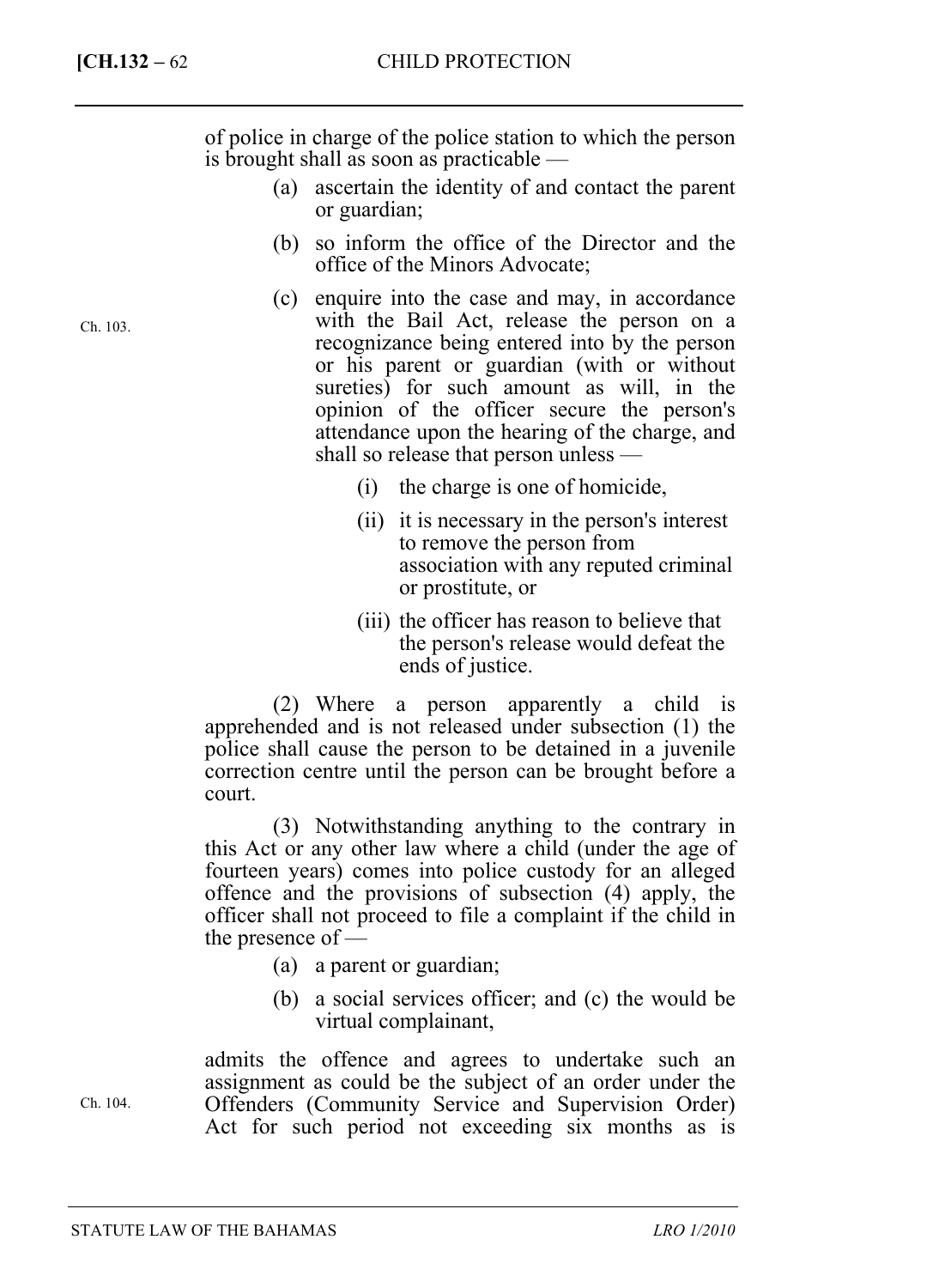provided in a written undertaking to be executed by the child and parent or guardian.

(4) The alleged offence for which the child has come into custody —

- (a) does not involve an assault upon a teacher or physical injury to any person or the use of a weapon or dangerous instrument; or
- (b) does not involve damage to or appropriation of property in excess of fifty dollars,

and the child involved has not been previously dealt with under subsection (3) or has been the subject of an order of a court for a criminal offence.

(5) There shall be included in the undertaking to be signed under subsection (4) an undertaking by the parent or guardian to pay to the Treasurer a sum not exceeding five hundred dollars in the event of the child failing to carry out the assignments without reasonable cause.

(6) It shall be deemed a term of any undertaking mentioned in subsection (4) that in the event of a wilful breach by a child of its terms, the child may be prosecuted for the alleged offence referred to in subsection (3) and which may be done notwithstanding any period of limitation for doing so has expired.

**113**. (1) Any court on remanding or committing for trial a child who is not released on bail shall commit that child to custody in a juvenile correction centre named in the commitment, to be detained there for a period for which the child is remanded or until the child is there delivered in due course of law:

Provided that in the case of a child who has attained the age of fourteen years —

- (a) the court shall not be obliged so to commit that child if the court based upon sworn information certifies that the child is of —
	- (i) so unruly a character that the child cannot safely be so committed, or
	- (ii) so depraved a character that the child is not a fit person to be so detained; and
- (b) where the court so certifies, the child may be committed to such place, including an adult

Remand or committal to juvenile remand centre.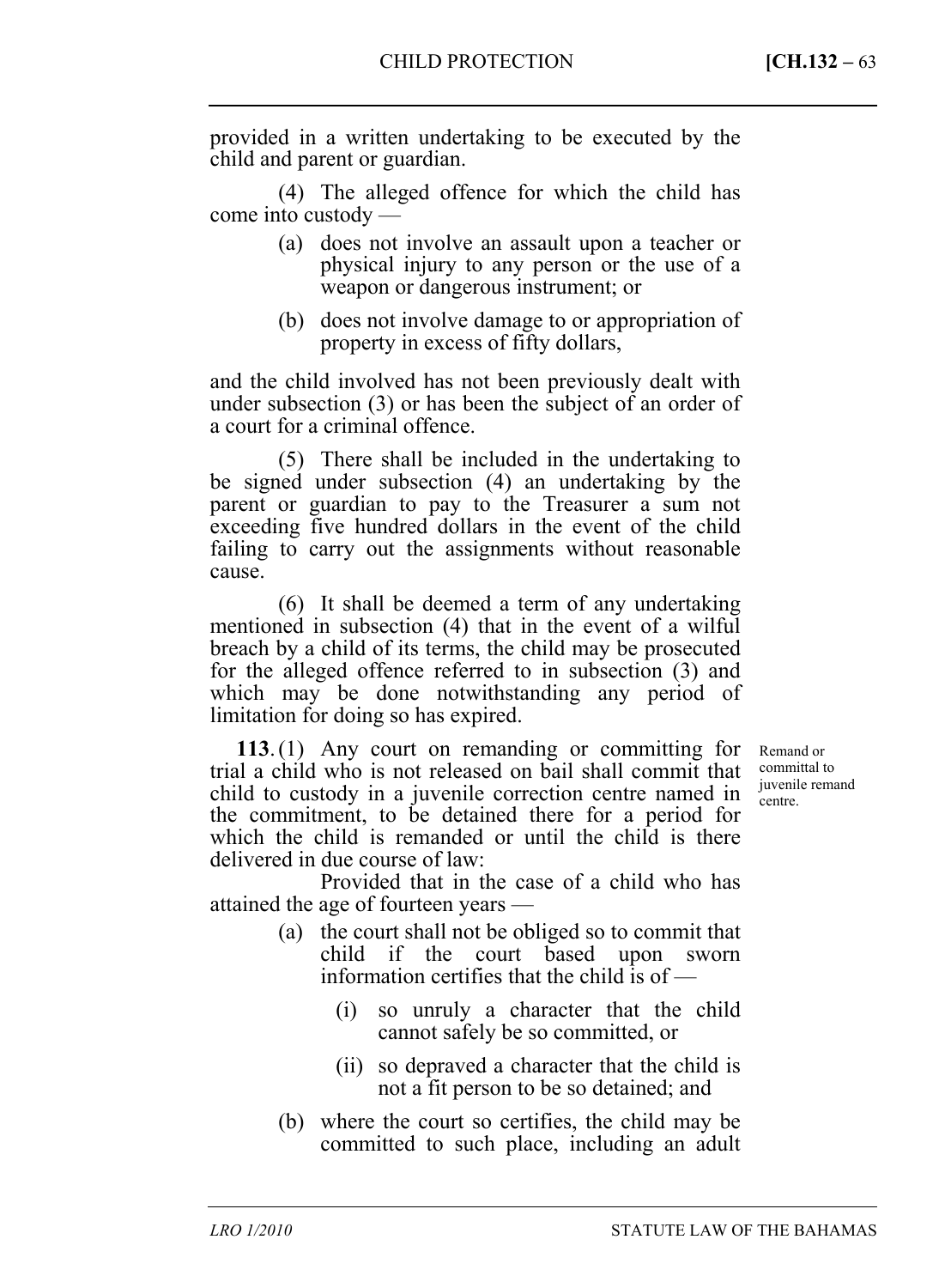correctional centre, as may be specified in the commitment warrant.

(2) Subject to subsection (3), the court which makes an order under subsection (1), committing a child to custody may, on application —

- (a) vary the order; or
- (b) revoke the order in respect of a child referred to in the proviso to subsection (1).

(3) If an application under subsection (2) cannot conveniently be made to the court which made the order for commitment, action under that subsection may be taken by any competent court that would have had jurisdiction but for its geographical location.

(4) If the order is not revoked, the child may be committed to such place, including an adult correctional centre, as may be specified in the commitment warrant.

**114**. (1) When a child is charged with any offence or is for any other reason brought before a court in relation to an offence, the child's parent or guardian may, in any case, and shall, if such parent or guardian can be found and resides within a reasonable distance, be required to attend at the court before which the case is heard or determined during all the stages of the proceedings, unless the court is satisfied that it would be unreasonable to require the attendance.

(2) Without prejudice to paragraph (a) of section 112(1), where a child is arrested or taken to a juvenile remand centre, the officer or sub-officer of police in charge of the police station in the district of the court before which the child will appear shall take such steps as are practicable to cause the parent or guardian of that child, if he can be found, to be warned to attend court.

(3) For the purpose of enforcing the attendance of a parent or guardian and enabling him to take part in the proceedings and enabling orders to be made against him, a summons may be issued and served on him requiring attendance before the court; and the provisions of the Criminal Procedure Code Act as are applicable to the summoning of a witness shall, with the necessary adaptations and modifications, apply to the procedure on such summons.

Attendance at court of parent of child charged with an offence, etc.

Ch. 91.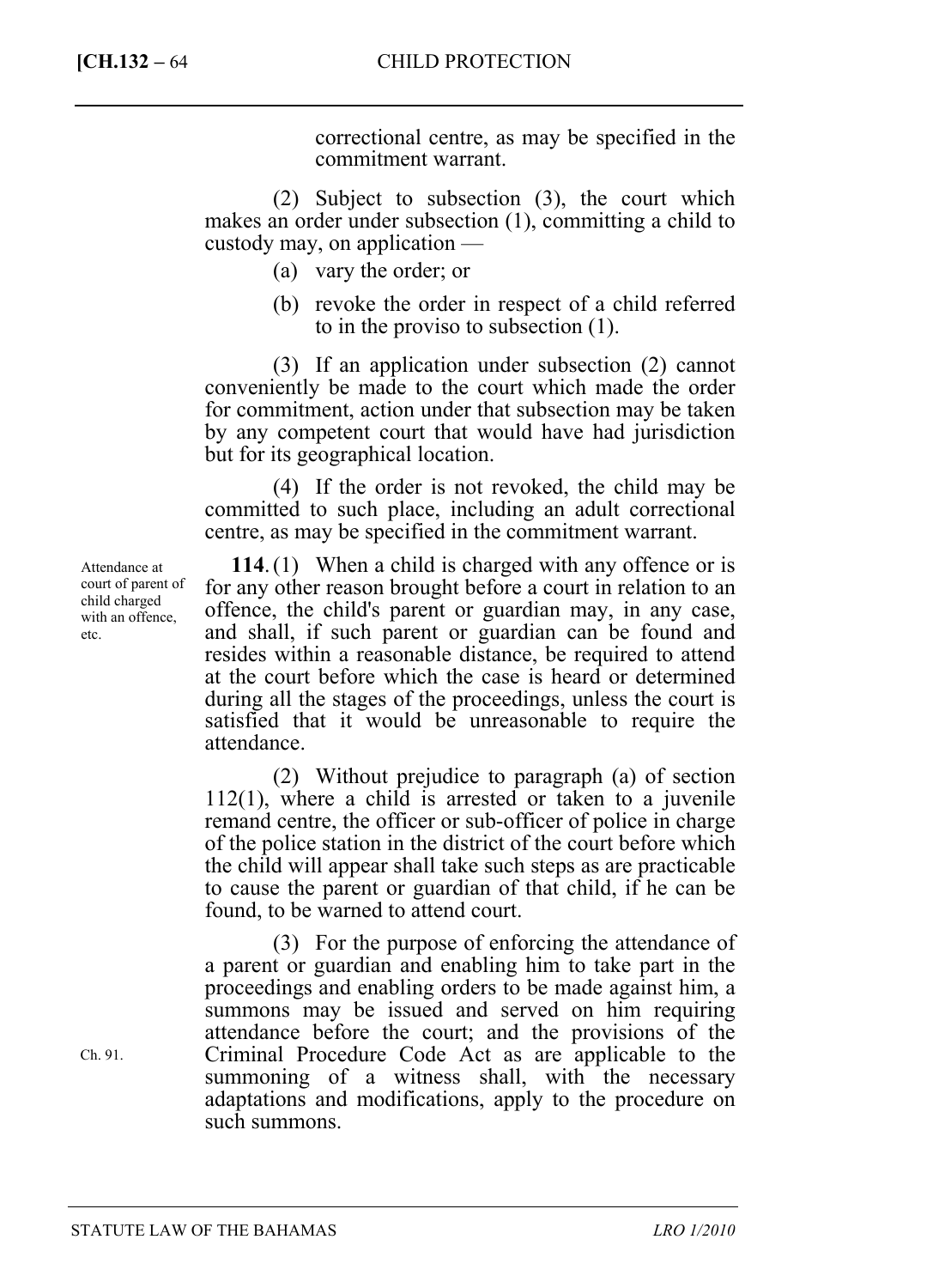(4) The parent or guardian whose attendance is required under this section shall be the parent or guardian having the actual possession and control of the child:

Provided that the attendance of such parent shall not be required if the child is, prior to the institution of the proceedings, removed from the parent's custody or charge by an order of a court.

**115**. (1) Where a child is to be brought before any court charged with an offence, the person bringing the child before the court shall cause notice of the charge and its particulars on which the child is brought before the court and of the date on which such matter will be heard, to be served in the manner and to the extent mentioned in section 81(4) which shall mutatis mutandis apply.

Notice to appropriate officers of charges against child.

(2) Where a child is brought before a court, it shall be the duty of such court to explain to the child in as simple language as possible —

- (a) the reason for him being before the court; and
- (b) that he if not legally represented is entitled to the assistance of the Minors Advocate if he so requests directly or through his parent or guardian.

(3) Where a child is charged before a court with any offence and does not have legal representation having declined the use of the service of the Minors Advocate, it shall be the duty of the court to ascertain the defence, if any, of the child so as to put, or assist the child and the child's parent or guardian in putting, such questions to any witness as appear to be necessary.

#### **PART XII - JUVENILE COURTS**

**116**. (1) In this Part —

"child" means a person under the age of fourteen years; "juvenile" means a person who has attained the age of ten and is under eighteen years;

"young person" means a person who has attained the age of fourteen and is under the age of eighteen years.

(2) The Chief Justice may by Order establish in any magisterial district a juvenile court which shall

Juvenile courts.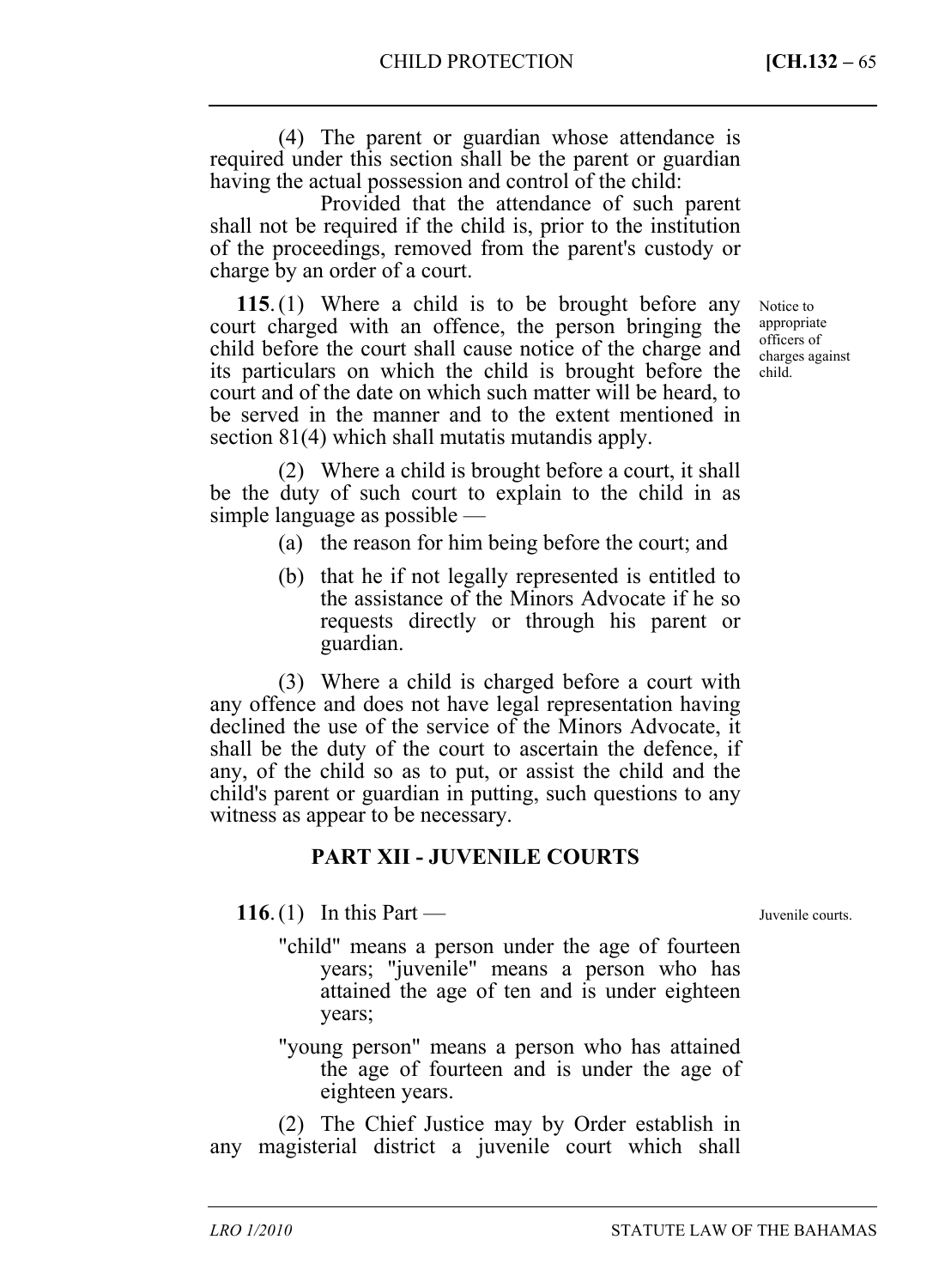exercise such jurisdiction as may be conferred upon it by this Act.

(3) A juvenile court shall consist of a magistrate as chairman and other members appointed as hereinafter provided.

(4) The Minister after consultation with the Chief Justice may by Order in respect of any juvenile court appoint a panel of not less than six persons from whom the members, other than the chairman, of the court at any sitting thereof shall be selected as hereinafter provided.

(5) Subject to subsection (6), every appointment to the panel shall be for a period of not more than three years but shall be revocable at any time by the Minister after consultation with the Chief Justice —

- (a) on the ground of the member's inability to discharge the functions of the office (whether arising from infirmity of body or mind or any other cause); or
- (b) for misbehaviour; or
- (c) absence without reasonable explanation to the chairman from three consecutive sittings of the court as reported in writing by the chairman as having caused postponement of the continued hearing of a matter before the court.

(6) A person shall not be eligible for appointment if he is under the age of twenty-five years or has attained the age of sixty-five years and shall cease to be a member on attaining age sixty-five, save however he may continue in office for such period as is notified to the Minister in writing by the chairman as being a period necessary to enable that member to continue to participate in proceedings in which evidence was taken before he attained that age.

(7) At any sitting of a juvenile court the court shall consist of the chairman and two other members, selected by the chairman from the panel of persons appointed under subsection (4) and at least one member of the court shall be a woman.

**117**. (1) A juvenile court shall have the jurisdiction conferred upon juvenile courts by this Act and in addition all those powers of a magistrate under the Magistrates Act

Jurisdiction and powers of juvenile courts. Ch. 54.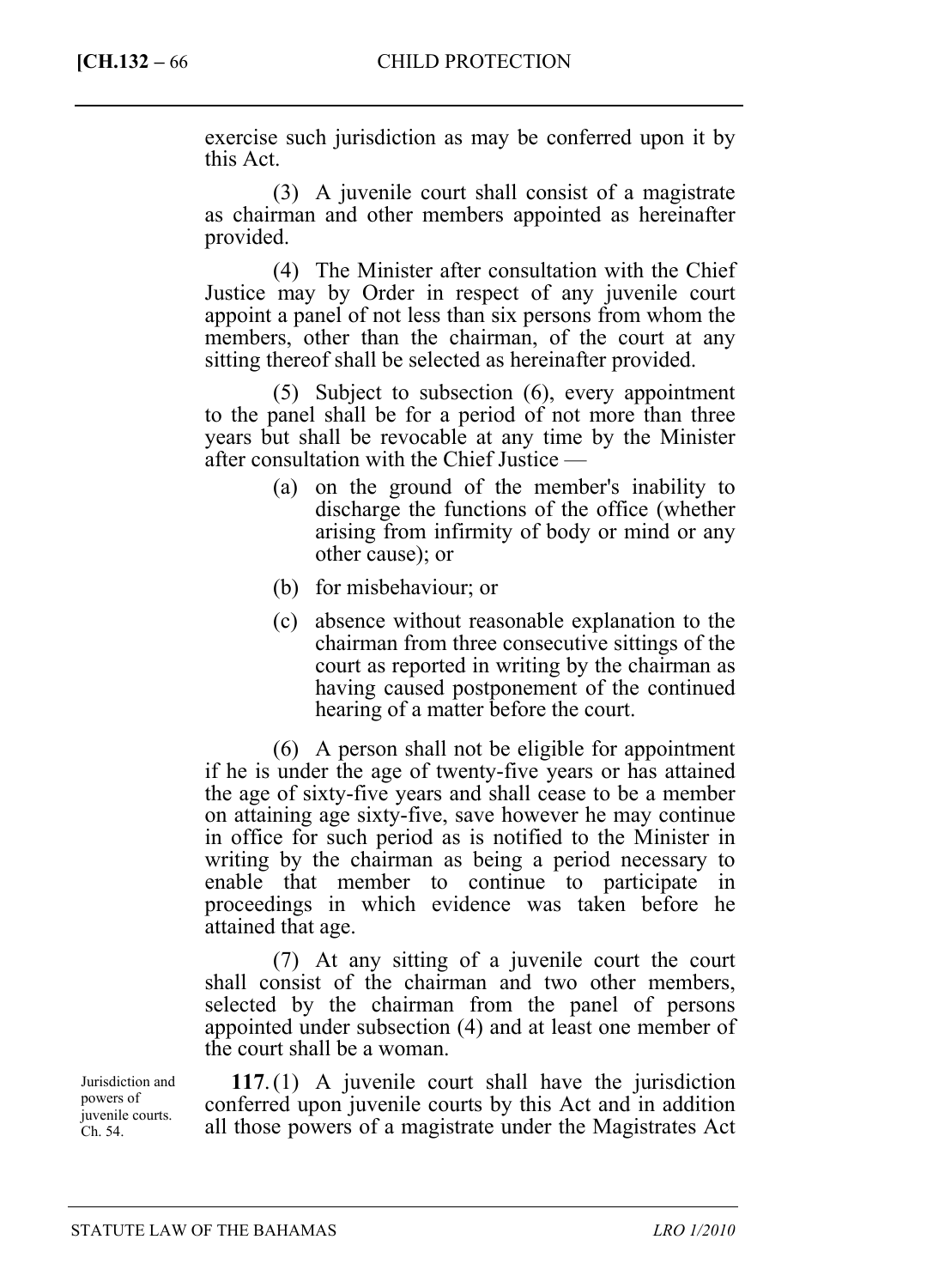and the Criminal Procedure Code Act which are necessary Ch. 91. for the exercise of that jurisdiction.

(2) The words "conviction" and "sentence" shall cease to be used in relation to juveniles dealt with by a magistrate's or juvenile court and any reference in any. law whether made before or after the coming into operation of this section to a person convicted, a conviction or a sentence shall in the case of a juvenile be construed as including a reference to a person found guilty of an offence, a finding of guilty or an order made upon such a finding or upon the admission of guilt, as the case may be.

**118**. In the determination of any question or matter before a juvenile court the decision of the majority of the members of the court shall prevail:

Provided that any question of law that arises shall be decided by the chairman alone and the chairman alone shall decide whether any question is or is not a question of law.

**119**. In the exercise of any jurisdiction conferred upon a juvenile court the members thereof shall enjoy immunities as are enjoyed by a magistrate in the exercise of his jurisdiction.

**120**. (1) Save as is otherwise provided, every matter brought before a juvenile court shall be heard and determined in a summary way.

(2) Where a child or young person is brought before a juvenile court for any offence it shall be the duty of the court as soon as possible to explain to him in simple language the substance of the alleged offence.

(3) Where a child is brought before a juvenile court charged with any offence other than homicide the case, subject to any right of appeal, shall be finally disposed of in the juvenile court.

(4) Where a young person is brought before a juvenile court charged with any indictable offence other than one mentioned in the Fifth Schedule and the court considers that it is expedient, in the interests of the young person, to deal summarily with the case, the court shall put to the young person the following question, telling him that he may consult his parent or guardian before replying; "Do you wish to be tried by the court or by a jury?" and the court shall explain the meaning of being so tried and the place where the trial would be held.

Decision of majority of juvenile court to prevail.

Immunities of members of juvenile courts.

Procedure in juvenile courts prior to hearing.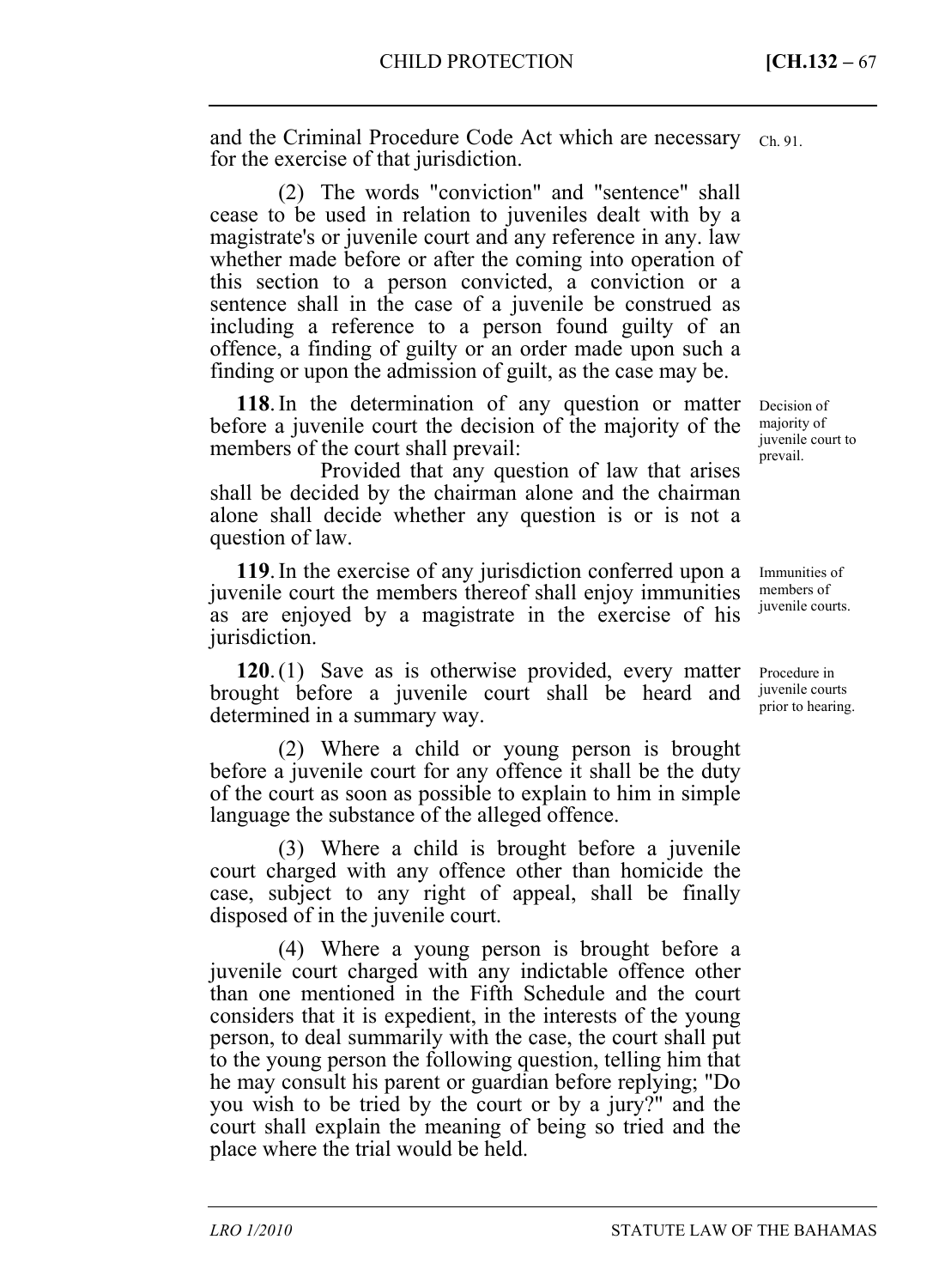- $(5)$  Where —
- (a) a child or young person is brought before a juvenile court charged with homicide;
- (b) a young person is charged with an indictable offence mentioned in the Fifth Schedule; or
- (c) a young person is charged with any other indictable offence and the court does not consider it expedient to deal with the case summarily or the young person charged does not agree to be tried by the juvenile court,

the court shall remit the case to a magistrate to be dealt with in accordance with the provisions of the Magistrates Act, the Penal Code and the Criminal Procedure Code Act.

**121**. Where the juvenile court proceeds to hear and to determine the charge it shall first ask the person charged whether he admits the offence.

**122**. (1) If the child or young person does not admit the offence the court shall then hear the evidence of the witnesses in support thereof. At the close of the evidence in chief of each such witness, the magistrate shall ask the child or young person or if he sees fit, the child's or young person's parent or guardian, whether he wishes to put any questions to the witnesses.

(2) If the child or young person instead of asking questions wishes to make a statement he shall be allowed to do so. It shall be the duty of the court to put to the witnesses such questions as appear to be necessary. The court may put to the child or young person such questions as may be necessary to explain anything in the statement of the child or young person.

(3) If it appears to the court that a prima facie case is made out, the evidence of any witnesses for the defence shall be heard, and the child or young person shall be allowed to give evidence or to make any statement.

(4) If the child or young person admits the offence or the court is satisfied that it is proved, he shall then be asked if he desires to say anything in extenuation or mitigation of the penalty or otherwise; before deciding how to deal with him the court shall obtain such information as to his general conduct, home surroundings, school record, and medical history, as may enable it to deal with the case in the best interests of the child or young person and may

Ch. 54. Ch. 84. Ch. 91. Plea.

Procedure at hearing.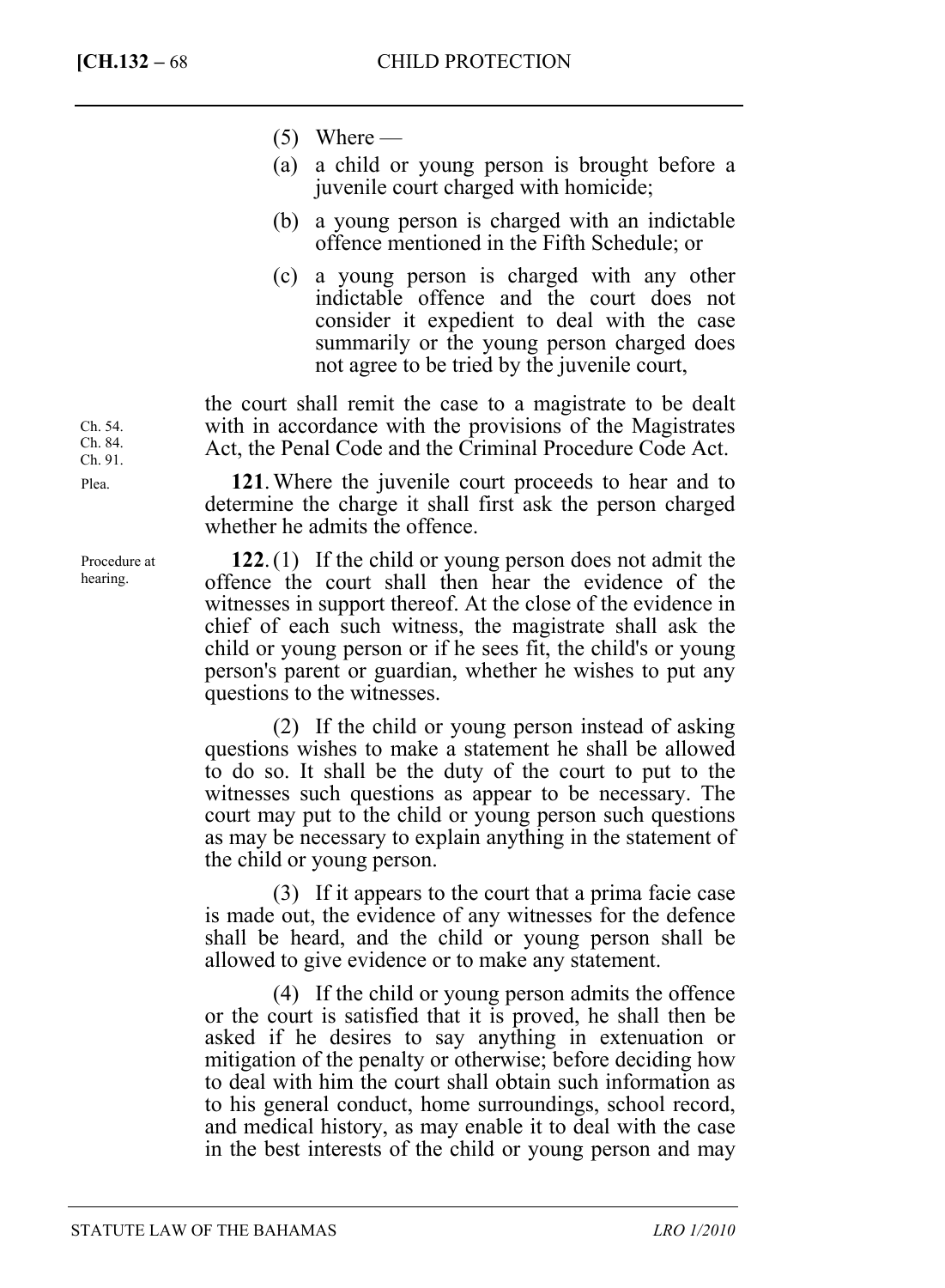put to him any question arising out of such information. For the purpose of obtaining such information or for special medical examination or observation the court may from time to time remand the child or young person on bail or to a place of detention.

(5) If the child or young person admits the offence or the court is satisfied that it is proved, and the court decides that a remand is necessary for purposes of inquiry or observation, the court may cause an entry to be made in the court register that the charge is proved and that the child or young person has been remanded.

**123**. (1) Juvenile courts shall sit as often as may be necessary for the purpose of exercising any jurisdiction conferred upon them by this Act.

(2) A juvenile court shall sit either in a different building or room from that in which sittings of courts other than juvenile courts are held, or on different days from those on which sittings of such other courts are held; and no persons shall be present at any sittings of a juvenile court except —

- (a) members and officers of the court;
- (b) parties to the case before the court, their counsel, and witnesses and other persons directly concerned in that case;
- (c) the parents or guardians of any child or young person concerned in that case;
- (d) such other persons as the court may specially authorise to be present.

**124**. Where a child or young person is tried before any court which is not a juvenile court, then such court shall, in relation to that child or young person have all the powers of a juvenile court. Court other than juvenile court to have powers of juvenile court.

**125**. (1) Where a juvenile court has made a determination that the charge against the child or young person has been proven that court may, subject to the provisions of this Act, make an order — Methods of dealing with child offenders.

- (a) dismissing the case;
- (b) for probation for a specified period not exceeding three years, under the Penal Code
- (c) in accordance with the provisions of the Offenders (Community Service and Ch. 104.

Sittings of juvenile courts.

Ch. 84.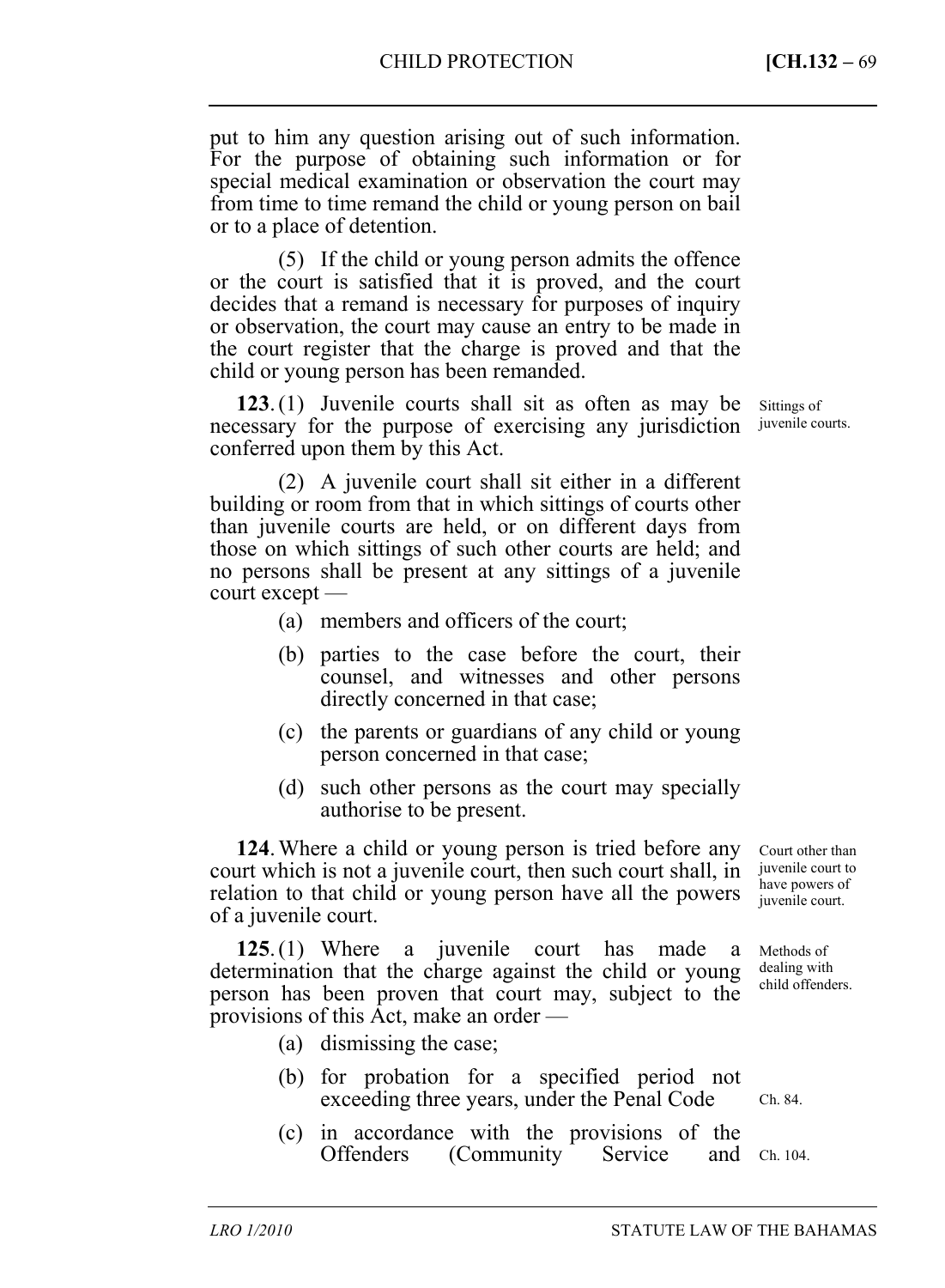Supervision Order) Act either in addition to or without making any other order under this subsection;

- (d) committing the offender to the care of any fit person, whether a relative or not, who is willing to undertake the care of the offender and in addition or in lieu thereof restricting his movement for a specified period under a curfew;
- (e) where the offender is a young person ordering the offender to pay a fine, damages or costs;
- (f) sending the offender to an adult or juvenile correctional centre;
- (g) ordering the parent or guardian of the offender to pay a fine, damages or costs;
- (h) ordering the parent or guardian of the offender to enter into a recognizance for the good behaviour of such offender;
- (i) either in addition to or without making any other order under this subsection, ordering the parent or guardian and the offender to attend together over a period not less than six weeks such parenting or counselling classes as have been arranged by the Department for parents and their children at such times as arranged with the Department having regard to the time constraints of the parent and the offender;
- (j) either in addition to or without making any other order committing the offender to a treatment centre.

(2) Nothing in subsection (1), other than paragraphs (i) and (j) thereof, shall be construed as authorising the court to deal with any case in any manner in which it could not be dealt with apart from that subsection.

(3) An order for the payment of a fine not exceeding five hundred dollars may be made against a parent or guardian who, having been required to attend before the court or attend counselling classes as aforesaid has failed to do so, but no such order of a fine shall be made without giving the parent or guardian an opportunity of being heard.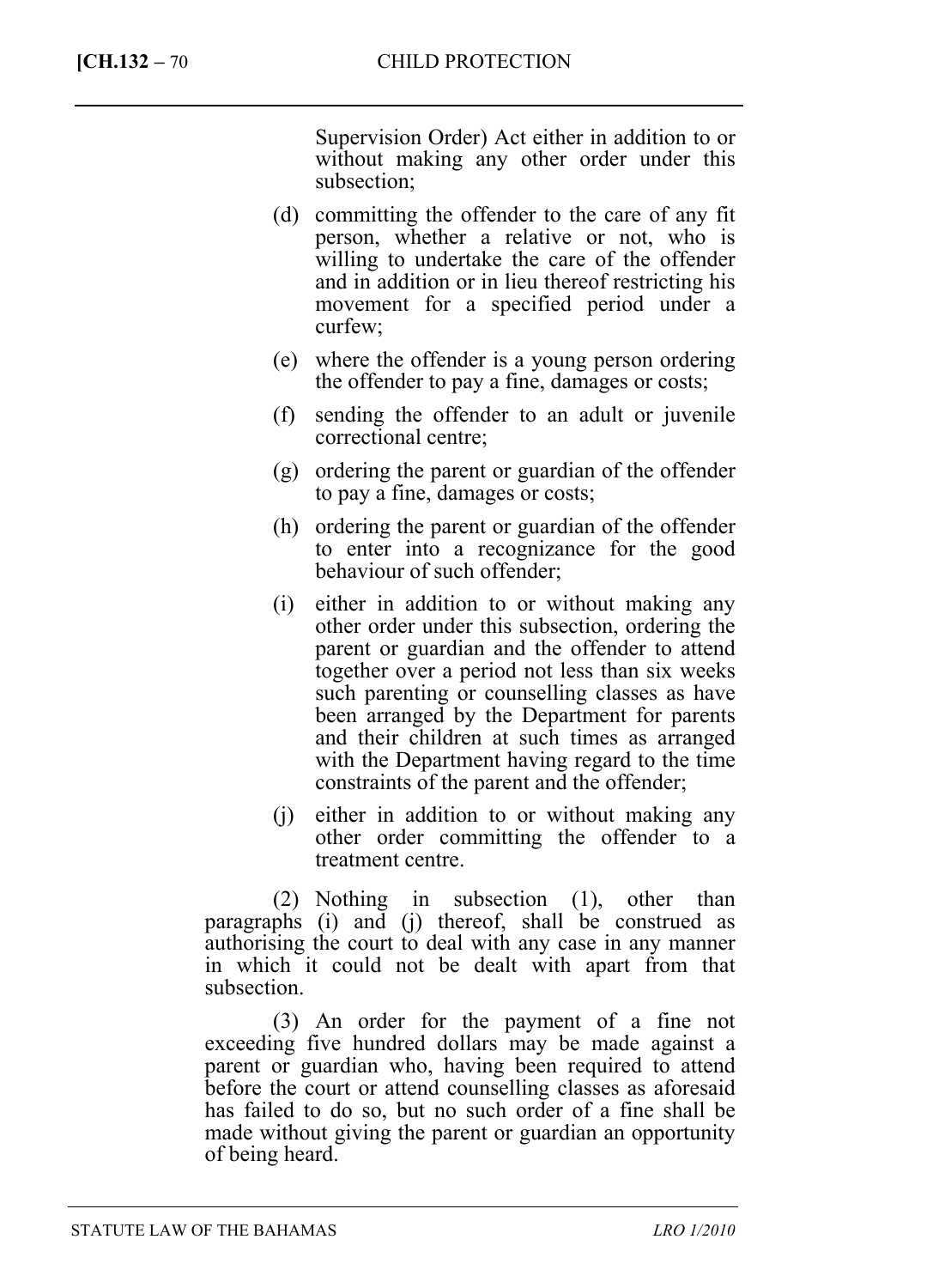(4) Any sums ordered under this section to be paid by a parent or guardian may be recovered from him as if he had been convicted of the offence in respect of which the child was charged and a fine had been imposed upon him:

Provided that in determining any term of imprisonment to be imposed under this subsection for nonpayment, the Court shall take into account the impact of such sentence on any family member of the person to be sentenced.

(5) A parent or guardian may appeal against an order made against him under this section as if he had been convicted by a magistrate court of the offence in respect of which the child or young person was charged.

(6) The provisions of subsection (7) shall apply in any case where —

- (a) a correctional order has been made under subsection (1) (f) in respect of a young person; and
- (b) the Director at any time during the period of the offender's detention at a juvenile<br>correctional centre, establishes to the correctional centre, establishes to the satisfaction of a juvenile court that the offender is of so recalcitrant a character that it is not expedient that he should continue his detention at such centre; or
- (c) has, during the period specified in the order for his detention, attained the age of eighteen prior to the expiration of that period.

(7) A court may, notwithstanding anything to the contrary, direct that the offender be detained in such place (including an adult correctional centre) and for such time, not exceeding the unexpired portion of the original period specified for his detention and on such conditions as the court may think fit.

**126**. (1) Sentence of death shall not be pronounced on or recorded against a person convicted of an offence if it appears to the court that at the time when the offence was committed he was under the age of eighteen years, but in place thereof the court shall order him to be detained for such period as may be determined by the court and set out in the order.

(2) A person ordered to be detained under subsection (1) shall, notwithstanding anything in the other

Restriction on punishment.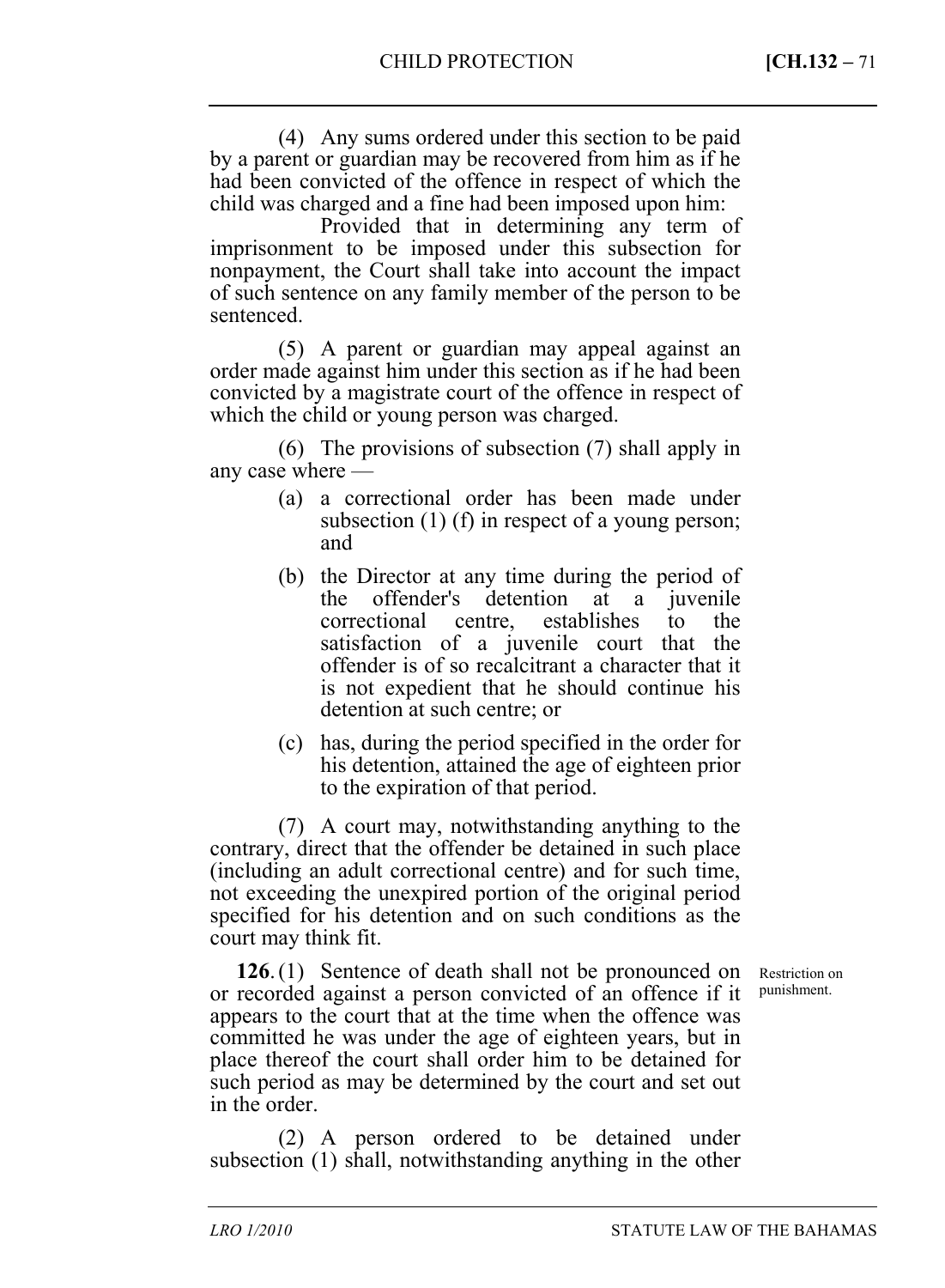provisions of this Act, be liable to be detained in such place including, save in the case of a child who has not attained the age of fourteen years, an adult correctional centre, and under such conditions as the Minister may direct, and, while so detained, shall be deemed to be in legal custody.

(3) Notwithstanding the provisions of any other law on ordering the detention of any person under subsection (1), the court may specify a period which that person should serve before becoming eligible for parole.

(4) No child shall be ordered to undergo imprisonment or be committed to prison in default of payment of a fine, damages or costs.

(5) No young person shall be ordered to undergo imprisonment if he can be suitably dealt with in any other way, whether by probation, fine, committal to a place of detention or industrial school, or otherwise.

(6) A young person ordered to undergo imprisonment shall not be allowed to associate with adult prisoners.

(7) A court shall not order a child under the age of twelve years to be sent to a juvenile correctional centre unless for any reason the court is satisfied that the child cannot suitably be dealt with otherwise.

**127**. (1) The provisions of subsections (1), (2) and (3) of section 126 shall *mutatis mutandis* apply to a child or young person who admits to the commission of or is proven to have committed an offence mentioned in the Fifth Schedule.

(2) Subject to the following provisions of this section, where an offender has been sentenced by a relevant sentence of detention to a term of detention and either —

- (a) he has attained the age of 18; or
- (b) he has attained the age of 14 and has been reported to the Minister by the committee of visitors of the institution in which he is detained as exercising a bad influence on the other inmates of the institution or as behaving in a disruptive manner to the detriment of those inmates,

Detention of children and young persons for certain crimes. Fifth Schedule.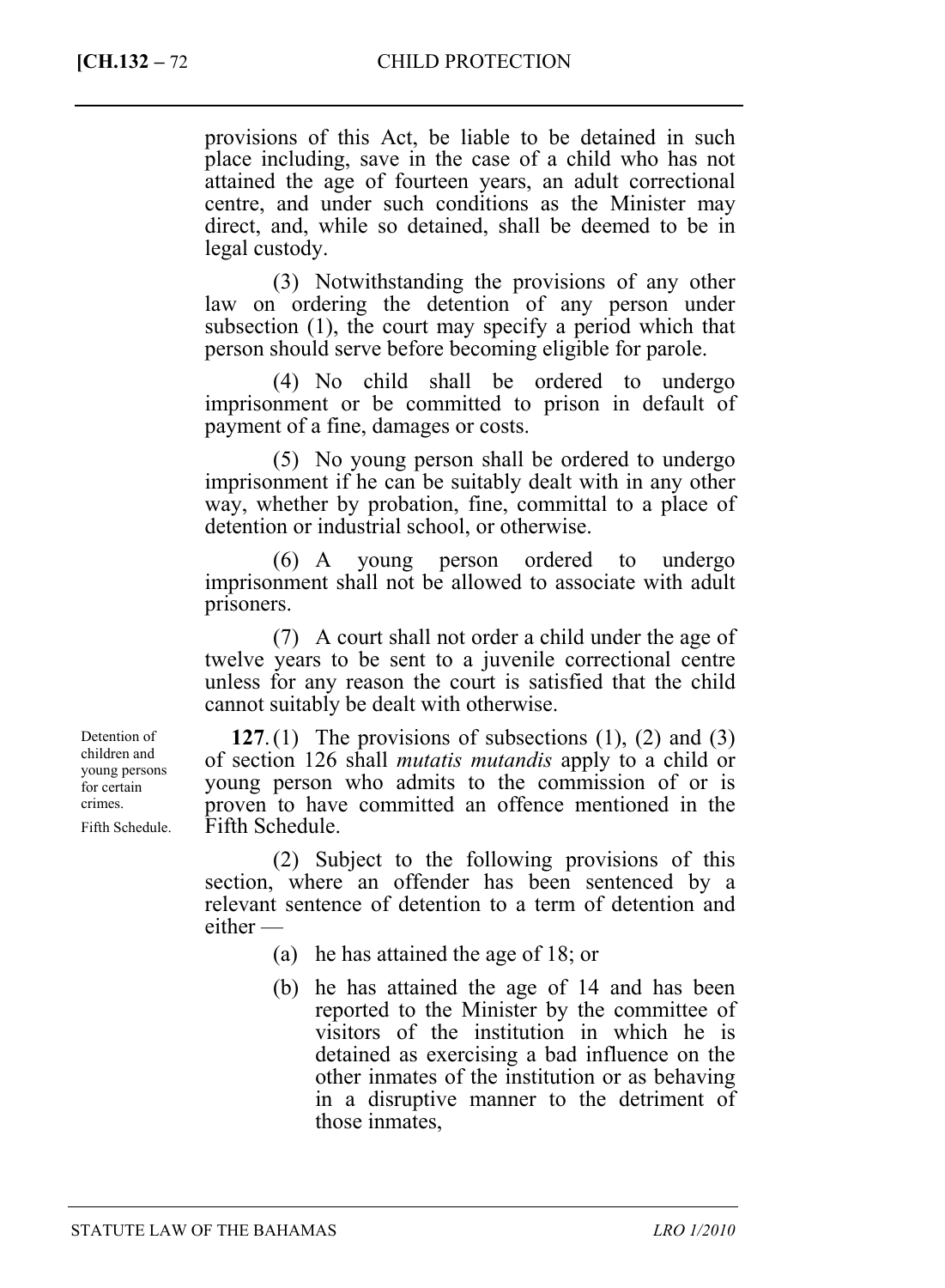the Minister may direct that he shall be treated as if he had been sentenced to imprisonment for the same term.

(3) Where the Minister gives a direction under subsection (2) in relation to an offender, the portion of the term of detention imposed under the relevant sentence of detention which he has already served shall be deemed to have been a portion of a term of imprisonment and the remaining period of that sentence shall be served in an adult correctional centre.

(4) A sentence of detention imposed in accordance with section 126 or this section shall during its currency be reviewed by a judge upon the expiration of every three years with a view as to whether it should be maintained or decreased having regard to the reported conduct of the offender during his detention notwithstanding section 126(3) and for that purpose the Registrar of the court shall cause the offender to be brought before a judge.

**128**. (1) Any court before which is brought any juvenile in respect of whom any offence endangering his safety or occasioning bodily injury to him has been committed, may, if satisfied that the best interests of the juvenile so require, make an order in accordance with subsection (2).

- (2) An order under subsection (1) may —
- (a) require the parent or guardian of the juvenile to enter into a recognizance to exercise proper care and guardianship; or
- (b) commit the juvenile to the care of any fit person, whether a relative or not, who is willing to undertake the care of the juvenile; or
- (c) either in addition to, or without making any order under paragraph (a) or (b), place the juvenile under a care or supervision order;
- (d) be an exclusion order made in accordance with Part VI against any person found guilty of such offence as is referred to in subsection (1) except that where that person is the parent of the juvenile, the order may set out such conditions for supervised contact between that parent and the juvenile, as the court may think fit having regard to the best interests of the juvenile;

Child victim.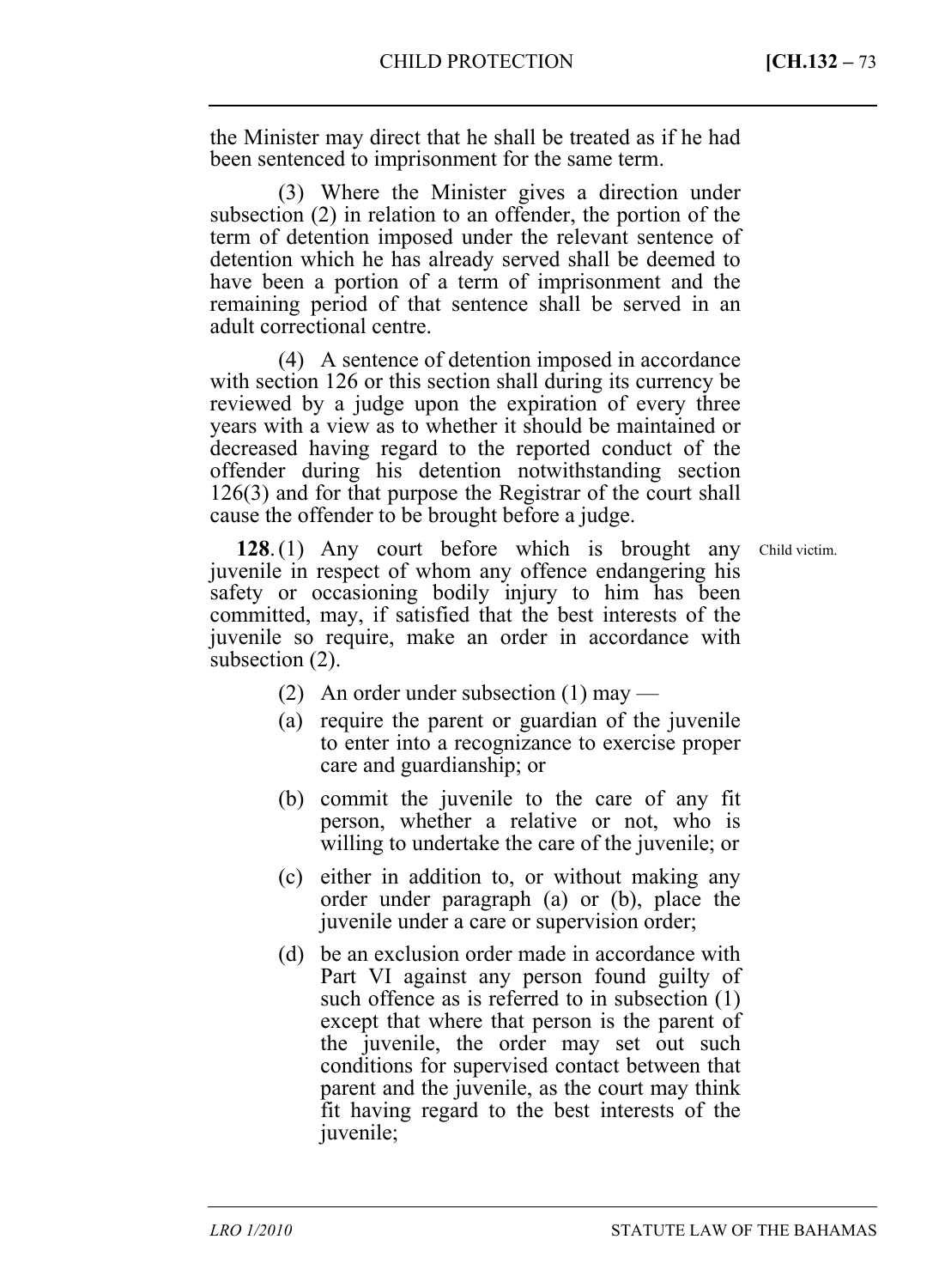- (e) if there are reasonable grounds to believe that a person is likely to interfere with a party who has custody of a juvenile, prohibit that person from contacting or interfering with, or attempting to contact or interfere with, the party who has custody of the juvenile;
- (f) where any person found guilty of such offence as is referred to in subsection (1) is a person having the custody, charge, or care of the juvenile, require —
	- (i) that person, or
	- (ii) the juvenile or any other juvenile who resides with that person,

 to receive counselling for a specified period from a fit person, qualified by his knowledge of psychology or psychiatry, appointed by the court.

(3) A person referred to in subsection  $(2)(f)$  shall be guilty of a summary offence punishable by a fine of five hundred dollars if he fails without reasonable cause to comply with the requirement mentioned in that subsection.

(4) Any party to proceedings under this section may apply to the court for a variation or discharge of an order, if circumstances have changed significantly since the order was made and notice of the application shall be given to all other parties to the proceedings at least seven days before the date set for hearing of the application.

(5) If a court before which any juvenile is brought is not in a position to decide whether any or what order ought to be made under this section, it may make such interim order as it thinks fit for the detention of the juvenile or continued detention in a place of safety, or for his committal to the care of a fit person, whether a relative or not, who is willing to undertake the care of the juvenile.

(6) Any interim order made under subsection (5) shall not remain in force for more than thirty days, but at any time within such period the court may, if it considers it expedient s0 to do, make a further interim order, so, however, that in no case shall any interim order remain in force for more than sixty days after the date of the first order made under subsection (5).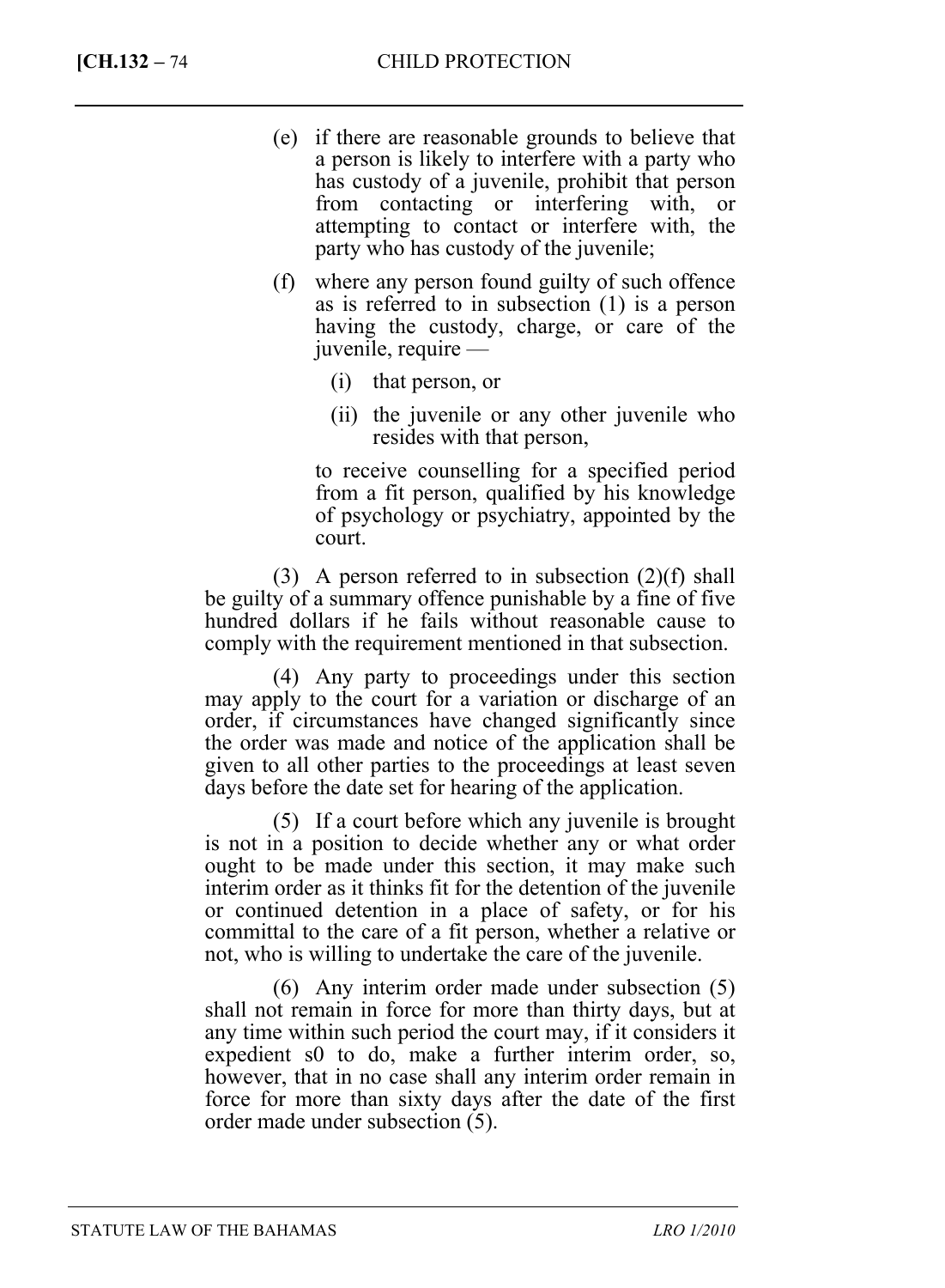(7) If the court by which an interim order is made is satisfied on any occasion that, by reason of illness or accident, the juvenile is unable to appear personally before the court, any further interim order which the court has power to make on that occasion may be made in the absence of the juvenile.

(8) In making an order under this section for the committal of a juvenile to the care of a fit person or for placement of a juvenile in a place of safety, the court shall consider the best interests of the juvenile and give priority to placing the juvenile with a relative or, if that is not consistent with the best interests of the juvenile, committal or placement of the juvenile as follows —

- (a) in a location where the juvenile can maintain contact with relatives and friends;
- (b) in the same family unit as the brothers and sisters of the juvenile;
- (c) in a location that will allow the juvenile to continue in the same school.

**129**. If it appears to a court that any juvenile or a parent having entered into a recognizance under this Act has failed to comply with any of the conditions of that recognizance, the court may adjudge the recognizance to be forfeited and the sum of money named therein to be payable by the parent, guardian or other surety, and thereupon that recognizance may be enforced against such parent, guardian or other surety as if the sum of money named therein were a fine ordered to be paid by a court of summary jurisdiction upon summary conviction of an offence.

**130**. (1) Where a juvenile has been placed under the supervision of the Department or any authorised person, an officer of the Department or person —

- (a) shall, while the order remains in force, visit, advise and befriend the child when necessary and where appropriate endeavour to find suitable employment for the juvenile; and
- (b) may, if it appears necessary in the interest of the juvenile so to do, at any time while the order remains in force and he is under the age of eighteen years, bring him before a juvenile court or magistrate as the case may be.

Enforcement of recognizance.

Special provisions relating to probation.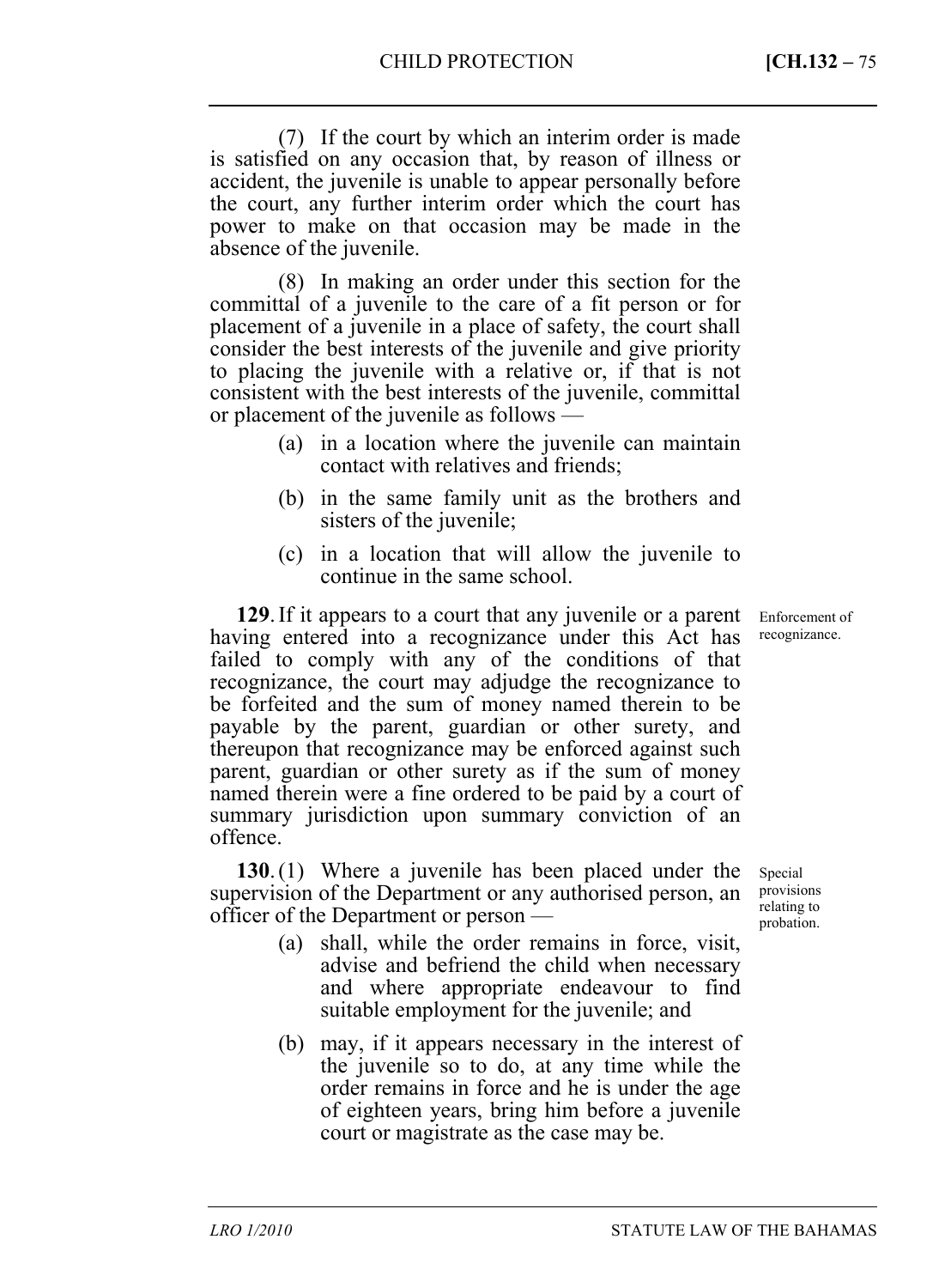(2) The court before which a juvenile is brought under subsection (1) may, if it thinks it desirable in his interest, order him to be sent to a juvenile correctional centre or commit him to the care of a fit person, whether a relative or not, who is willing to undertake his care.

(3) Where the court before which any person is bound by his recognizance or in respect of whom a probation order is made under the Penal Code, is a juvenile court, the attainment by that person of the age of eighteen years shall not deprive a juvenile court of jurisdiction to enforce his attendance and deal with him in respect of any failure to observe the conditions of his recognizance or of jurisdiction to vary or discharge the recognizance.

**131**. (1) A court, before making a correctional order with respect to any child, shall endeavour to ascertain the religious persuasion of the child.

(2) Every correctional order shall contain a declaration as to the age and religious persuasion (if ascertained) of the child with respect to whom the order is made.

(3) Every court which makes a correctional order in relation to any juvenile shall cause to be delivered with as little delay as possible to the Minister —

- (a) the order; and
- (b) a record embodying all such information in the possession of the court with respect to the juvenile as is, in the opinion of the court, material to be known by the Minister.

(4) Pending the admission into a juvenile correction centre of a juvenile in respect of whom a correctional order is made, the juvenile shall be detained in a place appointed by the Minister for use as a remand centre, unless the court which made the order has otherwise directed, or a court which would have jurisdiction as the court which made the order but for its geographical location, otherwise directs.

(5) Where a court orders a child or young person to be sent to a juvenile correction centre, the order shall be the authority for his detention in a juvenile correction centre for such period as shall be specified in the order, not being a period ending after the date on which he attains the age of eighteen years.

Ch. 84.

Provisions relating to committal to child correctional centre.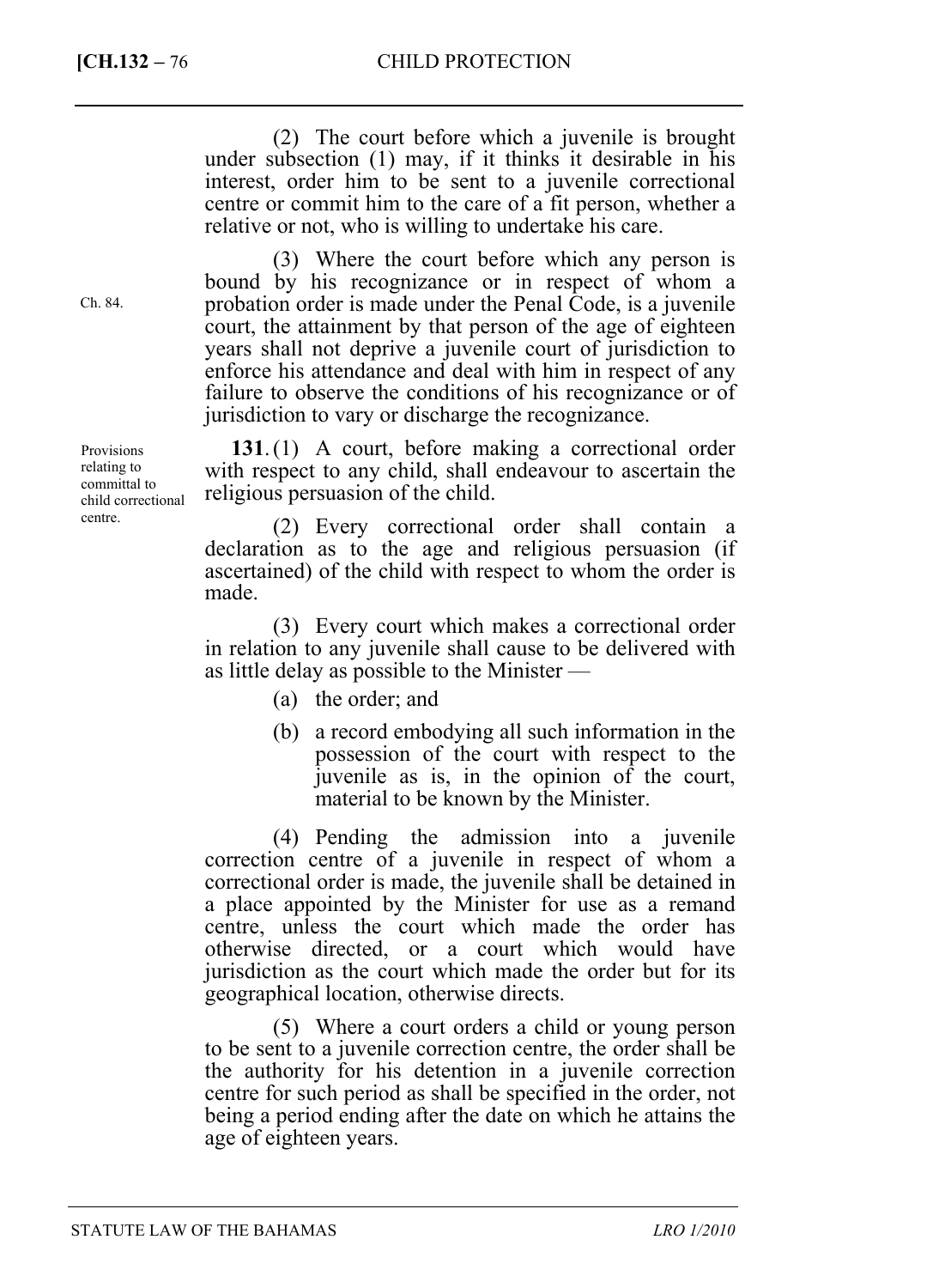(6) Where a child under the age of fourteen or a young person is detained in a juvenile correction centre as punishment for the commission of an offence and he attains the age of eighteen before the expiration of the period of detention he was ordered to undergo as punishment for the commission of an offence he shall be liable to serve the remaining period of detention subsequent to that age in an adult correctional centre.

(7) A juvenile detained under any correction order and while being conveyed to or from any juvenile correctional centre shall be deemed to be in legal custody.

**132**. A party to any proceedings in a juvenile court may be represented therein by counsel other than the Minors Advocate.

**133**. Any order, judgment or process purporting to be signed by the chairman of a juvenile court shall be deemed to have been duly made, given or issued by the court and the record of any proceedings before a juvenile court shall be deemed to be a true record of the proceedings, and judicial notice shall be taken by all courts of any order, judgment, process or record purporting to be so signed.

#### **PART XIII - PLACES OF DETENTION**

**134**. This Part shall apply to New Providence but may be extended to such places in the Family Islands as the Minister may by Order direct. Application.

**135**. (1) The Minister may by Order declare any place or premises to be a juvenile correction centre or a place of detention.

(2) A juvenile correction centre or place of detention may be appropriated to boys or girls or to boys and girls as the Minister may direct.

(3) The premises being used at the coming into operation of this Act as detention centres and known as The Willie Mae Pratt Centre and the Simpson Penn Centre for the accommodation of girls and boys, respectively, shall be considered places declared under subsection (1) until an order of the Minister is made thereunder to the contrary.

**136**. Subject to section 126(7), no child under the age of Age limits. twelve years shall be received into a juvenile correction centre or a place of detention and no person shall be

Minister may declare places or premises to be places of detention.

Representation by counsel.

Signification of judgments, orders and process.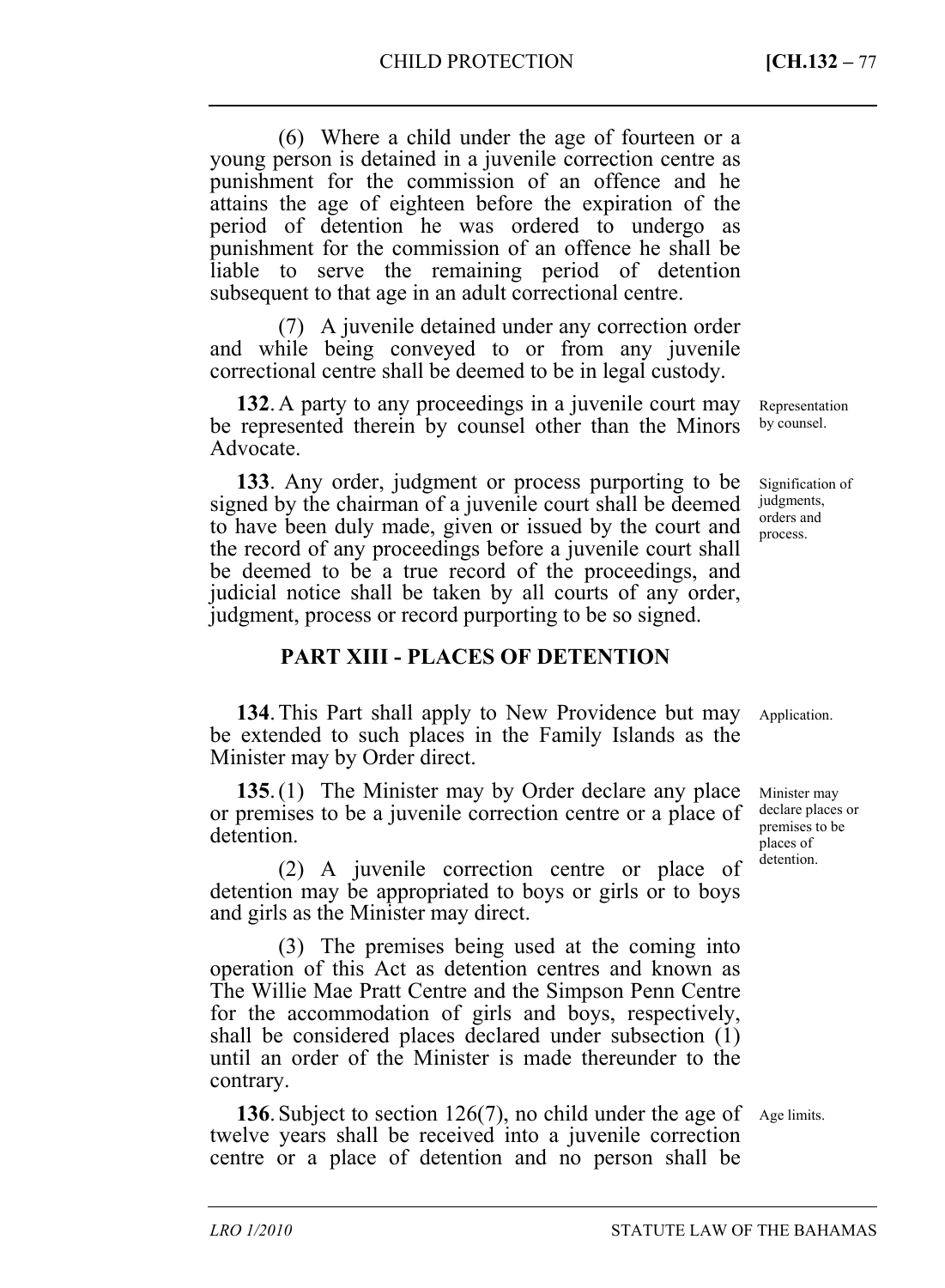Form of detention order. Sixth Schedule.

retained in the centre or place after he has attained the age of eighteen years.

**137**. (1) An order for the commitment of a child to a juvenile correction centre or place of detention shall be in the form in the Sixth Schedule.

(2) The production of such order, or a certified copy thereof, shall be sufficient evidence of the authority to detain such child in such juvenile correction centre or place of detention until the child shall attain the age specified in the order:

Provided that the superintendent of such juvenile correction centre or place of detention shall not incur any liability for damages if, owing to the absence of a certificate of the birth of such child he detains such child after such child has attained the age specified in the order in the reasonable belief that such child has not attained that age.

**138**. (1) It shall be lawful for the Minister to appoint a visiting committee for any juvenile correction centre or place of detention declared under this Act.

(2) Any minister of the religious denomination specified in the detention order as that to which the child appears to belong may visit the child at the juvenile correction centre or place of detention, for the purpose of instructing him in religion, on such days and at such times as may be fixed by rules.

**139**. (1) A child who has been ordered to be sent to a juvenile correction centre or place of detention and who —

- (a) absconds from such juvenile correction centre or place of detention, or from any hospital or institution in which he is receiving medical attention; or
- (b) absconds whilst being conveyed to or from such juvenile correction centre or place of detention or to or from any hospital or institution; or
- (c) being outside such juvenile correction centre or place of detention, runs away from the person in whose charge he is, or fails to return to such juvenile correction centre or place of detention upon the revocation of his licence; or

Visitors.

Absconding and failure to comply with licence or recall.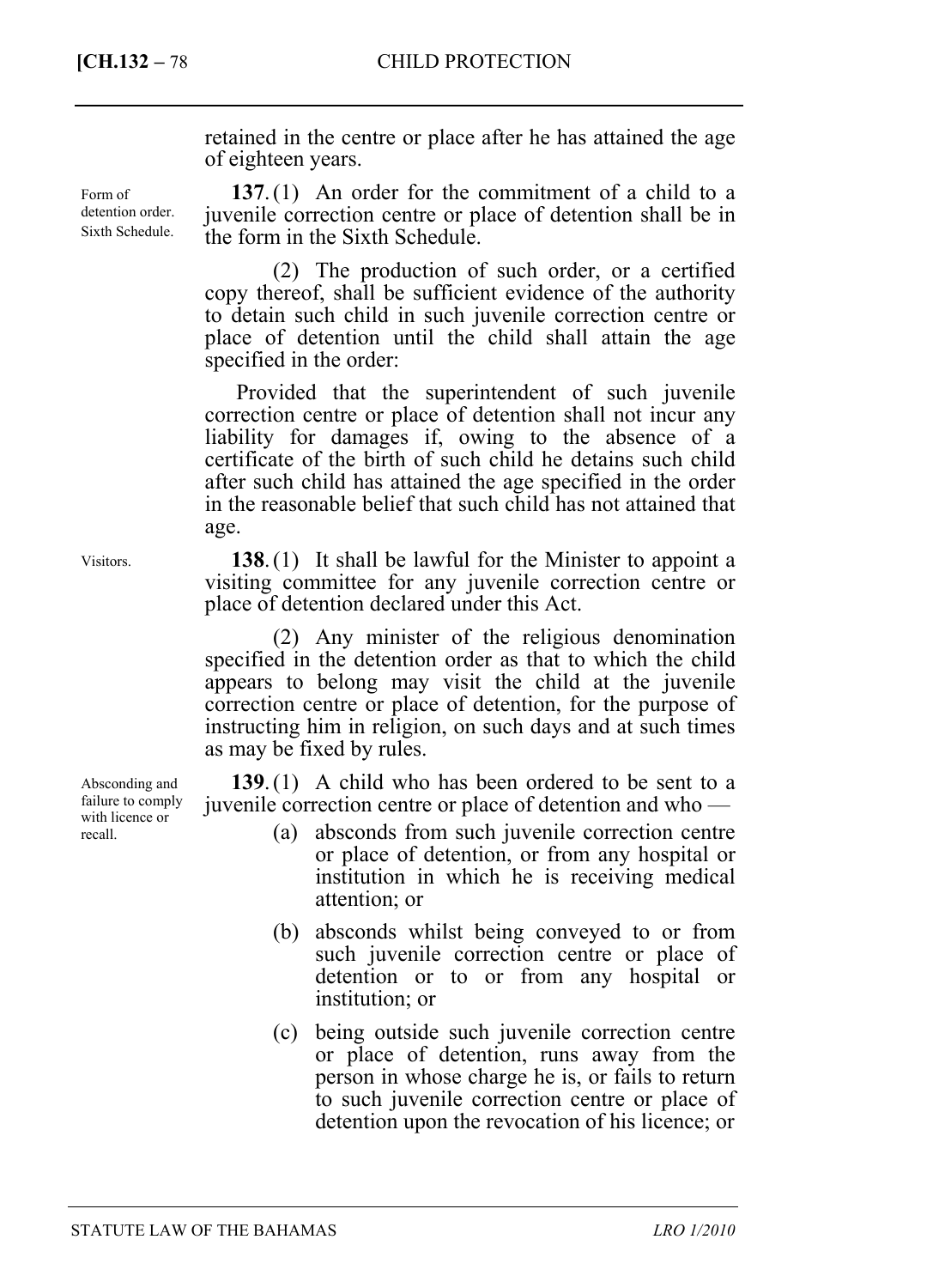(d) being outside such juvenile correction centre or place of detention under the provisions of section 145 or 146 fails to return to such juvenile correction centre or place of detention upon the expiration of the period of time for which he was so permitted to be outside such juvenile correction centre or place of detention or fails to return when required to do so or fails to comply with the conditions, if any, imposed by the superintendent under the provisions of either of the said sections,

may be apprehended without warrant and returned to such juvenile correction centre or place of detention.

- (2) Any person who —
- (a) knowingly assists directly or indirectly any child to abscond —
	- (i) from a juvenile correction centre or place of detention; or
	- (ii) during the currency of an order for the commitment of. such child from any hospital or institution in which such child is receiving medical attention; or
	- (iii) during the currency of an order for the commitment of such child from any other place whatsoever at which such child is, under the provisions of this Act, at the time of the escape; or
- (b) directly or indirectly induces any child so to abscond; or
- (c) knowingly harbours or conceals or assists in so doing a child who has absconded or runs away as mentioned in paragraphs  $(a)$ ,  $(b)$ ,  $(c)$  or  $(d)$ of subsection (1); or
- (d) knowingly harbours or conceals a child whose licence has been revoked or who has been recalled to a juvenile correction centre or place of detention, or knowingly assists in so doing,

shall be guilty of an offence and shall be liable on summary conviction to a fine of five thousand dollars or to imprisonment for twelve months, or to both such fine and imprisonment.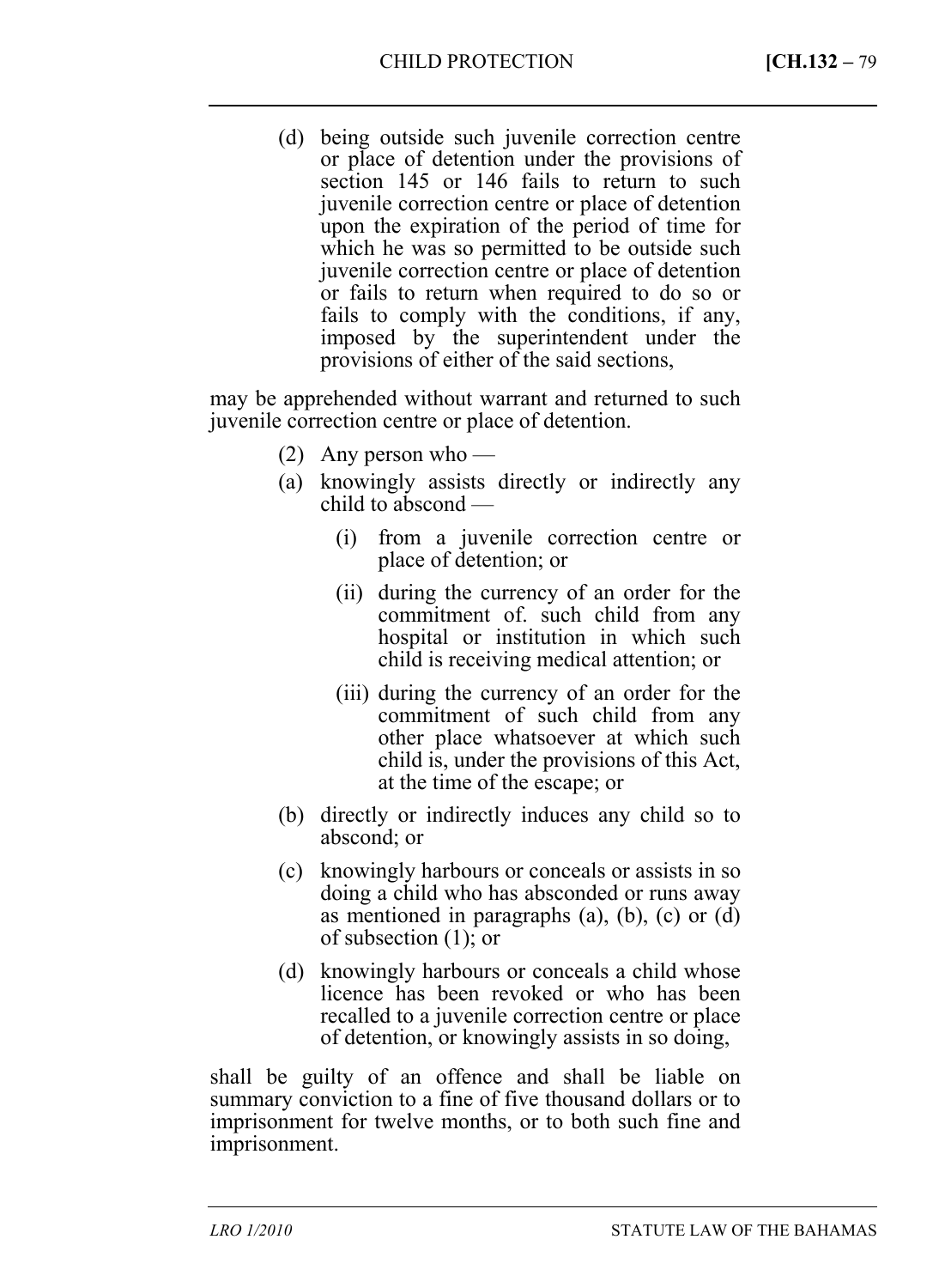**[CH.132 –** 80 CHILD PROTECTION

Inquest on death of detained child.

Detention outside juvenile correction. centre.

Provisions regarding places of detention.

Expenses.

Power to discharge or vary order.

**140**. A coroner's inquest shall in every case be held whenever a child dies while detained in a juvenile correction centre or place of detention.

**141**. Where a child committed to a juvenile correction centre is by virtue of the provisions of this Act or of any rule not living within the precincts of the centre, he shall nevertheless for all purposes of discipline be subject to all rules applicable to inmates of the centre.

**142**. It shall be lawful for the authority or person responsible for the management of any institution other than a prison or juvenile correction centre whether supported out of the public funds or by voluntary contributions, to agree with the Minister for the use of the institution or any part thereof as a place of detention on such terms as may be agreed upon between them and the **Minister** 

**143**. The expenses incurred in respect of a juvenile correction centre or place of detention, including the expenses of the maintenance of any child detained therein, shall be a charge upon the Consolidated Fund.

**144**. The Minister may at any time, on the recommendation of the superintendent order any child —

- (a) to be discharged from a juvenile correction centre or place of detention; or
- (b) to be removed from one juvenile correction centre or place of detention to another or from a juvenile correction centre to a place of detention or from a place of detention to a juvenile correction centre but so that the total period of his detention shall not be increased by such removal; or
- (c) to be released from a juvenile correction centre or place of detention under a licence to be issued by the superintendent in the form prescribed by the rules, in order that such child may live under the charge of any trustworthy and respectable person named in the licence and willing to receive and take charge of him; and
	- (i) in the case of a child under sixteen years to keep him in regular attendance at a school;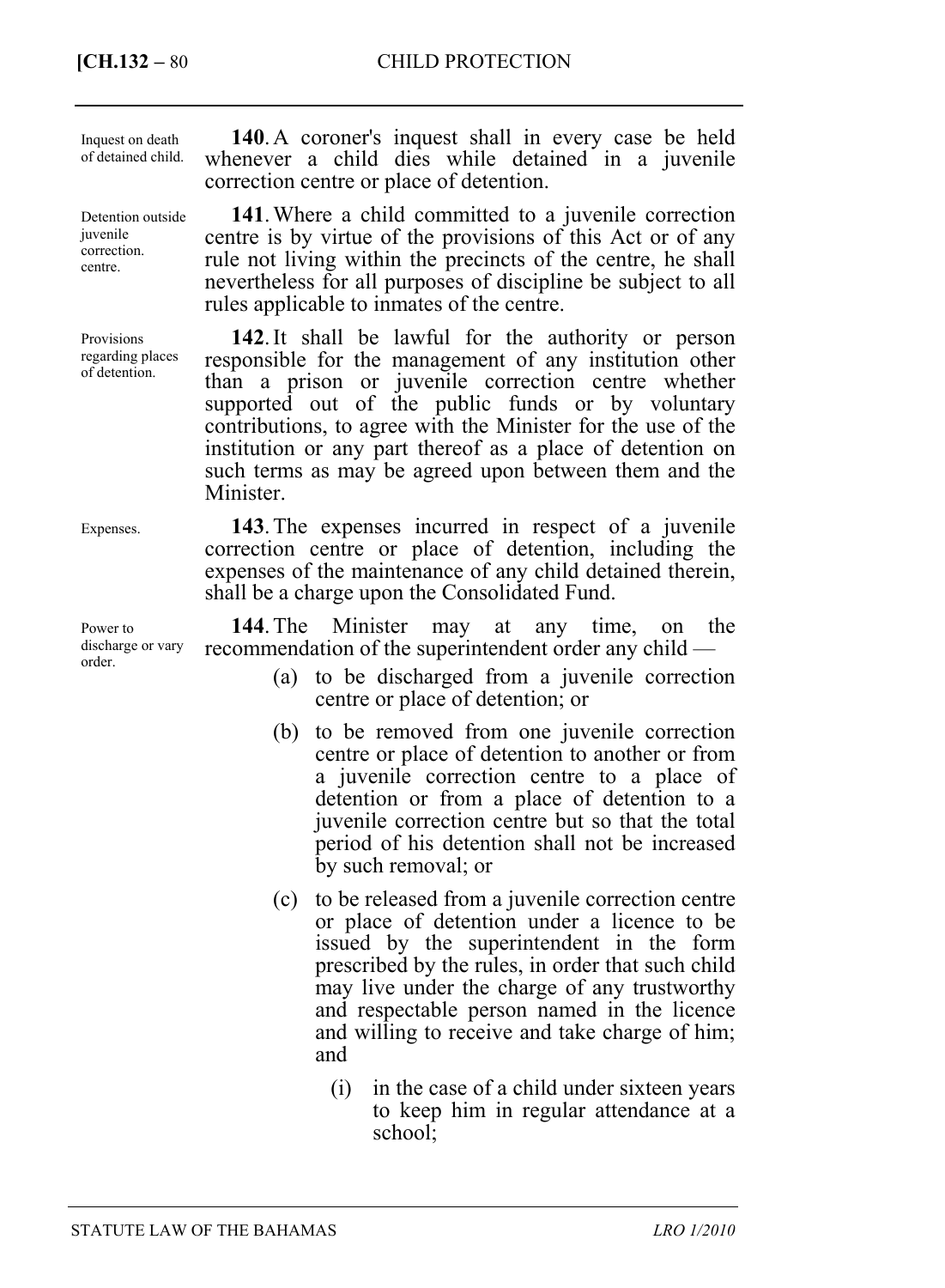(ii) in the case of a child who has attained sixteen years to keep him in regular attendance at a school or regularly employed in some trade, occupation or calling:

Provided that the Minister may, on the recommendation of the superintendent order the superintendent to revoke such licence and to recall such child to a juvenile correction centre or place of detention.

**145**. (1) The superintendent of a juvenile correction centre or place of detention may, grant a licence in the form prescribed by the rules to any resident of such centre or place of detention who is a child and has attained the age of sixteen permitting him to be outside such centre or place of detention between the hours of six o'clock in the morning and six o'clock in the evening other than on Sundays and public holidays for the purpose of being gainfully employed by an employer approved by the visiting committee, but such child shall be deemed to remain under the supervision of the said superintendent, who may at any time revoke such licence without incurring any liability for damages suffered by the employer.

(2) Any person employing a child as provided in subsection (1) hereof shall be required to render weekly to the superintendent a report on the conduct of the child in such form as may be prescribed by the rules.

(3) The earnings of a child employed under the provisions of subsection (1) hereof shall be paid by the employer to the superintendent, who shall —

- (a) deduct therefrom, from time to time, and pay to the child such sums as may be necessary for his expenses whilst outside the juvenile correction centre or place of detention in the course of his employment; and
- (b) from time to time retain the balance of such earnings on trust for the child in such manner and upon such conditions as may be prescribed by the rules.

Permission for resident to engage in extramural employment.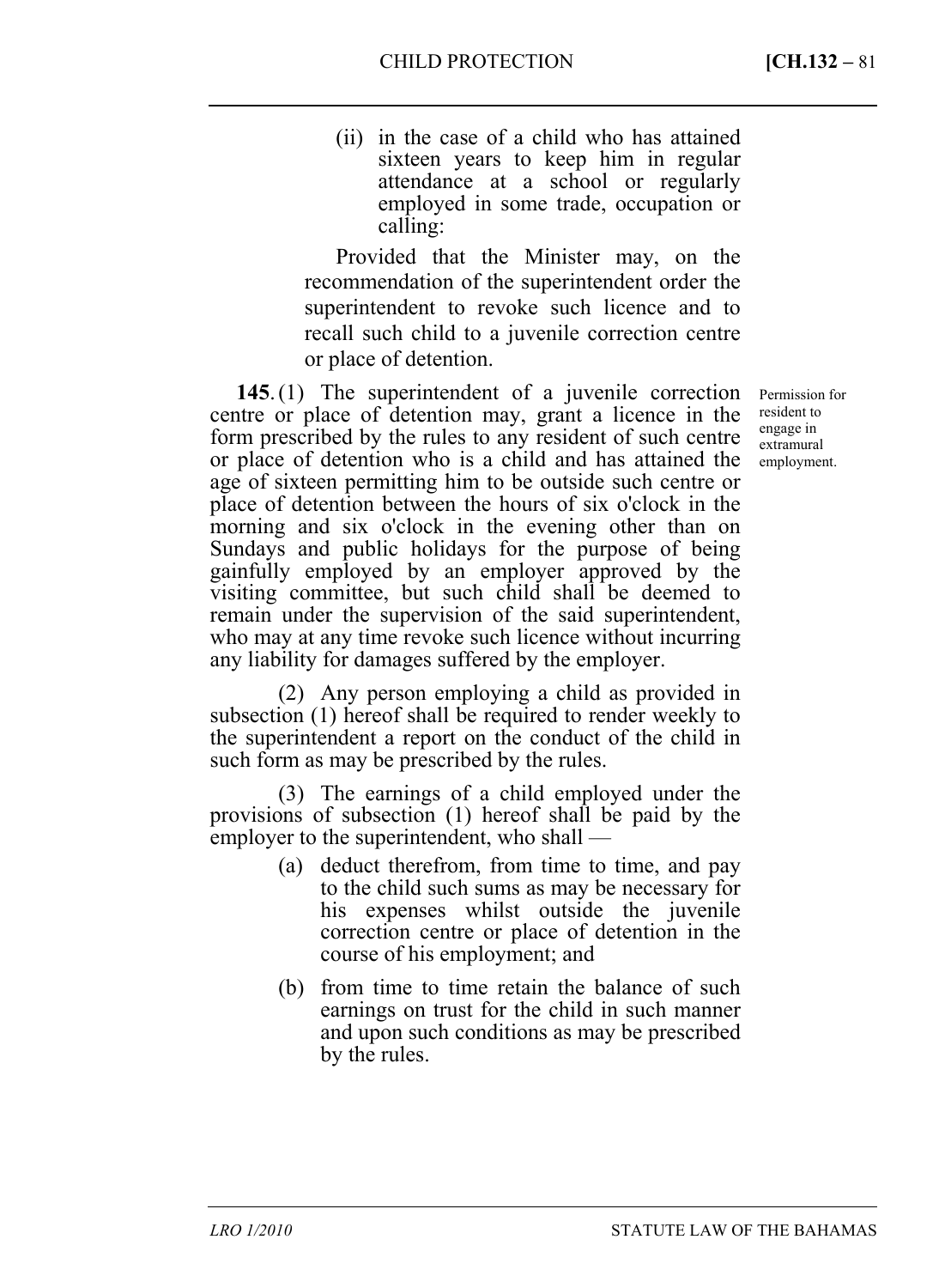**[CH.132 –** 82 CHILD PROTECTION

Permission for resident to visit home or be absent from centre or place of detention in certain circumstances.

Offence in publication of particulars of child.

**146**. (1) The superintendent of a juvenile correction centre or place of detention may permit a resident of such centre or place of detention from time to time to visit his home for such period between the hours of eight o'clock in the forenoon and six o'clock in the evening upon such conditions as the superintendent may decide.

(2) In the case of the serious illness of a relative of a resident of a juvenile correction centre or place of detention or of any other person, not being a relative of such resident, but who stands in *loco parentis* to such resident, the superintendent of such centre or place of detention may, in his discretion permit such resident to be outside the centre or place of detention for a period not exceeding forty-eight hours at anyone time, upon such conditions as the superintendent may decide.

**147**. (1) It shall be an offence for any person to publish any material which is intended, or is likely, to identify —

- (a) any child as being involved in any proceedings before a court in which any power may be exercised by the court with respect to that or any other child; or
- (b) an address or school as being that of a child involved in any such proceedings; or
- (c) any child concerned in those proceedings, either as being the person against or in respect of whom the proceedings are taken or as being a witness therein.

(2) In any proceedings for an offence under this section it shall be a defence for the accused to prove that he did not know, or had no reason to suspect, that the published material was likely to identify the child.

(3) The court may, if satisfied that the welfare of the child requires it, by order dispense with the requirements of subsection  $(1)$   $(a)$ ,  $(b)$  or  $(c)$  to such extent as may be specified in the order.

(4) For the purposes of this section "publish" includes —

(a) broadcast by radio or television;

(b) causing to be published in any newspaper or by any other manner whatever; and "material" includes any information, picture or other form of representation.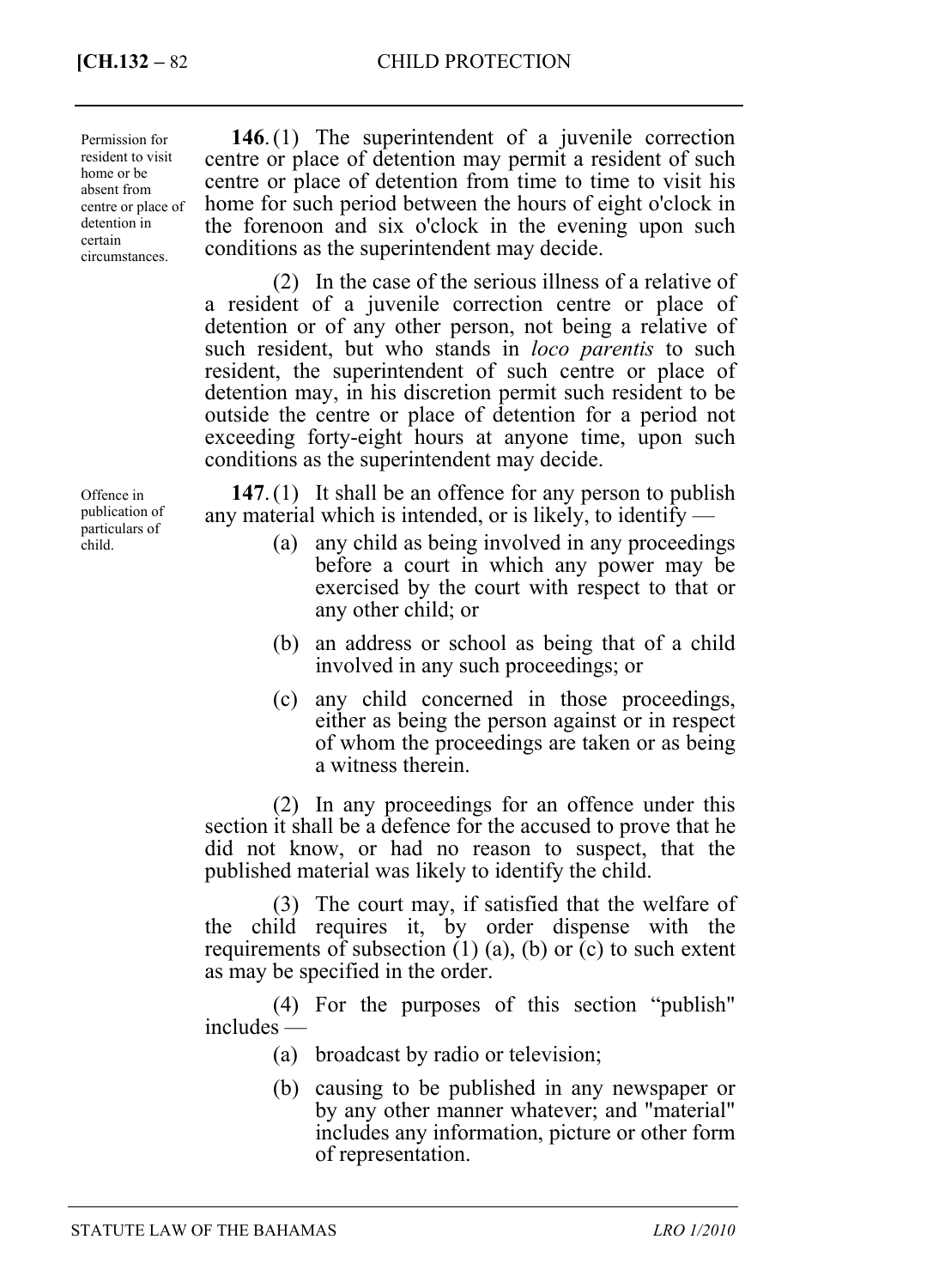(5) Any person who contravenes this section commits an offence and is liable on summary conviction to a fine not exceeding five thousand dollars or to imprisonment for a term not exceeding twelve months, or to both such fine and term of imprisonment.

**148**. If any matter is published or broadcast in contravention of section 147 the following persons namely —

- (a) in the case of a publication in a newspaper or periodical, any proprietor, any editor and any publisher of the newspaper or periodical;
- (b) in the case of any other publication, the person who publishes it; and
- (c) in the case of a broadcast, the owner of the undertaking or institution which transmits or provides the programme in which the broadcast is made and any presenter or person having functions in relation to the programme corresponding to those of an editor of a newspaper,

would be liable to prosecution.

# **PART XIV - MISCELLANEOUS**

**149**. Save as otherwise provided in this Act an appeal shall lie to the Supreme Court from any order or decision made under this Act by a magistrate or juvenile court and the provisions of the Criminal Procedure Code Act and any Rules of Court shall *mutatis mutandis* apply to such appeal as they apply to other appeals from a magisterial court in criminal proceedings. Appeals. Ch. 91.

**150**. The Rules Committee under section 76 of the Supreme Court Act may from time to time make rules of court for regulating the practice (including scales of fees) in respect of proceedings of any kind under this Act in a court, and may by the same or other rules assign to any particular court the determination of any applications or classes of applications involved in or related to those proceedings.

**151**. (1) Where a court has to determine the issue of parentage in any proceedings under this Act the court may, on the application of any party to the proceedings or on its own motion, make an order, upon such terms as may be

contrary to section 147.

Persons liable for publication

Rules of court. Ch. 53.

Determination of parentage issue.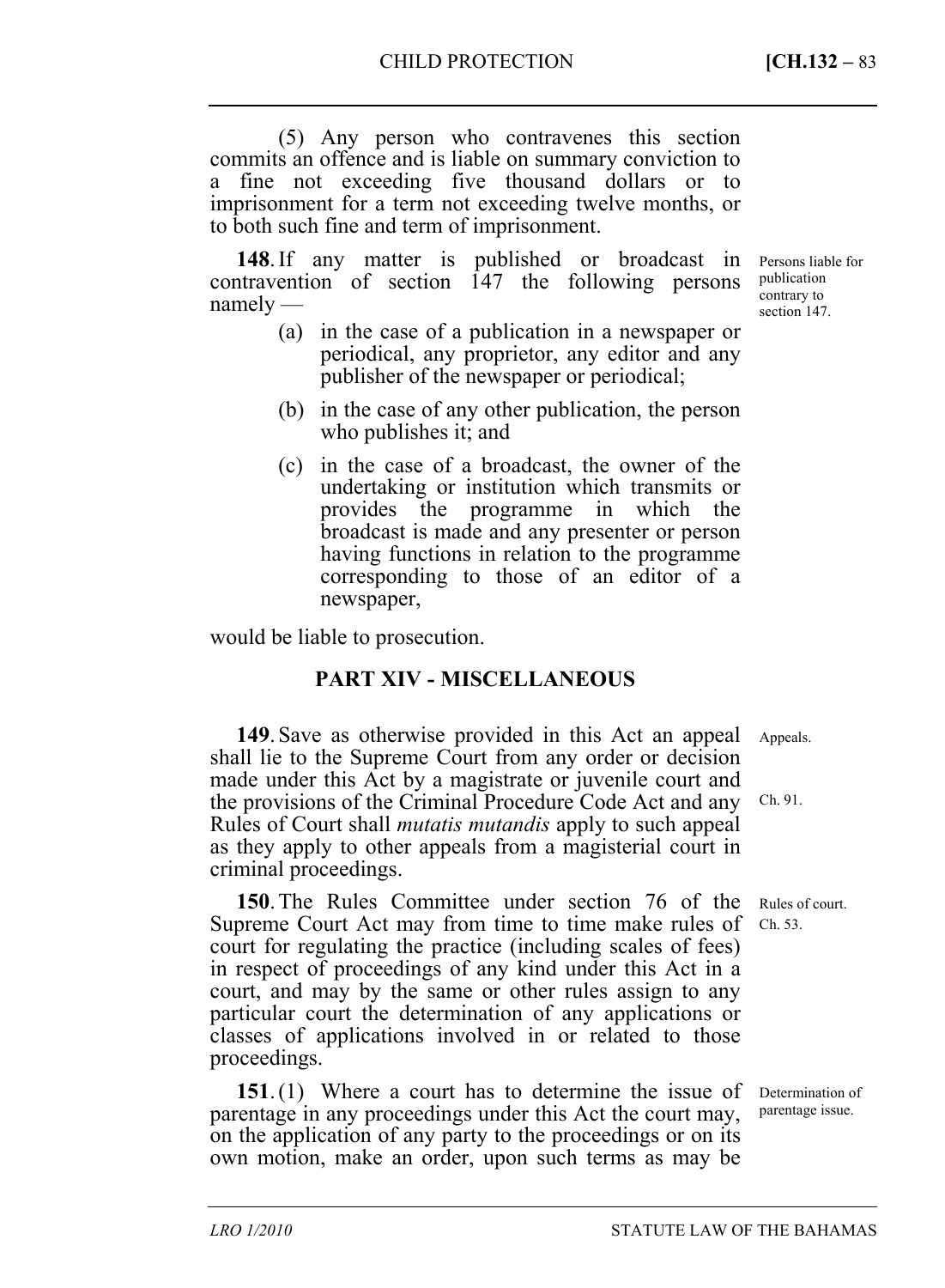**[CH.132 – 84** CHILD PROTECTION

just, requiring any person to give any evidence which may be material to the question, including a blood sample for the purpose of blood test or for DNA analysis.

(2) Any person sought to be tested shall be made a party to the proceedings and the court may draw such inferences as it thinks appropriate from any refusal by a party to submit a sample of his blood to facilitate a test.

(3) The court may, on the application of the mother of the child, vary or amend an order made under this section.

(4) This section is without prejudice to the provisions of the Status of Children Act, and any Rules made under section 15 of that Act shall *mutatis mutandis* apply to any steps to be taken under this section to determine the issue of parentage as they apply for that purpose under that Act.

(5) Any specimen obtained pursuant to subsection (1) shall after the completion of any test or analysis for which it was obtained be destroyed or not be used for any other purpose and the results of that test or analysis shall only be disclosed and made use of in the proceedings in which that test or analysis was ordered.

(6) Any person who retains or makes use of a specimen or discloses any results contrary to subsection (5) shall be guilty of a summary offence punishable by imprisonment for two years and a fine of ten thousand dollars.

**152**. (1) The Minister may make regulations generally for the better carrying out of the provisions and purposes of this Act.

(2) Without prejudice to the generality of subsection (1), the Minister may make regulations —

- (a) defining child abuse;
- (b) prescribing reporting requirements for child abuse;
- (c) providing for the protection of children;
- (d) as to matters concerning the issue of child pornography;
- (e) providing for the prevention of the use of illicit drugs and also for the rehabilitation of children;

Ch. 130.

Regulations.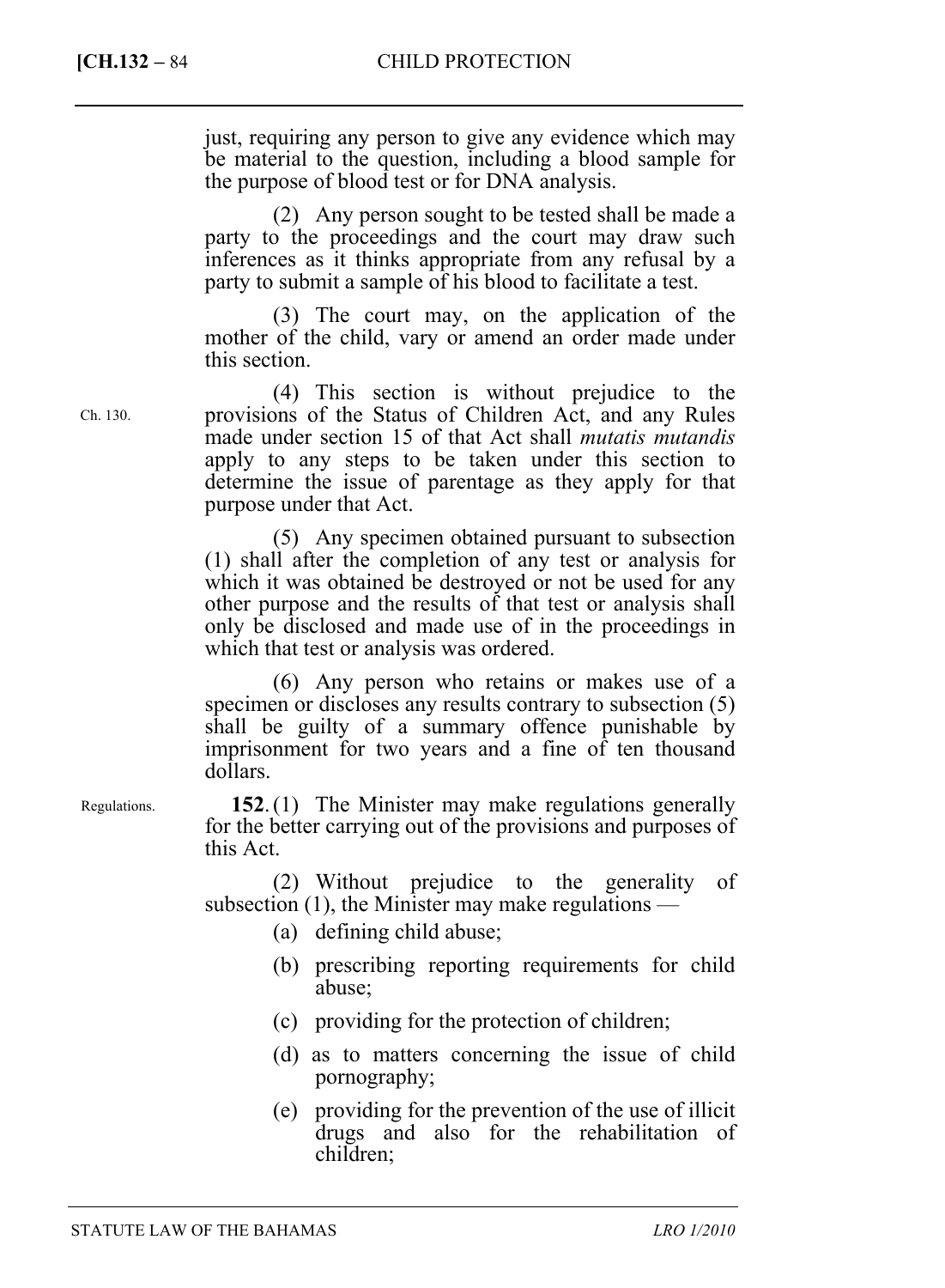(f) prohibiting the trafficking of children.

(3) Regulations made under subsection (1) may prescribe in relation to any contravention of the regulations a penalty not exceeding five thousand dollars or five years imprisonment or both and may provide additional penalties for continuing or repeated offences.

(4) The Regulations may also, subject to the other provisions of this Act or any Rules of court provide for the charging of fees for the issue of any document or the reimbursement of the Department of any expenses incurred on behalf of a person under this Act.

**153**. In any proceedings duly initiated before a court under the provisions of this Act or the Matrimonial Causes (Summary Jurisdiction) Act, nothing shall in this or that Act preclude the court from exercising any power which it is competent to do in the proceedings pursuant to the provisions of either Act save that no person shall thereby be twice liable to any penalty or to make payment of any sum.

**154**. (1) Any juvenile panel in existence at the time of the coming into operation of this Act shall continue in existence in accordance with the terms of its appointment as if it were constituted under this Act and no proceedings pending at that time shall be prejudiced by any repeal made by this Act of any provisions pursuant to which that panel was appointed.

(2) Any application, order, appointment or other thing made or having effect for the purposes of any Act amended by this section and pending or in force immediately before the coming into operation of this Act shall be deemed to have been made under or for the purposes of the corresponding enactment in this Act and any proceedings or other thing begun under the Act so amended may be continued under this Act as if begun thereunder.

(3) Nothing in this Act shall have the effect of rendering any person liable to any penalty for any offence greater than that co which he was liable on the date when the offence was committed.

(4) The Minister may by Order amend the provisions of the First, Second or Third Schedule.

**155**. The Commissioner of Police shall within the competence of the Royal Bahamas Police Force, after

Co-operation of law enforcement authority

Avoidance of doubt. Ch. l26.

Transitional.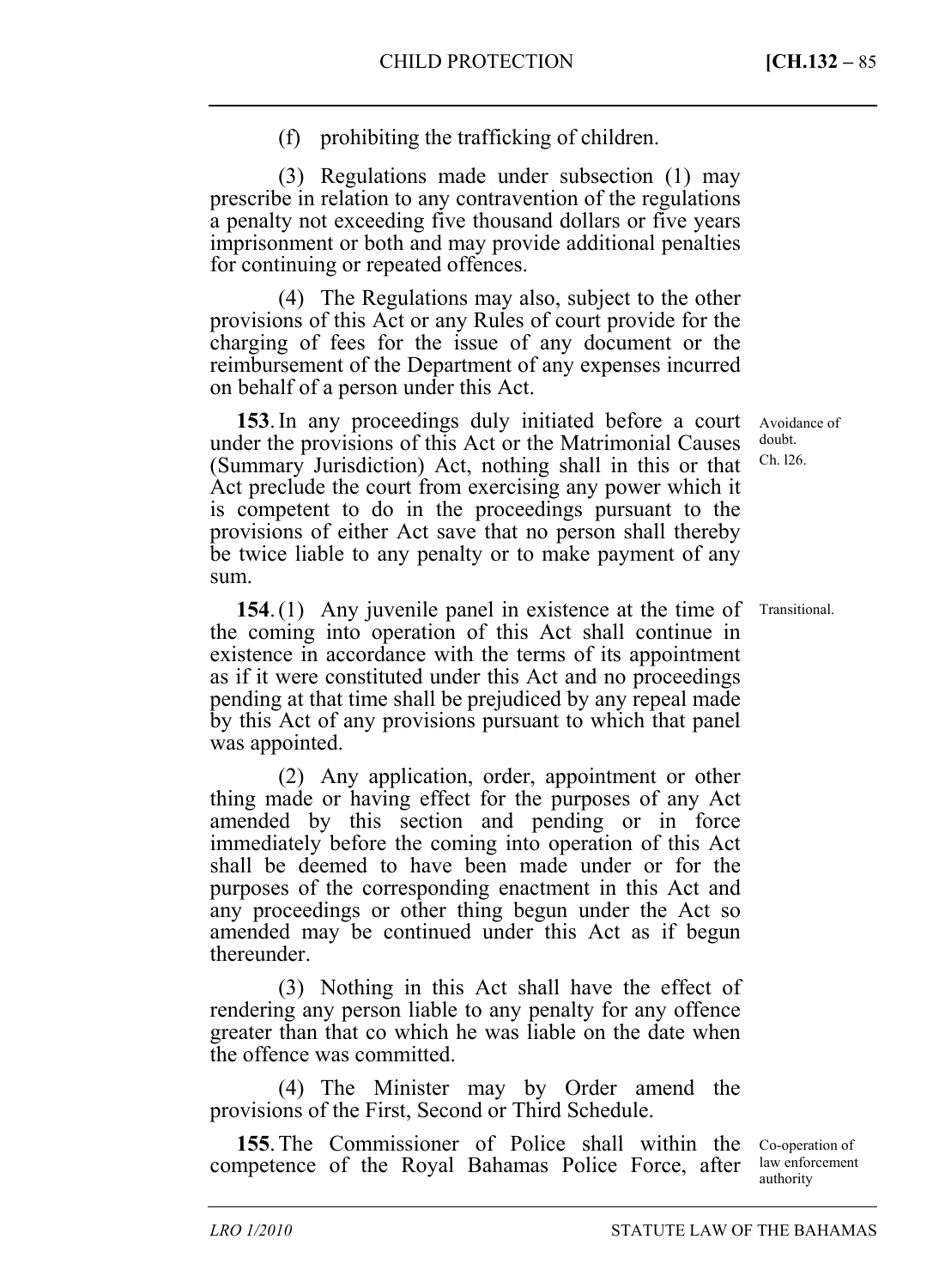.

consultation with the Minister, make such arrangements as are necessary having regard to the Convention to secure the expeditious despatch of —

- (a) matters involving any child who has been brought to the attention, or has come into the custody, of the police;
- (b) the service of any process issued by a court in respect of maintenance under any Act.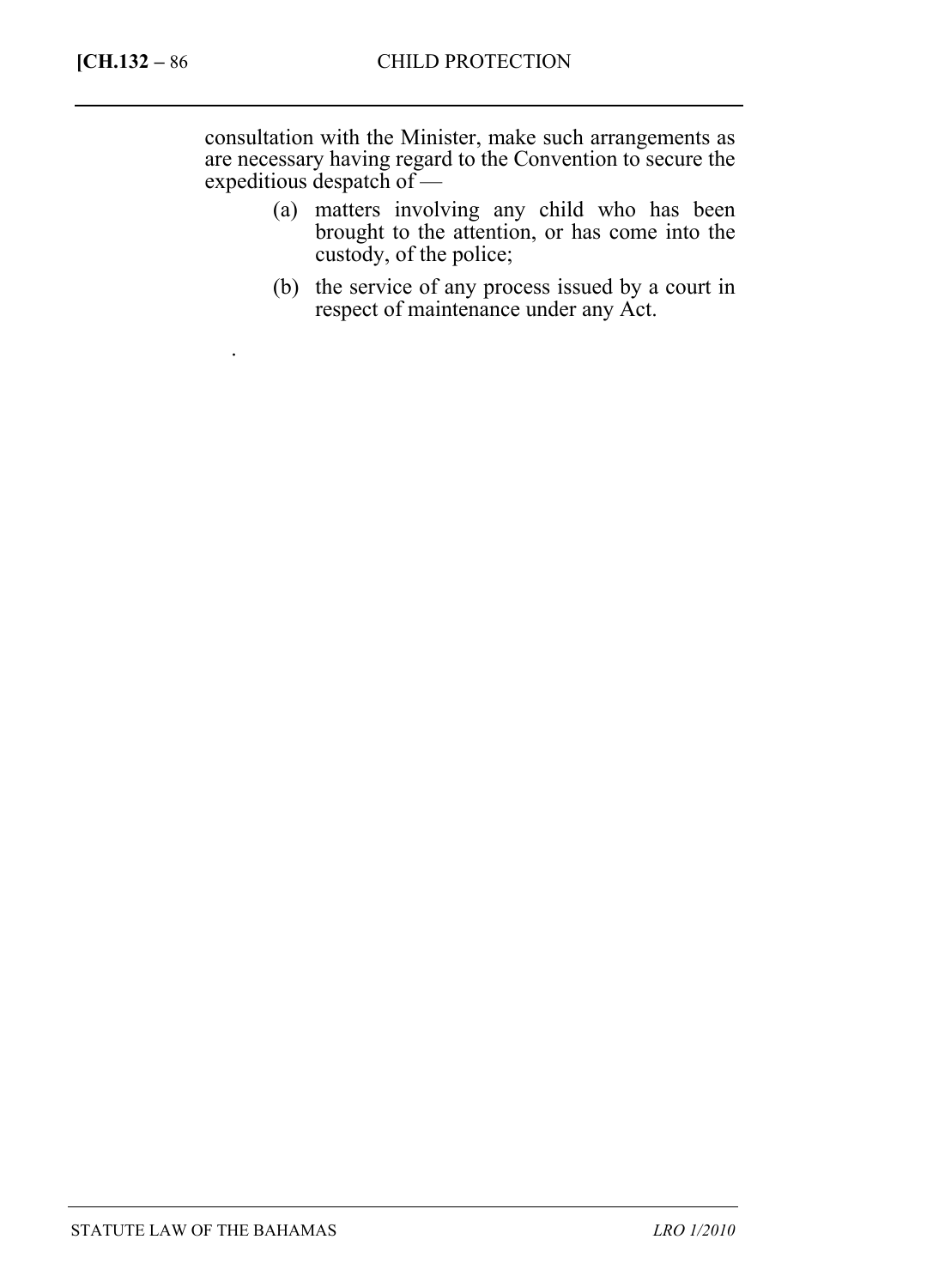# **FIRST SCHEDULE**

SUPERVISION ORDERS (Section 70)

### **INTERPRETATION**

- 1. (1) In this Schedule
	- "the responsible person", in relation to a supervised person means —
		- (a) any person who has parental responsibility for him; and
		- (b) any other person with whom he is living;
	- "the supervised person" means the child with respect to whom a supervision order is made;
	- "supervision order" means a supervision order under section 64;
	- "the supervisor" means where the supervision order places the supervised person under the supervision of the Department, such officer of the Department as is for the time being assigned to him by the Department.

(2) The above definition of "supervisor" applies for the purpose of section 68.

### **REQUIREMENT TO COMPLY WITH SUPERVISOR'S DIRECTIONS**

2. (1) A supervision order may require the supervised person to comply with any directions given from time to time by the supervisor and requiring him to do all or any of the following —

- (a) to live at a place or places specified in the directions for a period or periods so specified;
- (b) to present himself to a person or persons specified in the directions at a place or places and on a day or days;
- (c) to participate in activities specified in the directions on a day or days to be specified.

(2) It shall be for the supervisor to decide whether and to what extent he exercises any power to give directions under sub-paragraph (1).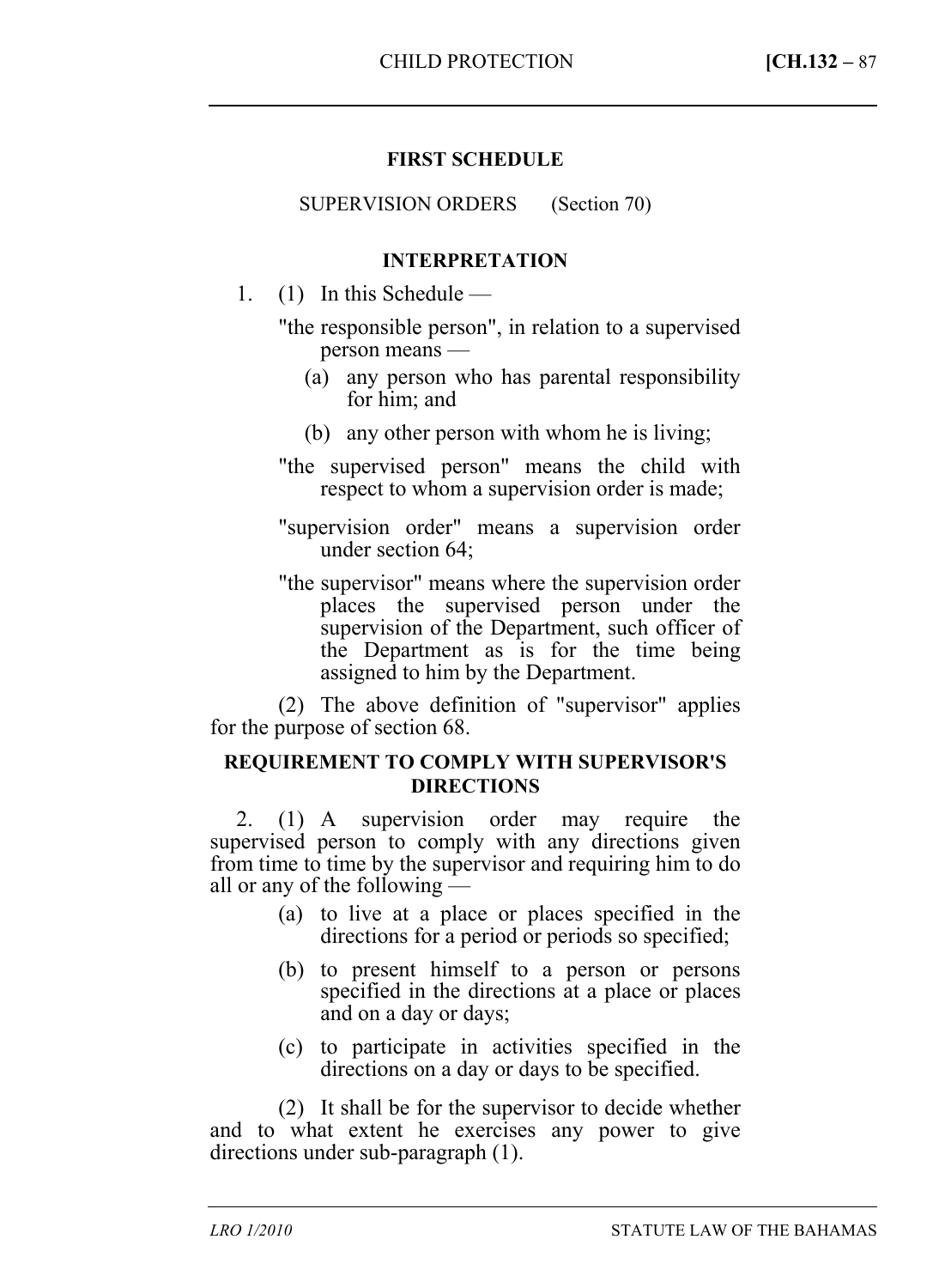(3) This paragraph does not confer on a supervisor power to give directions in respect of any medical or psychiatric examination or treatment.

## **REQUIREMENTS IMPOSED ON RESPONSIBLE PERSONS**

3. (1) With the consent of any responsible person, a supervision order may include a requirement —

- (a) that he take all reasonable steps to ensure that the supervised person complies with any direction given by the supervisor under paragraph 2;
- (b) that he take all reasonable steps to ensure that the supervised person complies with any requirement included in the order under paragraph 4 or 5;
- (c) that he comply with any directions given by the supervisor requiring him to attend at a place specified in the directions for the purpose of taking part in activities so specified.

(2) A direction given under sub-paragraph  $(1)(c)$ may specify the time at which the responsible person is to attend and whether or not the supervised person is required to attend with him.

(3) A supervision order may require any person who is a responsible person in relation to the supervised person to keep the supervisor informed of his address, if it differs from the supervised person's.

# **MEDICAL AND PSYCHIATRIC EXAMINATIONS**

4. (1) A supervision order may require the supervised person —

- (a) to submit to a medical or psychiatric examination; or
- (b) to submit to any such examination from time to time as directed by the supervisor.

(2) Any such examination shall be required to be conducted —

> (a) by, or under the direction of, such registered medical practitioner as may be specified in the order;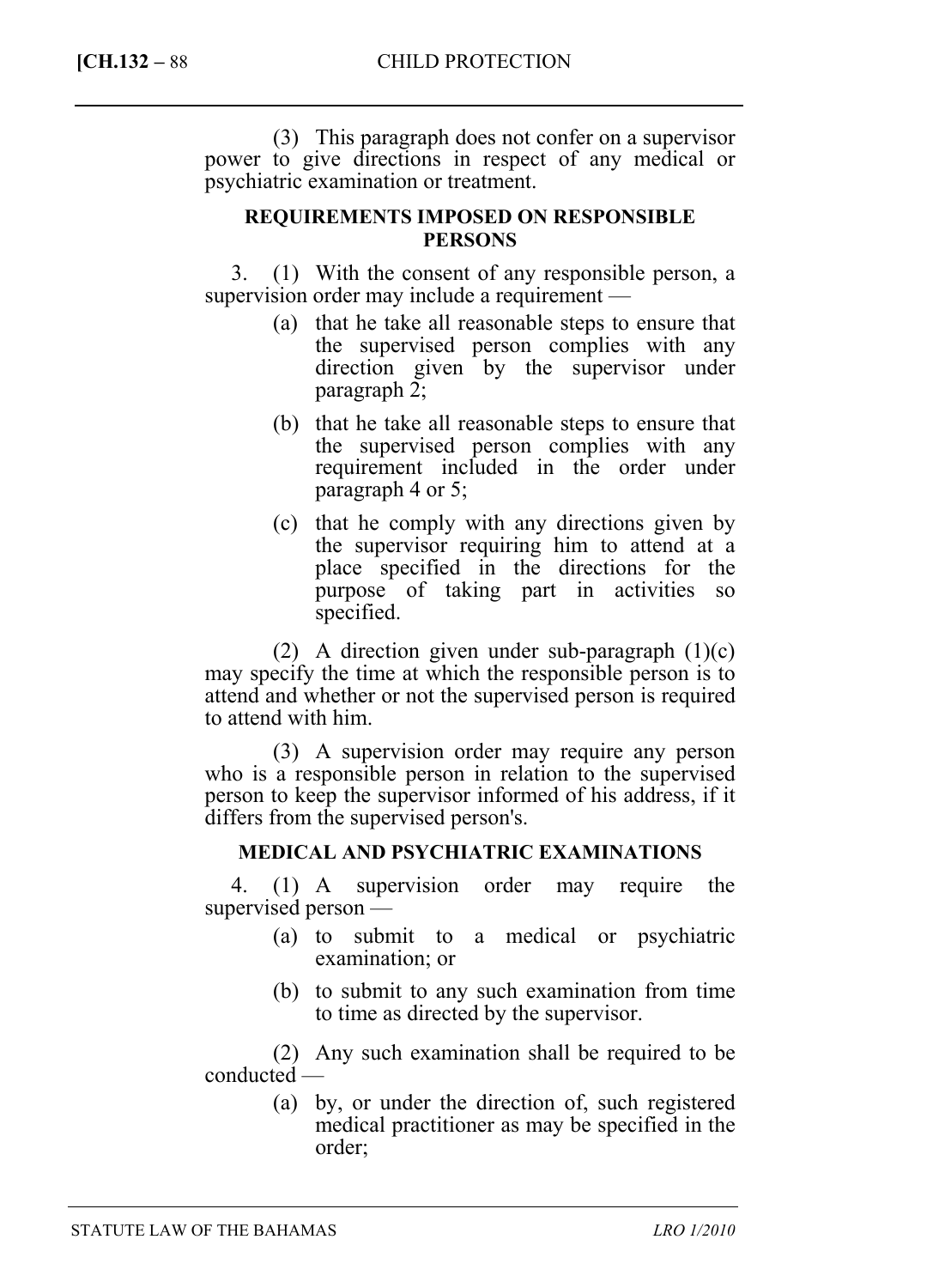- (b) at a place specified in the order and at which the supervised person is to attend as a nonresident patient; or
- (c) at a health service hospital or (in the case of a psychiatric examination) a hospital or mental nursing home at which the supervised person is, or is to attend as, a resident patient.

(3) A requirement of a kind mentioned in subparagraph (2) (c) shall not be included unless the court is satisfied, on the evidence of a registered medical practitioner, that —

- (a) the supervised person may be suffering from a physical or mental condition that requires, or may be susceptible to, treatment; and
- (b) a period as a resident patient is necessary if the examination is to be carried out properly.

(4) No court shall include a requirement under this paragraph in a supervision order unless it is satisfied that —

- (a) where the child has sufficient understanding to make an informed decision, he consents co its inclusion; and
- (b) satisfactory arrangements have been, or can be, made for the examination.

(5) This paragraph does not apply in the case of an interim order or an order pending appeal.

# **MEDICAL AND PSYCHIATRIC TREATMENT**

5. (1) Where a court proposes to make or vary a supervision order and is satisfied, on the evidence of a registered medical practitioner, that the physical condition of the supervised person is such as required and may be susceptible to treatment, the court may include in the supervision order a requirement that the supervised person shall, for a period specified in the order, submit to treatment of one of the following descriptions so specified —

- (a) treatment by or under the direction of a registered medical practitioner specified in the order;
- (b) treatment as a non-resident patient at a place specified in the order;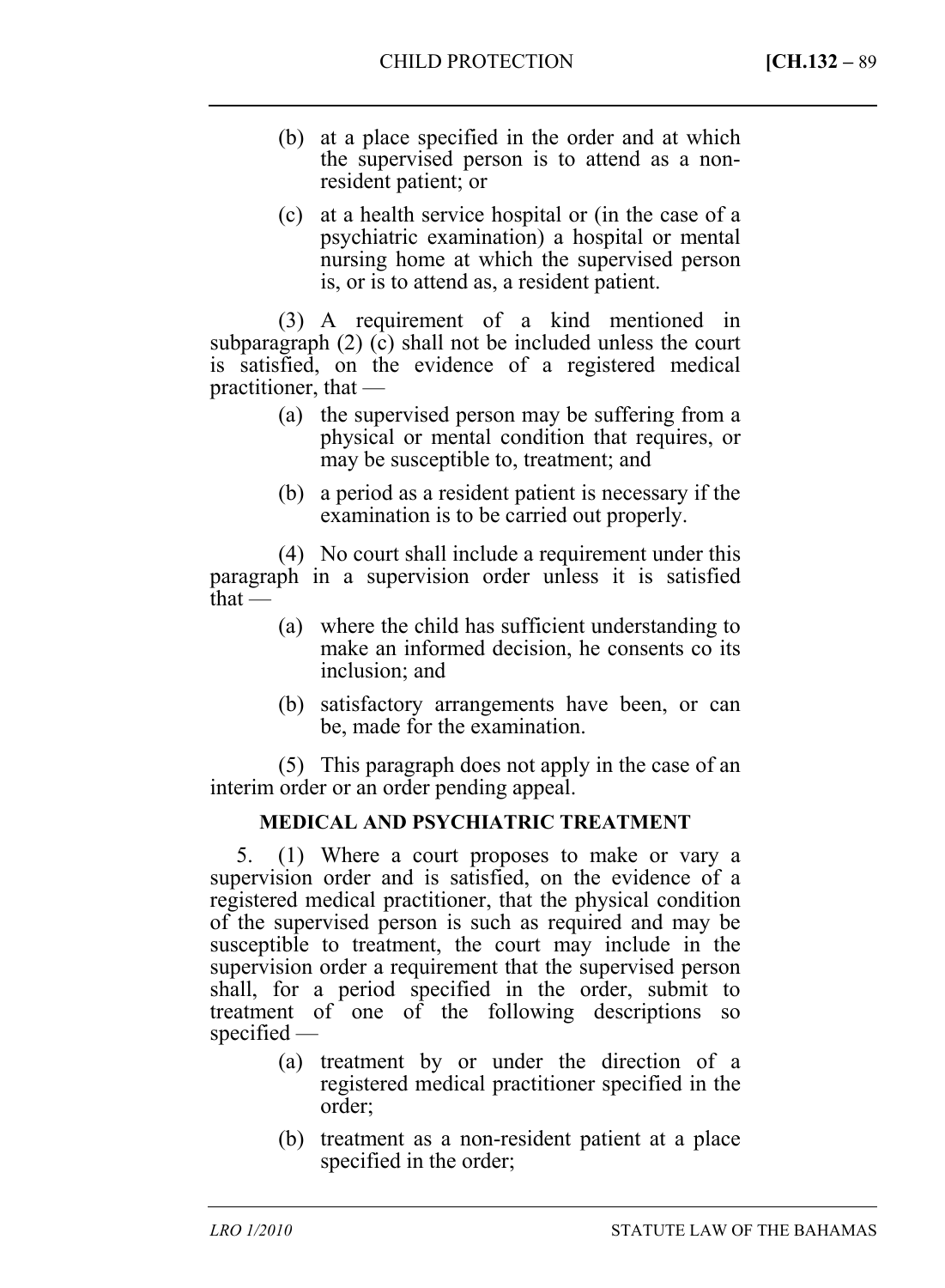(c) treatment as a resident patient in a health service hospital.

(2) Where a court proposes to make or vary a supervision order and is satisfied, on the evidence of a medical practitioner recognised for the purposes of the Mental Health Act that the mental condition of the supervised person is such as requires and may be susceptible to treatment, the court may include in the supervision order a requirement that the supervised person shall, for a period specified in the order, submit to treatment of one of the following descriptions so specified —

- (a) treatment by or under the direction of a registered medical practitioner specified in the order;
- (b) treatment as a non-resident patient at a place specified in the order;
- (c) treatment as a resident patient in a hospital or mental nursing home.

(3) No court shall include a requirement under this paragraph in a supervision order unless it is satisfied that —

- (a) where the child has sufficient understanding to make an informed decision, he consents to its inclusion; and
- (b) satisfactory arrangements have been, or can be, made for the treatment.

(4) If a medical practitioner by whom or under whose direction a supervised person is being treated in pursuance of a requirement included in a supervision order by virtue of this paragraph —

- (a) is unwilling to treat or direct the treatment of the supervised person, or (b) is of the opinion —
	- (i) that the treatment should be continued beyond the period specified in that behalf in the order, or
	- (ii) chat the supervised person needs different treatment, or
	- (iii) that he is not susceptible to treatment, or

Ch. 230.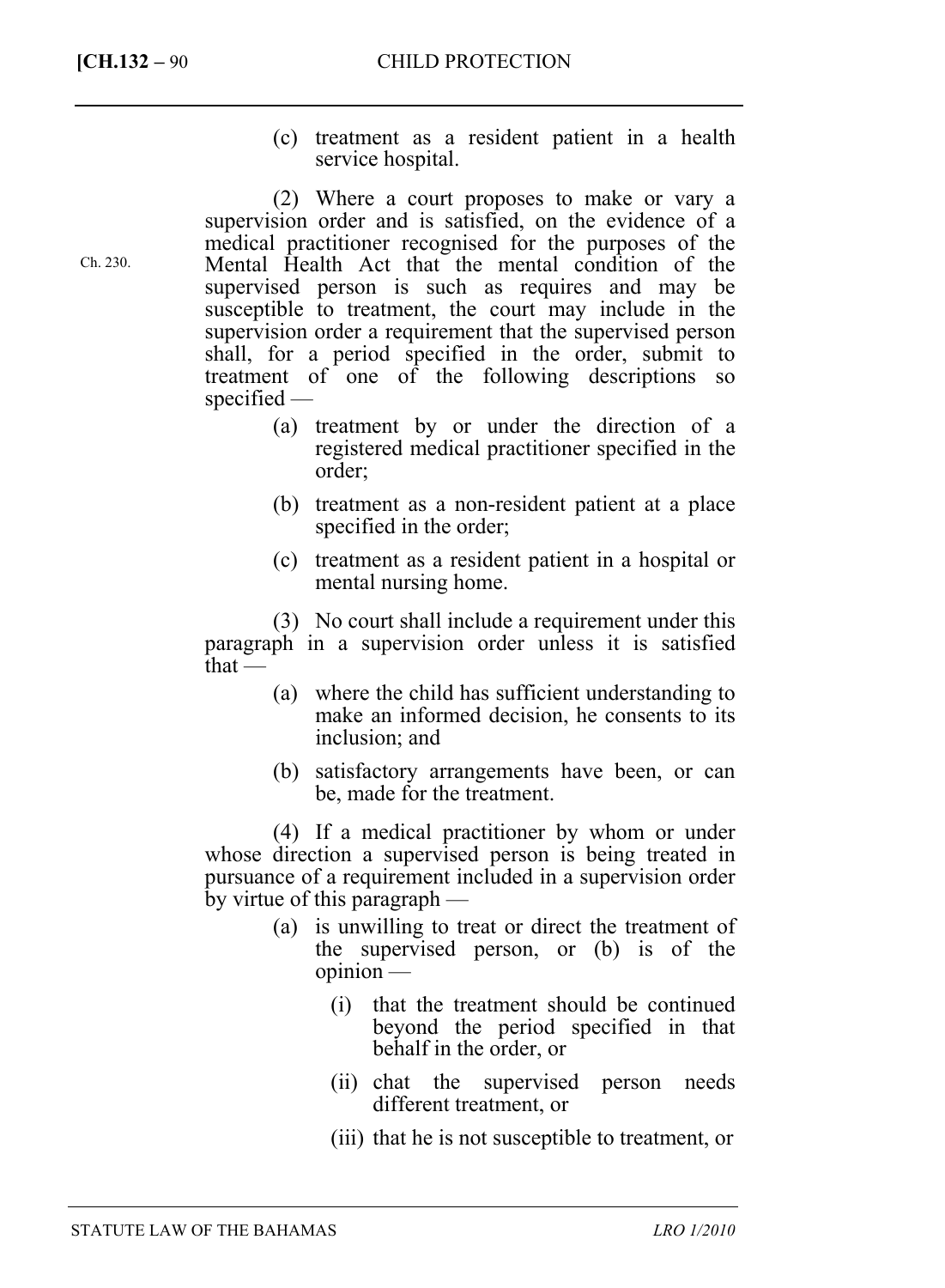#### (iv) that he does not require further treatment,

the practitioner shall make a report in writing to that effect to the supervisor.

(5) On receiving a report under sub-paragraph (4) the supervisor shall refer it to the magistrate's court, and on such a reference the court may make an order cancelling or varying the requirement.

(6) This paragraph does not apply in the case of an interim order or an order pending appeal.

### **RESTRICTION ON DIRECTIONS**

6. (1) The total number of days in respect of which a supervised person or responsible person may be required to comply with directions given under paragraph 2 or 3 shall not exceed ninety or such lesser number, if any, as may be specified in the order.

(2) For the purpose of calculating the total number of days in respect of which such directions may be given the supervisor may disregard any day in respect of which directions were previously given in pursuance of the order and on which the directions were not complied with.

### **INFORMATION TO BE GIVEN TO SUPERVISOR ETC.**

7. (1) A supervision order may require the supervised person —

- (a) to keep the supervisor informed of any change in his address; and
- (b) to allow the supervisor to visit him at the place where he is living.

(2) The responsible person in relation to a supervised person shall —

- (a) if asked by the supervisor, inform him of the supervised person's address (if it is known to him); and
- (b) if he is living with the supervised person, allow the supervisor reasonable contact with the supervised person.

### **DURATION OF SUPERVISION ORDER**

8. (1) Subject to any other enactment providing for its termination, a supervision order (other than an interim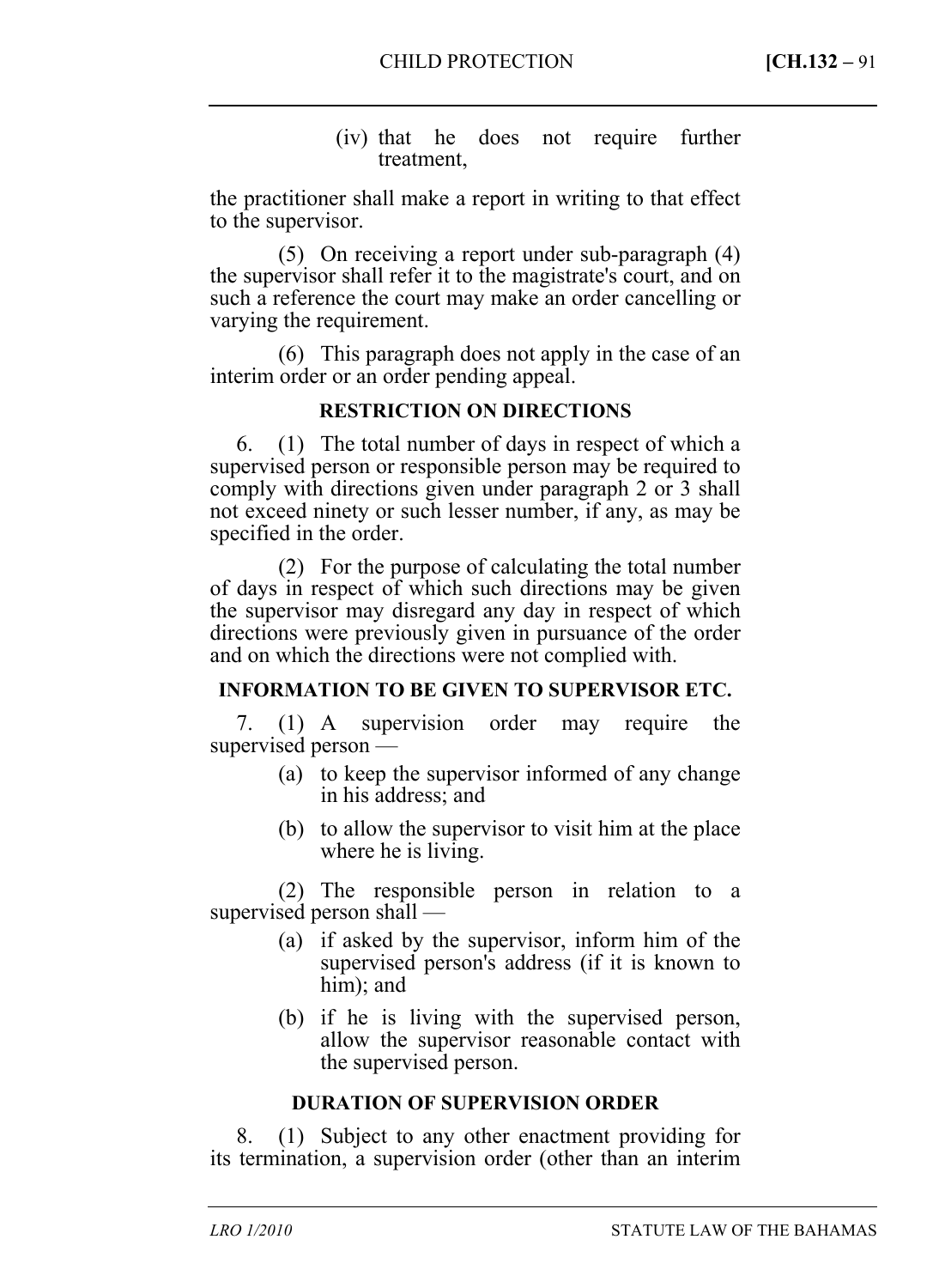order or an order pending appeal) shall, unless previously revoked, cease to have effect —

- (a) the end of the period specified in the order unless it is extended under subparagraph (2);
- (b) when the supervised person attains the age of eighteen years;
- (c) on the making of a care order with respect to the supervised person;
- (d) on the making of any order by the Supreme Court allowing the removal of the supervised person out of the jurisdiction.

(2) On an application made by the supervisor a magistrate court may make an order extending, or further extending, the duration of a supervision order for such period not exceeding one year as the court may specify.

(3) A supervision order may not be extended beyond —

- (a) the end of the period. elf three years beginning with the date on which it was initially made; or
- (b) the date on which the supervised person attains the age of eighteen.

(4) This paragraph is without prejudice to any other law.

### **VARIATION AND REVOCATION OF SUPERVISION ORDER**

9. (1) A supervision order may be revoked or varied by the court on the application of —

- (a) any person who has parental responsibility for the child;
- (b) the child himself if he has attained age fourteen years; or
- (c) the supervisor.
- (2) On the application of a person —
- (a) who is not entitled to apply for the order to be revoked, but
- (b) with whom the child is living,

a supervision order may be varied by the court in so far as it imposes a requirement which affects that person.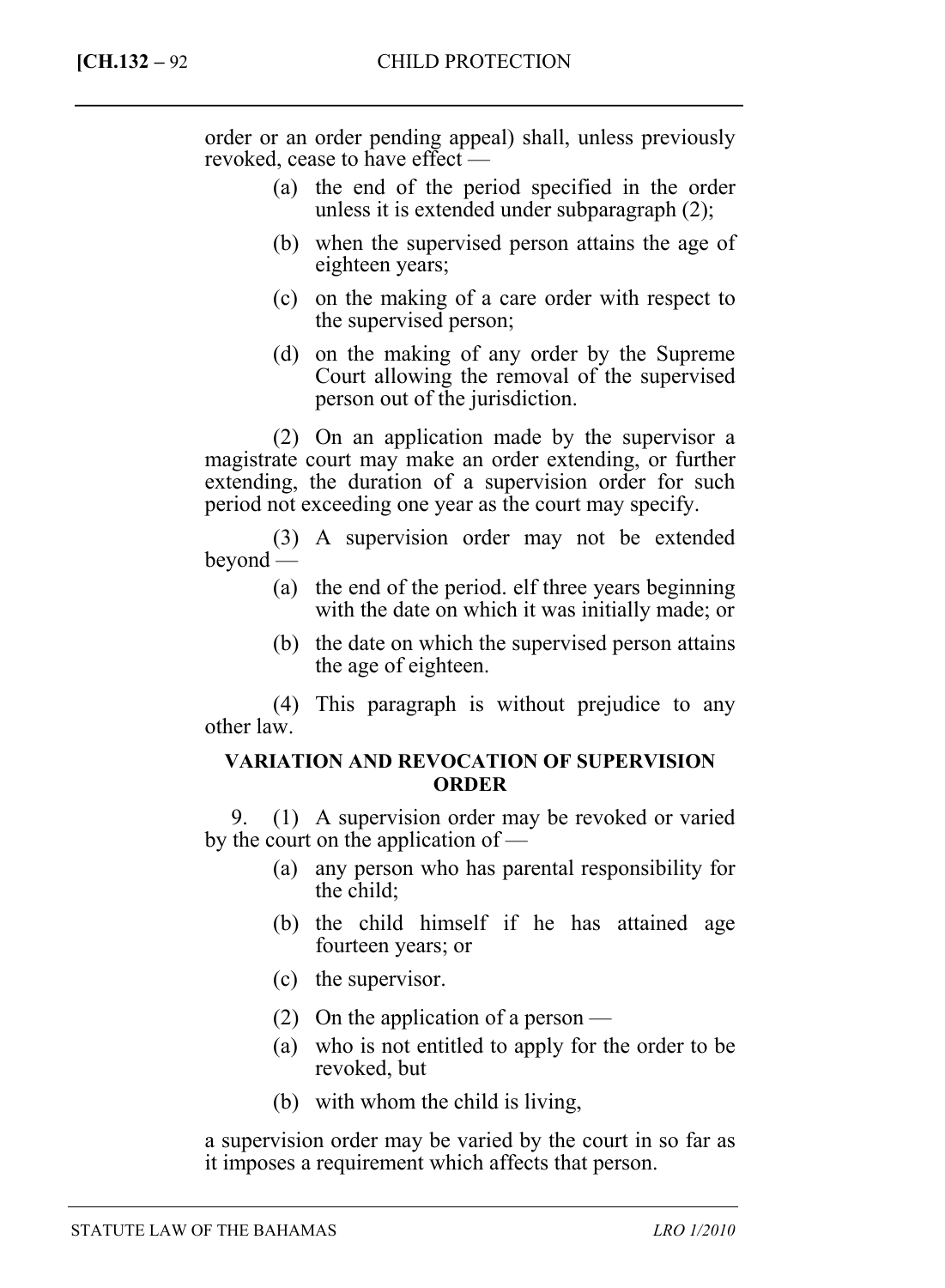- (3) In this paragraph "the court" means —
- (a) where the supervision order was made by a court other than a magistrate's court, that court or;
- (b) in any other case, a magistrate's court; but where the supervision order was made by a court on the determination of an appeal from another court, it shall be treated for the purpose of this sub-paragraph as made by the latter court.

### **EFFECT ON EARLIER ORDERS**

10. The making of a supervision order with respect to a child revokes any earlier supervision order (including a supervision order made by a court of summary jurisdiction exercising criminal jurisdiction) made with respect to him which would otherwise continue in force.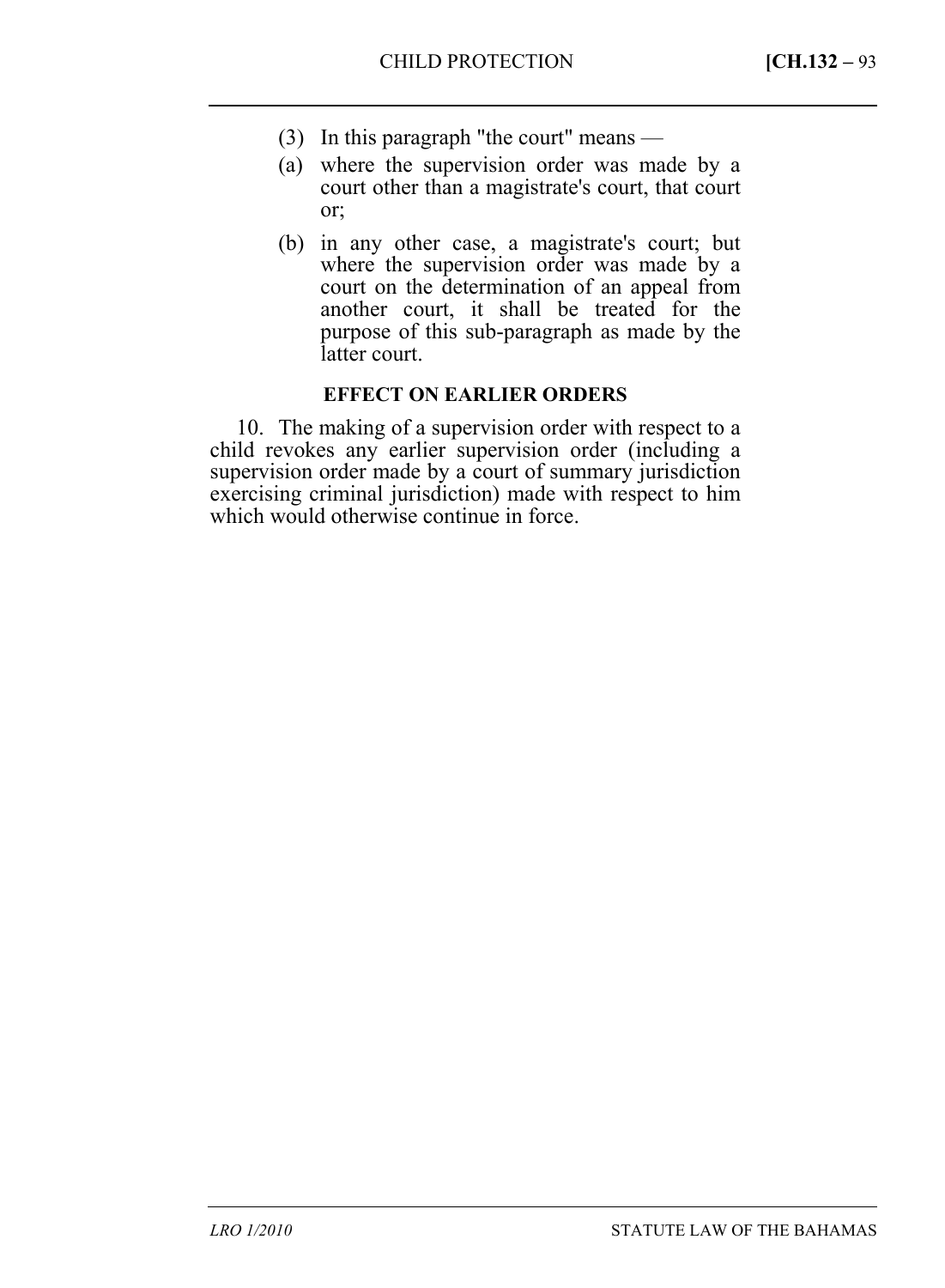#### **SECOND SCHEDULE**

#### EXCLUSION REQUIREMENTS ETC. (Section 77)

#### **EXCLUSION REQUIREMENT**

1. (1) For the purposes of section 77 and this Schedule an exclusion requirement is any one or more of the following —

- (a) a provision requiring the relevant person to leave a dwelling-house in which he is living with the child;
- (b) a provision prohibiting the relevant person from entering a dwelling-house in which the child lives; and
- (c) a provision excluding the relevant person from a defined area in which a dwelling-house in which the child lives is situated.

(2) The court may provide that the exclusion requirement is to have effect for a shorter period than the other provisions of the relevant order.

#### **POWER OF ARREST**

2. (1) Where the court makes a relevant order containing an exclusion requirement, the court may attach a power of arrest to the exclusion requirement.

(2) Where the court attaches a power of arrest to an exclusion requirement of the relevant order, it may provide that the power of arrest is to have effect for a shorter period than the exclusion requirement.

#### **EXTENSION OF PERIOD OF REQUIREMENT OR POWER OF ARREST**

3. Any period specified for the purposes of paragraph 1(2) or 2(2) may be extended by the court (on one or more occasions) on an application to vary or revoke the relevant order.

### **EXECUTION OF POWER OF ARREST**

4. (1) Where a power of arrest is attached to an exclusion requirement of a relevant order by virtue of paragraph 2, a police officer may arrest without warrant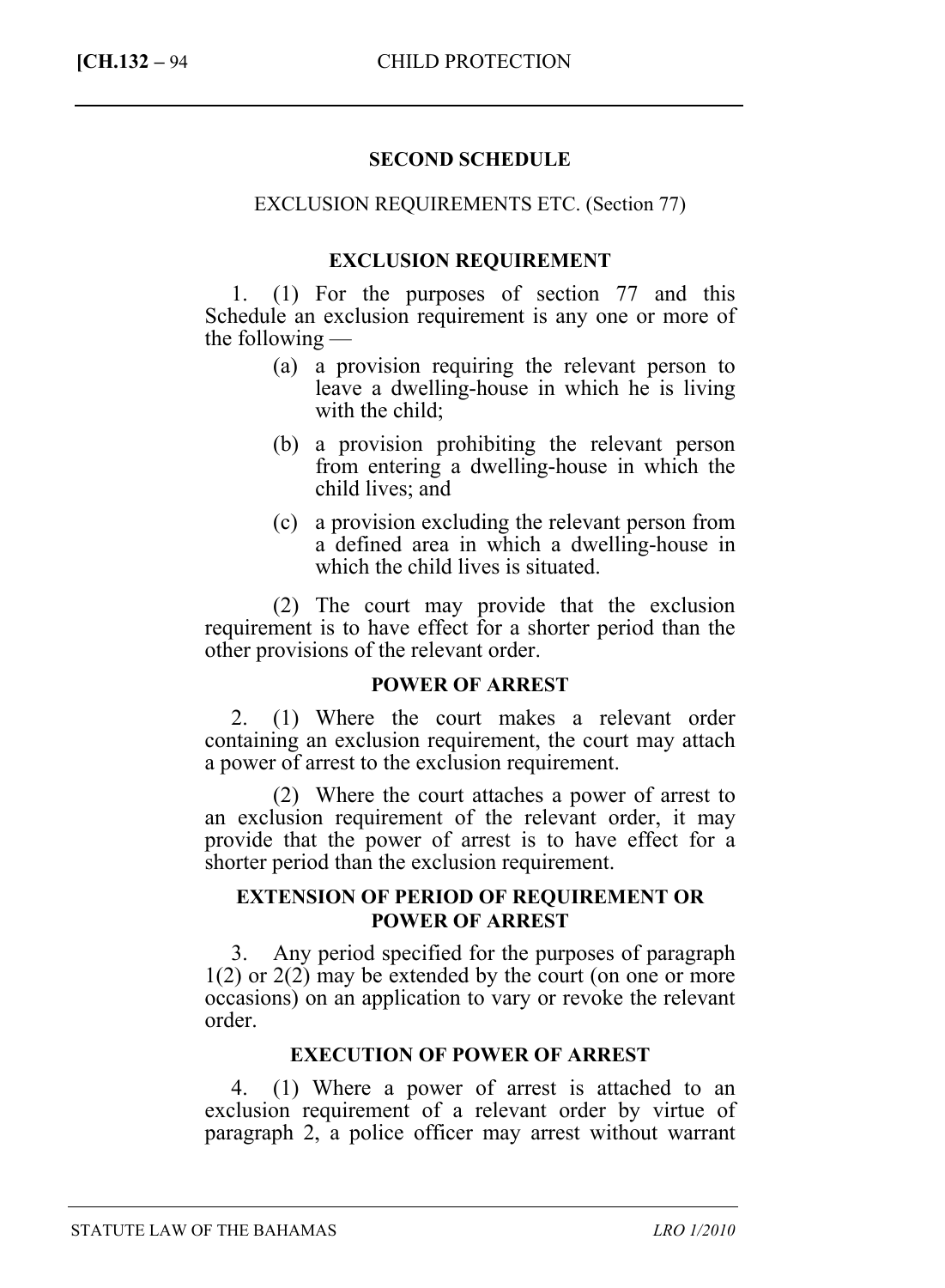any person whom he has reasonable cause to believe to be in breach of the requirement.

(2) Where a power of arrest is attached to an exclusion requirement of a relevant order by virtue of paragraph 2 and a person is arrested under subparagraph  $(1)$  —

- (a) he shall be brought before a magistrate's court within a period of forty-eight hours beginning at the time of his arrest otherwise at its next sitting; and
- (b) the magistrate before whom he is brought may remand him.

### **LAPSE OF EXCLUSION REQUIREMENT**

5. If, while a relevant order containing an exclusion requirement is in force, the Department has removed the child from the dwelling-house from which the relevant person is excluded to other accommodation for a continuous period of more than twenty-four hours, the relevant order shall cease to have effect in so far as it imposes the exclusion requirement.

## **UNDERTAKING IN LIEU OF EXCLUSION REQUIREMENT**

6. (1) In any case where the court has power to include an exclusion requirement in a relevant order, the court may accept an undertaking from the relevant person.

(2) No power of arrest may be attached to any undertaking given under this paragraph.

(3) An undertaking given to a court under this paragraph —

- (a) shall be enforceable as if it were an order of the court, and
- (b) shall cease to have effect if, while it is in force, the Department has removed the child from the dwelling-house from which the relevant person is excluded by virtue of the undertaking to other accommodation for a continuous period of more than twenty-four hours.

(4) This paragraph has effect without prejudice to the powers of the court apart from this paragraph.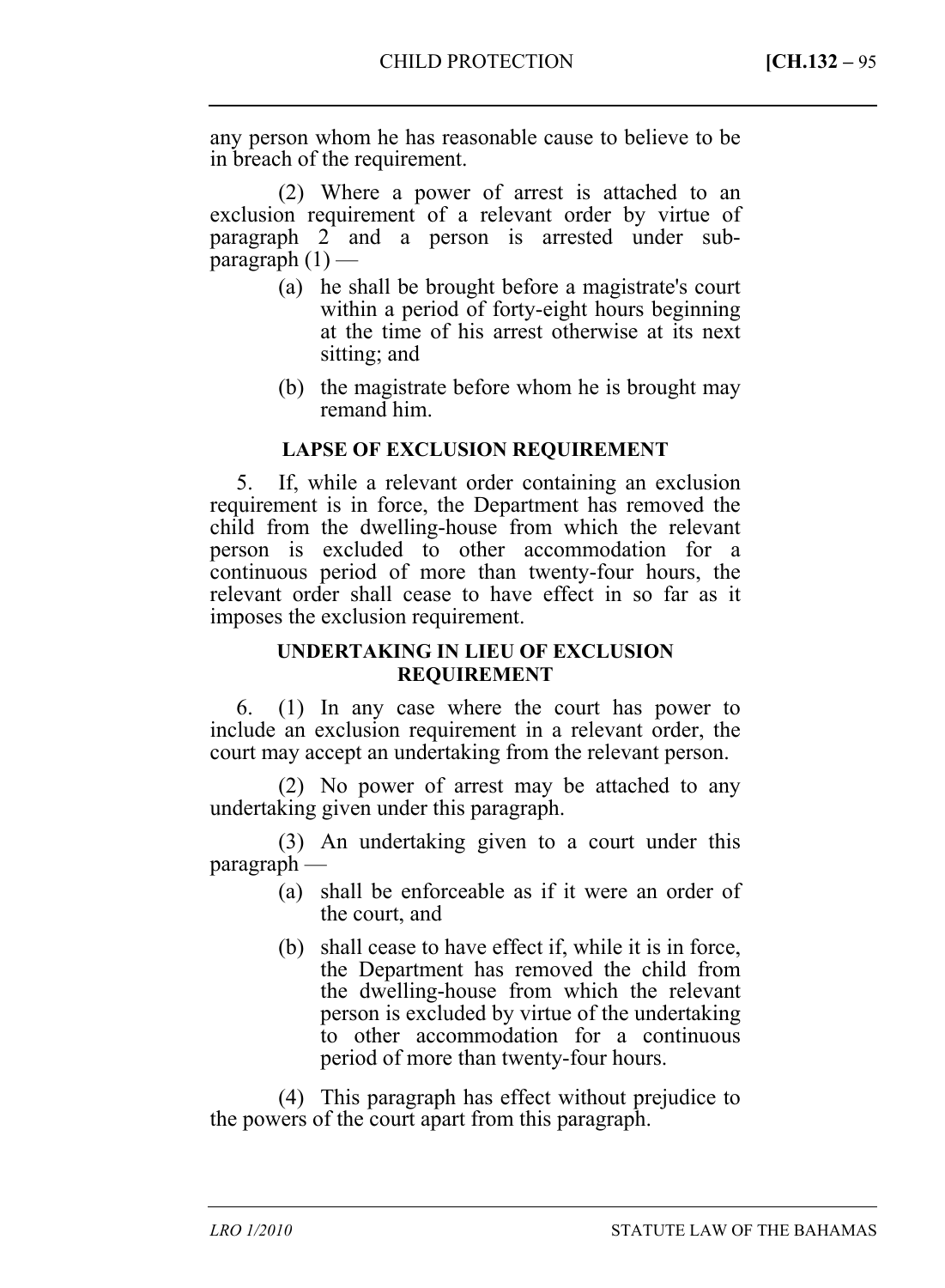## **INTERPRETATION**

In this Schedule —

"relevant order" means an interim care order or an emergency protection order;

"relevant person" means the person who is the subject of the exclusion order.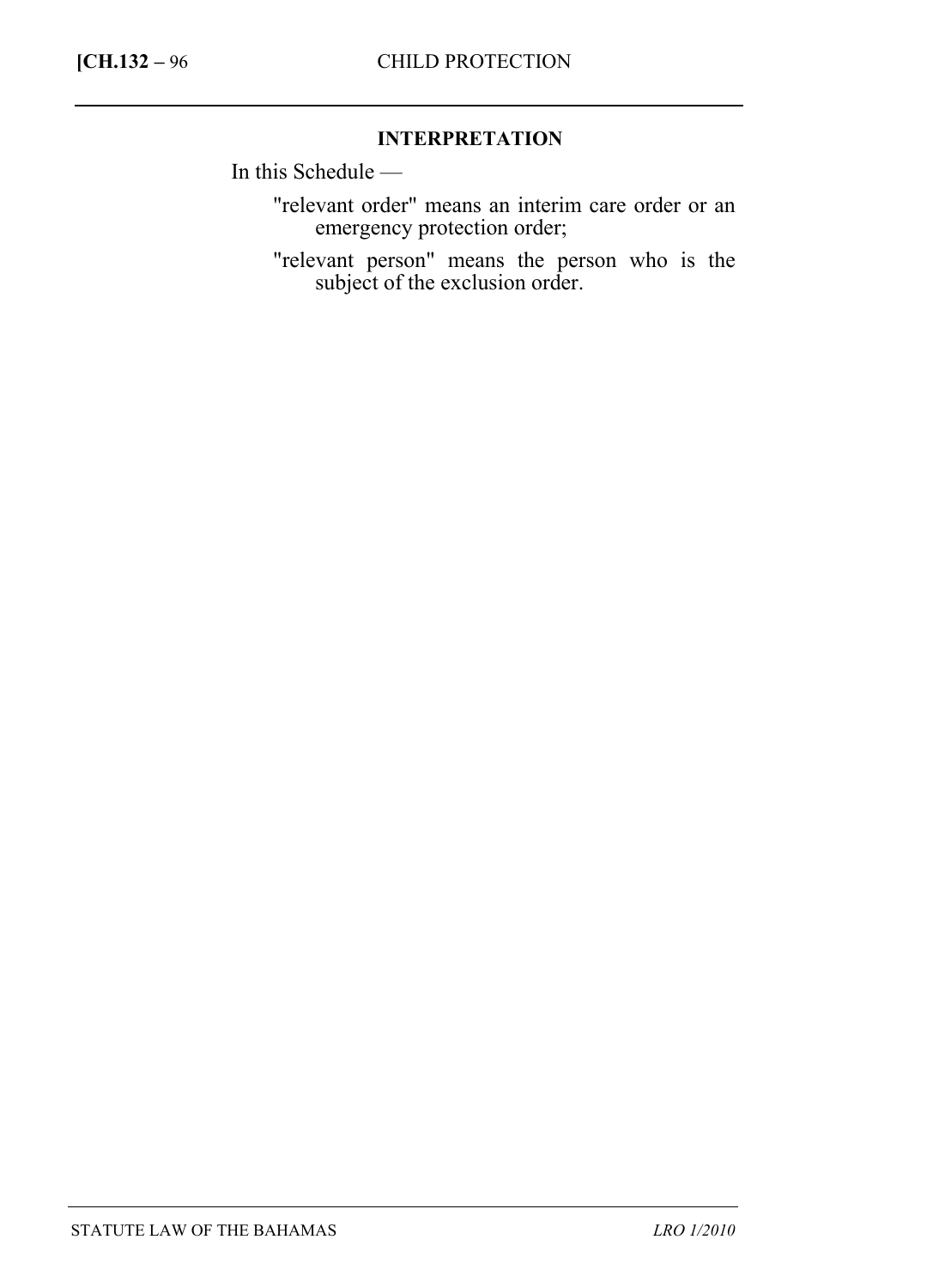## **THIRD SCHEDULE (Section 87)**

#### FOSTER-CARE PLACEMENT RULES

1. These Rules may be cited as the Foster-Care Citation. Placement Rules.

**2**. In these Rules, unless the context otherwise Interpretation. requires —

> "foster child" means a child placed with a foster parent or foster family;

> "foster family" means a family in which a child is placed;

> "supervising officer" means the social services or the authorised officer.

**3**. These Rules apply to the placement of a child with foster parents by a social services or; authorised officer. Application of Rules.

**4**. Any person interested in fostering a child shall complete the prescribed application form and submit it to the Department.

**5**. (1) The following persons may apply to be foster Persons qualified parents —

- (a) a husband and wife;
- (b) a single woman not below the age of twentyfive years; or
- (c) a single man not below the age of twenty-five years.

(2) A single man may not foster a female child under these Rules unless the Minister is satisfied that there are special circumstances which justify the single man being permitted to do so.

**6**. (1) Where a child's religion is known, the child so Religion. far as possible shall be placed with a foster parent who is of the same religion as the foster child.

(2) Where a child's religion is not known, the child shall be placed with a foster parent who shall undertake to bring up the child in accordance with his religious denomination.

Application to foster a child.

to foster children.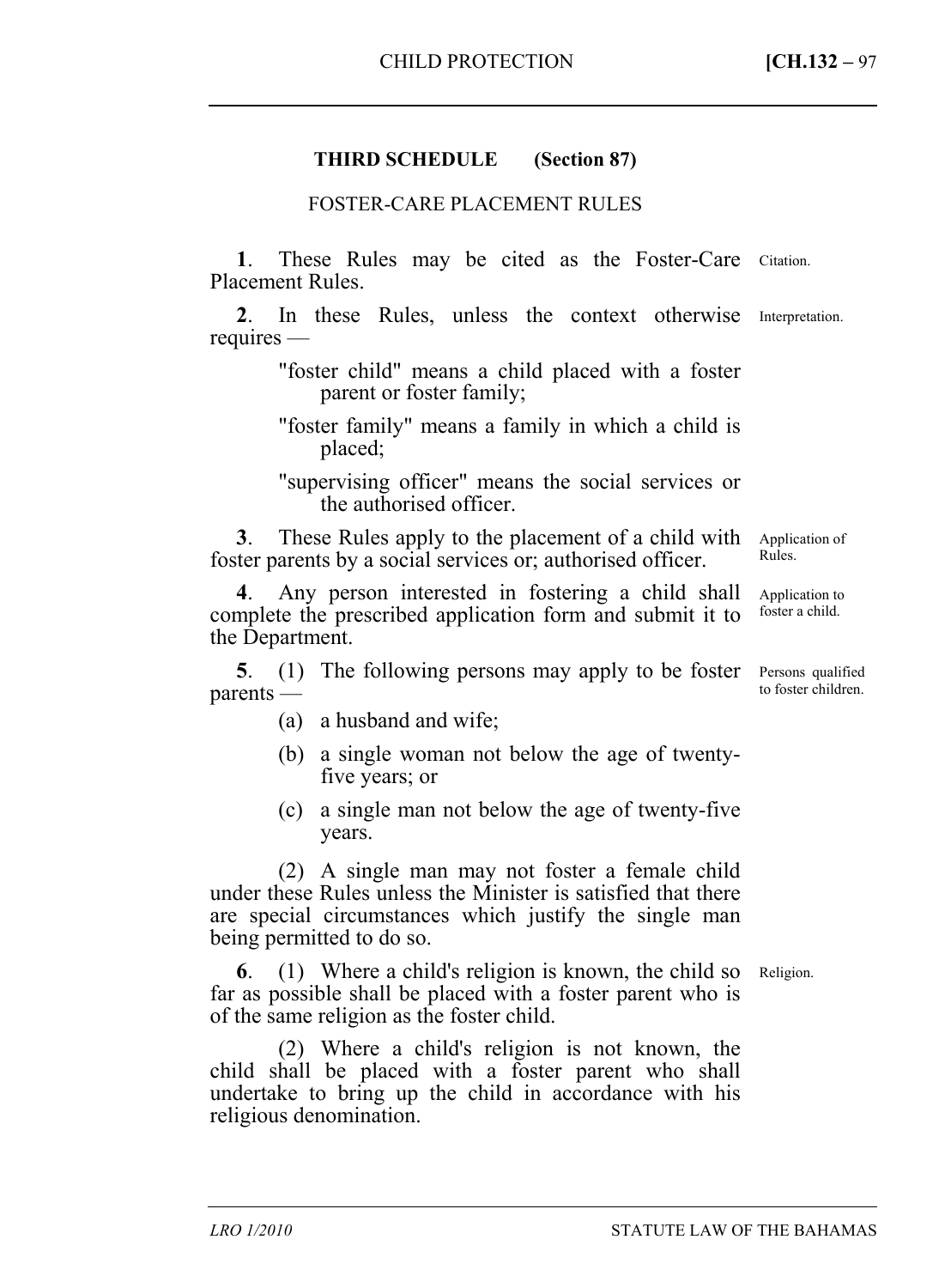foster parents.

| Cultural<br>background. | Wherever possible, a child shall be placed with a<br>foster parent who has the same cultural background as the<br>child's parents. |
|-------------------------|------------------------------------------------------------------------------------------------------------------------------------|
| Undertaking by          | (1) Each foster parent shall, on the day on which                                                                                  |

**8**. (1) Each foster parent shall, on the day on which the child is placed with him, sign in the presence of a witness an undertaking to the effect of paragraph 6(2).

(2) Where the prospective foster parent cannot read the English language sufficiently to understand the nature of the undertaking, the supervising officer or the authorised officer concerned shall cause the undertaking to be explained to the prospective foster parent in a language which he understands and shall certify to that effect.

(3) Each foster parent shall be given a copy of the undertaking signed by him.

(4) A copy of the undertaking shall also be kept in the Department.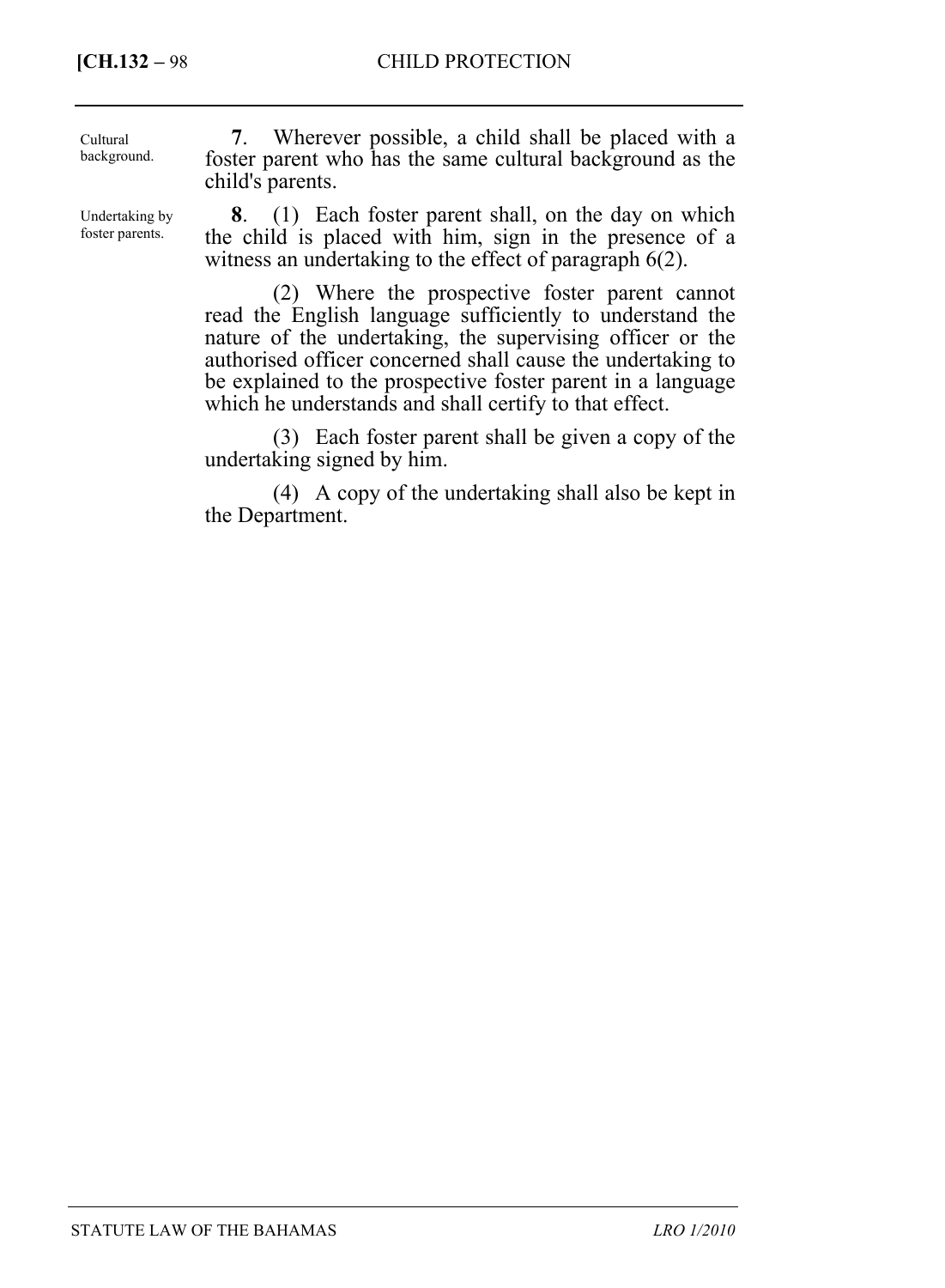### **FOURTH SCHEDULE (Section 105)**

#### CONSTITUTION AND FUNCTIONS OF OFFICE OF MINORS ADVOCATE

**1**. (1) A person shall not be qualified to hold or act in the office of Minors Advocate unless he is a member of at least five years standing of The Bahamas Bar or of the Bar of any other country of The Commonwealth to which a member of The Bahamas Bar is admitted without examination.

(2) The powers of the Minors Advocate may be exercised by him in person or through other fit persons acting under and in accordance with his general or special instructions.

**2**. (a) The Minors Advocate shall be entitled to such emoluments and be subject to such other terms and conditions of service as may from time to time be prescribed by or under any law:

> Provided that the emoluments, terms and conditions of service of the Minors Advocate, other than allowances that are not taken into account in computing pensions, shall not be altered to his disadvantage during his continuance in office.

(b) the salary for the time being payable to the Minors Advocate under this Act shall be charged on and paid out of the Consolidated Fund.

**3**. (1) Subject to subparagraphs (4) to (7), the Minors Advocate shall hold office until he attains the age of sixty years:

Provided that —

- (a) he may at any time resign his office; and
- (b) the Governor-General, acting on the recommendation of the Prime Minister after consultation with the Leader of the Opposition, may permit a Minors Advocate who has attained the age of sixty years to continue in office until he has attained such later age, not exceeding sixty-five years, as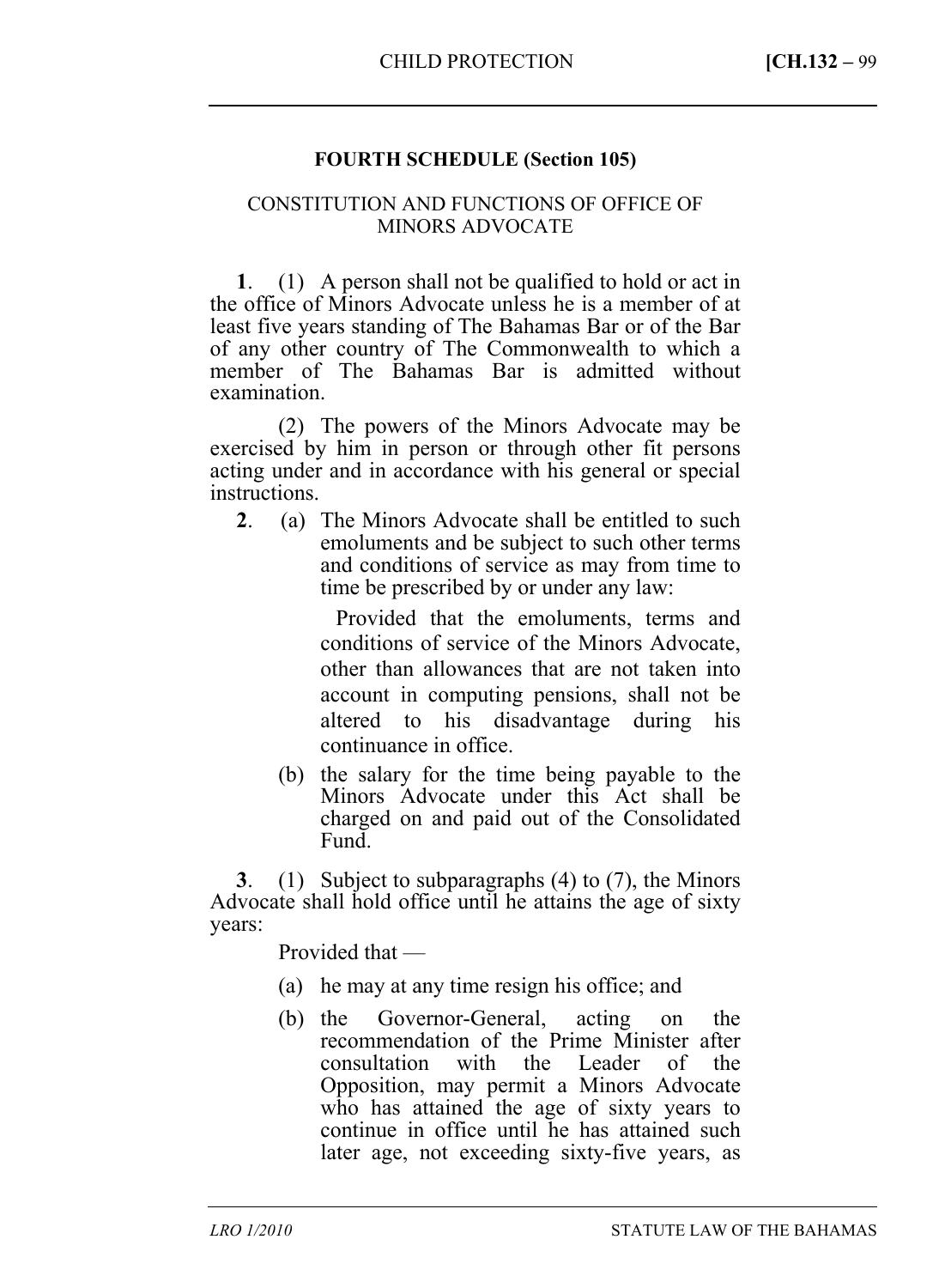may (before the Minors Advocate has attained the age of sixty years) have been agreed between them.

(2) Nothing done by the Minors Advocate shall be invalid by reason only that he has attained the age at which he is required by this paragraph to vacate his office.

(3) If the office of Minors Advocate is vacant or the holder of that office is for any reason unable to perform the functions thereof, a person qualified for appointment to chat office may be appointed to act therein, and any person so appointed shall, subject to the provisions of subparagraph (1), continue to act until the office of Minors Advocate is filled or, as the case may be, until the Minors Advocate has resumed the functions of his office or the appointment of that person is revoked by the Governor-General acting on the advice of the Judicial and Legal Service Commission.

(4) The Minors Advocate may be removed from office only for inability to discharge the functions of his office (whether arising from infirmity of body or mind or any other cause) or for misbehaviour and shall not be so removed except in accordance with the provisions of this section.

(5) The Minors Advocate shall be removed from office by the Governor-General if the question of his removal from office has been referred to a tribunal appointed under subparagraph (6) and the tribunal has recommended to the Governor-General that he ought to be removed from office for inability as aforesaid or for misbehaviour.

(6) If the Prime Minister represents to the Governor-General that the question of removing the Minors Advocate from office for inability as aforesaid or for misbehaviour ought to be investigated then —

> (a) the Governor-General, acting in accordance with the advice of the Prime Minister, shall appoint a tribunal, which shall consist of a chairman and not less than two other members, from among persons who hold or have held office as a judge of a court having unlimited jurisdiction in civil and criminal matters in some part of the Commonwealth or a court having jurisdiction in appeals from any such court; and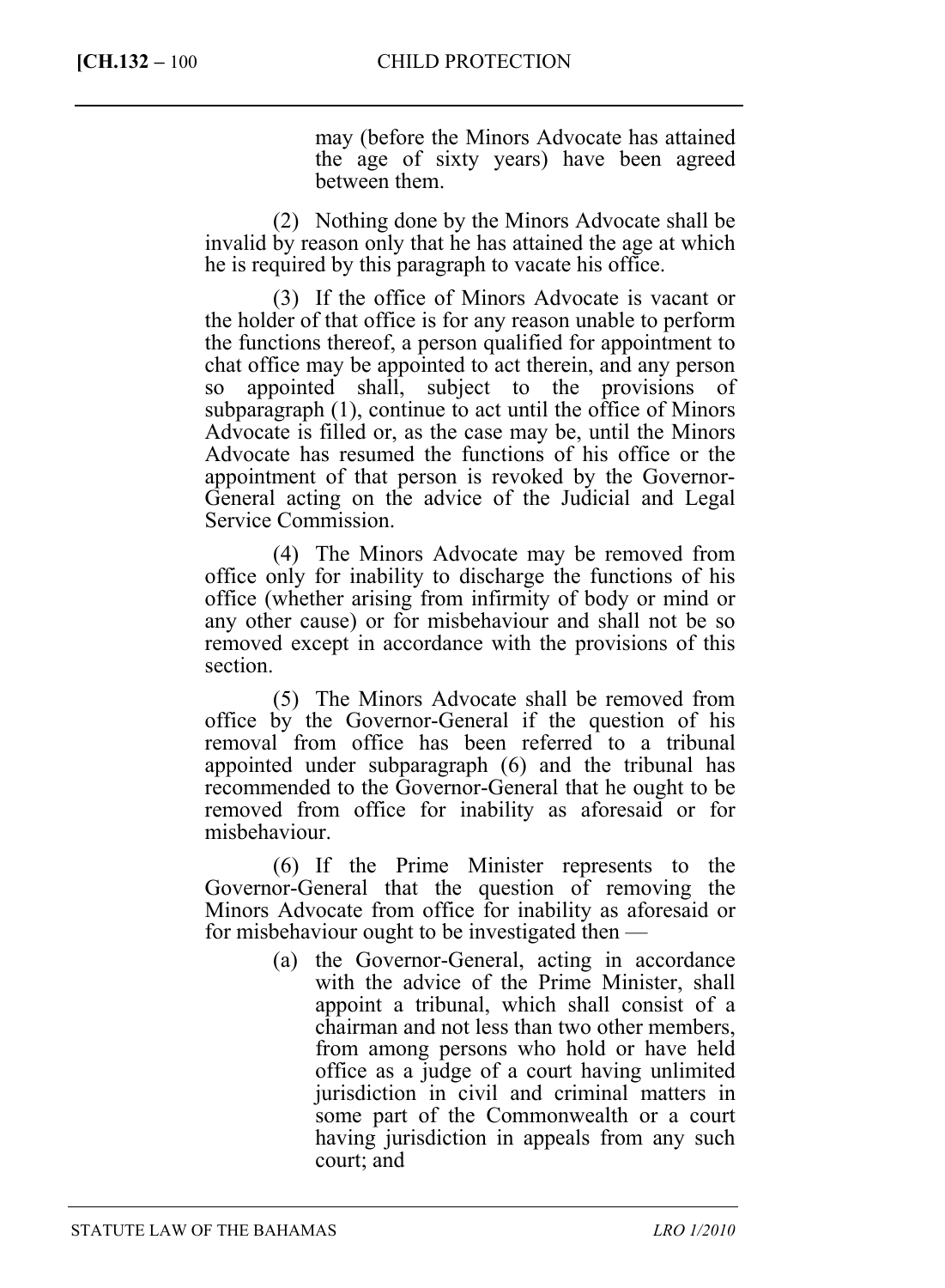(b) that tribunal shall enquire into the matter and report on the facts thereof to the Governor-General whether the Minors Advocate ought to be removed from office for inability as aforesaid or for misbehavour.

(7) The provisions of the Commissions of Inquiry Act as in force immediately before the coming into operation of this Act shall, subject to the provisions of this Schedule apply as nearly as may be in relation to a tribunal appointed under subparagraph (6) or, as the context may require, to the members thereof as they apply in relation to Commissions or Commissioners appointed under that Act, and for that purpose shall have effect as if they formed part of this Schedule.

(8) If the question of removing the Minors Advocate from office has been referred to a tribunal under subparagraph (6), the Governor-General, acting in accordance with the advice of the Prime Minister, may suspend the Minors Advocate from performing the functions of his office, and any such suspension may at any time be revoked by the Governor-General, acting in accordance with the advice of the Prime Minister, and shall in any case cease to have effect if the tribunal recommends that the Minors Advocate should not be removed from office.

**4**. (1) It shall be the duty of the Minors Advocate to act as legal representative for any juvenile who is brought before a court and who, himself or through any person having the custody, care or control of the juvenile, requests legal representation.

(2) Where the Minors Advocate is not acting as legal representative of a juvenile under this section, he shall nevertheless be entitled to attend as a party to any proceedings in respect of a juvenile brought before a court, if the Minors Advocate is satisfied that such attendance is necessary in the best interest of the juvenile.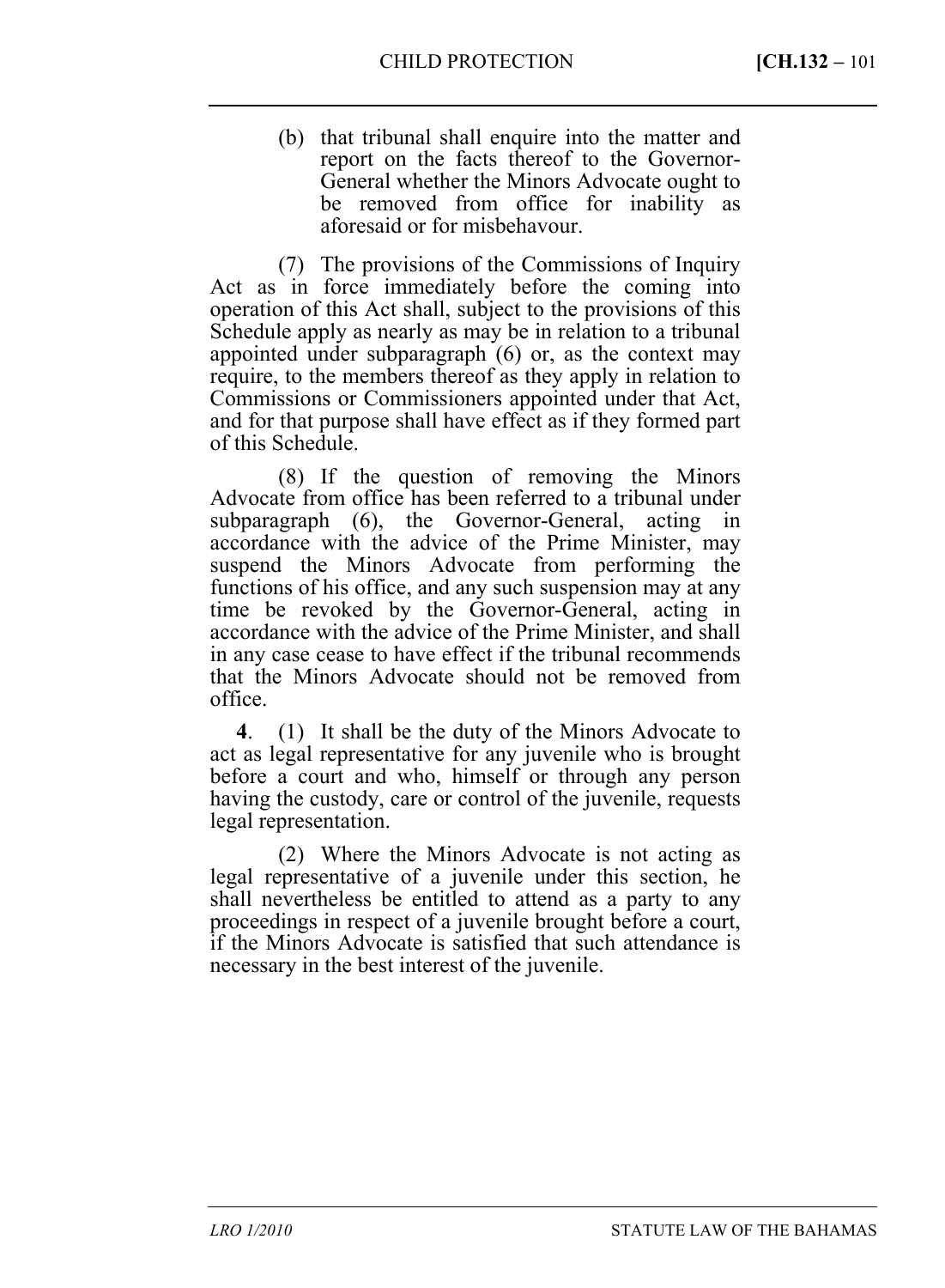## **FIFTH SCHEDULE (Section 110)**

Murder, manslaughter or treason

Conspiracy or abetment of murder or treason

Offences under the fol1owing sections of the Penal Code —

272 (causing maim or dangerous harm)

273 (use of deadly means of harm)

276 (garotting)

277(1) (intentionally endangering vessel)

292 (attempt to commit murder)

298 (infanticide)

323 (arson of dwelling house)

324 (arson of building)

326 (use of explosives)

339 (robbery and robbery with violence)

419 (threat by writing to cause death or harm)

Any offence under sections 6 (rape) 7 (procuration) 10 (sexual intercourse with a person under fourteen years) 11 (sexual intercourse with a person between fourteen and sixteen years) 12 (sexual intercourse with a person suffering mental disability) 20 (forcible taking of person with intent) of the Sexual Offences Act.